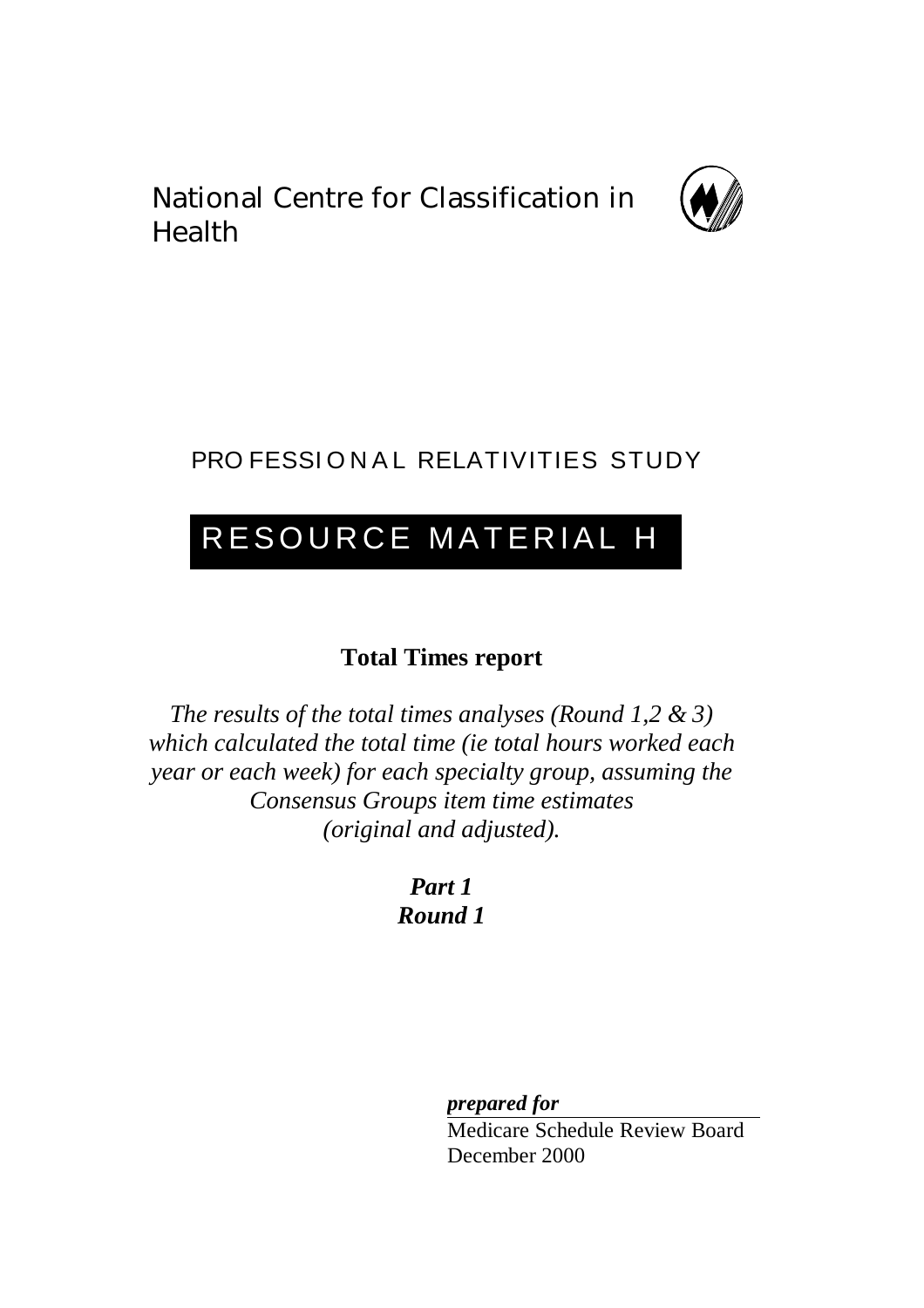1-Jun-00 SPSS Release 6.1 for DEC Alpha OpenVMS Page 1 16:56:11 SPSS Open VMS Development SYS on RUBENS:: VMS V7.1 For VMS V7.1 SPSS Open VMS Development SYS SPSS ID 0 1 0 TITLE TT09 (TOTALS-NINE) 30MAY2000/ALFA 2 0 /\* OUTPUT HISTOGRAMS FOR EACH SPECIALIST CATEGORY (SCIN34) 3 0 /\* SHOWING WORKHOURS/WEEK FOR A 46 WEEK YEAR.  $\begin{array}{ccccc}\n4 & 0 & \mathbin{/} * \\
5 & 0 & \text{DATA LIST}\n\end{array}$ FILE='TT08PROV.SUM' NOTABLE/ 6 0 PROVNUM 1-5<br>7 0 SCIN34 6-8 7 0 SCIN34 6-8<br>8 0 PROVID 9-1 PROVID 9-15 9 0 PEERGP 16-18 10 0 SPECID 19-22<br>11 0 TIMETOT 23-28 TIMETOT 23-28 12 0 VAR LABELS SCIN34, SC DIVISION = 32 + EMER.MED,ASSISTANT CATEGORIES/ 13 0 **PEERGP, HIC PEER GROUP/**<br>14 0 SPECID, HIC SPECIALTY SPECID, HIC SPECIALTY 15 0 VALUE LABELS SCIN34 (1) GENERAL PRACTICE 17 0  $(2)$  FACIO-MAX SURGERY<br>18 0  $(3)$  OBSTETRICS & GYNA 18 0 (3) OBSTETRICS & GYNAECOLOGY<br>19 0 (4) GENERAL SURGERY 19 0 (4) GENERAL SURGERY<br>20 0 (5) CARDIO-THORACIC 20 0 (5) CARDIO-THORACIC SURG 21 0 (6) NEUROSURGERY 22 0 (7) ORTHOPAEDIC, HAND SURG<br>23 0 (8) PAEDIATRIC SURG (8) PAEDIATRIC SURG 24 0 (9) PLASTIC, HAND SURG, BURNS<br>25 0 (10) UROLOGY (10) UROLOGY 26 0 (11) VASCULAR SURG<br>27 0 (12) OPHTHALMOLOGY  $27 \t0$  (12) OPHTHALMOLOGY<br> $28 \t0$  (13) ENT - OHN  $(13)$  ENT - OHN 29 0 (14) ANAESTHESIA, HYPERBARIC MED 30 0 (15) DERMATOLGY 31 0 (16) IVF 32 0 (17) GENERAL MEDICINE 33 0 (18) CARDIOLOGY<br>34 0 (19) RENAL MEDI 34 0 (19) RENAL MEDICINE<br>35 0 (20) GASTROENTEROLO 35 0 (20) GASTROENTEROLOGY (21) NEUROLGY 37 0 (22) PAEDIATRIC MEDICINE 38 0 (23) REHABILITATION MEDICINE<br>39 0 (24) RHEUMATOLOGY (24) RHEUMATOLOGY 40 0 (25) THORACIC MEDICINE<br>41 0 (26) PSYCHIATRY (26) PSYCHIATRY 42 0 (27) RADIATION ONCOLOGY 43 0 (28) CLINICAL HAEMATOLOGY<br>44 0 (29) MEDICAL ONCOLOGY 44 0 (29) MEDICAL ONCOLOGY<br>45 0 (30) INTENSIVE CARE 45 0 (30) INTENSIVE CARE<br>46 0 (31) NUCLEAR MEDICI (31) NUCLEAR MEDICINE 47 0 (32) IMMUNOLOGY<br>48 0 (33) EMERGENCY 48 0 (33) EMERGENCY MEDICINE<br>49 0 (34) ASSISTANT/ 49 0 (34) ASSISTANT/ 50 0 PEERGP (1) OTHERMP NONREC (2) GENPRAC RECOG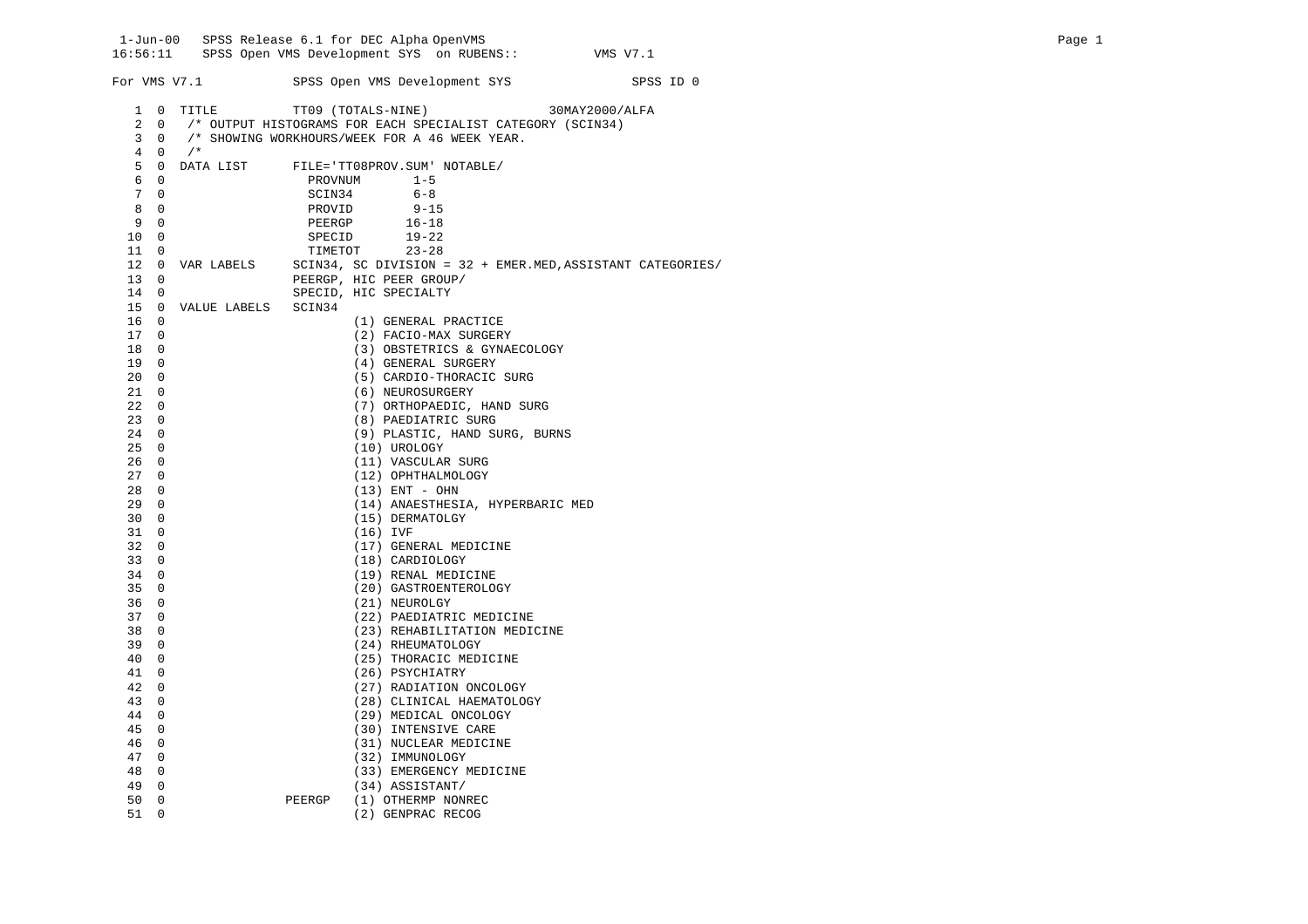| $1 - Jun-00$          | TT09 (TOTALS-NINE) | 30MAY2000/ALFA                                        | Page 2 |
|-----------------------|--------------------|-------------------------------------------------------|--------|
| 16:56:13              |                    | SPSS Open VMS Development SYS on RUBENS::<br>VMS V7.1 |        |
| 52 0                  |                    | $(3)$ IVF                                             |        |
| 53<br>$\overline{0}$  |                    | (5) O&G SPECLST                                       |        |
| 54<br>$\overline{0}$  |                    | (6) O&G NONSPEC                                       |        |
| 55<br>$\overline{0}$  |                    | (7) GENSURG SPECLST                                   |        |
| 56<br>$\overline{0}$  |                    | (8) GENSURG SUBSPEC                                   |        |
| 57<br>$\overline{0}$  |                    | (9) SURGEON NONSPEC                                   |        |
| $\overline{0}$<br>58  |                    | (10) ANAESTH SPECLST                                  |        |
| 59<br>$\overline{0}$  |                    | (11) ANAESTH NONSPEC                                  |        |
| $\overline{0}$<br>60  |                    | (12) PSYCHIATRIST                                     |        |
| 61<br>$\overline{0}$  |                    | (13) DIMAGIST SPEC                                    |        |
| $\mathbf 0$<br>62     |                    |                                                       |        |
| 63<br>$\overline{0}$  |                    | (14) DIMAGIST NONSPEC                                 |        |
|                       |                    | (15) THER RAD OR NUC                                  |        |
| $\overline{0}$<br>64  |                    | (17) PATH-IST SPEC                                    |        |
| $\mathbf 0$<br>65     |                    | (18) PATH-IST NONSPEC                                 |        |
| 66<br>$\overline{0}$  |                    | (20) DERM-IST SPECLST                                 |        |
| 67<br>$\overline{0}$  |                    | (21) CONPHYS INT.MED                                  |        |
| $\mathbf 0$<br>68     |                    | (22) SPECPHY INT.MED                                  |        |
| 69<br>$\overline{0}$  |                    | (23) ABORT.FER.CTL                                    |        |
| 70<br>$\overline{0}$  |                    | (24) ACUPUNCTURE                                      |        |
| 71<br>$\mathbf 0$     |                    | (25) OTHER MEDICAL                                    |        |
| 72<br>$\mathbf 0$     |                    | (26) OPTOMOTRIST                                      |        |
| 73<br>$\overline{0}$  |                    | (27) DENTIST.ORTHO                                    |        |
| 74<br>$\mathbf 0$     |                    | (28) UNCLASS SPECLST                                  |        |
| 75<br>$\overline{0}$  |                    | (29) UNCLASS NONSPEC                                  |        |
| 76<br>$\mathbf 0$     |                    | (30) O-SEAS PROVIDER                                  |        |
| 77<br>$\mathbf 0$     |                    | (31) ALLIED HEALTH                                    |        |
| 78<br>$\overline{0}$  |                    | (32) TEMPRES DOCTOR                                   |        |
| $\mathbf 0$<br>79     |                    | (33) INTERN-LOCUM                                     |        |
| 80<br>$\mathbf 0$     |                    | $(34)$ LOCUM/                                         |        |
| 81<br>$\overline{0}$  | SPECID             | $(2)$ GENMED                                          |        |
| $\mathbf 0$<br>82     |                    | (3) IMMUNOLOGY                                        |        |
| 83<br>$\overline{0}$  |                    | (4) CARDIOLOGY                                        |        |
| 84<br>$\overline{0}$  |                    | (5) CLINICAL HAEM                                     |        |
| $\mathbf 0$<br>85     |                    | (6) ENDOCRINOLOGY                                     |        |
| 86<br>$\overline{0}$  |                    | (7) GASTROENTEROLOGY                                  |        |
| 87<br>$\overline{0}$  |                    | (8) RENAL MED                                         |        |
| $\overline{0}$<br>88  |                    | (9) NEUROLOGY                                         |        |
| 89<br>$\overline{0}$  |                    | (10) NUCLEAR MED                                      |        |
| 90<br>$\overline{0}$  |                    | (11) PAEDIATRIC MED                                   |        |
| $\overline{0}$<br>91  |                    | (12) REHAB.MED                                        |        |
| $\mathbf 0$<br>92     |                    | (13) RHEUMATOLGY                                      |        |
| 93<br>$\overline{0}$  |                    | (14) THORACIC MED                                     |        |
| 94<br>$\overline{0}$  |                    | (15) CLIN PHARM-GY                                    |        |
| $\mathbf 0$<br>95     |                    | (16) GERIATRICS                                       |        |
| 96<br>$\overline{0}$  |                    |                                                       |        |
| 97<br>$\overline{0}$  |                    | (17) MEDICAL ONCOL                                    |        |
|                       |                    | (18) INTENSIVE CARE                                   |        |
| $\overline{0}$<br>98  |                    | (19) INFECT. DISEASES                                 |        |
| 99<br>$\overline{0}$  |                    | (21) PATHOGY SPEC                                     |        |
| 100<br>$\overline{0}$ |                    | (22) ANATOMIC PATH                                    |        |
| $\overline{0}$<br>101 |                    | (23) CLIN CHEM-TRY                                    |        |
| $\overline{0}$<br>102 |                    | (24) CYTOPATHOGY                                      |        |
| $\overline{0}$<br>103 |                    | (25) FORENSIC PATH                                    |        |
| 104<br>0              |                    | (26) HAEMATOLOGY                                      |        |
| $\Omega$<br>105       |                    | (27) IMMUNOLOGY                                       |        |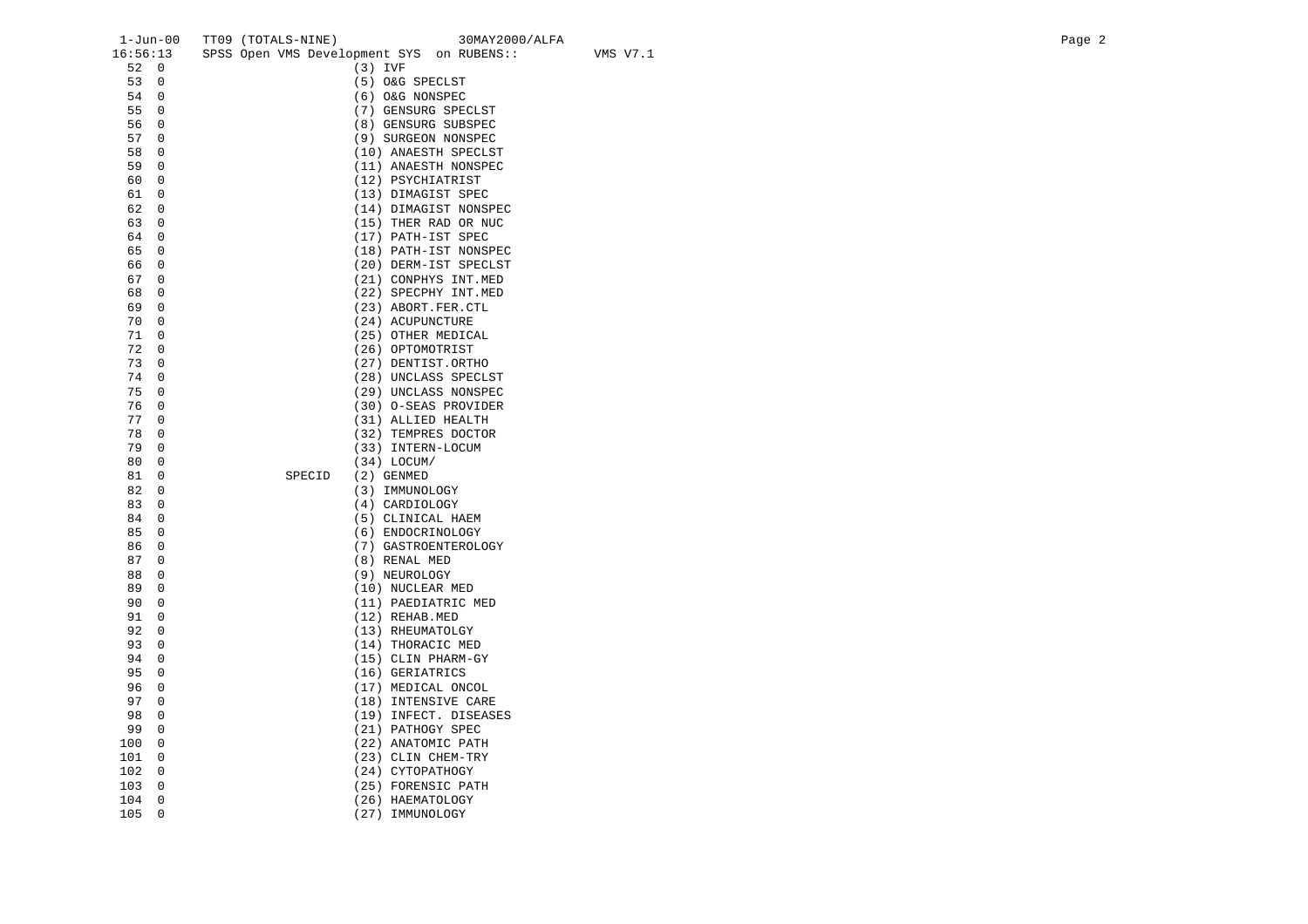| $1 - Jun-00$          | TT09 (TOTALS-NINE)                        | 30MAY2000/ALFA         |          | Page 3 |
|-----------------------|-------------------------------------------|------------------------|----------|--------|
| 16:56:15              | SPSS Open VMS Development SYS on RUBENS:: |                        | VMS V7.1 |        |
| 106 0                 |                                           | (28) MICROBIOLOGY      |          |        |
| 107<br>$\overline{0}$ |                                           | (30) EMERGENCY MED     |          |        |
| 108<br>$\overline{0}$ |                                           | (32) GENERAL SURGERY   |          |        |
| 109<br>$\overline{0}$ |                                           | (33) CARDTHOR SURGERY  |          |        |
| 110<br>0              |                                           | (34) NEUROSURGERY      |          |        |
| 111<br>0              |                                           | (35) ORTHO SURGERY     |          |        |
| 112<br>0              |                                           | (36) PAEDS SURGERY     |          |        |
| 113<br>0              |                                           | (37) PLASTIC SURGERY   |          |        |
|                       |                                           |                        |          |        |
| 114<br>0              |                                           | (38) UROLOGY           |          |        |
| 115<br>0              |                                           | (39) VASCU SURGERY     |          |        |
| 116<br>$\overline{0}$ |                                           | (40) CLIN GENETICS     |          |        |
| 117<br>0              |                                           | (47) DIAG RAD SPECLST  |          |        |
| 118<br>0              |                                           | (48) NUC. IMAG SPECLST |          |        |
| 119<br>$\overline{0}$ |                                           | (49) RAD.ONC SPECLST   |          |        |
| 120<br>0              |                                           | (51) ANAESICS SPEC     |          |        |
| 121<br>$\overline{0}$ |                                           | (52) DERM-OGY SPEC     |          |        |
| 122<br>0              |                                           | (53) O&G SPECLST       |          |        |
| 123<br>0              |                                           | (54) OPHTHALMOLOGY     |          |        |
| 124<br>0              |                                           | (55) ENT               |          |        |
| 125<br>$\overline{0}$ |                                           | (56) PSYCHIATRY        |          |        |
| 126<br>0              |                                           | (57) PUBHLTH PREVMED   |          |        |
| 127<br>0              |                                           | (58) REHAB.MED         |          |        |
| 128<br>0              |                                           | (59) MED ADMIN         |          |        |
| 129<br>0              |                                           | (60) ANAES INTEN. CARE |          |        |
| 130<br>0              |                                           | (73) FACIOMAX SURGERY  |          |        |
| 131<br>0              |                                           | (75) RESUSCITATION     |          |        |
| 132<br>0              |                                           | (79) INFECT. DISEASES  |          |        |
|                       |                                           |                        |          |        |
| 133<br>0              |                                           | (80) CLIN GENETICS     |          |        |
| 134<br>$\overline{0}$ |                                           | (82) GEN MED           |          |        |
| 135<br>0              |                                           | (83) IMMUNOLOGY        |          |        |
| 136<br>0              |                                           | (84) CARDIOLOGY        |          |        |
| 137<br>0              |                                           | (85) CLINICAL HAEM     |          |        |
| 0<br>138              |                                           | (86) ENDOCRINOLOGY     |          |        |
| 139<br>$\overline{0}$ |                                           | (87) GASTROENTEROLOGY  |          |        |
| 140<br>0              |                                           | (88) RENAL MED         |          |        |
| $\overline{0}$<br>141 |                                           | (89) NEUROLOGY         |          |        |
| 142<br>0              |                                           | (90) NUCLEAR MED       |          |        |
| 143<br>$\overline{0}$ |                                           | (91) PAEDIATRIC MED    |          |        |
| 144<br>0              |                                           | (92) REHAB.MED         |          |        |
| 145<br>0              |                                           | (93) RHEUMATOLGY       |          |        |
| 0<br>146              |                                           | (94) THORACIC MED      |          |        |
| 147<br>0              |                                           | (95) CLIN PHARM-GY     |          |        |
| 148<br>$\overline{0}$ |                                           | (96) GERIATRICS        |          |        |
| 149<br>0              |                                           | (97) MEDICAL ONCOL     |          |        |
| 150<br>$\overline{0}$ |                                           | (98) INTENSIVE CARE    |          |        |
| 151<br>0              |                                           | (99) CP PSYCHIATRY     |          |        |
| 152<br>$\overline{0}$ |                                           | (101) OPTOM PARTICIP   |          |        |
| 153<br>$\overline{0}$ |                                           | (102) DENT-RY ORALSUR  |          |        |
| 0                     |                                           |                        |          |        |
| 154                   |                                           | (103) BIOCHEMISTRY     |          |        |
| 155<br>0              |                                           | (104) OTHER NONSPEC    |          |        |
| 156<br>0              |                                           | (105) OPTOMETRY        |          |        |
| 157<br>0              |                                           | (110) OTHER NONSPEC    |          |        |
| $\mathbf 0$<br>158    |                                           | (112) DENT-RY REGIS-D  |          |        |
| 159<br>0              |                                           | (114) HEALTH SCREEN-G  |          |        |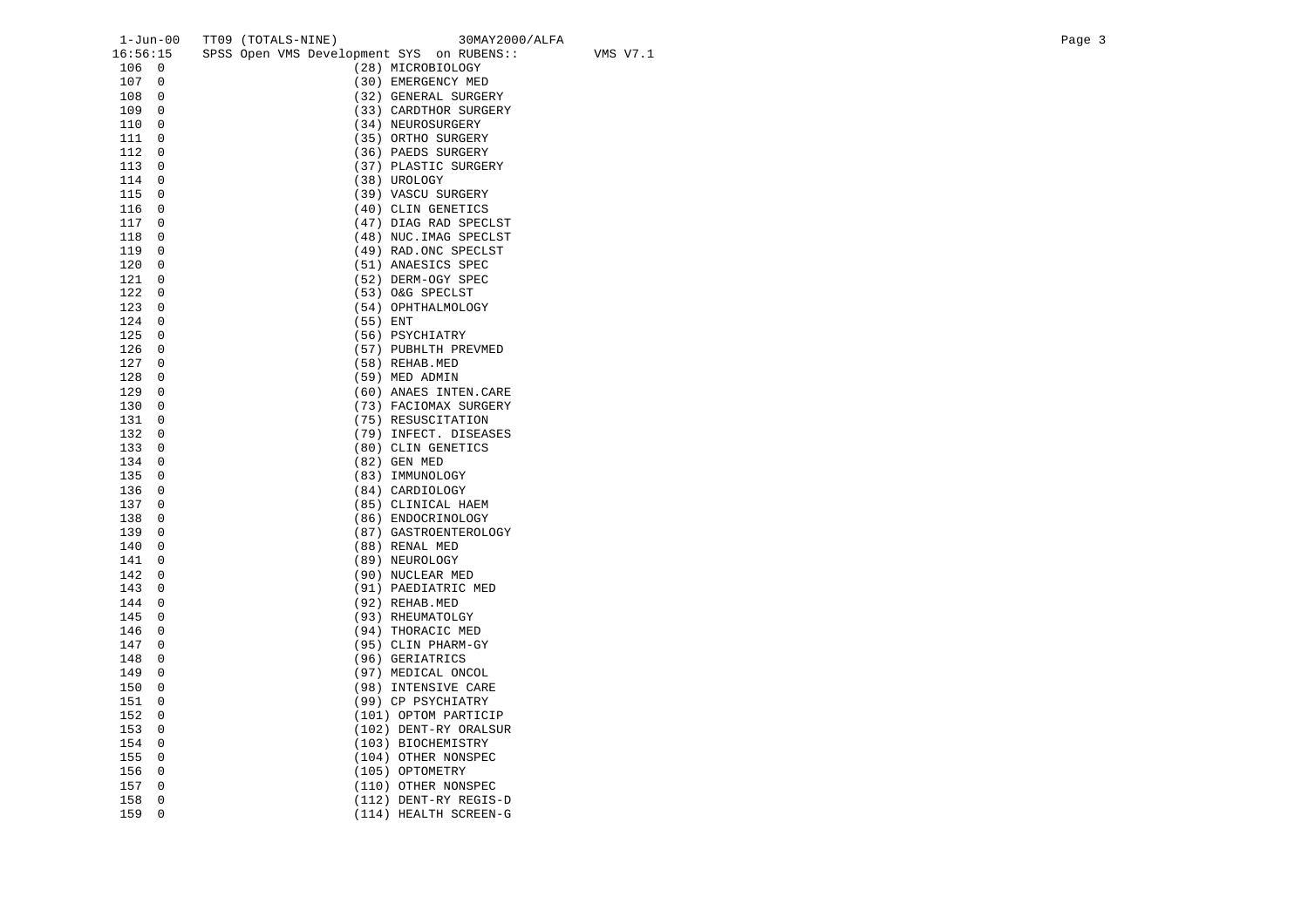| $1 - Jun-00$          |                | TT09 (TOTALS-NINE)                        | 30MAY2000/ALFA                                  |          | Page 4 |
|-----------------------|----------------|-------------------------------------------|-------------------------------------------------|----------|--------|
| 16:56:17              |                | SPSS Open VMS Development SYS on RUBENS:: |                                                 | VMS V7.1 |        |
| 160 0                 |                |                                           | (115) ORTHODONTISTRY                            |          |        |
| 161 0                 |                |                                           | (120) INVALID PROVIDER                          |          |        |
| 162 0                 |                |                                           | (121) O-SEAS PROVIDER                           |          |        |
| 1630                  |                |                                           | (130) VOC.REG GP                                |          |        |
| 164 0                 |                |                                           | (131) FAM.MED.PGM TNEE                          |          |        |
| 165 0                 |                | $(132)$ FCGP                              |                                                 |          |        |
| 166 0                 |                |                                           | (133) FAM. MED. PGM TNEE                        |          |        |
| 167 0                 |                |                                           | (135) CHIROPRACTOR                              |          |        |
| 168 0                 |                |                                           | (136) OSETEOPATH                                |          |        |
| 169 0                 |                |                                           | (137) PHYSIOTHERAPIST                           |          |        |
| 170 0                 |                |                                           | (138) PODIATRIST                                |          |        |
| 171 0                 |                |                                           | $(160)$ INTERN                                  |          |        |
| 172 0                 |                |                                           | (180) TEMPRES DOCTOR                            |          |        |
| 173 0                 |                |                                           | (181) TR BEN NOPAY-LE                           |          |        |
| 174 0                 |                |                                           | (182) TR OCCUP TRAINEE                          |          |        |
| 175 0                 |                |                                           | (183) TR OCTRAIN NOPAY                          |          |        |
| 176 0                 |                |                                           | (184) TR VOC REGIST-ED                          |          |        |
| 177 0                 |                |                                           | (185) TR OCCUP TRAINEE                          |          |        |
| 178 0                 |                |                                           | (190) LOCUM                                     |          |        |
| 179                   | $\overline{0}$ |                                           | (202) OTH. PROC NONSPEC                         |          |        |
| 180 0                 |                |                                           | (216) ANAESICS NONSPEC                          |          |        |
| 181 0                 |                |                                           | (218) O&G NONSPEC                               |          |        |
| 182 0                 |                | (219) IVF                                 |                                                 |          |        |
| 183 0                 |                |                                           | (220) PATH NONSPEC                              |          |        |
| 184 0                 |                |                                           | (226) DIAG RAD NONSPEC                          |          |        |
| 185 0                 |                |                                           | (231) GENSURG NON-STD                           |          |        |
| 186 0                 |                |                                           | (232) SURGERY NONSPEC                           |          |        |
| 187 0                 |                |                                           | (250) ABN. FERT CONTROL                         |          |        |
| 188 0                 |                |                                           | (255) ACUPUNCTURE                               |          |        |
| 189 0                 |                |                                           | (265) UNCLASS                                   |          |        |
| 190 0                 |                |                                           | (275) UNCLASS SPECLST                           |          |        |
| 191 0                 |                |                                           | (280) UNCLASS NONSPEC                           |          |        |
| 192 0                 |                |                                           | (400) ANAESICS TRAINEE                          |          |        |
| 193                   | $\overline{0}$ |                                           | (401) DERMO-OGY TRAINE                          |          |        |
| 194 0                 |                |                                           | (402) EMER MED TRAINEE                          |          |        |
| 195 0                 |                |                                           | (403) MED ADMIN TRAINE                          |          |        |
| 196 0                 |                |                                           | (404) O&G TRAINEE                               |          |        |
| 197 0                 |                |                                           | (405) OCCUPMED TRAINEE                          |          |        |
| 198 0                 |                |                                           | (406) OPHTHAL TRAINEE                           |          |        |
| 199 0                 |                |                                           | (407) PATH TRAINEE                              |          |        |
| 2000                  |                |                                           | (408) PHYSCIAN TRAINEE                          |          |        |
| 2010<br>$202 \t 0$    |                |                                           | (409) PSYCH TRAINEE                             |          |        |
| 2030                  |                |                                           | (410) RADIO-GY TRAINEE                          |          |        |
| 204                   | $\overline{0}$ |                                           | (411) SURGERY TRAINEE<br>(412) REHAB.MED TRAINE |          |        |
| 2050                  |                |                                           | (413) PUBHLTH TRAINEE                           |          |        |
| 206<br>$\overline{0}$ |                | $/$ *                                     |                                                 |          |        |
| 207                   | $\overline{0}$ | COMPUTE                                   | PERWEEK=MAX(0, RND(TIMETOT/46))                 |          |        |
| 208                   | $\overline{0}$ | $/$ *                                     |                                                 |          |        |
| 209                   | $\overline{0}$ | <b>BREAKDOWN</b><br>PERWEEK BY SCIN34     |                                                 |          |        |
| $210 \t 0 \t /*$      |                |                                           |                                                 |          |        |
| 211                   | $\overline{0}$ | /* TOTAL TIMES FREQUENCY DISTRIBUTION FOR | ALL PROVIDERS                                   |          |        |
| 212 0                 |                | $/$ *                                     |                                                 |          |        |
|                       |                |                                           |                                                 |          |        |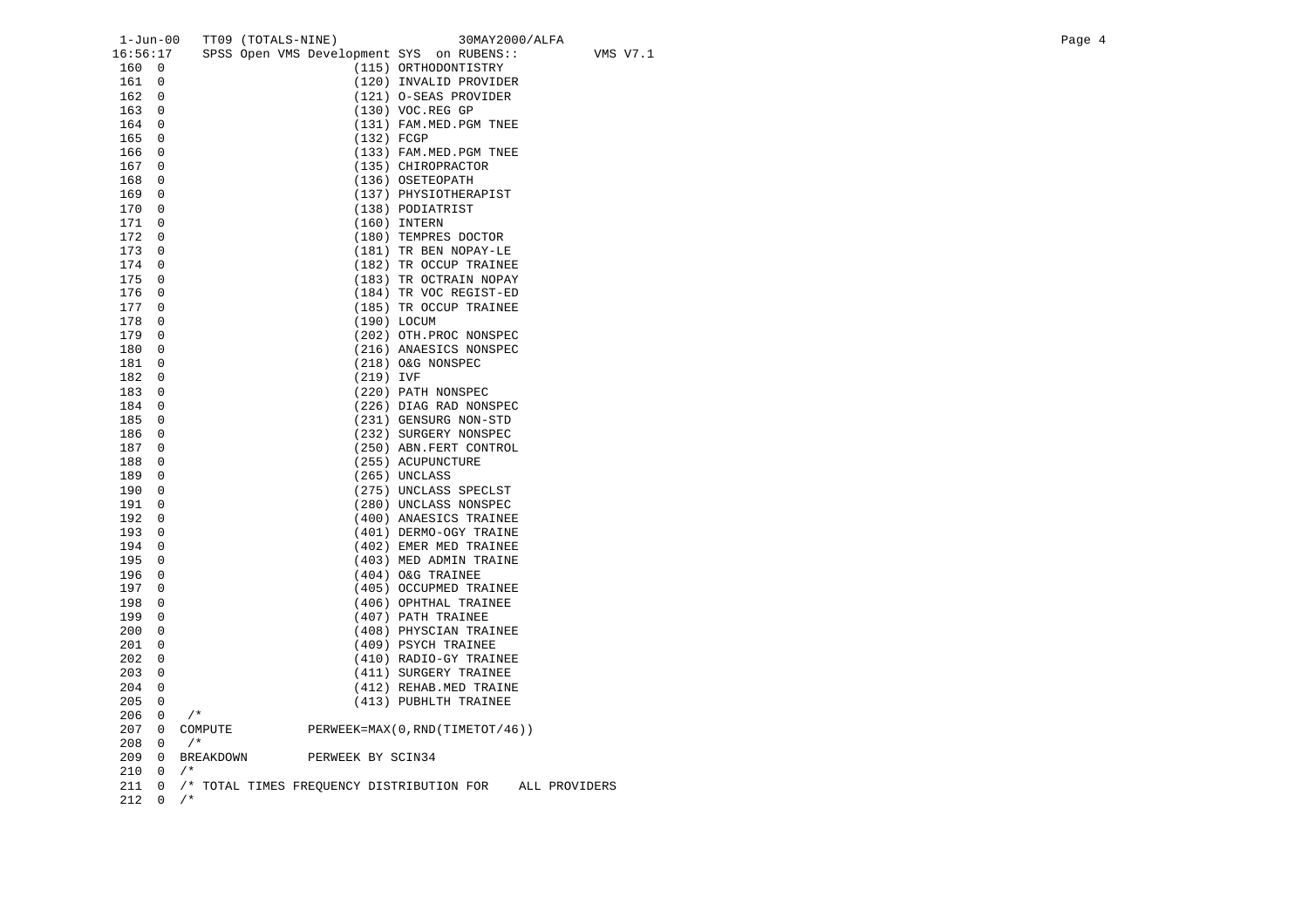There are 1,073,638,848 bytes of memory available.

Given workspace allows for 14,577 cells of 1 dimensions for MEANS.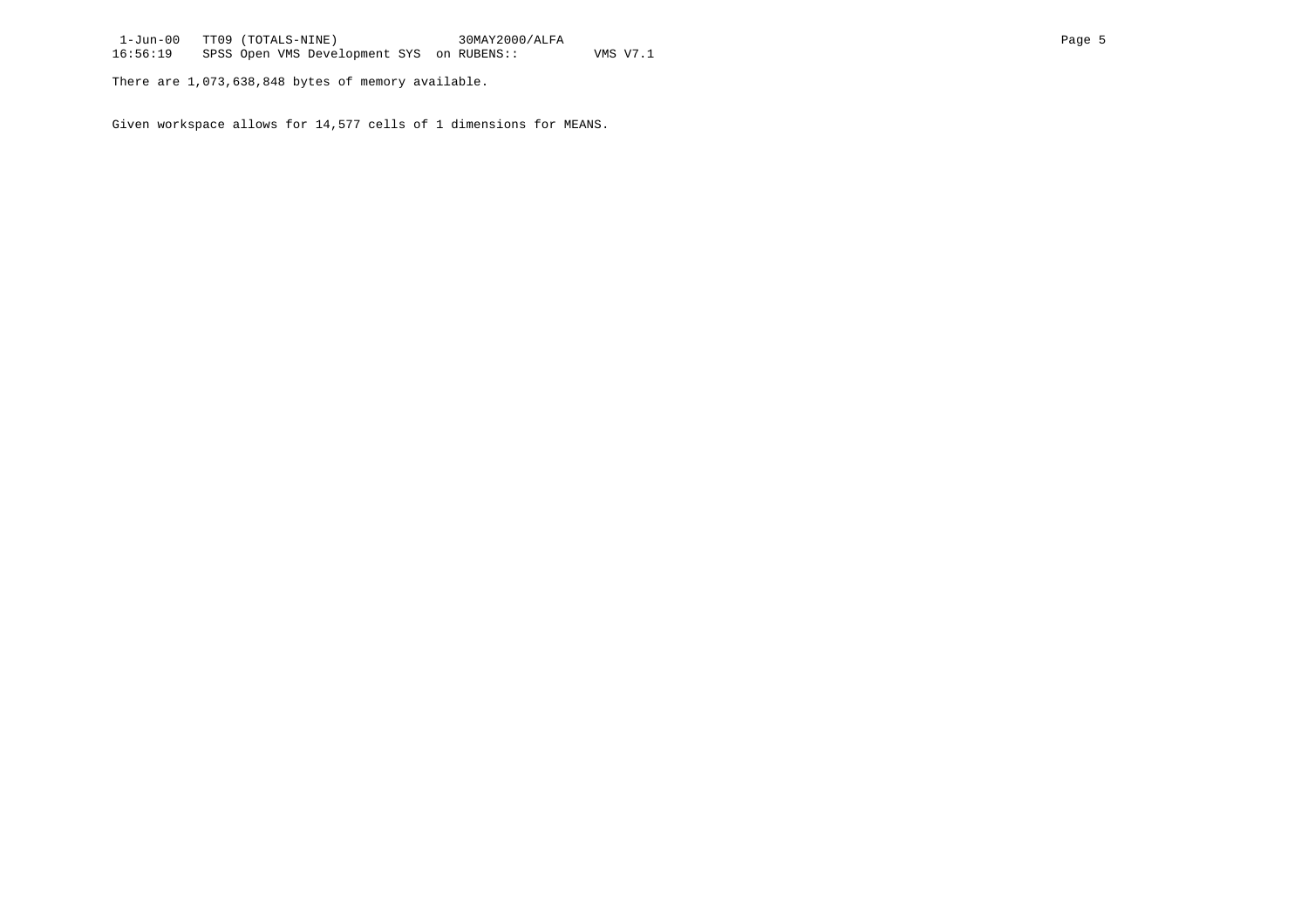- - Description of Subpopulations - -

Summaries of PERWEEK<br>By levels of SCIN34  $SC$  DIVISION = 32 + EMER.MED, ASSISTANT CA

| Variable |                       | Value Label          | Mean    | Std Dev | Cases |
|----------|-----------------------|----------------------|---------|---------|-------|
|          | For Entire Population |                      | 29.8384 | 26.5526 | 39680 |
| SCIN34   | 1                     | GENERAL PRACTICE     | 30.4863 | 25.0338 | 24582 |
| SCIN34   | $\overline{a}$        | FACIO-MAX SURGERY    | 7.8966  | 7.6119  | 145   |
| SCIN34   | $\mathbf{3}$          | OBSTETRICS & GYNAECO | 36.8528 | 28.3570 | 985   |
| SCIN34   | $\overline{4}$        | GENERAL SURGERY      | 16.6814 | 22.7640 | 2436  |
| SCIN34   | 5                     | CARDIO-THORACIC SURG | 23.0196 | 16.8799 | 102   |
| SCIN34   | 6                     | NEUROSURGERY         | 19.6636 | 13.5628 | 110   |
| SCIN34   | 7                     | ORTHOPAEDIC, HAND SU | 30.2602 | 21.1162 | 688   |
| SCIN34   | 8                     | PAEDIATRIC SURG      | 20.7292 | 18.8564 | 48    |
| SCIN34   | 9                     | PLASTIC, HAND SURG,  | 44.8222 | 30.4643 | 225   |
| SCIN34   | 10                    | UROLOGY              | 38.4703 | 24.2828 | 236   |
| SCIN34   | 11                    | VASCULAR SURG        | 29.0526 | 22.2141 | 114   |
| SCIN34   | 12                    | OPHTHALMOLOGY        | 47.3491 | 33.0697 | 699   |
| SCIN34   | 13                    | ENT - OHN            | 67.4789 | 50.6335 | 332   |
| SCIN34   | 14                    | ANAESTHESIA, HYPERBA | 29.1442 | 25.9709 | 2171  |
| SCIN34   | 15                    | DERMATOLGY           | 59.8976 | 37.0658 | 293   |
| SCIN34   | 16                    | <b>IVF</b>           | 73.0750 | 47.8110 | 80    |
| SCIN34   | 17                    | GENERAL MEDICINE     | 18.3008 | 20.7860 | 1187  |
| SCIN34   | 18                    | CARDIOLOGY           | 47.8432 | 35.5880 | 555   |
| SCIN34   | 19                    | RENAL MEDICINE       | 22.8214 | 25.9293 | 112   |
| SCIN34   | 20                    | GASTROENTEROLOGY     | 40.2769 | 31.0313 | 372   |
| SCIN34   | 21                    | NEUROLGY             | 26.5941 | 22.3709 | 271   |
| SCIN34   | 22                    | PAEDIATRIC MEDICINE  | 21.6999 | 21.5212 | 733   |
| SCIN34   | 23                    | REHABILITATION MEDIC | 8.7881  | 11.8515 | 118   |
| SCIN34   | 24                    | RHEUMATOLOGY         | 30.0133 | 23.4870 | 150   |
| SCIN34   | 25                    | THORACIC MEDICINE    | 26.8740 | 26.7598 | 254   |
| SCIN34   | 26                    | PSYCHIATRY           | 27.6327 | 21.6047 | 1707  |
| SCIN34   | 27                    | RADIATION ONCOLOGY   | 18.8881 | 16.1647 | 143   |
| SCIN34   | 28                    | CLINICAL HAEMATOLOGY | 20.0672 | 24.8860 | 134   |
| SCIN34   | 29                    | MEDICAL ONCOLOGY     | 26.2524 | 26.0383 | 103   |
| SCIN34   | 30                    | INTENSIVE CARE       | 20.5000 | 24.8369 | 114   |
| SCIN34   | 31                    | NUCLEAR MEDICINE     | 26.2835 | 19.1497 | 127   |
| SCIN34   | 32                    | IMMUNOLOGY           | 28.1538 | 31.8450 | 78    |
| SCIN34   | 33                    | EMERGENCY MEDICINE   | 5.3636  | 10.5712 | 121   |
| SCIN34   | 34                    | ASSISTANT            | 2.8774  | 11.5147 | 155   |

Total Cases = 39680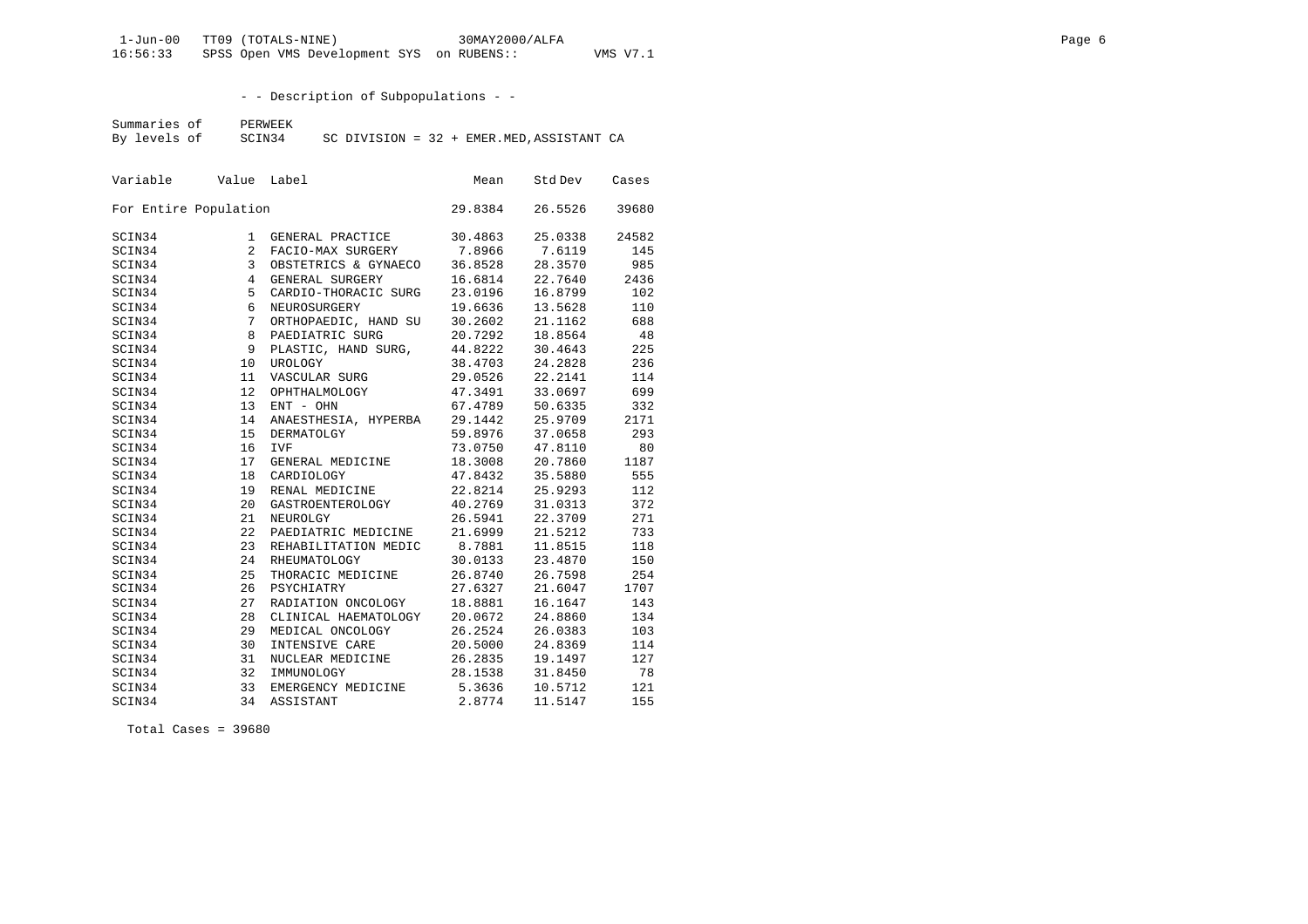Preceding task required 2.28 seconds CPU time; 15.99 seconds elapsed.

|            | 213 0 FREOUENCIES | VARIABLES=PERWEEK/       |
|------------|-------------------|--------------------------|
| 214 0      |                   | FORMAT=CONDENSE/         |
| $215 \t 0$ |                   | HISTOGRAM=INCREMENT (5)/ |
| 216 O      |                   | STATISTICS=MEAN STDDEV   |

There are 1,073,640,128 bytes of memory available.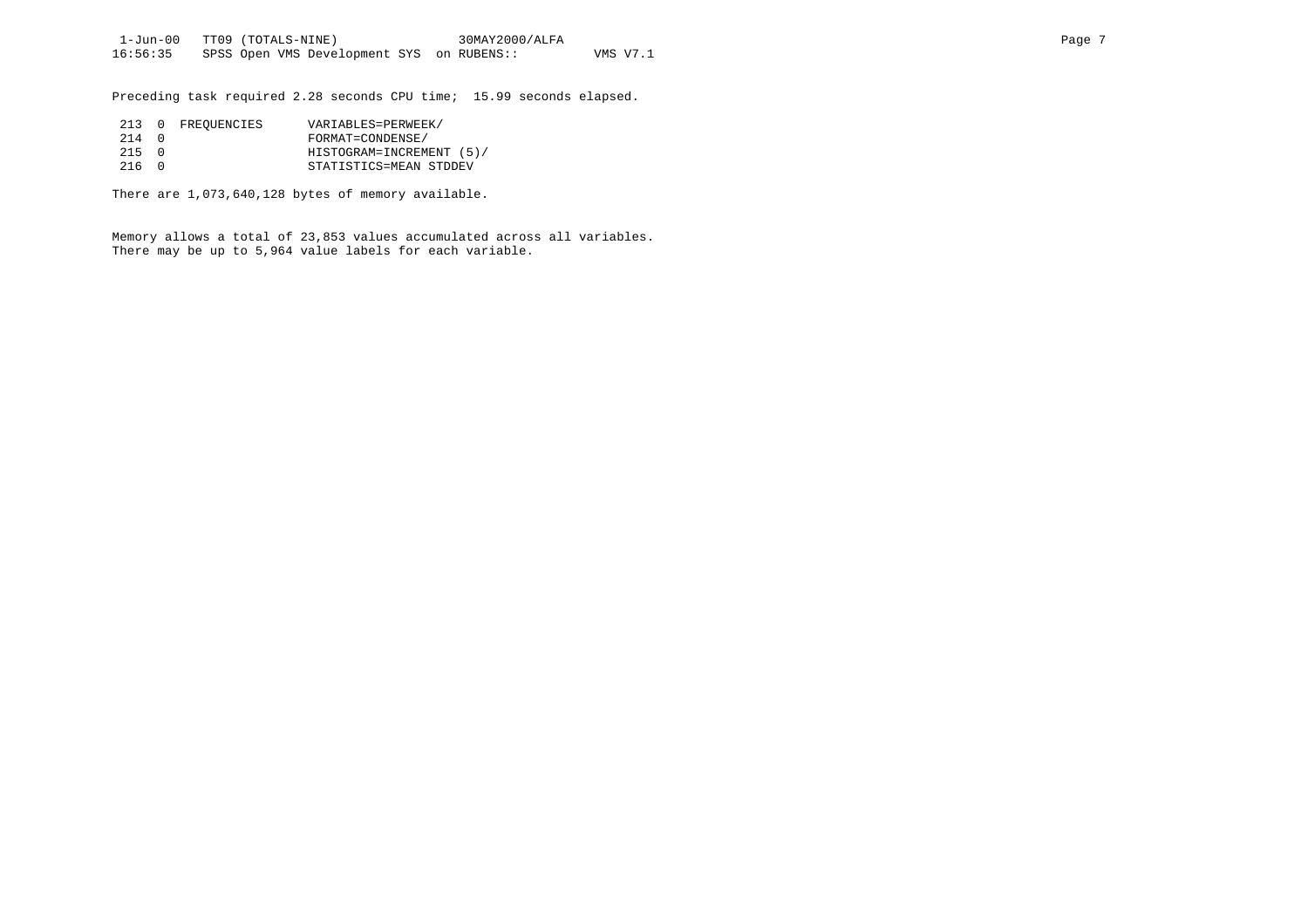|       |              |              | Cum |       |              |              | Cum |        |                |             | Cum   |
|-------|--------------|--------------|-----|-------|--------------|--------------|-----|--------|----------------|-------------|-------|
| Value | Freq Pct Pct |              |     | Value | Freq Pct Pct |              |     | Value  | Freq Pct Pct   |             |       |
|       |              |              |     |       |              |              |     |        |                |             |       |
| .00   | 4367         | 11           | 11  | 47.00 | 421          | 1            | 77  | 94.00  | 50             | 0           | 98    |
| 1.00  | 1647         | 4            | 15  | 48.00 | 404          | 1            | 78  | 95.00  | 44             | 0           | 98    |
| 2.00  | 999          | 3            | 18  | 49.00 | 368          | $\mathbf{1}$ | 79  | 96.00  | 53             | $\mathbf 0$ | 98    |
| 3.00  | 811          | 2            | 20  | 50.00 | 378          | $\mathbf{1}$ | 80  | 97.00  | 42             | $\mathbf 0$ | 98    |
| 4.00  | 703          | 2            | 21  | 51.00 | 349          | $\mathbf{1}$ | 81  | 98.00  | 33             | $\mathbf 0$ | 98    |
| 5.00  | 699          | 2            | 23  | 52.00 | 310          | $\mathbf{1}$ | 82  | 99.00  | 43             | $\mathbf 0$ | 98    |
| 6.00  | 631          | 2            | 25  | 53.00 | 336          | $\mathbf{1}$ | 82  | 100.00 | 37             | $\mathbf 0$ | 99    |
| 7.00  | 597          | 2            | 26  | 54.00 | 336          | 1            | 83  | 101.00 | 30             | 0           | 99    |
| 8.00  | 581          | 1            | 28  | 55.00 | 301          | 1            | 84  | 102.00 | 30             | 0           | 99    |
| 9.00  | 553          | 1            | 29  | 56.00 | 314          | $\mathbf{1}$ | 85  | 103.00 | 31             | 0           | 99    |
| 10.00 | 591          | 1            | 31  | 57.00 | 255          | 1            | 85  | 104.00 | 24             | 0           | 99    |
| 11.00 | 536          | 1            | 32  | 58.00 | 271          | 1            | 86  | 105.00 | 18             | $\mathbf 0$ | 99    |
| 12.00 | 529          | 1            | 33  | 59.00 | 290          | 1            | 87  | 106.00 | 22             | 0           | 99    |
| 13.00 | 498          | $\mathbf 1$  | 35  | 60.00 | 232          | $\mathbf{1}$ | 87  | 107.00 | 22             | $\mathbf 0$ | 99    |
| 14.00 | 502          | $\mathbf{1}$ | 36  | 61.00 | 242          | $\mathbf{1}$ | 88  | 108.00 | 29             | $\mathbf 0$ | 99    |
| 15.00 | 483          | $\mathbf{1}$ | 37  | 62.00 | 193          | $\mathbf 0$  | 89  | 109.00 | 16             | $\mathbf 0$ | 99    |
| 16.00 | 521          | $\mathbf{1}$ | 38  | 63.00 | 235          | $\mathbf{1}$ | 89  | 110.00 | 16             | $\mathbf 0$ | 99    |
| 17.00 | 496          | 1            | 40  | 64.00 | 195          | 0            | 90  | 111.00 | 22             | 0           | 99    |
| 18.00 | 475          | 1            | 41  | 65.00 | 217          | 1            | 90  | 112.00 | 20             | 0           | 99    |
| 19.00 | 518          | 1            | 42  | 66.00 | 176          | 0            | 91  | 113.00 | 16             | 0           | 99    |
| 20.00 | 495          | 1            | 43  | 67.00 | 203          | 1            | 91  | 114.00 | 14             | 0           | 99    |
| 21.00 | 528          | $\mathbf 1$  | 45  | 68.00 | 177          | 0            | 92  | 115.00 | 7              | $\mathbf 0$ | 99    |
| 22.00 | 473          | 1            | 46  | 69.00 | 178          | 0            | 92  | 116.00 | 13             | 0           | 99    |
| 23.00 | 485          | $\mathbf{1}$ | 47  | 70.00 | 154          | $\mathsf 0$  | 92  | 117.00 | 8              | $\mathbf 0$ | 99    |
| 24.00 | 459          | $\mathbf{1}$ | 48  | 71.00 | 168          | 0            | 93  | 118.00 | 14             | $\mathbf 0$ | 99    |
| 25.00 | 455          | $\mathbf{1}$ | 49  | 72.00 | 120          | $\mathbf 0$  | 93  | 119.00 | 7              | $\mathbf 0$ | 99    |
| 26.00 | 512          | $\mathbf{1}$ | 51  | 73.00 | 134          | $\mathbf 0$  | 93  | 120.00 | 8              | $\mathbf 0$ | 99    |
| 27.00 | 503          | 1            | 52  | 74.00 | 151          | 0            | 94  | 121.00 | 11             | 0           | 99    |
| 28.00 | 522          | 1            | 53  | 75.00 | 139          | 0            | 94  | 122.00 | 12             | 0           | 99    |
| 29.00 | 532          | $\mathbf{1}$ | 55  | 76.00 | 135          | 0            | 95  | 123.00 | 9              |             | 0 100 |
| 30.00 | 513          | 1            | 56  | 77.00 | 104          | 0            | 95  | 124.00 | 10             |             | 0 100 |
| 31.00 | 569          | 1            | 57  | 78.00 | 112          | $\mathbf 0$  | 95  | 125.00 | 12             |             | 0 100 |
| 32.00 | 506          | $\mathbf{1}$ | 59  | 79.00 | 90           | 0            | 95  | 126.00 | 6              |             | 0 100 |
| 33.00 | 525          | $\mathbf{1}$ | 60  | 80.00 | 97           | $\mathbf 0$  | 96  | 127.00 | 5              |             | 0 100 |
| 34.00 | 509          | $\mathbf{1}$ | 61  | 81.00 | 76           | 0            | 96  | 128.00 | 8              |             | 0 100 |
| 35.00 | 520          | $\mathbf{1}$ | 63  | 82.00 | 79           | $\mathbf 0$  | 96  | 129.00 | $\overline{4}$ |             | 0 100 |
| 36.00 | 562          | $\mathbf 1$  | 64  | 83.00 | 82           | $\mathbf 0$  | 96  | 130.00 | 7              |             | 0 100 |
| 37.00 | 502          | 1            | 65  | 84.00 | 90           | 0            | 96  | 131.00 | 11             |             | 0 100 |
| 38.00 | 492          | 1            | 67  | 85.00 | 72           | 0            | 97  | 132.00 | 4              |             | 0 100 |
| 39.00 | 492          | 1            | 68  | 86.00 | 65           | 0            | 97  | 133.00 | 5              |             | 0 100 |
| 40.00 | 483          | 1            | 69  | 87.00 | 75           | 0            | 97  | 134.00 | 5              |             | 0 100 |
| 41.00 | 497          | $\mathbf{1}$ | 70  | 88.00 | 59           | $\mathbf 0$  | 97  | 135.00 | $\mathbf{1}$   |             | 0 100 |
| 42.00 | 502          | 1            | 72  | 89.00 | 62           | 0            | 97  | 136.00 | 5              |             | 0 100 |
| 43.00 | 434          | 1            | 73  | 90.00 | 63           | $\mathsf 0$  | 97  | 137.00 | 5              |             | 0 100 |
| 44.00 | 435          | $\mathbf{1}$ | 74  | 91.00 | 63           | 0            | 98  | 138.00 | 3              |             | 0 100 |
| 45.00 | 449          | $\mathbf{1}$ | 75  | 92.00 | 37           | $\mathbf 0$  | 98  | 139.00 | $\overline{a}$ |             | 0 100 |
| 46.00 | 440          | $\mathbf{1}$ | 76  | 93.00 | 49           | $\Omega$     | 98  | 140.00 | 6              |             | 0100  |
|       |              |              |     |       |              |              |     |        |                |             |       |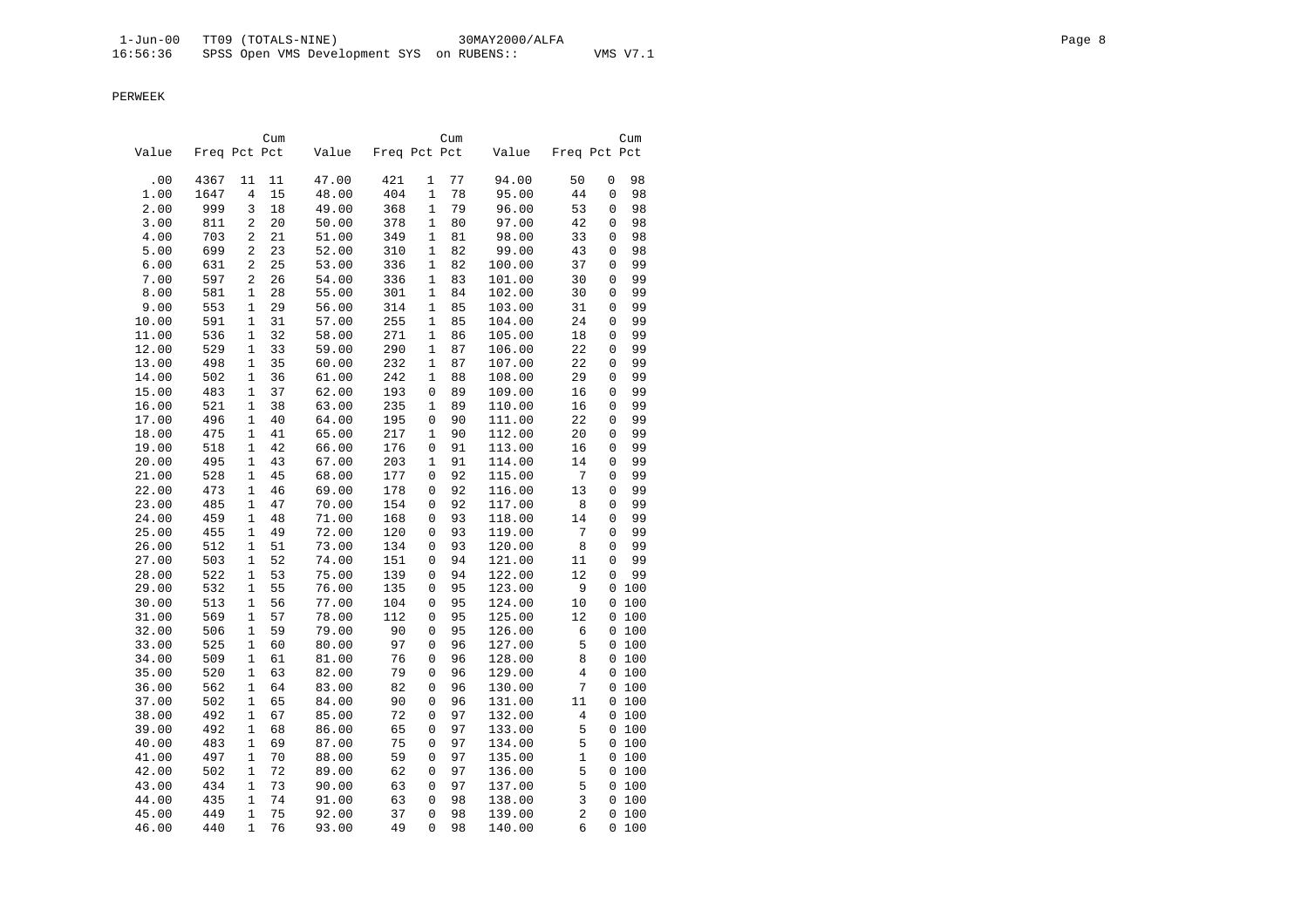|        |                |          | Cum |        |              |          | Cum    |        |              | Cum      |
|--------|----------------|----------|-----|--------|--------------|----------|--------|--------|--------------|----------|
| Value  | Freq Pct Pct   |          |     | Value  | Freq Pct Pct |          |        | Value  | Freq Pct Pct |          |
|        |                |          |     |        |              |          |        |        |              |          |
| 141.00 | 5              | $\Omega$ | 100 | 161.00 | 3            |          | 0, 100 | 194.00 | 1            | 100<br>0 |
| 142.00 | 3              | $\Omega$ | 100 | 164.00 | 2            | 0        | 100    | 198.00 | 1            | 100<br>0 |
| 143.00 | 3              | $\Omega$ | 100 | 165.00 | 1            | 0        | 100    | 200.00 | 1            | 100<br>0 |
| 144.00 | 1              | $\Omega$ | 100 | 166.00 | 2            | $\Omega$ | 100    | 203.00 | 1            | 100<br>0 |
| 145.00 | 4              | $\Omega$ | 100 | 167.00 | 2            | $\Omega$ | 100    | 204.00 | 1            | 100<br>0 |
| 146.00 | 5              | $\Omega$ | 100 | 168.00 | 3            | 0        | 100    | 205.00 | 1            | 100<br>0 |
| 147.00 | 1              | 0        | 100 | 170.00 | 1            | 0        | 100    | 208.00 | 1            | 100<br>0 |
| 148.00 | 5              | $\Omega$ | 100 | 172.00 | $\mathbf{1}$ | 0        | 100    | 212.00 | 1            | 100<br>0 |
| 149.00 | 1              | 0        | 100 | 175.00 | 1            | 0        | 100    | 219.00 | 1            | 100<br>0 |
| 150.00 | 3              | 0        | 100 | 178.00 | 4            | 0        | 100    | 222.00 | 1            | 100<br>0 |
| 151.00 | $\mathfrak{D}$ | 0        | 100 | 179.00 | 1            | 0        | 100    | 228.00 | 1            | 100<br>0 |
| 152.00 | 5              | $\Omega$ | 100 | 180.00 | 1            | $\Omega$ | 100    | 246.00 | 1            | 100<br>0 |
| 153.00 | $\overline{a}$ | $\Omega$ | 100 | 183.00 | 1            | 0        | 100    | 268.00 | 1            | 100<br>0 |
| 154.00 | 3              | 0        | 100 | 185.00 | 2            | 0        | 100    | 274.00 | 1            | 100<br>0 |
| 155.00 | 1              | $\Omega$ | 100 | 188.00 | 2            | 0        | 100    | 276.00 | 1            | 100<br>0 |
| 156.00 | 3              | $\Omega$ | 100 | 189.00 | $\mathbf{1}$ | 0        | 100    |        |              |          |
| 158.00 | $\mathbf{1}$   | 0        | 100 | 192.00 | 1            | 0        | 100    |        |              |          |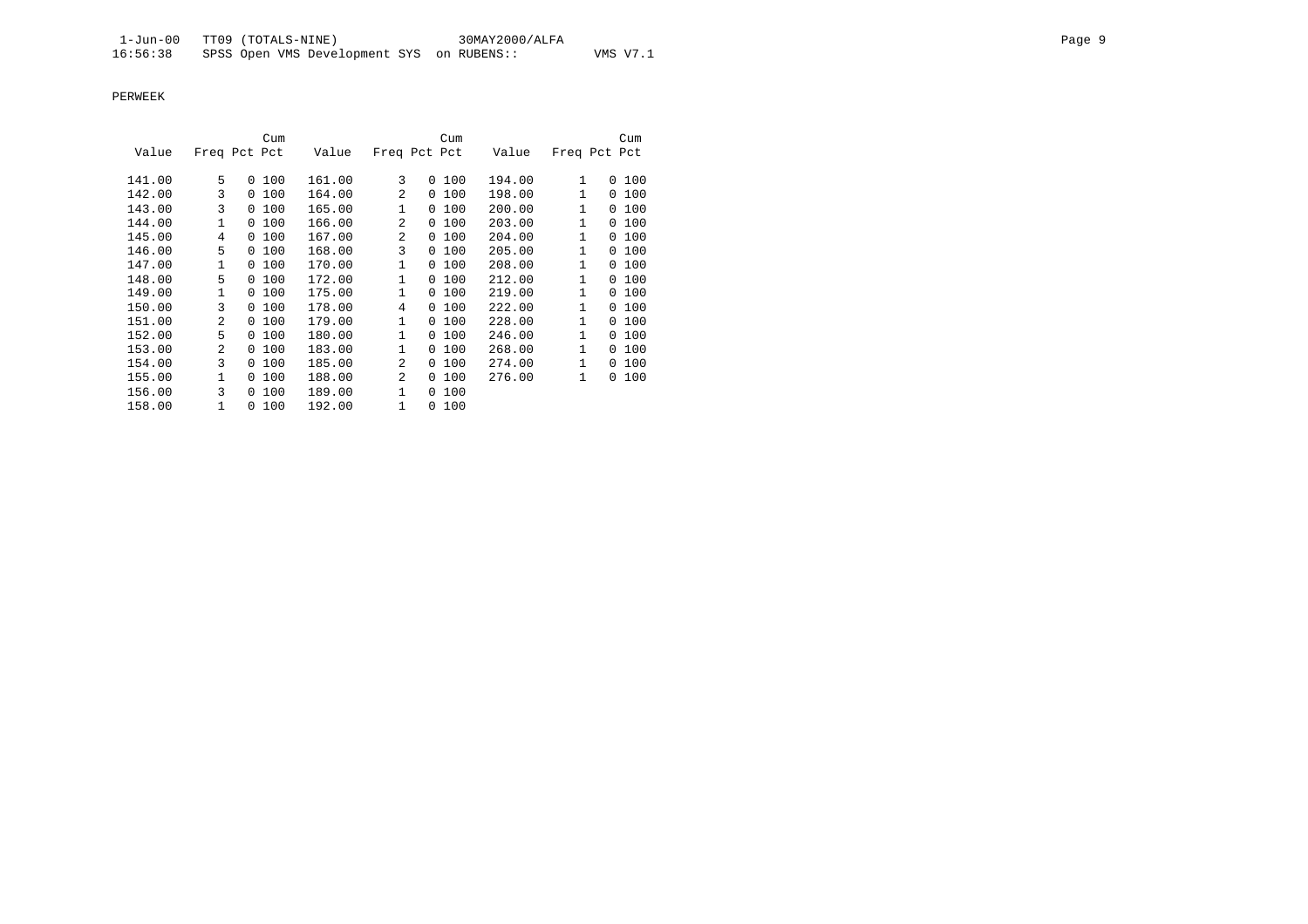| Count       | Midpoint | One symbol equals approx. | 200.00 occurrences |
|-------------|----------|---------------------------|--------------------|
| 8527        | 2.50     |                           |                    |
| 3061        | 7.50     | ***************           |                    |
| 2656        | 12.50    | *************             |                    |
| 2493        | 17.50    | ************              |                    |
| 2440        | 22.50    | ************              |                    |
| 2524        | 27.50    | *************             |                    |
| 2622        | 32.50    | *************             |                    |
| 2568        | 37.50    | *************             |                    |
| 2351        | 42.50    | ************              |                    |
| 2082        | 47.50    | **********                |                    |
| 1709        | 52.50    | *********                 |                    |
| 1431        | 57.50    | *******                   |                    |
| 1097        | 62.50    | *****                     |                    |
| 951         | 67.50    | $***$ * * * *             |                    |
| 727         | 72.50    | ****                      |                    |
| 580         | 77.50    | $***$                     |                    |
| 424         | 82.50    | $\star$ $\star$           |                    |
| 333         | 87.50    | $\star$ $\star$           |                    |
| 262         | 92.50    | $^\star$                  |                    |
| 215         | 97.50    | $\star$                   |                    |
| 152         | 102.50   | $\star$                   |                    |
| 107         | 107.50   | $^\star$                  |                    |
| 88          | 112.50   |                           |                    |
| 49          | 117.50   |                           |                    |
| 50          | 122.50   |                           |                    |
| 35          | 127.50   |                           |                    |
| 32          | 132.50   |                           |                    |
| 16          | 137.50   |                           |                    |
| 18          | 142.50   |                           |                    |
| 16          | 147.50   |                           |                    |
| 15          | 152.50   |                           |                    |
| 5           | 157.50   |                           |                    |
| 5           | 162.50   |                           |                    |
| 8           | 167.50   |                           |                    |
| 2           | 172.50   |                           |                    |
| 6           | 177.50   |                           |                    |
| 2           | 182.50   |                           |                    |
| 5           | 187.50   |                           |                    |
| 2           | 192.50   |                           |                    |
| 1           | 197.50   |                           |                    |
| 3           | 202.50   |                           |                    |
| 2           | 207.50   |                           |                    |
| 1           | 212.50   |                           |                    |
| $\mathbf 1$ | 217.50   |                           |                    |
| 1           | 222.50   |                           |                    |
| 1           | 227.50   |                           |                    |
| 0           | 232.50   |                           |                    |
| 0           | 237.50   |                           |                    |
| 0           | 242.50   |                           |                    |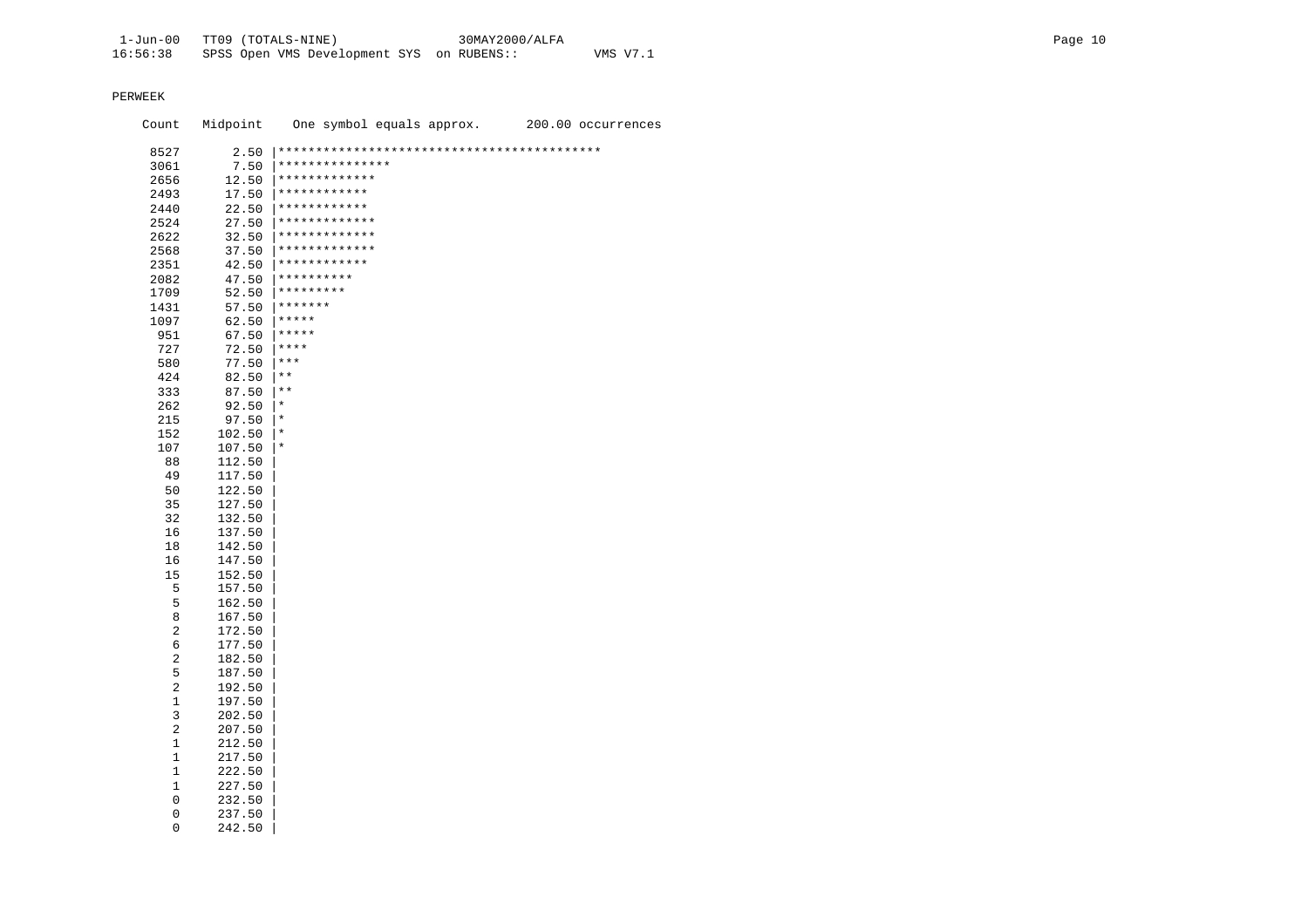| PERWEEK |   |        |   |         |                     |      |      |       |
|---------|---|--------|---|---------|---------------------|------|------|-------|
|         | 1 | 247.50 |   |         |                     |      |      |       |
|         | 0 | 252.50 |   |         |                     |      |      |       |
|         | 0 | 257.50 |   |         |                     |      |      |       |
|         | 0 | 262.50 |   |         |                     |      |      |       |
|         | 1 | 267.50 |   |         |                     |      |      |       |
|         | 1 | 272.50 |   |         |                     |      |      |       |
|         | 1 | 276.00 |   |         |                     |      |      |       |
|         |   |        |   |         |                     |      |      |       |
|         |   |        | 0 | 2000    | 4000                | 6000 | 8000 | 10000 |
|         |   |        |   |         | Histogram frequency |      |      |       |
| Mean    |   | 29.838 |   | Std dev | 26.553              |      |      |       |

Valid cases 39680 Missing cases 0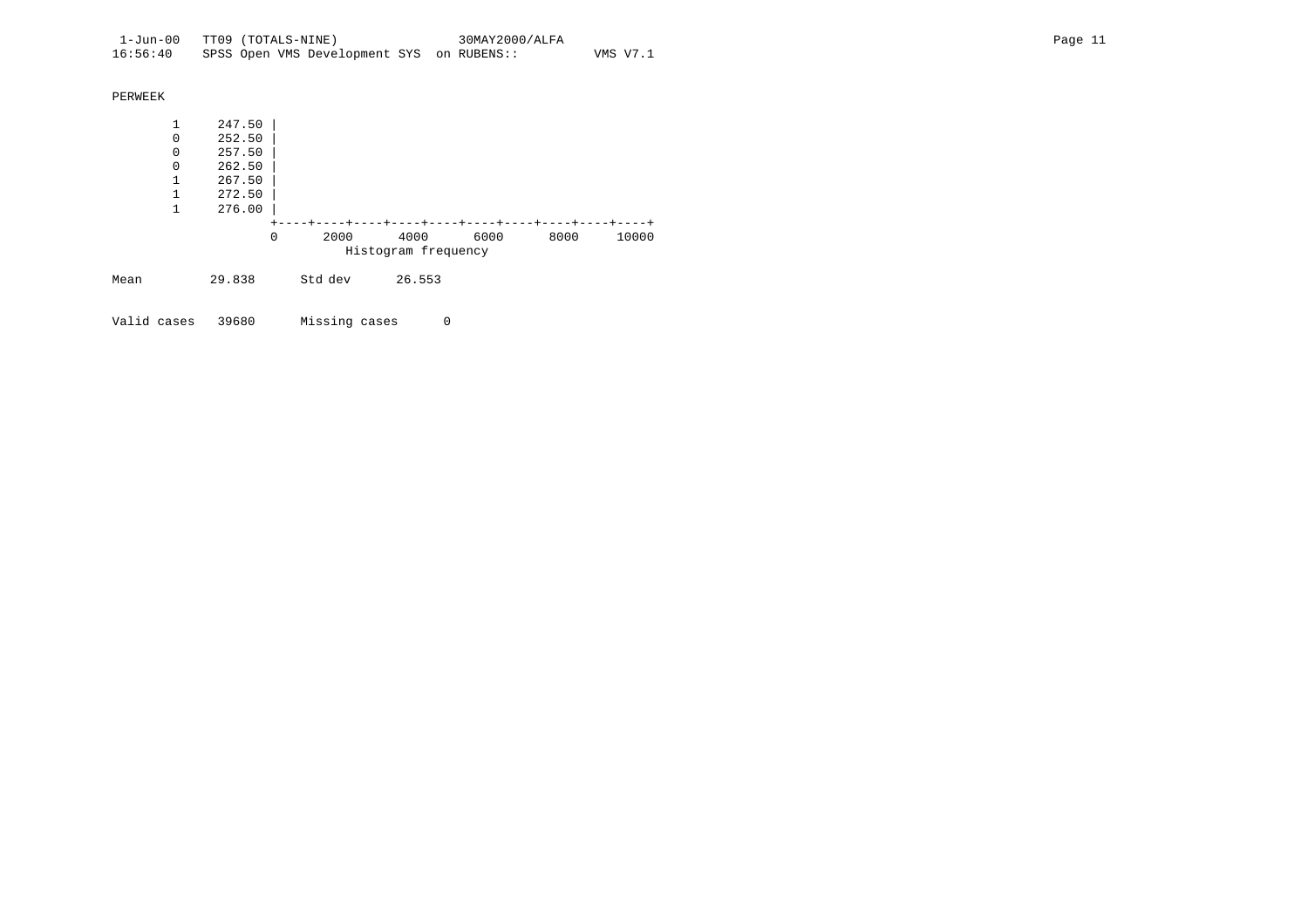Preceding task required .48 seconds CPU time; 5.76 seconds elapsed.

| 217 |   | TEMPORARY                                        |
|-----|---|--------------------------------------------------|
| 218 | 0 | SELECT IF<br>(SCIN34 E0 1)                       |
| 219 | 0 | $/$ *                                            |
| 220 |   | /* TOTAL TIMES FREQUENCY DISTRIBUTION FOR<br>GPs |
| 221 | 0 | $/$ *                                            |
| 222 | 0 | VARIABLES=PERWEEK/<br>FREQUENCIES                |
| 223 | 0 | FORMAT=CONDENSE/                                 |
| 224 | 0 | HISTOGRAM=INCREMENT (5)/                         |
| 225 | 0 | STATISTICS=MEAN STDDEV                           |
| 226 |   | $^\star$                                         |

There are 1,073,639,936 bytes of memory available.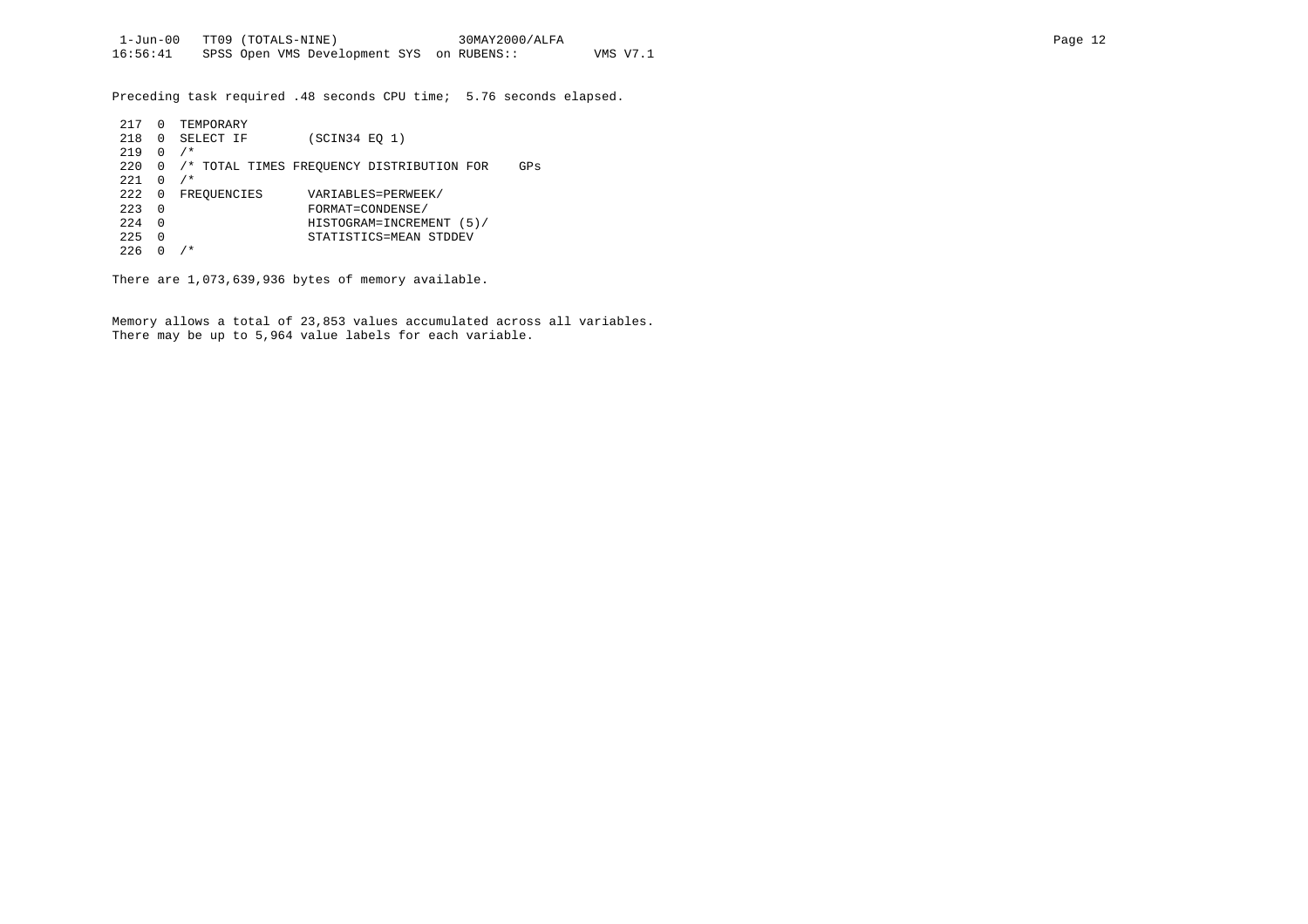|       |              |              | Cum |       |              |              | Cum |        |                         |   | Cum   |
|-------|--------------|--------------|-----|-------|--------------|--------------|-----|--------|-------------------------|---|-------|
| Value | Freq Pct Pct |              |     | Value | Freq Pct Pct |              |     | Value  | Freq Pct Pct            |   |       |
| .00   | 2855         | 12           | 12  | 47.00 | 282          | 1            | 76  | 94.00  | 29                      | 0 | 99    |
| 1.00  | 742          | 3            | 15  | 48.00 | 273          | $\mathbf 1$  | 77  | 95.00  | 27                      | 0 | 99    |
| 2.00  | 453          | 2            | 16  | 49.00 | 244          | $\mathbf 1$  | 78  | 96.00  | 28                      | 0 | 99    |
|       | 396          | 2            | 18  | 50.00 | 252          | $\mathbf{1}$ | 79  | 97.00  | 23                      | 0 | 99    |
| 3.00  |              |              |     |       |              |              |     |        |                         |   |       |
| 4.00  | 364          | 1            | 20  | 51.00 | 228          | 1            | 80  | 98.00  | 19                      | 0 | 99    |
| 5.00  | 365          | $\mathbf{1}$ | 21  | 52.00 | 227          | 1            | 81  | 99.00  | 23                      | 0 | 99    |
| 6.00  | 345          | $\mathbf 1$  | 22  | 53.00 | 217          | 1            | 82  | 100.00 | 16                      | 0 | 99    |
| 7.00  | 322          | 1            | 24  | 54.00 | 225          | 1            | 83  | 101.00 | 13                      | 0 | 99    |
| 8.00  | 317          | 1            | 25  | 55.00 | 200          | 1            | 84  | 102.00 | 14                      | 0 | 99    |
| 9.00  | 331          | 1            | 26  | 56.00 | 202          | $\mathbf 1$  | 85  | 103.00 | 17                      | 0 | 99    |
| 10.00 | 342          | 1            | 28  | 57.00 | 172          | 1            | 85  | 104.00 | 10                      | 0 | 99    |
| 11.00 | 318          | 1            | 29  | 58.00 | 168          | 1            | 86  | 105.00 | 7                       | 0 | 99    |
| 12.00 | 306          | 1            | 30  | 59.00 | 201          | 1            | 87  | 106.00 | 11                      | 0 | 99    |
| 13.00 | 293          | 1            | 32  | 60.00 | 157          | 1            | 88  | 107.00 | 11                      | 0 | 99    |
| 14.00 | 306          | 1            | 33  | 61.00 | 156          | 1            | 88  | 108.00 | 13                      | 0 | 99    |
| 15.00 | 284          | $\mathbf{1}$ | 34  | 62.00 | 130          | $\mathbf{1}$ | 89  | 109.00 | 6                       |   | 0100  |
| 16.00 | 333          | 1            | 35  | 63.00 | 158          | $\mathbf{1}$ | 89  | 110.00 | 10                      |   | 0 100 |
| 17.00 | 312          | 1            | 37  | 64.00 | 118          | 0            | 90  | 111.00 | 7                       |   | 0 100 |
| 18.00 | 314          | 1            | 38  | 65.00 | 137          | 1            | 90  | 112.00 | 11                      |   | 0 100 |
| 19.00 | 326          | 1            | 39  | 66.00 | 111          | 0            | 91  | 113.00 | 5                       |   | 0100  |
| 20.00 | 336          | 1            | 41  | 67.00 | 140          | 1            | 91  | 114.00 | 7                       |   | 0 100 |
| 21.00 | 329          | 1            | 42  | 68.00 | 121          | $\mathsf 0$  | 92  | 115.00 | 5                       |   | 0100  |
| 22.00 | 297          | 1            | 43  | 69.00 | 125          | 1            | 92  | 116.00 | 6                       |   | 0 100 |
| 23.00 | 288          | 1            | 44  | 70.00 | 84           | $\mathbf 0$  | 93  | 117.00 | 1                       |   | 0100  |
| 24.00 | 286          | $\mathbf{1}$ | 45  | 71.00 | 121          | 0            | 93  | 118.00 | 7                       |   | 0 100 |
| 25.00 | 285          | 1            | 47  | 72.00 | 77           | $\mathbf 0$  | 94  | 119.00 | 3                       |   | 0100  |
| 26.00 | 345          | $\mathbf{1}$ | 48  | 73.00 | 94           | $\mathbf 0$  | 94  | 120.00 | 2                       |   | 0 100 |
| 27.00 | 319          | 1            | 49  | 74.00 | 89           | 0            | 94  | 121.00 | 2                       |   | 0 100 |
| 28.00 | 352          | 1            | 51  | 75.00 | 93           | 0            | 95  | 122.00 | 5                       |   | 0 100 |
| 29.00 | 345          | 1            | 52  | 76.00 | 91           | 0            | 95  | 123.00 | 4                       |   | 0 100 |
| 30.00 | 346          | 1            | 54  | 77.00 | 68           | 0            | 95  | 124.00 | $\overline{c}$          |   | 0 100 |
| 31.00 | 392          | 2            | 55  | 78.00 | 79           | $\mathbf 0$  | 96  | 125.00 | 5                       |   | 0100  |
| 32.00 | 355          | 1            | 57  | 79.00 | 61           | $\mathbf 0$  | 96  | 126.00 | 2                       |   | 0100  |
| 33.00 | 343          | 1            | 58  | 80.00 | 65           | $\mathbf 0$  | 96  | 127.00 | 2                       |   | 0100  |
| 34.00 | 332          | 1            | 59  | 81.00 | 48           | $\mathbf 0$  | 96  | 128.00 | 3                       |   | 0 100 |
| 35.00 | 349          | 1            | 61  | 82.00 | 52           | $\mathbf 0$  | 97  | 129.00 | $\mathbf{1}$            |   | 0100  |
| 36.00 | 367          | 1            | 62  | 83.00 | 49           | $\mathbf 0$  | 97  | 130.00 | 2                       |   | 0 100 |
| 37.00 | 332          | 1            | 64  | 84.00 | 60           | 0            | 97  | 131.00 | 3                       |   | 0 100 |
| 38.00 | 329          | 1            | 65  | 85.00 | 39           | 0            | 97  | 133.00 | $\mathbf 1$             |   | 0 100 |
| 39.00 | 347          | 1            | 66  | 86.00 | 42           | 0            | 97  | 134.00 | $\overline{\mathbf{c}}$ |   | 0100  |
| 40.00 | 323          | 1            | 68  | 87.00 | 46           | 0            | 98  | 135.00 | 1                       |   | 0 100 |
| 41.00 | 341          | 1            | 69  | 88.00 | 29           | $\mathsf 0$  | 98  | 136.00 | 2                       |   | 0 100 |
| 42.00 | 344          | 1            | 70  | 89.00 | 44           | 0            | 98  | 138.00 | 1                       |   | 0100  |
| 43.00 | 280          | 1            | 72  | 90.00 | 38           | $\mathbf 0$  | 98  | 140.00 | 3                       |   | 0 100 |
| 44.00 | 315          | $\mathbf{1}$ | 73  | 91.00 | 35           | 0            | 98  | 144.00 | 1                       |   | 0 100 |
| 45.00 | 288          | $\mathbf 1$  | 74  | 92.00 | 25           | $\mathbf 0$  | 98  | 145.00 | $\mathbf{1}$            |   | 0 100 |
| 46.00 | 300          | $\mathbf{1}$ | 75  | 93.00 | 34           | $\Omega$     | 98  | 146.00 | $\mathbf{1}$            |   | 0 100 |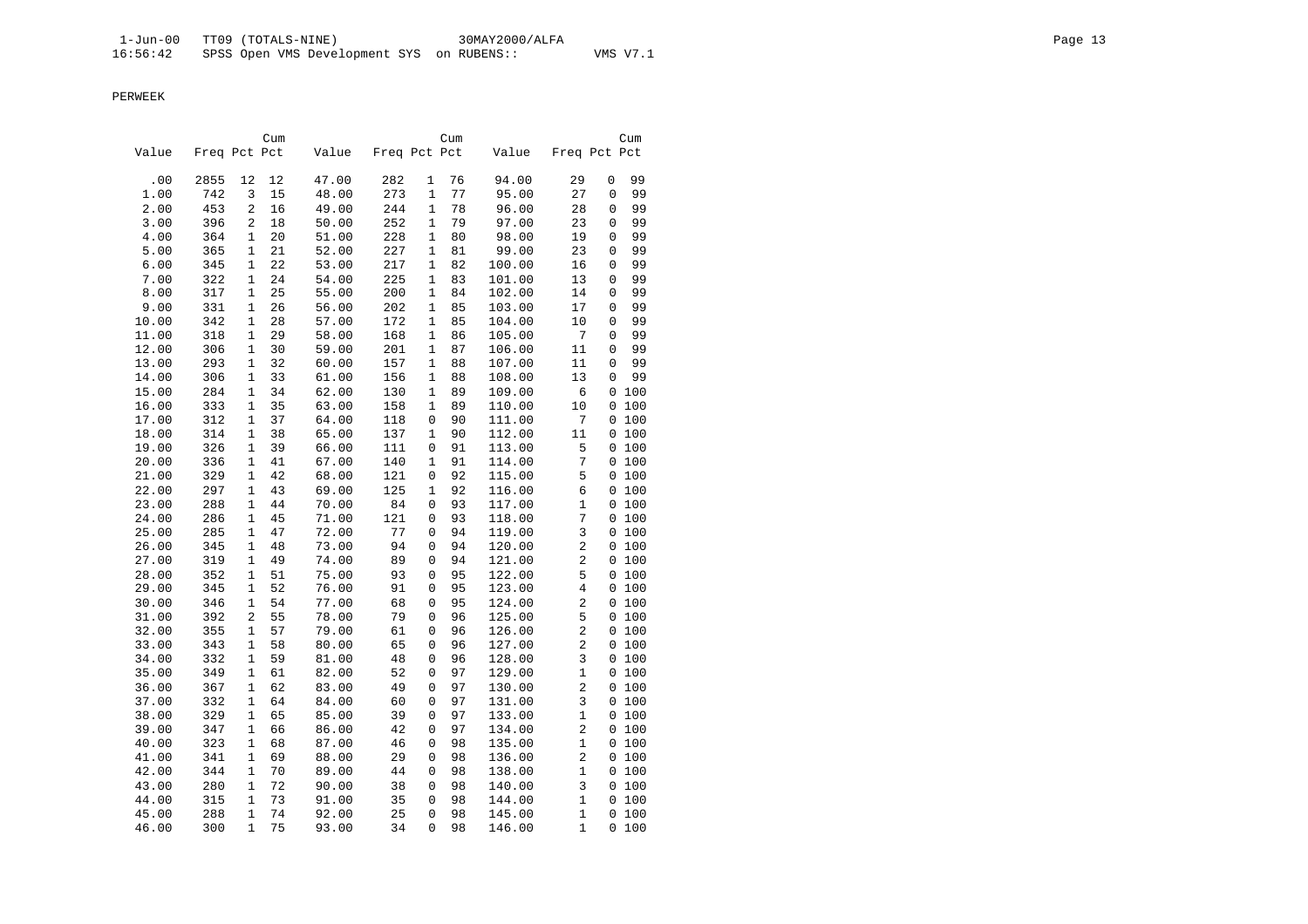|        |                | Cum     |                            | Cum    |        |              | Cum     |
|--------|----------------|---------|----------------------------|--------|--------|--------------|---------|
| Value  | Freq Pct Pct   |         | Value Freq Pct Pct - Value |        |        | Freq Pct Pct |         |
|        |                |         |                            |        |        |              |         |
| 148.00 |                | 1 0 100 | 156.00                     | 0 100  | 168.00 |              | 1 0 100 |
| 150.00 | $1 \quad \Box$ | 0, 100  | 161.00                     | 0, 100 | 219.00 |              | 0, 100  |
| 151.00 | $1 \quad \Box$ | 0, 100  | 164.00                     | 0, 100 |        |              |         |
| 152.00 |                | 0, 100  | 165.00                     | 0, 100 |        |              |         |
|        |                |         |                            |        |        |              |         |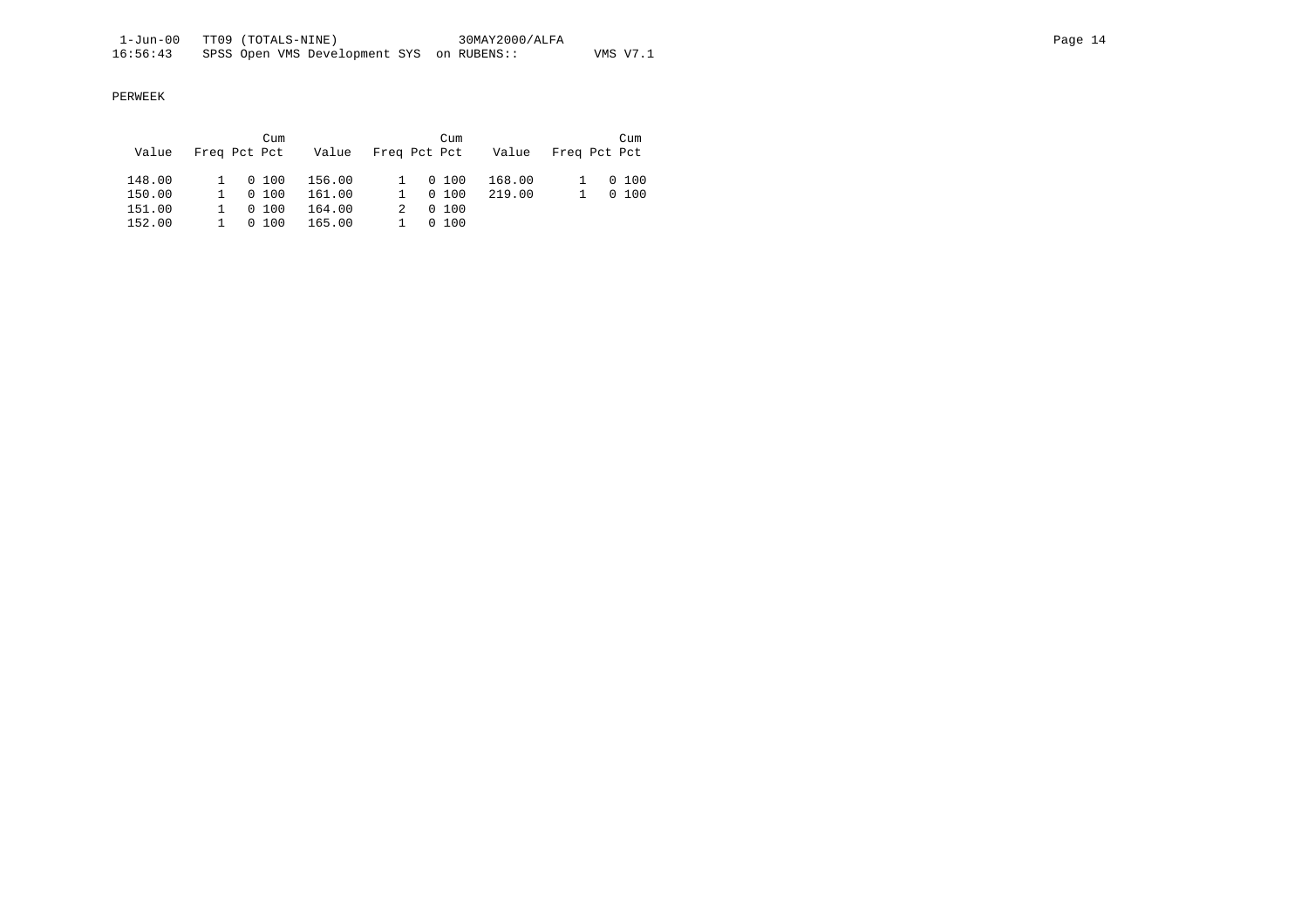| Count          | Midpoint         |                                | One symbol equals approx. |      |      | 160.00 occurrences |
|----------------|------------------|--------------------------------|---------------------------|------|------|--------------------|
| 4810           | 2.50             | ****************************** |                           |      |      |                    |
| 1680           | 7.50             | ***********                    |                           |      |      |                    |
| 1565           | 12.50            | **********                     |                           |      |      |                    |
| 1569           | 17.50            | **********                     |                           |      |      |                    |
| 1536           | 22.50            | **********                     |                           |      |      |                    |
| 1646           | 27.50            | **********                     |                           |      |      |                    |
| 1768           | 32.50            | ***********                    |                           |      |      |                    |
| 1724           | 37.50            | ***********                    |                           |      |      |                    |
| 1603           | 42.50            | **********                     |                           |      |      |                    |
| 1387           | 47.50            | *********                      |                           |      |      |                    |
| 1149           | 52.50            | *******                        |                           |      |      |                    |
| 943            | 57.50            | ******                         |                           |      |      |                    |
| 719            | 62.50            | ****                           |                           |      |      |                    |
| 634            | 67.50            | ****                           |                           |      |      |                    |
| 465            | 72.50            | $***$                          |                           |      |      |                    |
| 392            | 77.50            | $\star\star$                   |                           |      |      |                    |
| 274            | 82.50            | $\star$ $\star$                |                           |      |      |                    |
| 200            | 87.50            | $^\star$                       |                           |      |      |                    |
| 161            | 92.50            | $^\star$                       |                           |      |      |                    |
| 120            | 97.50            | $^\star$                       |                           |      |      |                    |
| 70             | 102.50           |                                |                           |      |      |                    |
| 48             | 107.50           |                                |                           |      |      |                    |
| 40             | 112.50           |                                |                           |      |      |                    |
| 22             | 117.50           |                                |                           |      |      |                    |
| 15             | 122.50           |                                |                           |      |      |                    |
| 13             | 127.50           |                                |                           |      |      |                    |
| 8              | 132.50           |                                |                           |      |      |                    |
| $\overline{4}$ | 137.50           |                                |                           |      |      |                    |
| 4              | 142.50           |                                |                           |      |      |                    |
| 3              | 147.50           |                                |                           |      |      |                    |
| 3              | 152.50           |                                |                           |      |      |                    |
| $\mathbf 1$    | 157.50           |                                |                           |      |      |                    |
| 3              |                  |                                |                           |      |      |                    |
| $\sqrt{2}$     | 162.50           |                                |                           |      |      |                    |
| 0              | 167.50<br>172.50 |                                |                           |      |      |                    |
| 0              |                  |                                |                           |      |      |                    |
| 0              | 177.50           |                                |                           |      |      |                    |
| 0              | 182.50           |                                |                           |      |      |                    |
|                | 187.50           |                                |                           |      |      |                    |
| 0              | 192.50           |                                |                           |      |      |                    |
| 0              | 197.50           |                                |                           |      |      |                    |
| 0              | 202.50           |                                |                           |      |      |                    |
| 0              | 207.50           |                                |                           |      |      |                    |
| 0              | 212.50           |                                |                           |      |      |                    |
| 1              | 217.50           |                                |                           |      |      |                    |
|                |                  | $\,^+$<br>0<br>1600            | 3200                      | 4800 | 6400 | 8000               |
|                |                  |                                | Histogram frequency       |      |      |                    |
|                |                  |                                |                           |      |      |                    |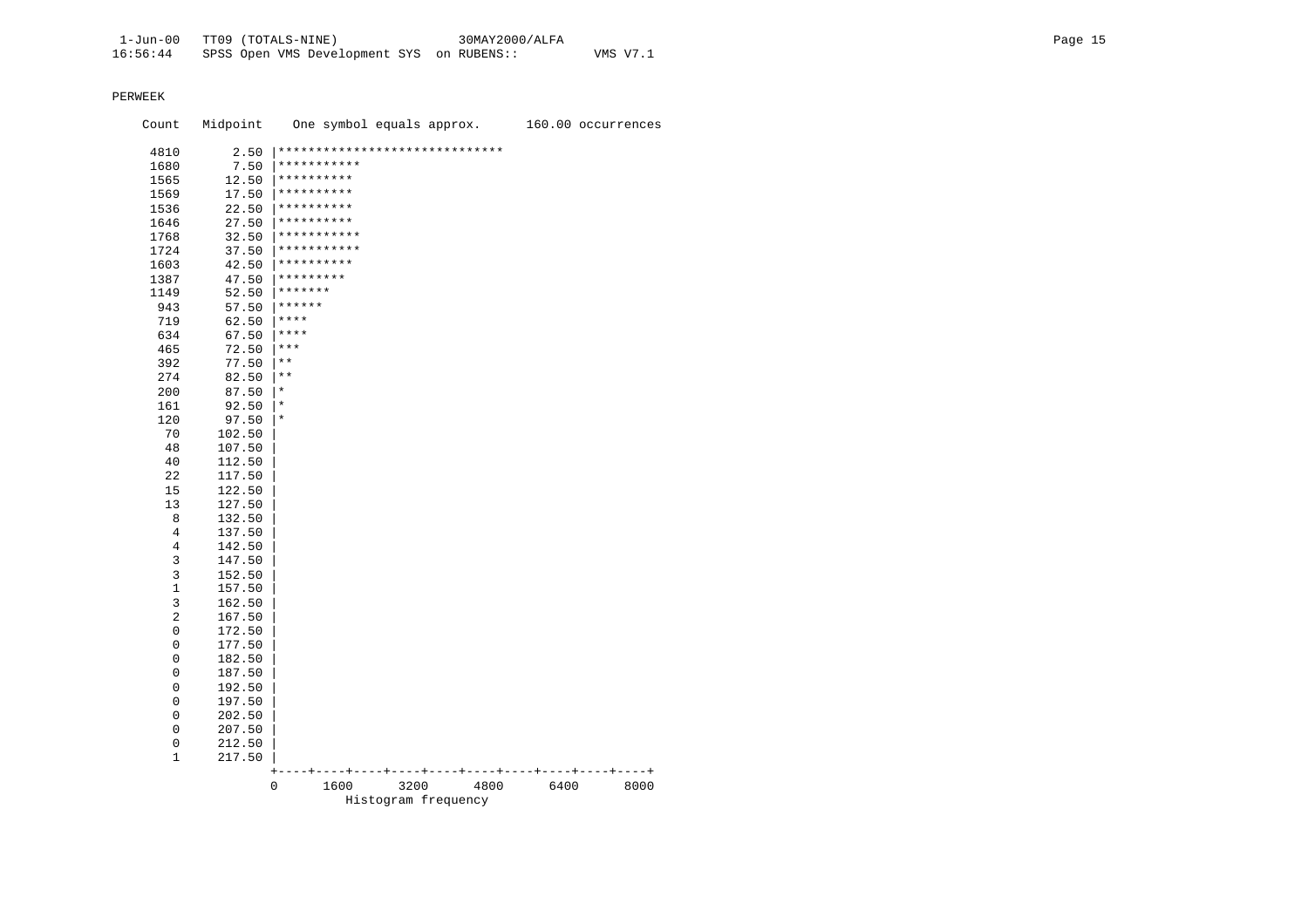Mean 30.486 Std dev 25.034

Valid cases 24582 Missing cases 0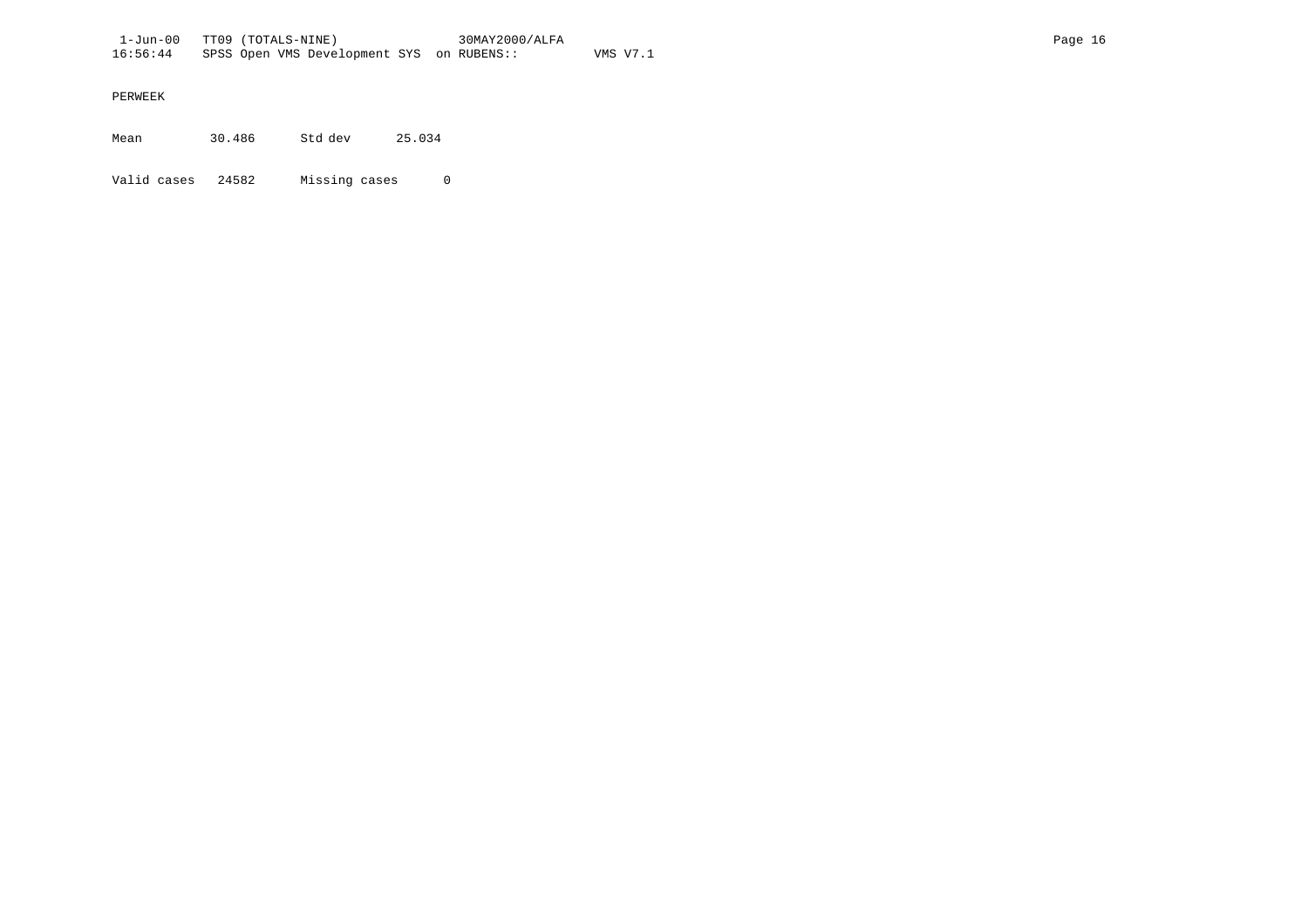Preceding task required .44 seconds CPU time; 3.74 seconds elapsed.

| 227 | 0        | TEMPORARY                                 |               |                          |                    |  |
|-----|----------|-------------------------------------------|---------------|--------------------------|--------------------|--|
| 228 | $\Omega$ | SELECT IF                                 | (SCIN34 EO 2) |                          |                    |  |
| 229 | $\Omega$ | $/$ *                                     |               |                          |                    |  |
| 230 | 0        | /* TOTAL TIMES FREOUENCY DISTRIBUTION FOR |               |                          | FACIO-MAX SURGEONS |  |
| 231 | 0        | $/$ *                                     |               |                          |                    |  |
| 232 | 0        | FREOUENCIES                               |               | VARIABLES=PERWEEK/       |                    |  |
| 233 | $\Omega$ |                                           |               | FORMAT=CONDENSE/         |                    |  |
| 234 | $\Omega$ |                                           |               | HISTOGRAM=INCREMENT (5)/ |                    |  |
| 235 | $\Omega$ |                                           |               | STATISTICS=MEAN STDDEV   |                    |  |
| 236 |          | ′ *                                       |               |                          |                    |  |

There are 1,073,639,936 bytes of memory available.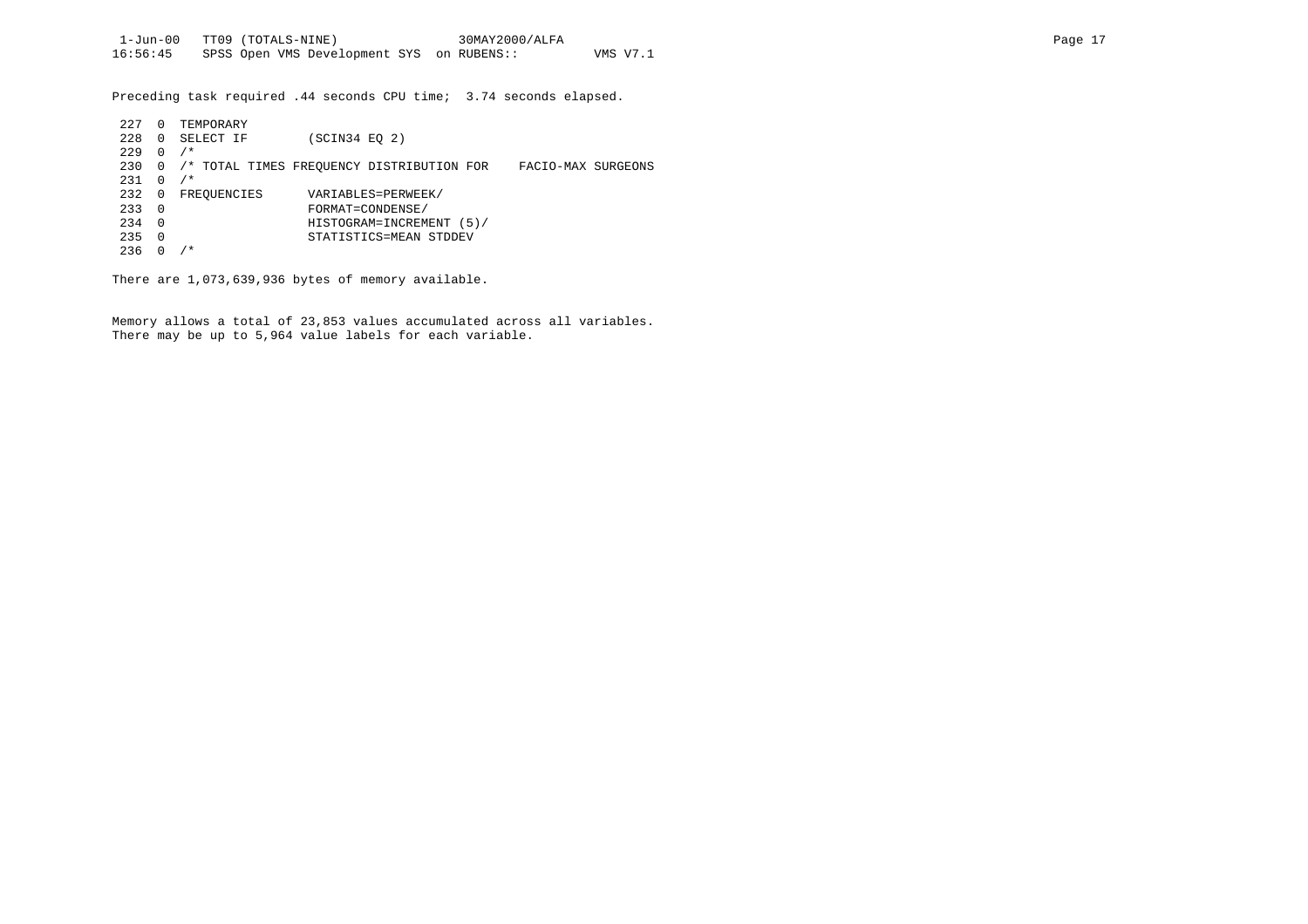|       |              |                | Cum |       |                |              | Cum |       |                |              | Cum |
|-------|--------------|----------------|-----|-------|----------------|--------------|-----|-------|----------------|--------------|-----|
| Value | Freq Pct Pct |                |     | Value | Freq Pct Pct   |              |     | Value | Freq Pct Pct   |              |     |
|       |              |                |     |       |                |              |     |       |                |              |     |
| .00   | 19           | 13             | 13  | 10.00 | 10             | 7            | 72  | 20.00 | $\overline{c}$ |              | 93  |
| 1.00  | 14           | 10             | 23  | 11.00 | $\mathfrak{D}$ | 1            | 73  | 21.00 |                |              | 94  |
| 2.00  | 8            | 6              | 28  | 12.00 | 5              | 3            | 77  | 22.00 | 2              | $\mathbf{1}$ | 95  |
| 3.00  | 13           | 9              | 37  | 13.00 | 2              | $\mathbf{1}$ | 78  | 23.00 |                |              | 96  |
| 4.00  | 10           | 7              | 44  | 14.00 | 6              | 4            | 82  | 24.00 | 2              | 1            | 97  |
| 5.00  | 11           | 8              | 52  | 15.00 |                | 1.           | 83  | 26.00 |                | 1.           | 98  |
| 6.00  | 5            | 3              | 55  | 16.00 | 4              | 3            | 86  | 31.00 |                |              | 99  |
| 7.00  | 3            | $\overline{a}$ | 57  | 17.00 | $\overline{2}$ | 1            | 87  | 33.00 |                |              | 99  |
| 8.00  | 8            | 6              | 63  | 18.00 |                |              | 88  | 36.00 |                | 1.           | 100 |
| 9.00  | ζ            | $\mathfrak{D}$ | 65  | 19.00 | 6              | 4            | 92  |       |                |              |     |

Count Midpoint One symbol equals approximately 1.50 occurrences

|      | 64 | 2.50  |           |                      |                     |    |    |    |
|------|----|-------|-----------|----------------------|---------------------|----|----|----|
|      | 30 | 7.50  |           | ******************** |                     |    |    |    |
|      | 25 | 12.50 |           | *****************    |                     |    |    |    |
|      | 14 | 17.50 | ********* |                      |                     |    |    |    |
|      | 8  | 22.50 | *****     |                      |                     |    |    |    |
|      | 1  | 27.50 | $\star$   |                      |                     |    |    |    |
|      | 2  | 32.50 | $^\star$  |                      |                     |    |    |    |
|      | 1  | 36.00 | $\star$   |                      |                     |    |    |    |
|      |    |       |           |                      |                     |    |    |    |
|      |    |       | $\Omega$  | 15                   | 30                  | 45 | 60 | 75 |
|      |    |       |           |                      | Histogram frequency |    |    |    |
| Mean |    | 7.897 | Std dev   |                      | 7.612               |    |    |    |
|      |    |       |           |                      |                     |    |    |    |

Valid cases 145 Missing cases 0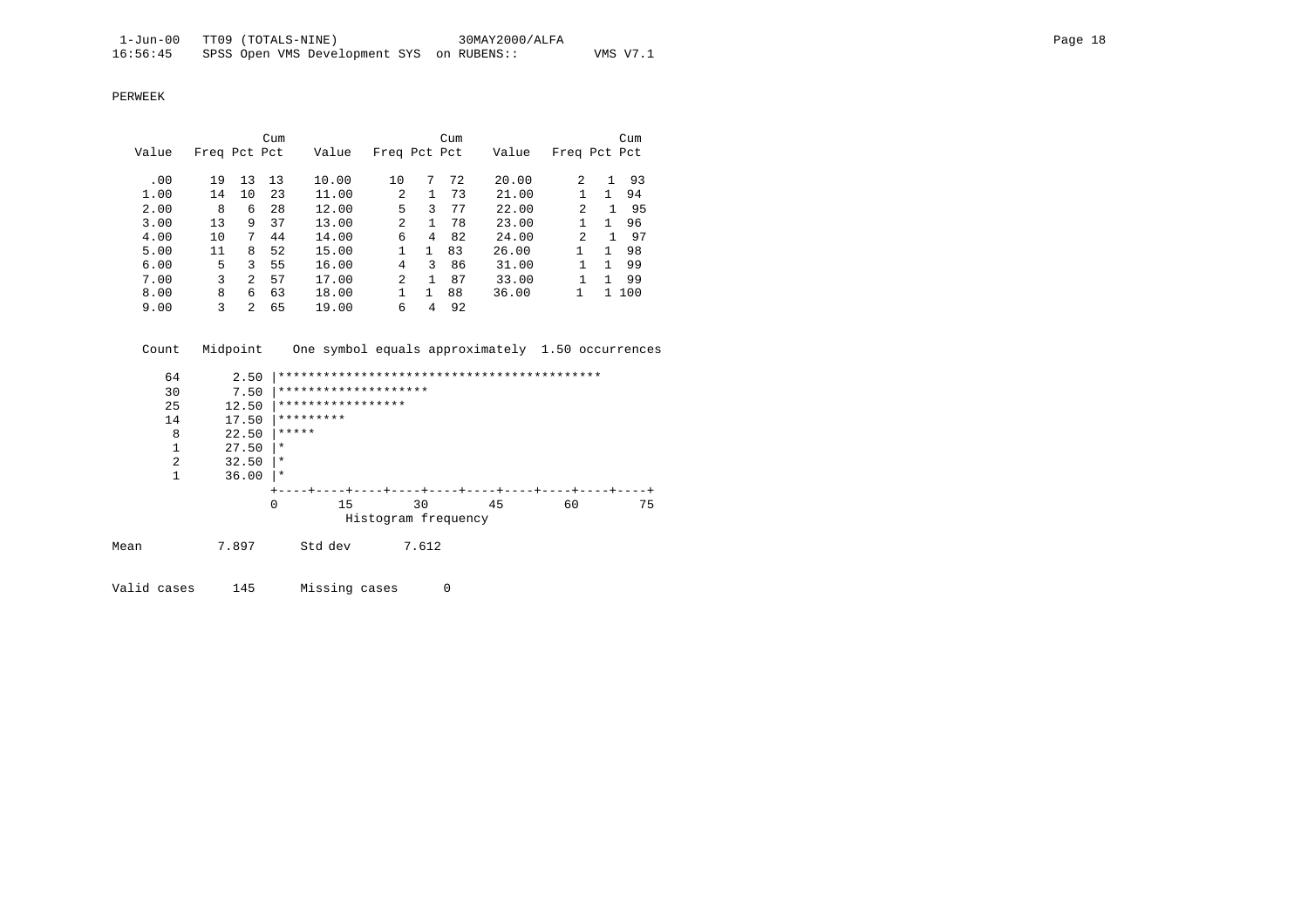Preceding task required .25 seconds CPU time; 1.12 seconds elapsed.

| 237 |          | TEMPORARY   |                                           |                                |
|-----|----------|-------------|-------------------------------------------|--------------------------------|
| 238 | 0        | SELECT IF   | $SCIN34$ EQ 3)                            |                                |
| 239 | $\Omega$ | $/$ *       |                                           |                                |
| 240 | 0        |             | /* TOTAL TIMES FREQUENCY DISTRIBUTION FOR | OBSTETRICIANS & GYNAECOLOGISTS |
| 241 | $\Omega$ | $/$ *       |                                           |                                |
| 242 | 0        | FREOUENCIES | VARIABLES=PERWEEK/                        |                                |
| 243 | $\Omega$ |             | FORMAT=CONDENSE/                          |                                |
| 244 | 0        |             | HISTOGRAM=INCREMENT<br>(5) /              |                                |
| 245 | 0        |             | STATISTICS=MEAN STDDEV                    |                                |
| 246 |          | / *         |                                           |                                |

There are 1,073,639,936 bytes of memory available.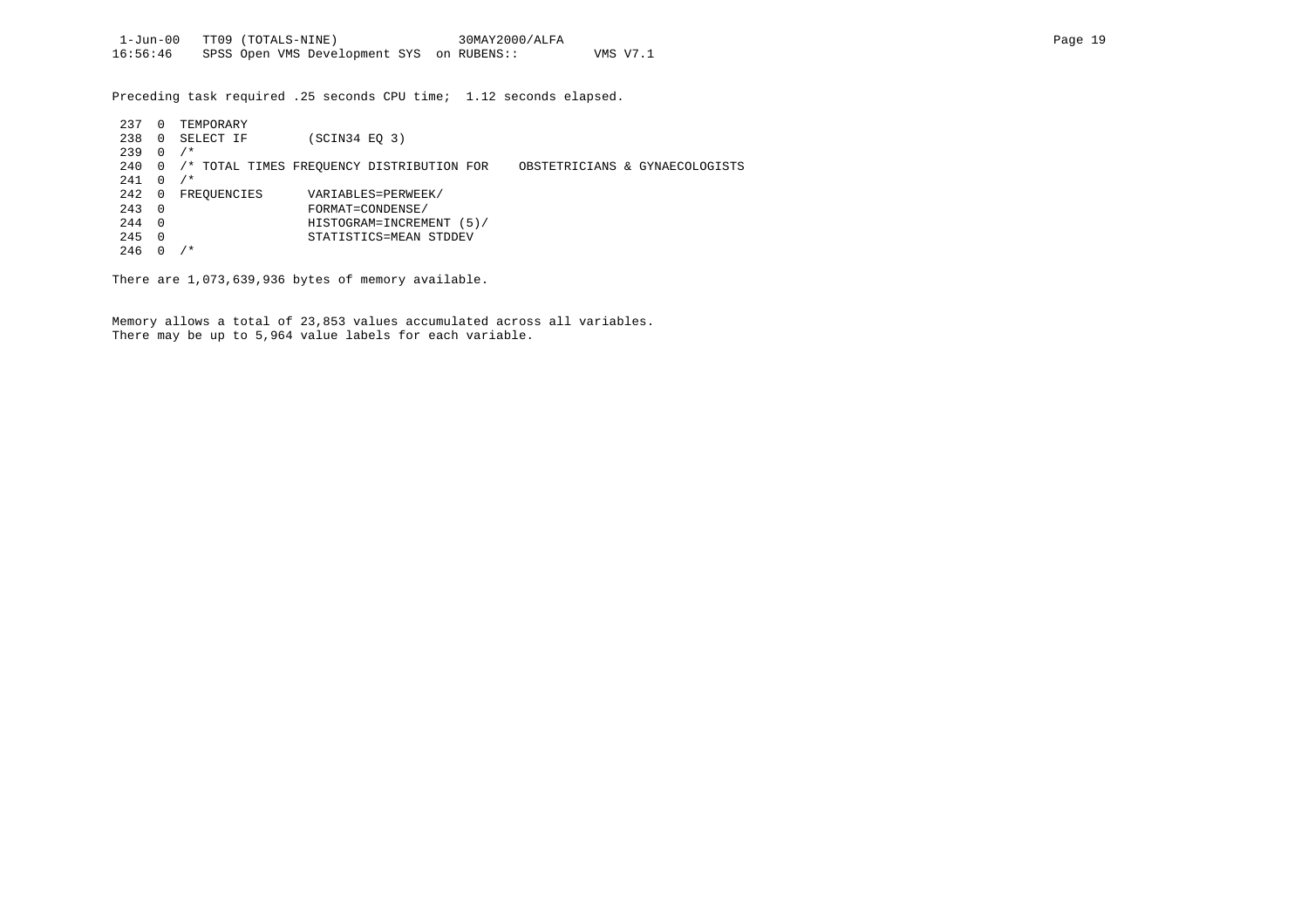|       |              |                | Cum |       |                |                | Cum |        |                |              | Cum |
|-------|--------------|----------------|-----|-------|----------------|----------------|-----|--------|----------------|--------------|-----|
| Value | Freq Pct Pct |                |     | Value | Freq Pct Pct   |                |     | Value  | Freq Pct Pct   |              |     |
| .00   | 68           | 7              | 7   | 38.00 | 13             | 1              | 56  | 76.00  | 7              | 1            | 91  |
| 1.00  | 35           | 4              | 10  | 39.00 | 14             | $\mathbf{1}$   | 57  | 77.00  | 5              | $\mathbf{1}$ | 92  |
| 2.00  | 15           | 2              | 12  | 40.00 | 13             | $\mathbf{1}$   | 58  | 78.00  | $\overline{4}$ | 0            | 92  |
| 3.00  | 17           | $\overline{a}$ | 14  | 41.00 | 9              | 1              | 59  | 79.00  | $\overline{4}$ | 0            | 92  |
| 4.00  | 17           | 2              | 15  | 42.00 | 10             | $\mathbf{1}$   | 60  | 80.00  | 6              | $\mathbf{1}$ | 93  |
| 5.00  | 14           | 1              | 17  | 43.00 | 18             | 2              | 62  | 81.00  | 6              | $\mathbf{1}$ | 94  |
| 6.00  | 9            | $\mathbf{1}$   | 18  | 44.00 | 9              | 1              | 63  | 82.00  | $\overline{2}$ | $\Omega$     | 94  |
| 7.00  | 18           | $\overline{a}$ | 20  | 45.00 | 11             | $\mathbf{1}$   | 64  | 83.00  | $\overline{3}$ | $\mathbf 0$  | 94  |
| 8.00  | 15           | $\overline{a}$ | 21  | 46.00 | 14             | $\mathbf{1}$   | 66  | 84.00  | 5              | $\mathbf{1}$ | 95  |
| 9.00  | 11           | $\mathbf{1}$   | 22  | 47.00 | 11             | $\mathbf{1}$   | 67  | 85.00  | $\overline{4}$ | $\Omega$     | 95  |
| 10.00 | 11           | 1              | 23  | 48.00 | 12             | $\mathbf 1$    | 68  | 86.00  | $\overline{c}$ | 0            | 95  |
| 11.00 | 8            | 1              | 24  | 49.00 | 8              | $\mathbf{1}$   | 69  | 88.00  | 4              | 0            | 96  |
| 12.00 | 9            | $\mathbf{1}$   | 25  | 50.00 | 8              | $\mathbf{1}$   | 70  | 90.00  | $\mathbf{1}$   | $\Omega$     | 96  |
| 13.00 | 13           | $\mathbf{1}$   | 26  | 51.00 | 11             | $\mathbf{1}$   | 71  | 91.00  | 3              | $\mathbf 0$  | 96  |
| 14.00 | 10           | $\mathbf{1}$   | 27  | 52.00 | 8              | $\mathbf{1}$   | 71  | 94.00  | $\mathbf{1}$   | $\mathbf 0$  | 96  |
| 15.00 | 8            | $\mathbf{1}$   | 28  | 53.00 | 15             | $\overline{2}$ | 73  | 95.00  | $\overline{2}$ | 0            | 96  |
| 16.00 | 10           | $\mathbf{1}$   | 29  | 54.00 | 22             | $\overline{2}$ | 75  | 96.00  | 4              | $\mathbf 0$  | 97  |
| 17.00 | 4            | 0              | 30  | 55.00 | 8              | $\mathbf{1}$   | 76  | 97.00  | $\mathbf{1}$   | 0            | 97  |
| 18.00 | 12           | 1              | 31  | 56.00 | 16             | $\overline{2}$ | 78  | 98.00  | $\overline{a}$ | $\Omega$     | 97  |
| 19.00 | 8            | $\mathbf{1}$   | 32  | 57.00 | $\overline{4}$ | $\mathbf 0$    | 78  | 99.00  | $\overline{2}$ | 0            | 97  |
| 20.00 | 12           | $\mathbf{1}$   | 33  | 58.00 | 11             | $\mathbf{1}$   | 79  | 100.00 | $\mathbf{1}$   | $\Omega$     | 97  |
| 21.00 | 11           | $\mathbf{1}$   | 34  | 59.00 | 8              | $\mathbf{1}$   | 80  | 101.00 | $\mathbf{1}$   | $\mathbf 0$  | 97  |
| 22.00 | 8            | $\mathbf{1}$   | 35  | 60.00 | 7              | $\mathbf{1}$   | 81  | 106.00 | $\mathbf{1}$   | 0            | 98  |
| 23.00 | 17           | 2              | 37  | 61.00 | 7              | $\mathbf{1}$   | 81  | 107.00 | $\mathbf{1}$   | 0            | 98  |
| 24.00 | 13           | $\mathbf{1}$   | 38  | 62.00 | 3              | $\mathbf 0$    | 82  | 108.00 | 5              | $\mathbf{1}$ | 98  |
| 25.00 | 8            | $\mathbf{1}$   | 39  | 63.00 | 5              | $\mathbf{1}$   | 82  | 110.00 | $\overline{2}$ | $\Omega$     | 98  |
| 26.00 | 12           | $\mathbf{1}$   | 40  | 64.00 | 10             | $\mathbf{1}$   | 83  | 111.00 | $\mathbf{1}$   | $\mathbf 0$  | 98  |
| 27.00 | 10           | 1              | 41  | 65.00 | 4              | $\mathbf 0$    | 84  | 112.00 | $\overline{3}$ | 0            | 99  |
| 28.00 | 12           | $\mathbf{1}$   | 42  | 66.00 | 7              | $\mathbf{1}$   | 84  | 113.00 | $\mathbf{1}$   | $\mathbf 0$  | 99  |
| 29.00 | 18           | 2              | 44  | 67.00 | 10             | $\mathbf{1}$   | 85  | 116.00 | $\overline{c}$ | $\Omega$     | 99  |
| 30.00 | 9            | 1              | 45  | 68.00 | 5              | $\mathbf{1}$   | 86  | 118.00 | $\mathbf{1}$   | 0            | 99  |
| 31.00 | 16           | $\overline{a}$ | 46  | 69.00 | 6              | $\mathbf{1}$   | 86  | 121.00 | $\mathbf{1}$   | 0            | 99  |
| 32.00 | 10           | $\mathbf{1}$   | 48  | 70.00 | 14             | $\mathbf{1}$   | 88  | 124.00 | $\mathbf{1}$   | $\Omega$     | 99  |
| 33.00 | 18           | $\overline{c}$ | 49  | 71.00 | 5              | $\mathbf{1}$   | 88  | 125.00 | $\mathbf{1}$   | $\Omega$     | 99  |
| 34.00 | 16           | $\overline{c}$ | 51  | 72.00 | 3              | $\mathsf 0$    | 89  | 136.00 | $\mathbf{1}$   | 0            | 100 |
| 35.00 | 13           | 1              | 52  | 73.00 | 6              | 1              | 89  | 137.00 | 3              | 0            | 100 |
| 36.00 | 8            | $\mathbf{1}$   | 53  | 74.00 | 8              | $\mathbf{1}$   | 90  | 142.00 | $\mathbf{1}$   | $\Omega$     | 100 |
| 37.00 | 12           | $\mathbf{1}$   | 54  | 75.00 | $\overline{a}$ | $\Omega$       | 90  |        |                |              |     |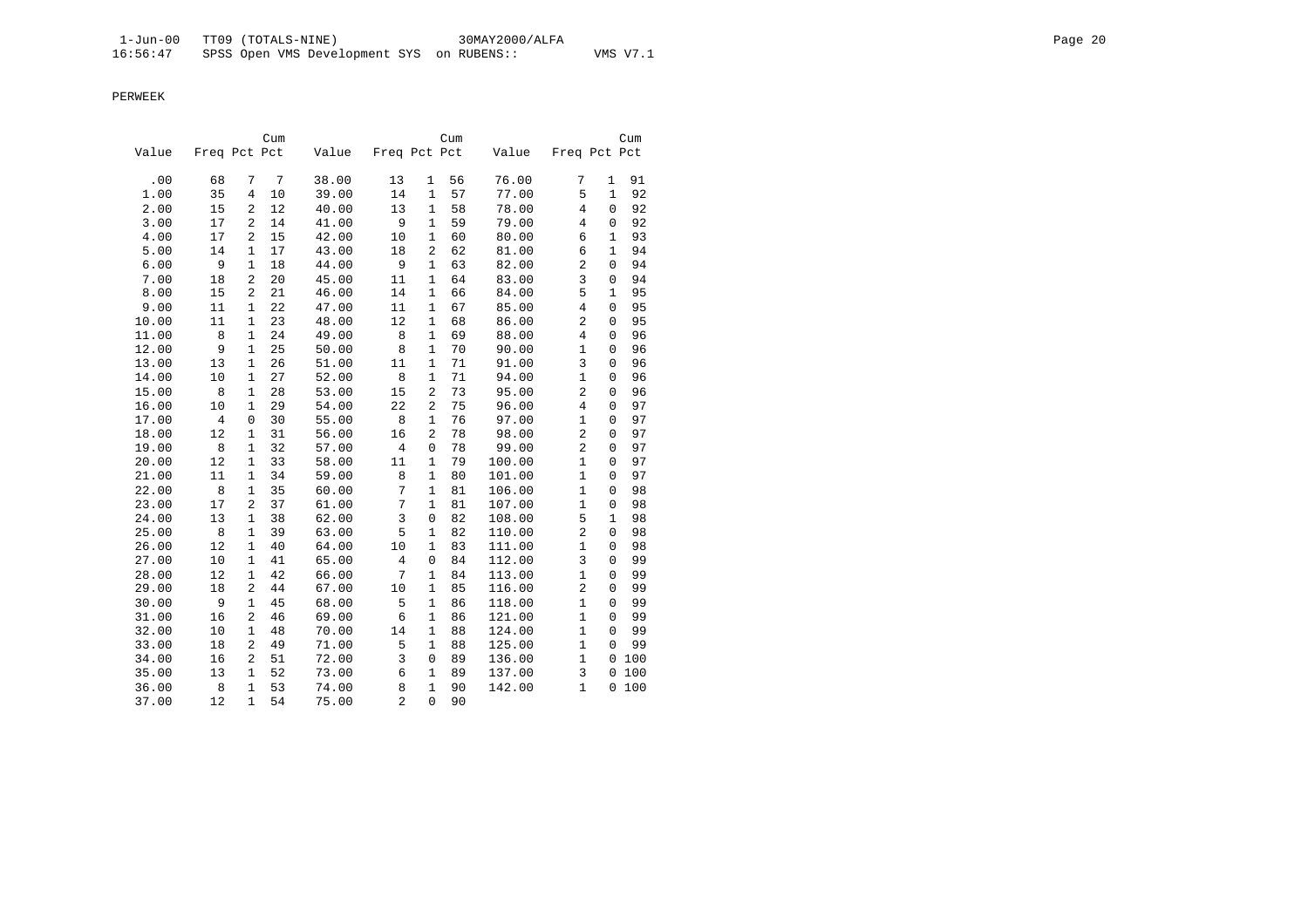Count Midpoint One symbol equals approximately 4.00 occurrences 152 2.50 |\*\*\*\*\*\*\*\*\*\*\*\*\*\*\*\*\*\*\*\*\*\*\*\*\*\*\*\*\*\*\*\*\*\*\*\*\*\* 67 7.50 |\*\*\*\*\*\*\*\*\*\*\*\*\*\*\*\*\* 51 12.50 |\*\*\*\*\*\*\*\*\*\*\*\*\* 42 17.50  $***********$ <br>61 22.50 \*\*\*\*\*\*\*\*\*\*\*\* 61 22.50 |\*\*\*\*\*\*\*\*\*\*\*\*\*\*\* 60 27.50  $************************$  69 32.50 |\*\*\*\*\*\*\*\*\*\*\*\*\*\*\*\*\* 60 37.50  $*********************$  59 42.50 |\*\*\*\*\*\*\*\*\*\*\*\*\*\*\* 56 47.50 |\*\*\*\*\*\*\*\*\*\*\*\*\*\* 64 52.50  $***********************$ <br>47 57.50 \*\*\*\*\*\*\*\*\*\*\*\*\* 47 57.50  $*************$ <br>32 62.50 \*\*\*\*\*\*\*\*\* 32 62.50  $********$ <br>32 67.50  $********$ 32 67.50  $********$ <br>36 72.50 \*\*\*\*\*\*\*\*\* 36 72.50  $*********$ <br>22 77.50  $*******$ 22 77.50  $*****$ <br>22 82.50  $******$  22 82.50 |\*\*\*\*\*\*  $\begin{array}{ccc} 10 & 87.50 & \ast \ast \ast \\ 5 & 92.50 & \ast \end{array}$  $\begin{array}{ccc} 5 & 92.50 & \ast \\ 11 & 97.50 & \ast \end{array}$  $\begin{array}{ccc} 11 & 97.50 & \ast \ast \ast \\ 2 & 102.50 & \ast \end{array}$ 2 102.50  $*$ <br>7 107.50  $*$  $\begin{array}{ccc} 7 & 107.50 & \end{array}$  | \*\*  $\begin{array}{ccc} 7 & 112.50 & \ast \ast \\ 3 & 117.50 & \ast \end{array}$  $\begin{array}{ccc} 3 & 117.50 \ 2 & 122.50 \ \end{array}$  \*  $\begin{array}{ccc} 2 & 122.50 \ 1 & 127.50 \end{array}$  | \*  $\begin{array}{cc} 1 & 127.50 \\ 0 & 132.50 \end{array}$  $0$  132.50<br>4 137.50  $137.50$  |\* 1 142.00 | +----+----+----+----+----+----+----+----+----+----+ 0 40 80 120 160 200 Histogram frequency Mean 36.853 Std dev 28.357

Valid cases 985 Missing cases 0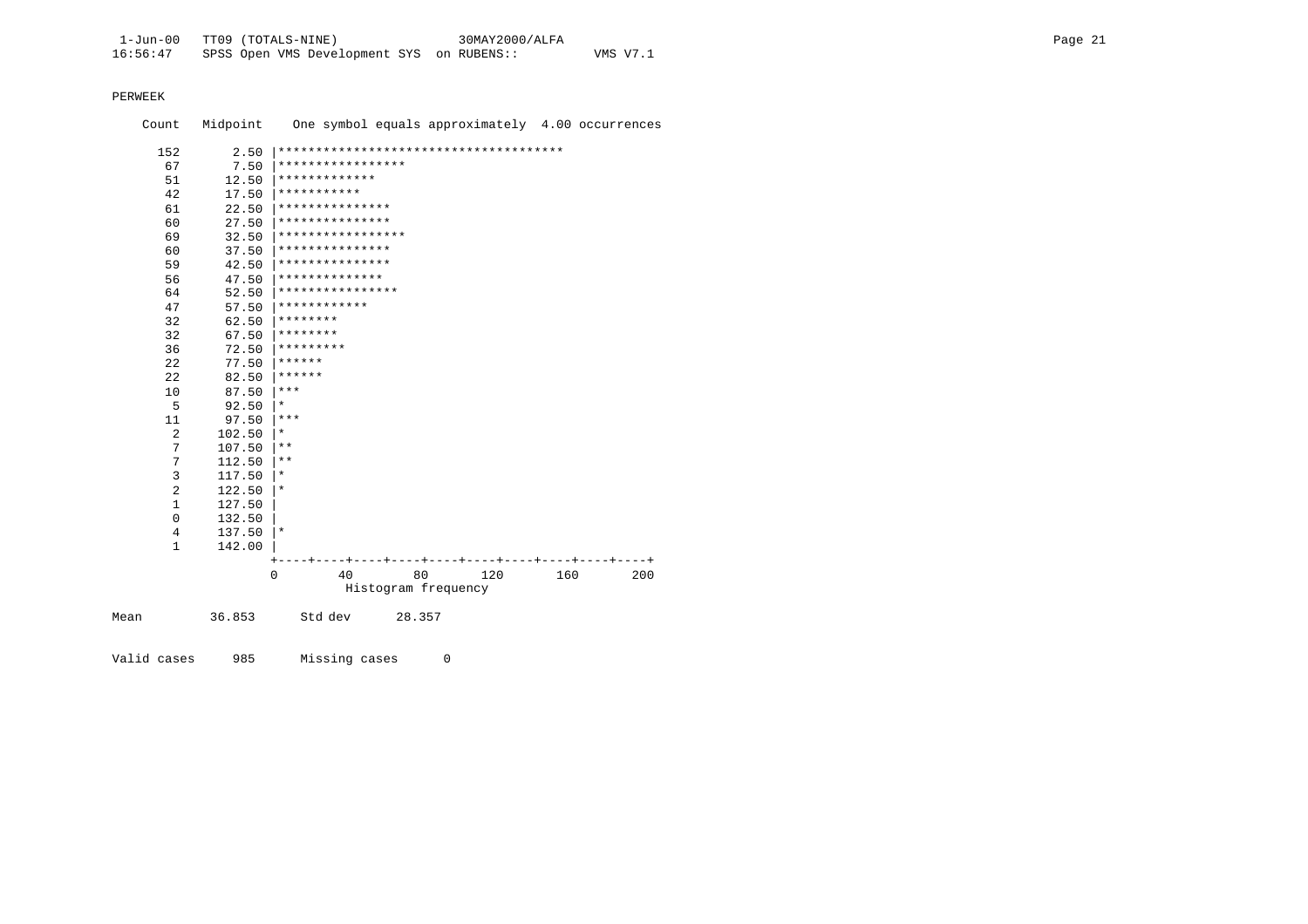Preceding task required .30 seconds CPU time; 2.38 seconds elapsed.

| 247 | 0        | TEMPORARY   |                                                               |
|-----|----------|-------------|---------------------------------------------------------------|
| 248 | 0        | SELECT IF   | (SCIN34 EO 4)                                                 |
| 249 | $\Omega$ | $/$ *       |                                                               |
| 250 | 0        |             | /* TOTAL TIMES FREOUENCY DISTRIBUTION FOR<br>GENERAL SURGEONS |
| 251 | $\Omega$ | $/$ *       |                                                               |
| 252 | 0        | FREOUENCIES | VARIABLES=PERWEEK/                                            |
| 253 | $\Omega$ |             | FORMAT=CONDENSE/                                              |
| 254 | $\Omega$ |             | HISTOGRAM=INCREMENT (5)/                                      |
| 255 | $\Omega$ |             | STATISTICS=MEAN STDDEV                                        |
| 256 | 0        | $^\star$    |                                                               |

There are 1,073,639,936 bytes of memory available.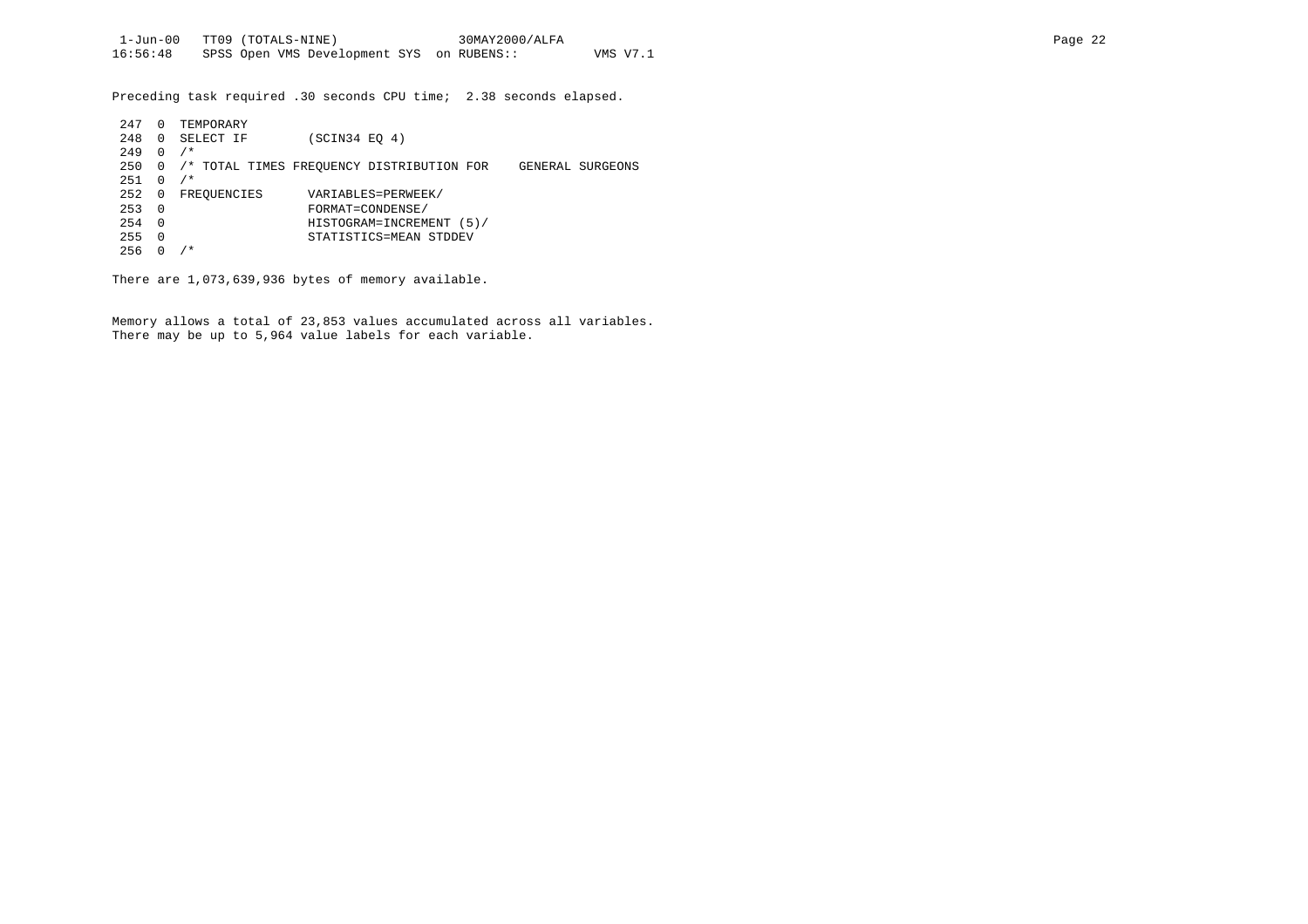|       |              |                | Cum |       |                |                | Cum |        |                |             | Cum   |
|-------|--------------|----------------|-----|-------|----------------|----------------|-----|--------|----------------|-------------|-------|
| Value | Freq Pct Pct |                |     | Value | Freq Pct Pct   |                |     | Value  | Freq Pct Pct   |             |       |
| .00   | 559          | 23             | 23  | 37.00 | 15             | 1              | 82  | 75.00  | 5              | 0           | 98    |
| 1.00  | 359          | 15             | 38  | 38.00 | 11             | $\overline{0}$ | 83  | 76.00  | $\overline{2}$ | $\mathbf 0$ | 98    |
| 2.00  | 141          | 6              | 43  | 39.00 | 14             | $\mathbf{1}$   | 83  | 77.00  | $\mathbf{1}$   | 0           | 98    |
| 3.00  | 84           | 3              | 47  | 40.00 | 20             | $\mathbf{1}$   | 84  | 80.00  | $\overline{2}$ | 0           | 98    |
| 4.00  | 77           | 3              | 50  | 41.00 | 24             | $\mathbf{1}$   | 85  | 81.00  | $\mathbf 1$    | 0           | 98    |
| 5.00  | 38           | $\overline{a}$ | 52  | 42.00 | 19             | $\mathbf{1}$   | 86  | 82.00  | $\mathbf{1}$   | 0           | 98    |
| 6.00  | 47           | $\overline{a}$ | 54  | 43.00 | 17             | $\mathbf{1}$   | 87  | 83.00  | $\overline{2}$ | 0           | 98    |
| 7.00  | 38           | $\overline{a}$ | 55  | 44.00 | 10             | 0              | 87  | 85.00  | $\mathbf{1}$   | 0           | 98    |
| 8.00  | 40           | $\overline{a}$ | 57  | 45.00 | 17             | 1              | 88  | 86.00  | 5              | 0           | 98    |
| 9.00  | 34           | $\mathbf{1}$   | 58  | 46.00 | 13             | $\mathbf{1}$   | 88  | 87.00  | 3              | $\mathbf 0$ | 99    |
| 10.00 | 30           | $\mathbf{1}$   | 59  | 47.00 | 17             | $\mathbf{1}$   | 89  | 88.00  | $\mathbf{1}$   | $\mathbf 0$ | 99    |
| 11.00 | 27           | $\mathbf{1}$   | 61  | 48.00 | 12             | $\mathbf 0$    | 89  | 89.00  | $\mathbf{1}$   | $\mathbf 0$ | 99    |
| 12.00 | 32           | $\mathbf{1}$   | 62  | 49.00 | 10             | $\mathbf 0$    | 90  | 90.00  | $\overline{2}$ | $\mathbf 0$ | 99    |
| 13.00 | 22           | $\mathbf{1}$   | 63  | 50.00 | 7              | 0              | 90  | 91.00  | 3              | 0           | 99    |
| 14.00 | 24           | $\mathbf{1}$   | 64  | 51.00 | 14             | $\mathbf 1$    | 91  | 92.00  | $\mathbf{1}$   | 0           | 99    |
| 15.00 | 25           | $\mathbf{1}$   | 65  | 52.00 | 10             | $\mathbf 0$    | 91  | 94.00  | $\mathbf{1}$   | 0           | 99    |
| 16.00 | 21           | 1              | 66  | 53.00 | 11             | $\mathbf 0$    | 92  | 96.00  | $\overline{3}$ | 0           | 99    |
| 17.00 | 16           | $\mathbf{1}$   | 66  | 54.00 | 11             | $\mathsf 0$    | 92  | 97.00  | $\mathbf{1}$   | $\mathbf 0$ | 99    |
| 18.00 | 20           | $\mathbf{1}$   | 67  | 55.00 | 10             | 0              | 92  | 99.00  | $\mathbf{1}$   | $\mathbf 0$ | 99    |
| 19.00 | 22           | $\mathbf{1}$   | 68  | 56.00 | 8              | 0              | 93  | 100.00 | $\overline{2}$ | $\mathbf 0$ | 99    |
| 20.00 | 14           | $\mathbf{1}$   | 69  | 57.00 | 9              | $\Omega$       | 93  | 103.00 | $\mathbf{1}$   | 0           | 99    |
| 21.00 | 18           | $\mathbf{1}$   | 69  | 58.00 | 11             | $\mathbf 0$    | 94  | 104.00 | $\mathbf{1}$   | 0           | 99    |
| 22.00 | 23           | 1              | 70  | 59.00 | 12             | 0              | 94  | 105.00 | 1              | 0           | 99    |
| 23.00 | 27           | 1              | 71  | 60.00 | 6              | 0              | 94  | 106.00 | $\overline{c}$ | 0           | 99    |
| 24.00 | 24           | $\mathbf{1}$   | 72  | 61.00 | 10             | $\mathbf 0$    | 95  | 108.00 | $\overline{c}$ | 0           | 100   |
| 25.00 | 19           | $\mathbf{1}$   | 73  | 62.00 | 4              | $\mathbf 0$    | 95  | 109.00 | $\mathbf{1}$   |             | 0 100 |
| 26.00 | 19           | $\mathbf{1}$   | 74  | 63.00 | 7              | $\mathbf 0$    | 95  | 113.00 | $\mathbf{1}$   |             | 0 100 |
| 27.00 | 18           | $\mathbf{1}$   | 75  | 64.00 | 7              | $\mathbf 0$    | 96  | 114.00 | $\mathbf{1}$   | 0           | 100   |
| 28.00 | 15           | $\mathbf{1}$   | 75  | 65.00 | 9              | $\mathbf 0$    | 96  | 116.00 | $\mathbf{1}$   | 0           | 100   |
| 29.00 | 20           | $\mathbf{1}$   | 76  | 66.00 | $\overline{4}$ | $\mathbf 0$    | 96  | 119.00 | $\mathbf{1}$   |             | 0 100 |
| 30.00 | 19           | 1              | 77  | 67.00 | 3              | $\mathbf 0$    | 96  | 120.00 | $\mathbf{1}$   |             | 0 100 |
| 31.00 | 19           | 1              | 78  | 68.00 | 6              | $\mathbf 0$    | 96  | 123.00 | $\mathbf{1}$   |             | 0 100 |
| 32.00 | 17           | $\mathbf{1}$   | 78  | 69.00 | 5              | 0              | 97  | 125.00 | $\mathbf{1}$   | 0           | 100   |
| 33.00 | 20           | $\mathbf{1}$   | 79  | 70.00 | 11             | 0              | 97  | 132.00 | $\mathbf{1}$   |             | 0 100 |
| 34.00 | 22           | $\mathbf{1}$   | 80  | 71.00 | 6              | 0              | 97  | 166.00 | $\mathbf{1}$   |             | 0 100 |
| 35.00 | 18           | 1              | 81  | 72.00 | $\overline{4}$ | $\mathbf 0$    | 97  | 172.00 | $\mathbf{1}$   | 0           | 100   |
| 36.00 | 23           | $\mathbf{1}$   | 82  | 73.00 | $\overline{4}$ | 0              | 98  |        |                |             |       |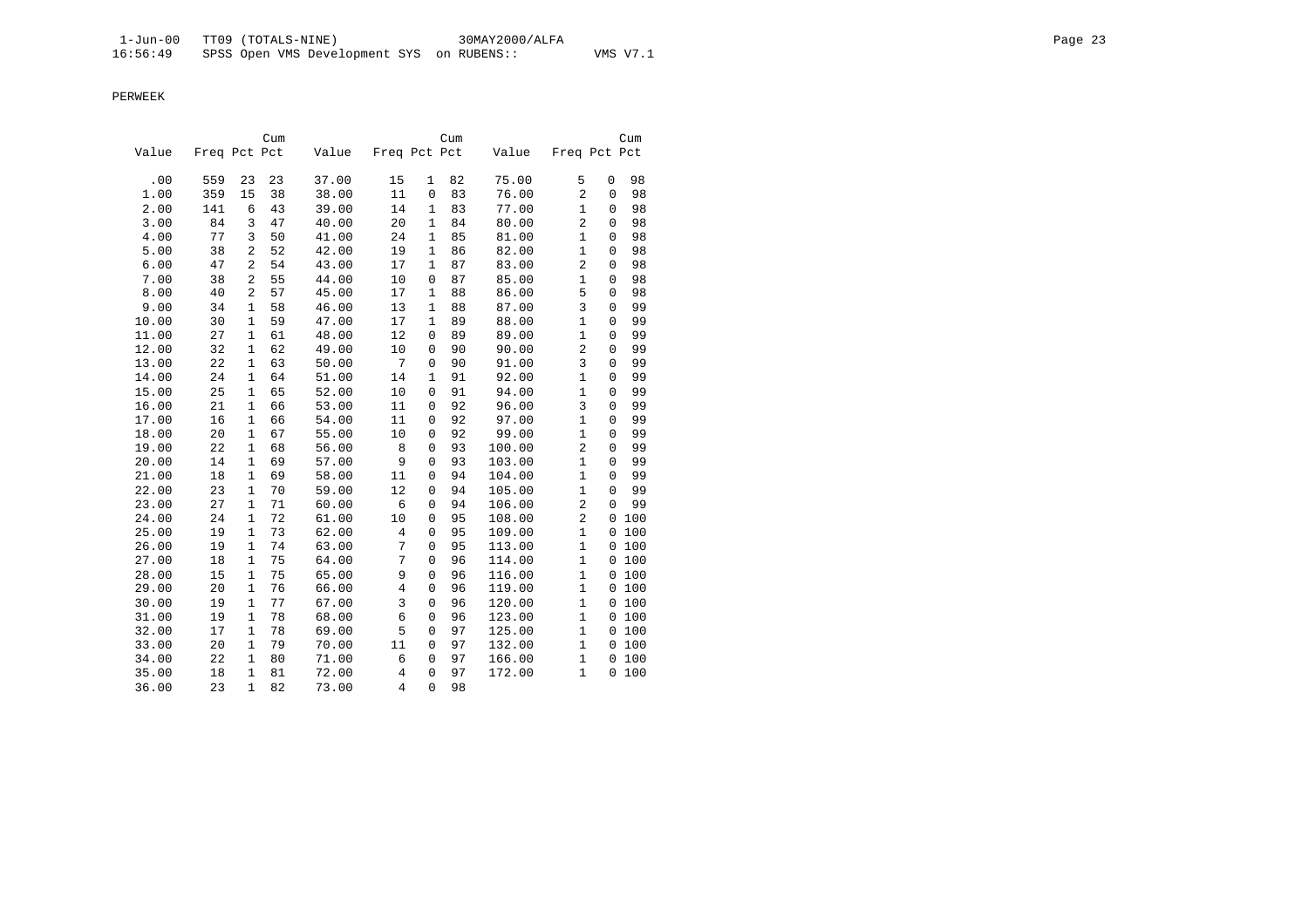Count Midpoint One symbol equals approximately 30.00 occurrences 1220 2.50 |\*\*\*\*\*\*\*\*\*\*\*\*\*\*\*\*\*\*\*\*\*\*\*\*\*\*\*\*\*\*\*\*\*\*\*\*\*\*\*\*\*  $\begin{array}{ccc} 197 & 7.50 & \ast\ast\ast\ast\ast\ast\\ 135 & 12.50 & \ast\ast\ast\ast\ast\end{array}$  $135$   $12.50$   $****$ <br> $104$   $17.50$   $***$  $\begin{array}{ccc} 104 & 17.50 & \text{***} \\ 106 & 22.50 & \text{***} \end{array}$  $\begin{array}{ccc} 106 & 22.50 & \text{***} \\ 91 & 27.50 & \text{***} \end{array}$ 91 27.50  $***$ <br>97 32.50  $***$ 97 32.50  $***$ <br>81 37.50  $***$  $81$   $37.50$  \*\*\*<br>90  $42.50$  \*\*\* 90  $42.50$  \*\*\*<br>69  $47.50$  \*\*  $\begin{array}{ccc} 69 & 47.50 & \ast \ 53 & 52.50 & \ast \end{array}$  $53$   $52.50$   $**$ <br>50  $57.50$   $**$  $\begin{array}{ccc} 50 & 57.50 & \ast \ast \\ 34 & 62.50 & \ast \end{array}$  $\begin{array}{ccc} 34 & 62.50 & | & * \\ 27 & 67.50 & | & * \end{array}$  $27$  67.50  $*$ <br>25 72.50  $*$  25 72.50 |\* 8 77.50<br>6 82.50 6 82.50<br>11 87.50 11 87.50<br>7 92.50 7 92.50<br>5 97.50  $\begin{array}{cc} 5 & 97.50 \\ 4 & 102.50 \end{array}$ 4 102.50<br>6 107.50 6 107.50<br>2 112.50 2 112.50<br>2 117.50 2 117.50<br>2 122.50 2 122.50<br>1 127.50  $\begin{array}{cc} 1 & 127.50 \\ 1 & 132.50 \end{array}$  $\begin{array}{cc} 1 & 132.50 \\ 0 & 137.50 \end{array}$  $0$  137.50<br>0 142.50  $0$  142.50<br>0 147.50  $0$  147.50<br>0 152.50  $0$  152.50<br>0 157.50  $0$  157.50<br>0 162.50  $0$  162.50<br>1 167.50  $\begin{array}{cc} 1 & 167.50 \\ 1 & 172.00 \end{array}$  1 172.00 | +----+----+----+----+----+----+----+----+----+----+ 1200 1500 Histogram frequency Mean 16.681 Std dev 22.764

Valid cases 2436 Missing cases 0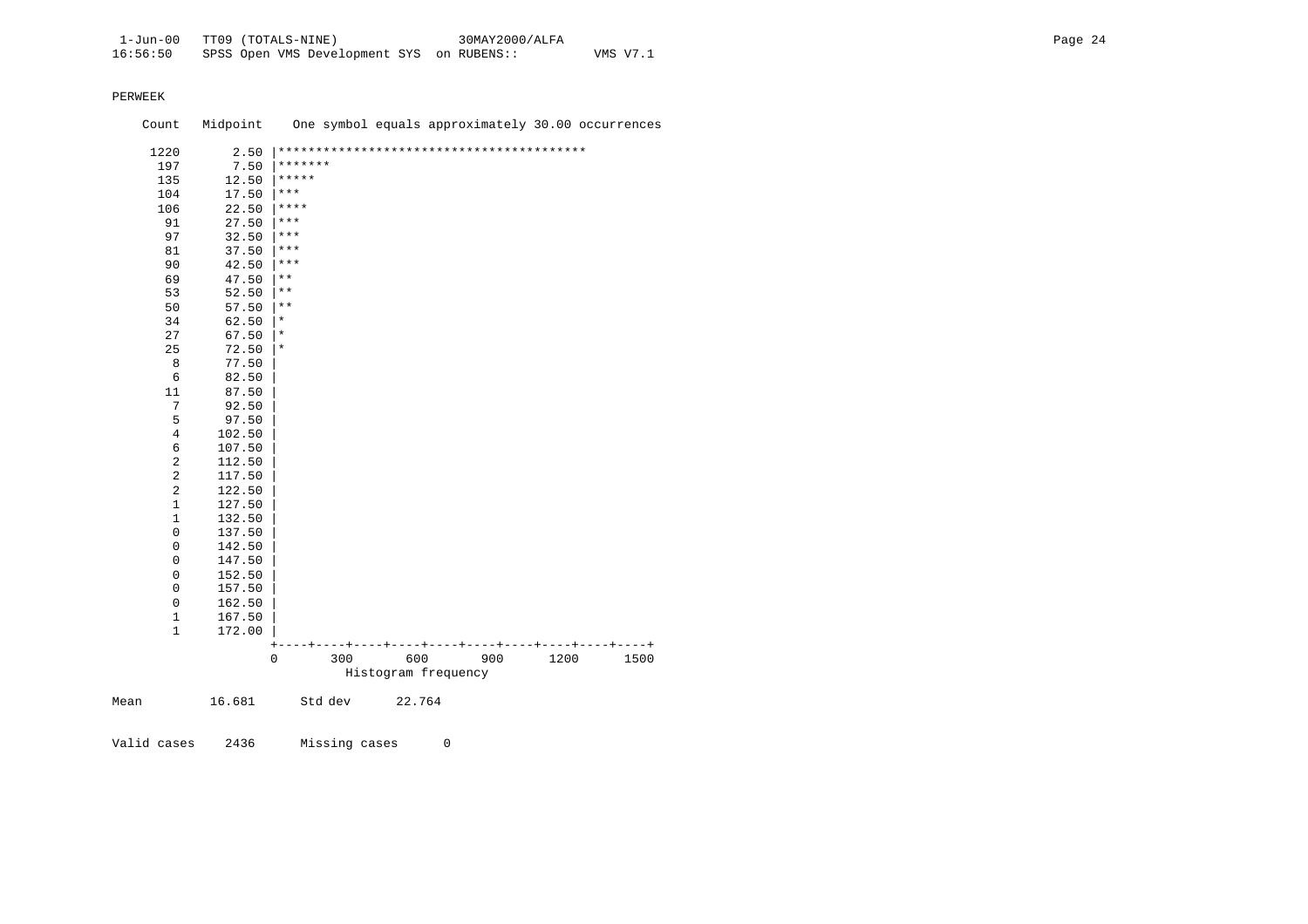Preceding task required .30 seconds CPU time; 2.32 seconds elapsed.

| 257 | 0        | TEMPORARY   |                                           |                          |
|-----|----------|-------------|-------------------------------------------|--------------------------|
| 258 | 0        | SELECT IF   | (SCIN34 EO 5)                             |                          |
| 259 | 0        | $/$ *       |                                           |                          |
| 260 | 0        |             | /* TOTAL TIMES FREQUENCY DISTRIBUTION FOR | CARDIO-THORACIC SURGEONS |
| 261 | U        | $/$ *       |                                           |                          |
| 262 | 0        | FREOUENCIES | VARIABLES=PERWEEK/                        |                          |
| 263 | $\Omega$ |             | FORMAT=CONDENSE/                          |                          |
| 264 | $\Omega$ |             | HISTOGRAM=INCREMENT<br>(5)                |                          |
| 265 | 0        |             | STATISTICS=MEAN STDDEV                    |                          |
| 266 |          | ∗           |                                           |                          |

There are 1,073,639,936 bytes of memory available.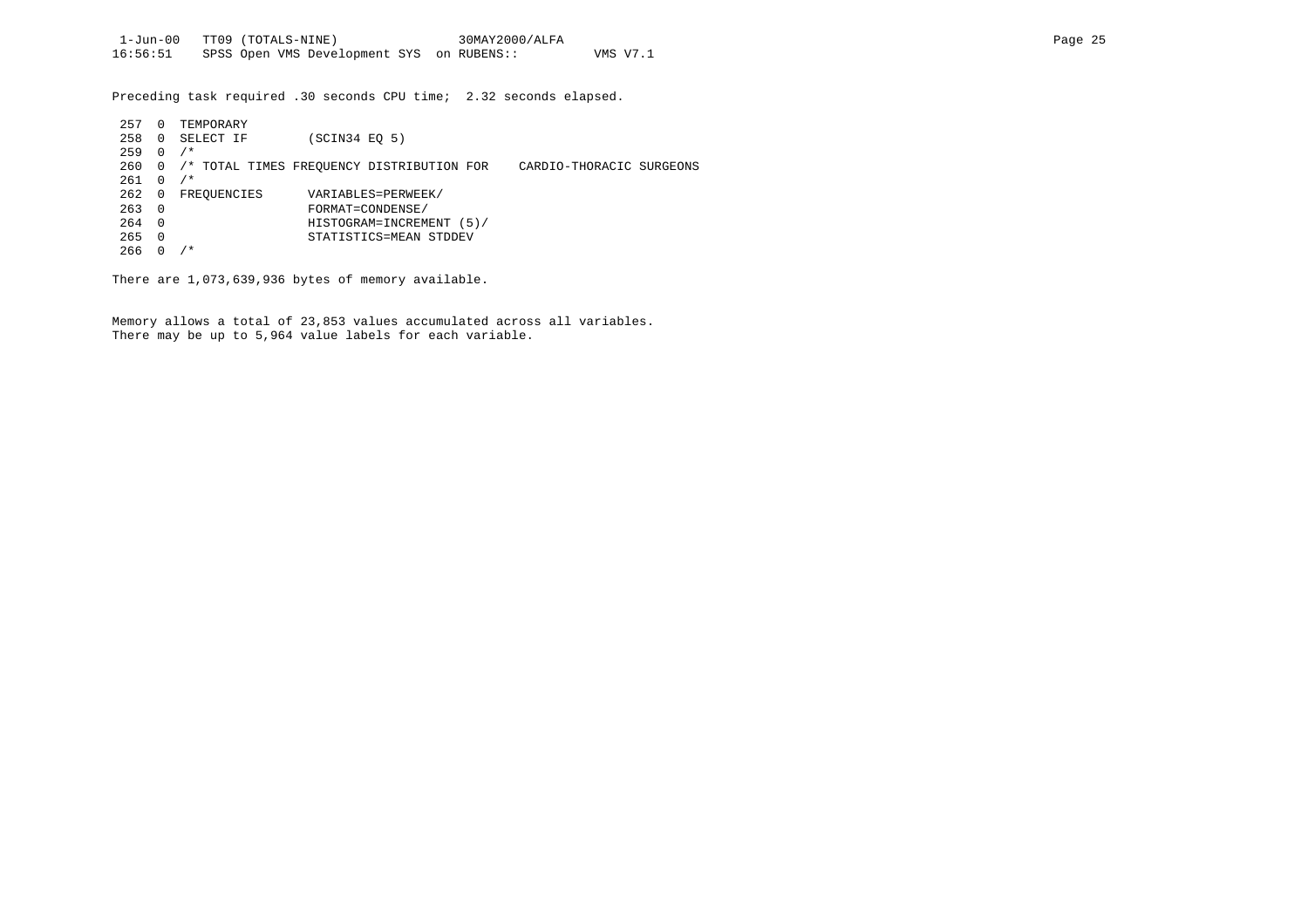|       |                |                | Cum |       |                |                | Cum |       |                |                | Cum |
|-------|----------------|----------------|-----|-------|----------------|----------------|-----|-------|----------------|----------------|-----|
| Value | Freq Pct Pct   |                |     | Value | Freq Pct Pct   |                |     | Value | Freq Pct Pct   |                |     |
|       |                |                |     |       |                |                |     |       |                |                |     |
| .00   | 5.             | 5              | 5.  | 18.00 | 2              | $\mathfrak{D}$ | 44  | 37.00 | $\mathbf{1}$   | $\mathbf{1}$   | 78  |
| 1.00  | $\mathbf{1}$   | $\mathbf{1}$   | 6   | 19.00 | $\overline{a}$ | $\mathfrak{D}$ | 46  | 38.00 | 1              | $\mathbf{1}$   | 79  |
| 2.00  | 4              | 4              | 10  | 20.00 | 3              | 3              | 49  | 39.00 | 2              | $\overline{a}$ | 81  |
| 3.00  | 3              | 3              | 13  | 21.00 | 3              | 3              | 52  | 40.00 | 2              | $\overline{a}$ | 83  |
| 4.00  | $\mathbf{1}$   | $\mathbf{1}$   | 14  | 22.00 | $\mathbf{1}$   | $\mathbf{1}$   | 53  | 42.00 | 2              | $\overline{a}$ | 85  |
| 6.00  | 5              | 5              | 19  | 24.00 | 1              | $\mathbf{1}$   | 54  | 43.00 | 2              | 2              | 87  |
| 7.00  | 5              | 5              | 24  | 25.00 | 5              | 5              | 59  | 44.00 | 2              | $\overline{a}$ | 89  |
| 9.00  | 3              | 3              | 26  | 26.00 | 3              | 3              | 62  | 45.00 | 2              | 2              | 91  |
| 10.00 | $\overline{a}$ | $\mathfrak{D}$ | 28  | 27.00 | 2              | 2              | 64  | 47.00 |                | $\mathbf{1}$   | 92  |
| 11.00 | $\overline{a}$ | $\mathfrak{D}$ | 30  | 28.00 | 4              | 4              | 68  | 48.00 | 1              | $\mathbf{1}$   | 93  |
| 12.00 | 3              | ζ              | 33  | 29.00 | $\mathbf{1}$   | $\mathbf{1}$   | 69  | 49.00 | 1              | $\mathbf{1}$   | 94  |
| 13.00 | 1              | 1.             | 34  | 30.00 | $\mathfrak{D}$ | 2              | 71  | 50.00 | $\mathfrak{D}$ | $\mathfrak{D}$ | 96  |
| 14.00 | 3              | ζ              | 37  | 32.00 | $\overline{a}$ | 2              | 73  | 53.00 | 1.             | 1              | 97  |
| 15.00 | 3              | ζ              | 40  | 33.00 | 3              | 3              | 75  | 59.00 |                | 1              | 98  |
| 16.00 |                | 1              | 41  | 35.00 | $\mathbf{1}$   | $\mathbf{1}$   | 76  | 64.00 | 1              | 1              | 99  |
| 17.00 |                |                | 42  | 36.00 | 1              | 1              | 77  | 87.00 | 1              | 1              | 100 |

Count Midpoint One symbol equals approximately .40 occurrences

|      | 14           | 2.50     |                         |         |  |        |                              | ***********************************     |    |    |
|------|--------------|----------|-------------------------|---------|--|--------|------------------------------|-----------------------------------------|----|----|
|      | 13           | 7.50     |                         |         |  |        |                              | *********************************       |    |    |
|      | 11           | 12.50    |                         |         |  |        | **************************** |                                         |    |    |
|      | 9            | 17.50    | *********************** |         |  |        |                              |                                         |    |    |
|      | 8            | 22.50    | ********************    |         |  |        |                              |                                         |    |    |
|      | 15           | 27.50    |                         |         |  |        |                              |                                         |    |    |
|      | 7            | 32.50    | ******************      |         |  |        |                              |                                         |    |    |
|      | 6            | 37.50    | ***************         |         |  |        |                              |                                         |    |    |
|      | 8            | 42.50    | ********************    |         |  |        |                              |                                         |    |    |
|      | 5            | 47.50    | *************           |         |  |        |                              |                                         |    |    |
|      | 3            | 52.50    | ********                |         |  |        |                              |                                         |    |    |
|      | $\mathbf{1}$ | 57.50    | ***                     |         |  |        |                              |                                         |    |    |
|      | $\mathbf{1}$ | 62.50    | $***$                   |         |  |        |                              |                                         |    |    |
|      | 0            | 67.50    |                         |         |  |        |                              |                                         |    |    |
|      | $\Omega$     | 72.50    |                         |         |  |        |                              |                                         |    |    |
|      | $\Omega$     | 77.50    |                         |         |  |        |                              |                                         |    |    |
|      | 0            | 82.50    |                         |         |  |        |                              |                                         |    |    |
|      | $\mathbf{1}$ | 87.00    | $***$                   |         |  |        |                              |                                         |    |    |
|      |              |          |                         |         |  |        |                              | ----+----+----+----+----+----+----+---- |    |    |
|      |              | $\Omega$ |                         | 4       |  | 8      |                              | 12                                      | 16 | 20 |
|      |              |          |                         |         |  |        | Histogram frequency          |                                         |    |    |
| Mean | 23.020       |          |                         | Std dev |  | 16.880 |                              |                                         |    |    |
|      |              |          |                         |         |  |        |                              |                                         |    |    |

Valid cases 102 Missing cases 0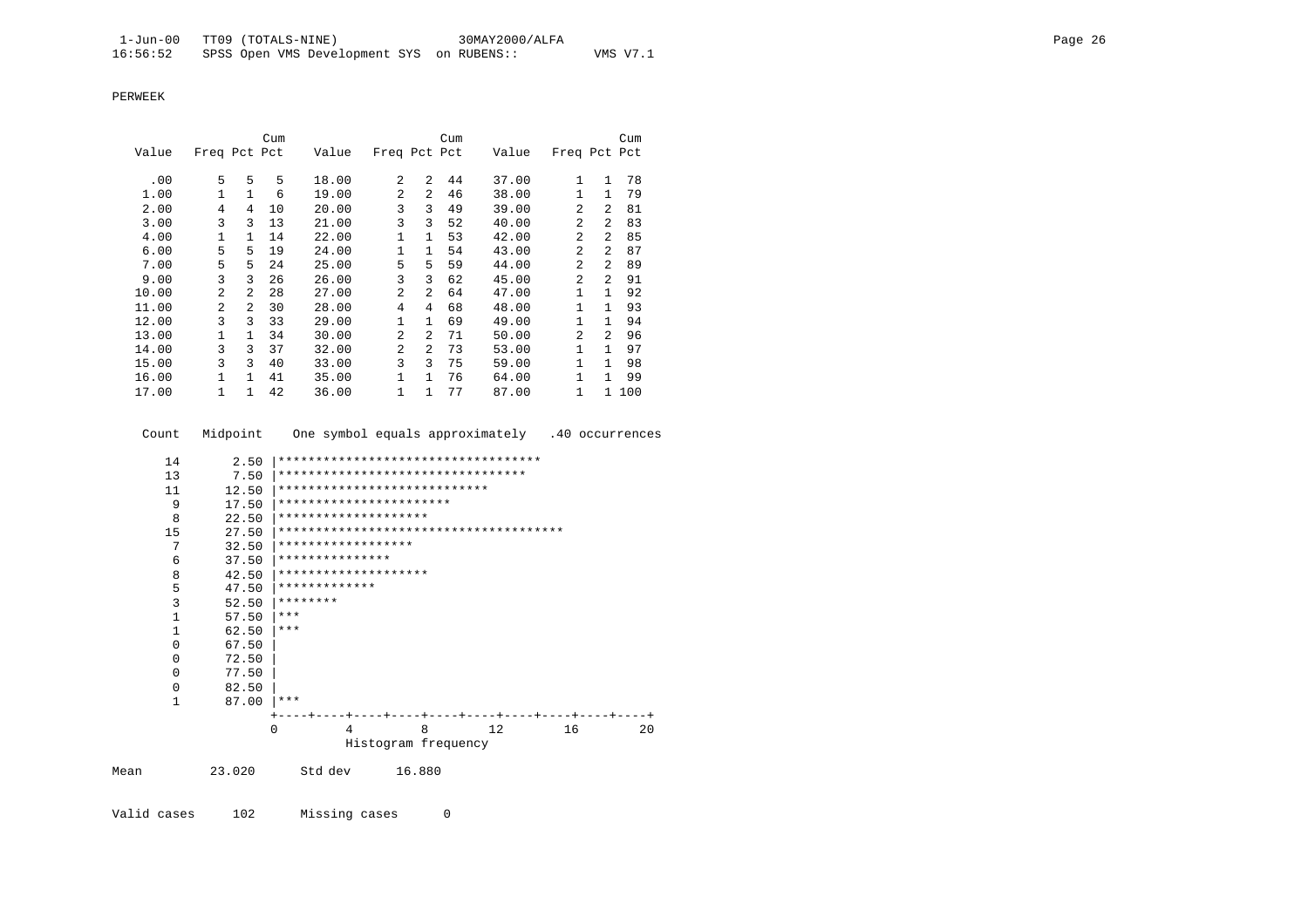Preceding task required .26 seconds CPU time; 1.70 seconds elapsed.

| 267 | 0            | TEMPORARY   |               |                                           |               |
|-----|--------------|-------------|---------------|-------------------------------------------|---------------|
| 268 | $\Omega$     | SELECT IF   | (SCIN34 EO 6) |                                           |               |
| 269 | <sup>0</sup> | $/$ *       |               |                                           |               |
| 270 | $\Omega$     |             |               | /* TOTAL TIMES FREOUENCY DISTRIBUTION FOR | NEUROSURGEONS |
| 271 | $\Omega$     | $/$ *       |               |                                           |               |
| 272 | 0            | FREOUENCIES |               | VARIABLES=PERWEEK/                        |               |
| 273 | $\Omega$     |             |               | FORMAT=CONDENSE/                          |               |
| 274 | $\Omega$     |             |               | HISTOGRAM=INCREMENT<br>(5)                |               |
| 275 | $\Omega$     |             |               | STATISTICS=MEAN STDDEV                    |               |
| 276 |              | *           |               |                                           |               |

There are 1,073,639,936 bytes of memory available.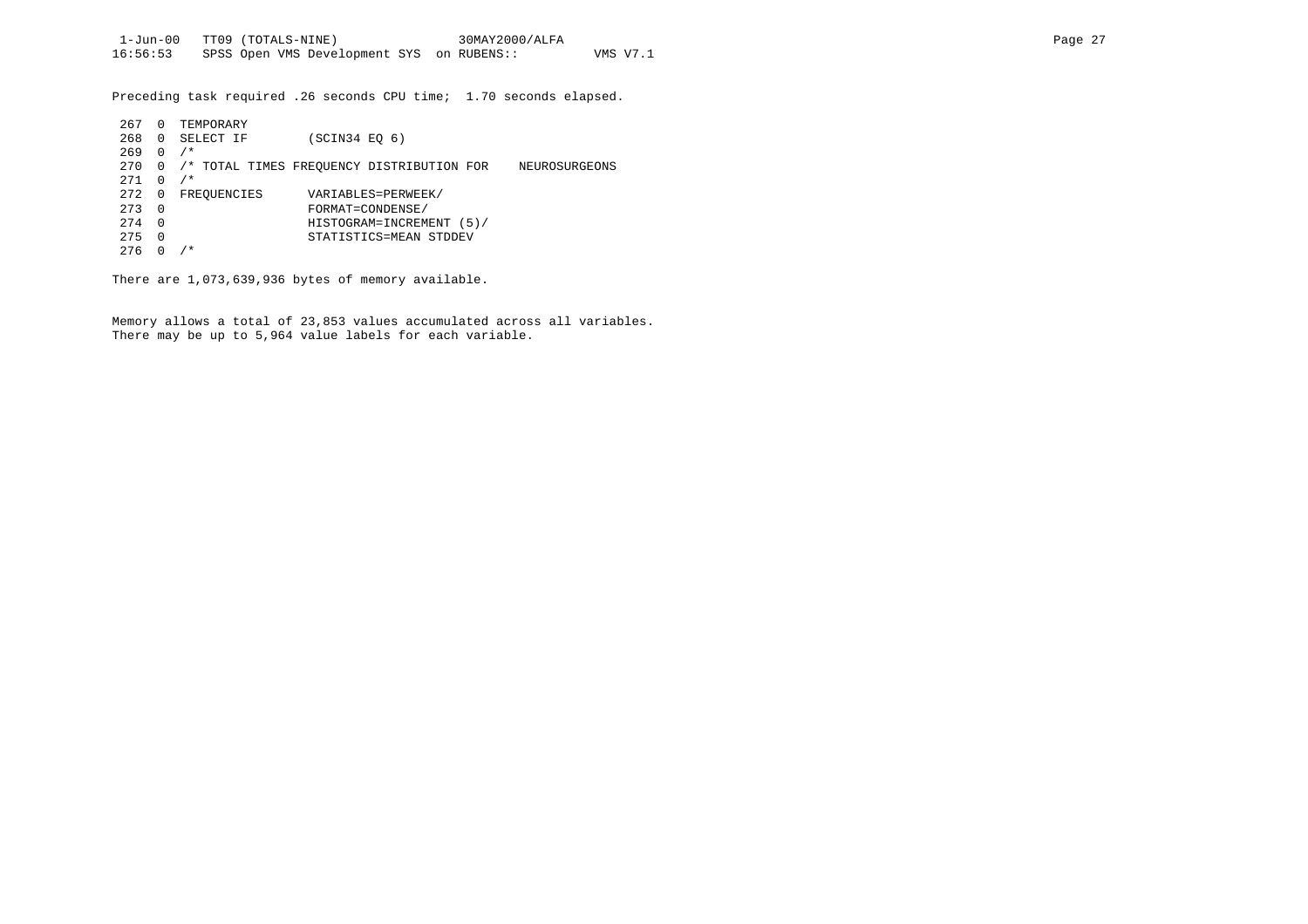|       |                |                | Cum |       |                |                | Cum |       |                |                | Cum   |
|-------|----------------|----------------|-----|-------|----------------|----------------|-----|-------|----------------|----------------|-------|
| Value | Freq Pct Pct   |                |     | Value | Freq Pct Pct   |                |     | Value | Freq Pct Pct   |                |       |
| .00   | 9              | 8              | 8   | 16.00 | 4              | 4              | 46  | 32.00 | 3              | 3              | 82    |
| 1.00  | 3              | 3              | 11  | 17.00 | 1              | $\mathbf{1}$   | 47  | 33.00 | 3              | ζ              | 85    |
| 2.00  | 3              | ζ              | 14  | 18.00 | 1              | $\mathbf{1}$   | 48  | 34.00 |                | 1              | 85    |
| 4.00  |                | 1.             | 15  | 19.00 | 4              | 4              | 52  | 36.00 |                | 1              | 86    |
| 5.00  | 1              | 1.             | 15  | 20.00 | 3              | 3              | 55  | 37.00 | $\mathfrak{D}$ | $\mathfrak{D}$ | 88    |
| 6.00  | 3              | 3              | 18  | 21.00 | 7              | 6              | 61  | 38.00 | $\overline{2}$ | $\mathfrak{D}$ | 90    |
| 7.00  | $\overline{a}$ | $\mathcal{L}$  | 20  | 22.00 | $\overline{a}$ | $\overline{a}$ | 63  | 39.00 |                | $\mathbf{1}$   | 91    |
| 8.00  | 2              | $\overline{2}$ | 22  | 23.00 | 3              | 3              | 65  | 40.00 |                | 1              | 92    |
| 9.00  | 3              | 3              | 25  | 24.00 | 3              | 3              | 68  | 41.00 |                | 1              | 93    |
| 10.00 | 4              | 4              | 28  | 25.00 | 1              | $\mathbf{1}$   | 69  | 42.00 | $\mathfrak{D}$ | 2              | 95    |
| 11.00 | 3              | 3              | 31  | 27.00 | 3              | 3              | 72  | 43.00 | $\overline{2}$ | $\mathfrak{D}$ | 96    |
| 12.00 | 3              | 3              | 34  | 28.00 | 4              | 4              | 75  | 47.00 |                | $\mathbf{1}$   | 97    |
| 13.00 | 3              | 3              | 36  | 29.00 | 1              | $\mathbf{1}$   | 76  | 51.00 |                | 1.             | 98    |
| 14.00 | 4              | 4              | 40  | 30.00 | 1              | 1              | 77  | 56.00 | $\mathfrak{D}$ |                | 2 100 |
| 15.00 | 3              | 3              | 43  | 31.00 | 2              | $\overline{a}$ | 79  |       |                |                |       |

| Count          | Midpoint | One symbol equals approximately .40 occurrences |
|----------------|----------|-------------------------------------------------|
| 16             | 2.50     |                                                 |
| 11             | 7.50     | ****************************                    |
| 17             | 12.50    |                                                 |
| 13             | 17.50    | *********************************               |
| 18             | 22.50    |                                                 |
| 9              | 27.50    | ***********************                         |
| 10             | 32.50    | *************************                       |
| 6              | 37.50    | ***************                                 |
| 6              | 42.50    | ***************                                 |
| 1              | 47.50    | ***                                             |
| $\mathbf{1}$   | 52.50    | ***                                             |
| $\mathfrak{D}$ | 56.00    | *****                                           |
|                |          |                                                 |
|                |          | 8<br>16<br>$\Omega$<br>12.<br>4<br>$20 \Omega$  |
|                |          | Histogram frequency                             |
| Mean           | 19.664   | Std dev<br>13.563                               |

Valid cases 110 Missing cases 0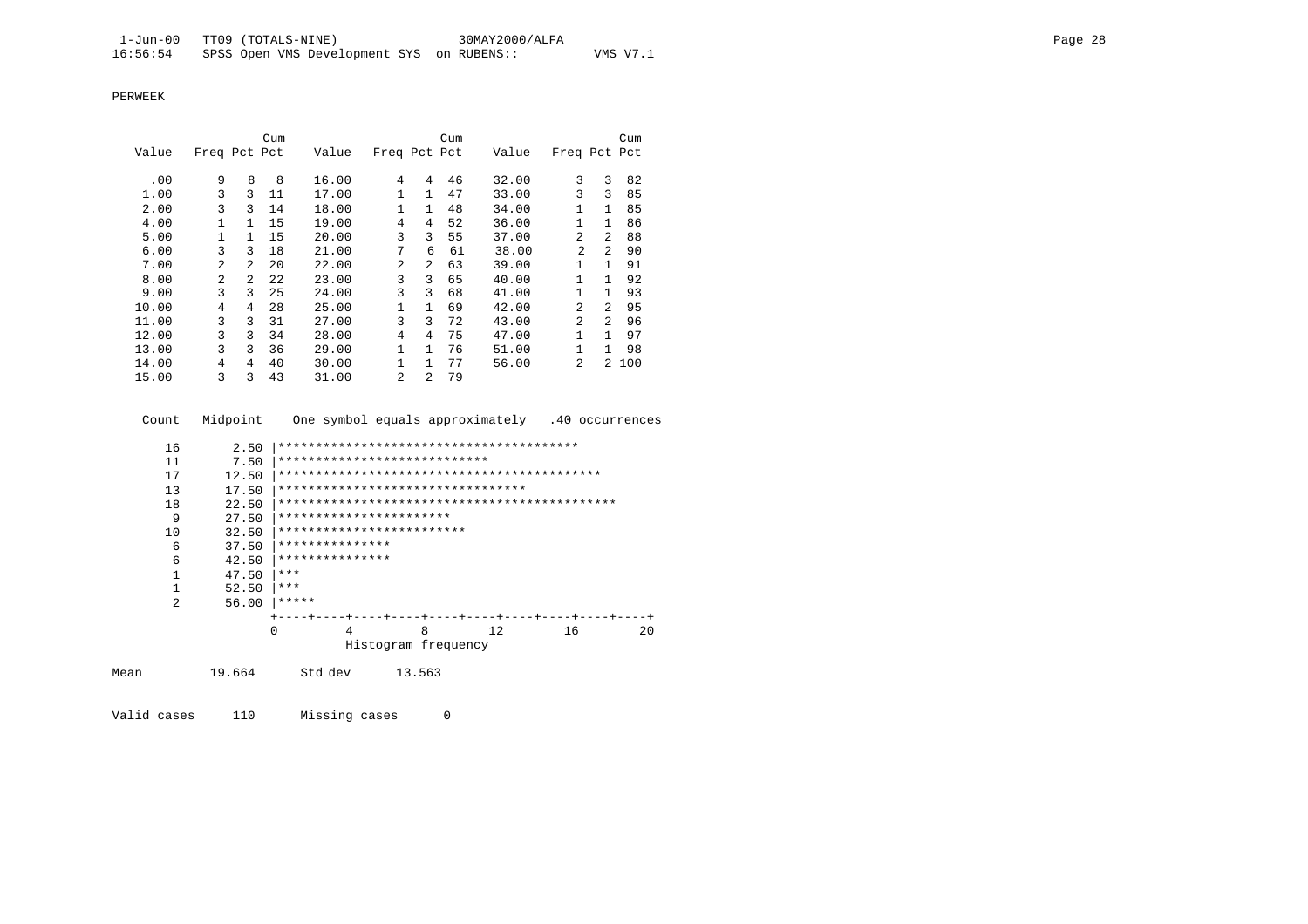Preceding task required .31 seconds CPU time; 1.36 seconds elapsed.

| 277 | 0              | TEMPORARY   |                                           |                      |
|-----|----------------|-------------|-------------------------------------------|----------------------|
| 278 | $\Omega$       | SELECT IF   | (SCIN34 EQ 7)                             |                      |
| 279 | $\Omega$       | $/$ *       |                                           |                      |
| 280 | 0              |             | /* TOTAL TIMES FREOUENCY DISTRIBUTION FOR | ORTHOPAEDIC SURGEONS |
| 281 | $\Omega$       | $/$ *       |                                           |                      |
| 282 | 0              | FREOUENCIES | VARIABLES=PERWEEK/                        |                      |
| 283 | - 0            |             | FORMAT=CONDENSE/                          |                      |
| 284 | $\overline{0}$ |             | HISTOGRAM=INCREMENT (5)/                  |                      |
| 285 | $\Omega$       |             | STATISTICS=MEAN STDDEV                    |                      |
| 286 |                | / *         |                                           |                      |

There are 1,073,639,936 bytes of memory available.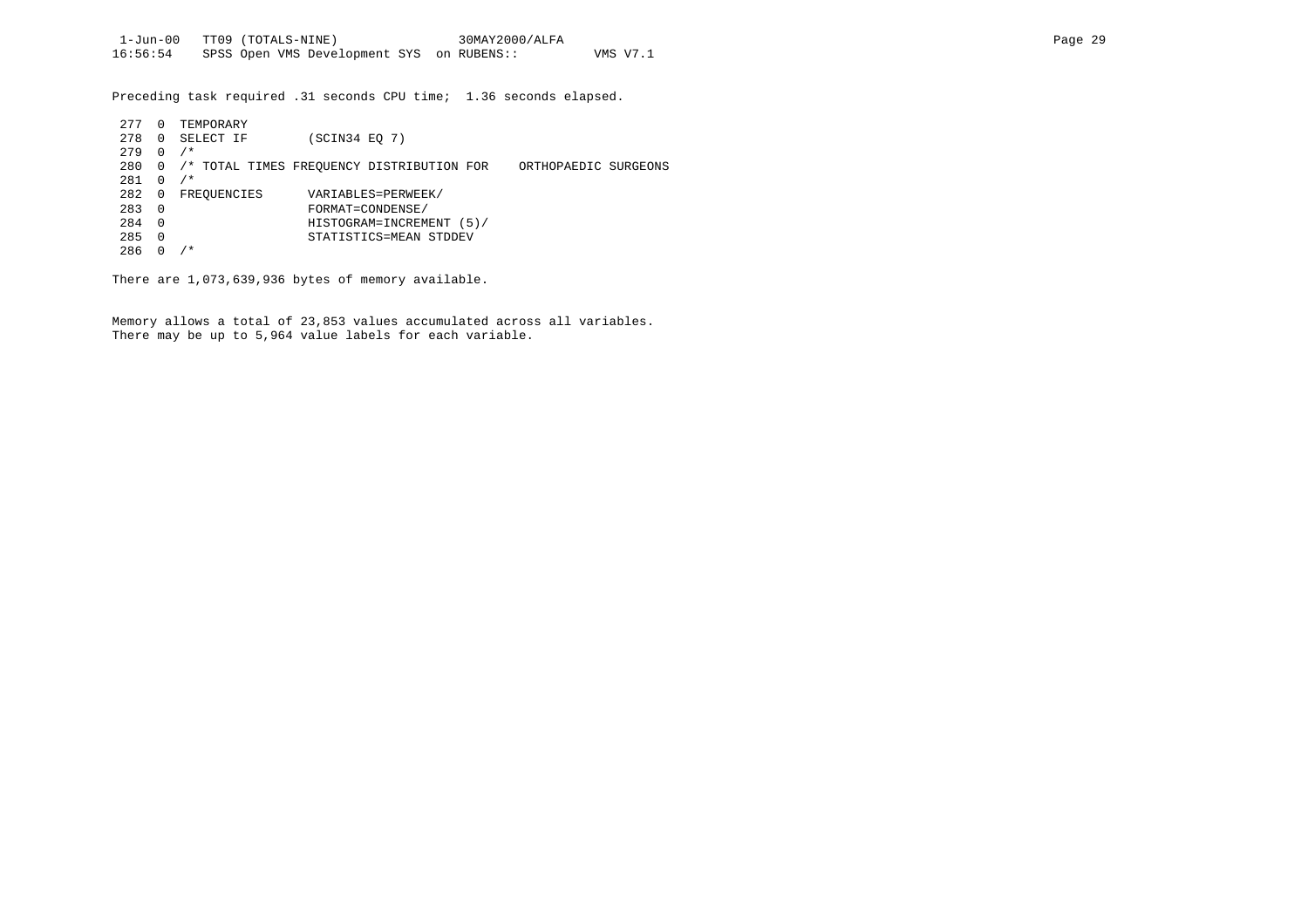|       |              |                | Cum |       |                |              | Cum |        |                |             | Cum |
|-------|--------------|----------------|-----|-------|----------------|--------------|-----|--------|----------------|-------------|-----|
| Value | Freq Pct Pct |                |     | Value | Freq Pct Pct   |              |     | Value  | Freq Pct Pct   |             |     |
| .00   | 36           | 5              | 5   | 30.00 | 13             | 2            | 53  | 61.00  | 4              | 1           | 93  |
| 1.00  | 17           | $\overline{a}$ | 8   | 31.00 | 17             | 2            | 55  | 62.00  | 4              | 1           | 94  |
| 2.00  |              | 2              | 10  | 32.00 |                | 2            | 57  | 63.00  | 6              | 1           | 95  |
|       | 16<br>7      | $\mathbf 1$    |     |       | 13             | $\mathbf{1}$ |     |        | 3              | $\Omega$    | 95  |
| 3.00  |              |                | 11  | 33.00 | 6              |              | 58  | 64.00  |                |             |     |
| 4.00  | 10           | $\mathbf{1}$   | 13  | 34.00 | 14             | 2            | 60  | 66.00  | $\mathbf{1}$   | $\mathbf 0$ | 95  |
| 5.00  | 8            | 1              | 14  | 35.00 | 13             | 2            | 62  | 67.00  | 2              | $\mathbf 0$ | 95  |
| 6.00  | 12           | $\overline{a}$ | 15  | 36.00 | 12             | 2            | 64  | 68.00  | 2              | $\Omega$    | 96  |
| 7.00  | 10           | 1              | 17  | 37.00 | 25             | 4            | 67  | 69.00  | $\mathbf{1}$   | 0           | 96  |
| 8.00  | 10           | $\mathbf{1}$   | 18  | 38.00 | 12             | 2            | 69  | 70.00  | $\mathbf{1}$   | $\mathbf 0$ | 96  |
| 9.00  | 6            | 1              | 19  | 39.00 | 12             | 2            | 71  | 71.00  | 2              | 0           | 96  |
| 10.00 | 3            | $\mathbf{0}$   | 20  | 40.00 | 9              | 1            | 72  | 73.00  | $\overline{a}$ | $\mathbf 0$ | 97  |
| 11.00 | 5            | $\mathbf{1}$   | 20  | 41.00 | 11             | 2            | 74  | 74.00  | $\overline{2}$ | $\mathbf 0$ | 97  |
| 12.00 | 11           | 2              | 22  | 42.00 | 15             | 2            | 76  | 75.00  | $\mathbf{1}$   | $\mathbf 0$ | 97  |
| 13.00 | 10           | 1              | 23  | 43.00 | 13             | 2            | 78  | 76.00  | $\mathbf{1}$   | 0           | 97  |
| 14.00 | 7            | $\mathbf 1$    | 24  | 44.00 | 8              | $\mathbf{1}$ | 79  | 77.00  | $\mathbf{1}$   | $\Omega$    | 97  |
| 15.00 | 12           | $\overline{a}$ | 26  | 45.00 | 11             | 2            | 81  | 79.00  | $\overline{a}$ | $\mathbf 0$ | 98  |
| 16.00 | 10           | 1              | 28  | 46.00 | 6              | 1            | 81  | 83.00  | 1              | 0           | 98  |
| 17.00 | 13           | 2              | 30  | 47.00 | 5              | $\mathbf{1}$ | 82  | 85.00  | 2              | 0           | 98  |
| 18.00 | 12           | 2              | 31  | 48.00 | 11             | 2            | 84  | 89.00  | $\overline{2}$ | $\mathbf 0$ | 98  |
| 19.00 | 9            | 1              | 33  | 49.00 | 6              | $\mathbf 1$  | 85  | 90.00  | $\mathbf{1}$   | $\mathbf 0$ | 99  |
| 20.00 | 12           | $\overline{a}$ | 34  | 50.00 | 9              | $\mathbf{1}$ | 86  | 94.00  | 2              | $\Omega$    | 99  |
| 21.00 | 7            | 1              | 35  | 51.00 | 7              | $\mathbf{1}$ | 87  | 95.00  | $\mathbf{1}$   | 0           | 99  |
| 22.00 | 12           | 2              | 37  | 52.00 | 4              | $\mathbf{1}$ | 88  | 98.00  | $\mathbf{1}$   | $\mathbf 0$ | 99  |
| 23.00 | 15           | 2              | 39  | 53.00 | $\overline{c}$ | $\mathbf 0$  | 88  | 100.00 | $\overline{c}$ | $\Omega$    | 99  |
| 24.00 | 8            | $\mathbf{1}$   | 40  | 54.00 | 4              | 1            | 88  | 101.00 | $\mathbf{1}$   | $\Omega$    | 100 |
| 25.00 | 13           | 2              | 42  | 55.00 | 6              | $\mathbf{1}$ | 89  | 114.00 | $\mathbf{1}$   | 0           | 100 |
| 26.00 | 14           | $\overline{a}$ | 44  | 56.00 | 5              | $\mathbf{1}$ | 90  | 125.00 | $\mathbf{1}$   | $\mathbf 0$ | 100 |
| 27.00 | 18           | 3              | 47  | 58.00 | 7              | $\mathbf{1}$ | 91  | 131.00 | $\mathbf{1}$   | 0           | 100 |
| 28.00 | 10           | $\mathbf{1}$   | 48  | 59.00 | 4              | $\mathbf{1}$ | 92  |        |                |             |     |
| 29.00 | 17           | $\overline{a}$ | 51  | 60.00 | 7              | $\mathbf{1}$ | 93  |        |                |             |     |
|       |              |                |     |       |                |              |     |        |                |             |     |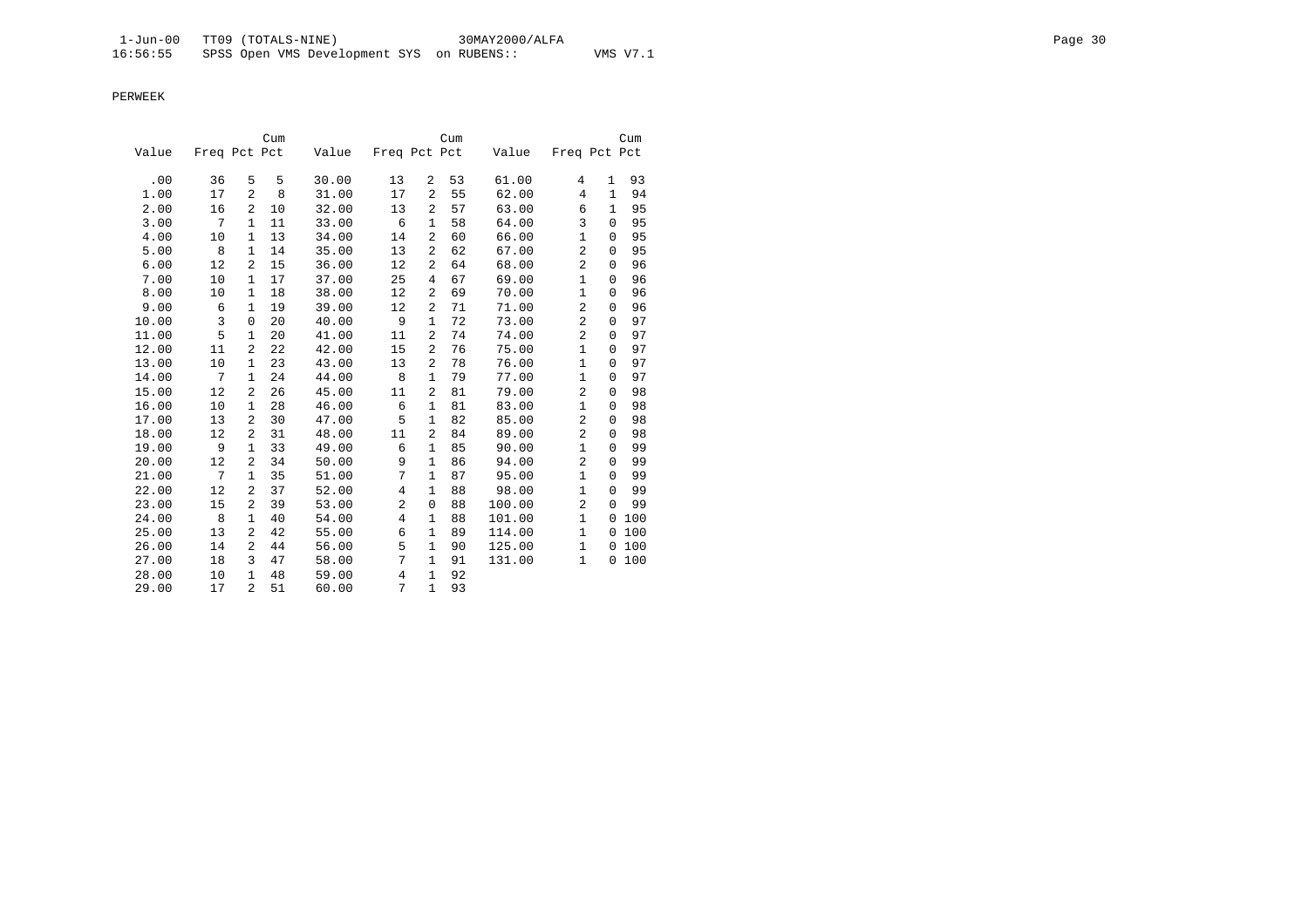| Count          | Midpoint | One symbol equals approximately 2.00 occurrences |
|----------------|----------|--------------------------------------------------|
| 86             | 2.50     |                                                  |
| 46             | 7.50     | ***********************                          |
| 36             | 12.50    | ******************                               |
| 56             | 17.50    | ****************************                     |
| 54             | 22.50    | ***************************                      |
| 72             | 27.50    | ************************************             |
| 63             | 32.50    | ********************************                 |
| 74             | 37.50    | **************************************           |
| 56             | 42.50    | ****************************                     |
| 39             | 47.50    | ********************                             |
| 26             | 52.50    | *************                                    |
| 2.2.           | 57.50    | ***********                                      |
| 2.4            | 62.50    | ************                                     |
| 6              | 67.50    | ***                                              |
| 7              | 72.50    | ****                                             |
| 5              | 77.50    | $***$                                            |
| $\mathbf{1}$   | 82.50    | $\star$                                          |
| 4              | 87.50    | $***$                                            |
| 3              | 92.50    | $\star\star$                                     |
| $\overline{2}$ | 97.50    | $\star$                                          |
| $\overline{3}$ | 102.50   | $***$                                            |
| $\mathbf 0$    | 107.50   |                                                  |
| $\mathbf{1}$   | 112.50   | $^\star$                                         |
| $\mathbf 0$    | 117.50   |                                                  |
| 0              | 122.50   |                                                  |
| 1              | 127.50   | $^\star$                                         |
| $\mathbf{1}$   | 131.00   | $^\star$                                         |
|                |          |                                                  |
|                |          | 40<br>$\Omega$<br>20<br>60<br>80<br>100          |
|                |          | Histogram frequency                              |
| Mean           | 30.260   | Std dev<br>21.116                                |

Valid cases 688 Missing cases 0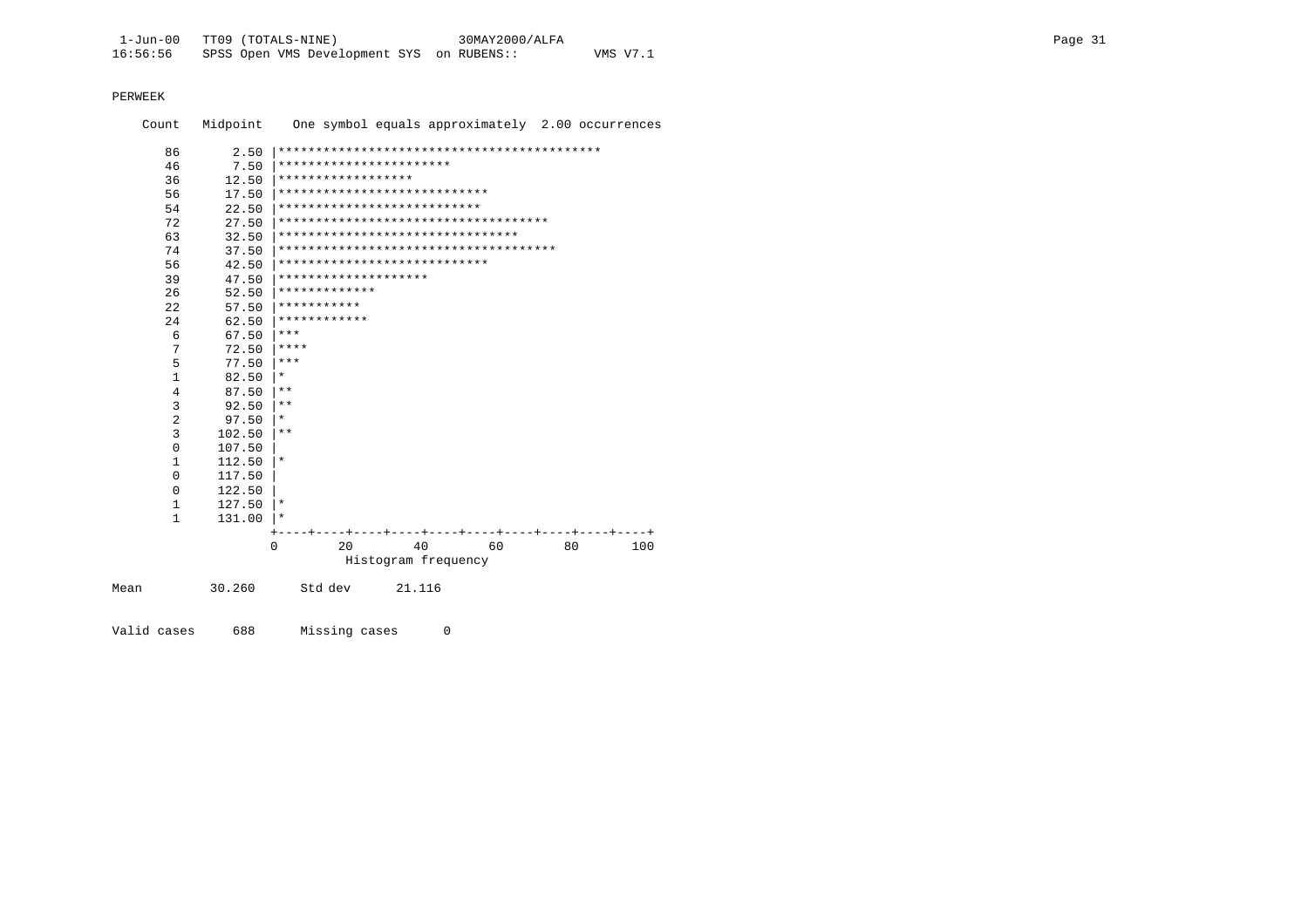Preceding task required .40 seconds CPU time; 1.89 seconds elapsed.

| 287 | 0        | TEMPORARY   |                                                                  |
|-----|----------|-------------|------------------------------------------------------------------|
| 288 | $\Omega$ | SELECT IF   | (SCIN34 EQ 8)                                                    |
| 289 | $\Omega$ | $/$ *       |                                                                  |
| 290 | 0        |             | /* TOTAL TIMES FREOUENCY DISTRIBUTION FOR<br>PAEDIATRIC SURGEONS |
| 291 | $\Omega$ | $/$ *       |                                                                  |
| 292 | 0        | FREOUENCIES | VARIABLES=PERWEEK/                                               |
| 293 | - 0      |             | FORMAT=CONDENSE/                                                 |
| 294 | $\Omega$ |             | HISTOGRAM=INCREMENT (5)/                                         |
| 295 | 0        |             | STATISTICS=MEAN STDDEV                                           |
| 296 |          | ⁄*          |                                                                  |

There are 1,073,639,936 bytes of memory available.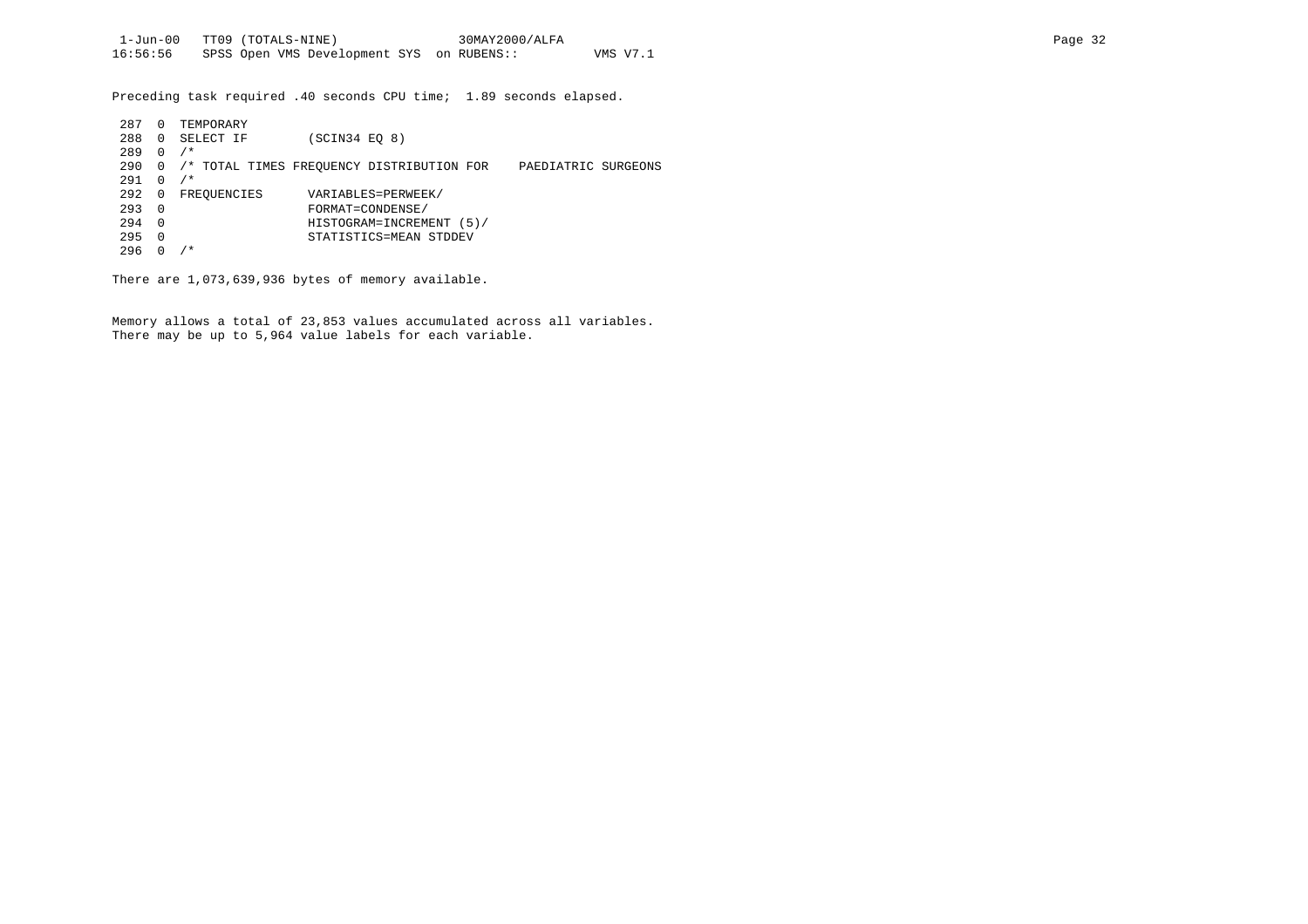|       |                |                | Cum |       |                |   | Cum |       |                |                | Cum   |
|-------|----------------|----------------|-----|-------|----------------|---|-----|-------|----------------|----------------|-------|
| Value | Freq Pct Pct   |                |     | Value | Freq Pct Pct   |   |     | Value | Freq Pct Pct   |                |       |
|       |                |                |     |       |                |   |     |       |                |                |       |
| .00   | 5.             | 10             | 10  | 15.00 | 1              | 2 | 50  | 35.00 |                | 2              | 81    |
| 1.00  |                | $\mathcal{L}$  | 13  | 16.00 |                | 2 | 52  | 37.00 | 1              | 2              | 83    |
| 2.00  | $\overline{a}$ | 4              | 17  | 17.00 | 3              | 6 | 58  | 43.00 | $\mathfrak{D}$ | 4              | 88    |
| 4.00  |                | $\overline{2}$ | 19  | 18.00 | $\mathbf{1}$   | 2 | 60  | 45.00 | 1              | 2              | 90    |
| 5.00  | $\overline{a}$ | 4              | 23  | 21.00 | 2              | 4 | 65  | 50.00 | 1              | $\mathfrak{D}$ | 92    |
| 7.00  |                | $\mathcal{L}$  | 25  | 23.00 | $\mathfrak{D}$ | 4 | 69  | 56.00 | 1              | 2              | 94    |
| 8.00  | 4              | 8              | 33  | 27.00 | $\mathbf{1}$   | 2 | 71  | 63.00 | $\mathbf{1}$   | 2              | 96    |
| 10.00 |                | $\overline{a}$ | 35  | 28.00 |                | 2 | 73  | 64.00 | 1              | $\mathfrak{D}$ | 98    |
| 11.00 |                | $\overline{a}$ | 38  | 29.00 |                | 2 | 75  | 76.00 | 1              |                | 2 100 |
| 13.00 | $\overline{a}$ | 4              | 42  | 31.00 |                | 2 | 77  |       |                |                |       |
| 14.00 | 3              | 6              | 48  | 33.00 |                | 2 | 79  |       |                |                |       |

Count Midpoint One symbol equals approximately .20 occurrences

|      | 9              | 2.50   |          |                                     |  |         |                     |  |        |   |  |  |        |  |  |   |  |    |  |
|------|----------------|--------|----------|-------------------------------------|--|---------|---------------------|--|--------|---|--|--|--------|--|--|---|--|----|--|
|      | 7              | 7.50   |          | *********************************** |  |         |                     |  |        |   |  |  |        |  |  |   |  |    |  |
|      | 7              | 12.50  |          | *********************************** |  |         |                     |  |        |   |  |  |        |  |  |   |  |    |  |
|      | 6              | 17.50  |          | ******************************      |  |         |                     |  |        |   |  |  |        |  |  |   |  |    |  |
|      | 4              | 22.50  |          | ********************                |  |         |                     |  |        |   |  |  |        |  |  |   |  |    |  |
|      | 3              | 27.50  |          | ***************                     |  |         |                     |  |        |   |  |  |        |  |  |   |  |    |  |
|      | $\overline{2}$ | 32.50  |          | **********                          |  |         |                     |  |        |   |  |  |        |  |  |   |  |    |  |
|      | $\overline{2}$ | 37.50  |          | **********                          |  |         |                     |  |        |   |  |  |        |  |  |   |  |    |  |
|      | $\overline{2}$ | 42.50  |          | **********                          |  |         |                     |  |        |   |  |  |        |  |  |   |  |    |  |
|      | 1              | 47.50  |          | *****                               |  |         |                     |  |        |   |  |  |        |  |  |   |  |    |  |
|      | 1              | 52.50  |          | *****                               |  |         |                     |  |        |   |  |  |        |  |  |   |  |    |  |
|      | 1              | 57.50  |          | *****                               |  |         |                     |  |        |   |  |  |        |  |  |   |  |    |  |
|      | $\overline{2}$ | 62.50  |          | **********                          |  |         |                     |  |        |   |  |  |        |  |  |   |  |    |  |
|      | $\Omega$       | 67.50  |          |                                     |  |         |                     |  |        |   |  |  |        |  |  |   |  |    |  |
|      | $\Omega$       | 72.50  |          |                                     |  |         |                     |  |        |   |  |  |        |  |  |   |  |    |  |
|      | 1              | 76.00  |          | *****                               |  |         |                     |  |        |   |  |  |        |  |  |   |  |    |  |
|      |                |        |          |                                     |  |         |                     |  |        |   |  |  | ----+- |  |  |   |  |    |  |
|      |                |        | $\Omega$ |                                     |  |         | $\mathfrak{D}$      |  |        | 4 |  |  | 6      |  |  | 8 |  | 10 |  |
|      |                |        |          |                                     |  |         | Histogram frequency |  |        |   |  |  |        |  |  |   |  |    |  |
| Mean |                | 20.729 |          |                                     |  | Std dev |                     |  | 18.856 |   |  |  |        |  |  |   |  |    |  |
|      |                |        |          |                                     |  |         |                     |  |        |   |  |  |        |  |  |   |  |    |  |

Valid cases 48 Missing cases 0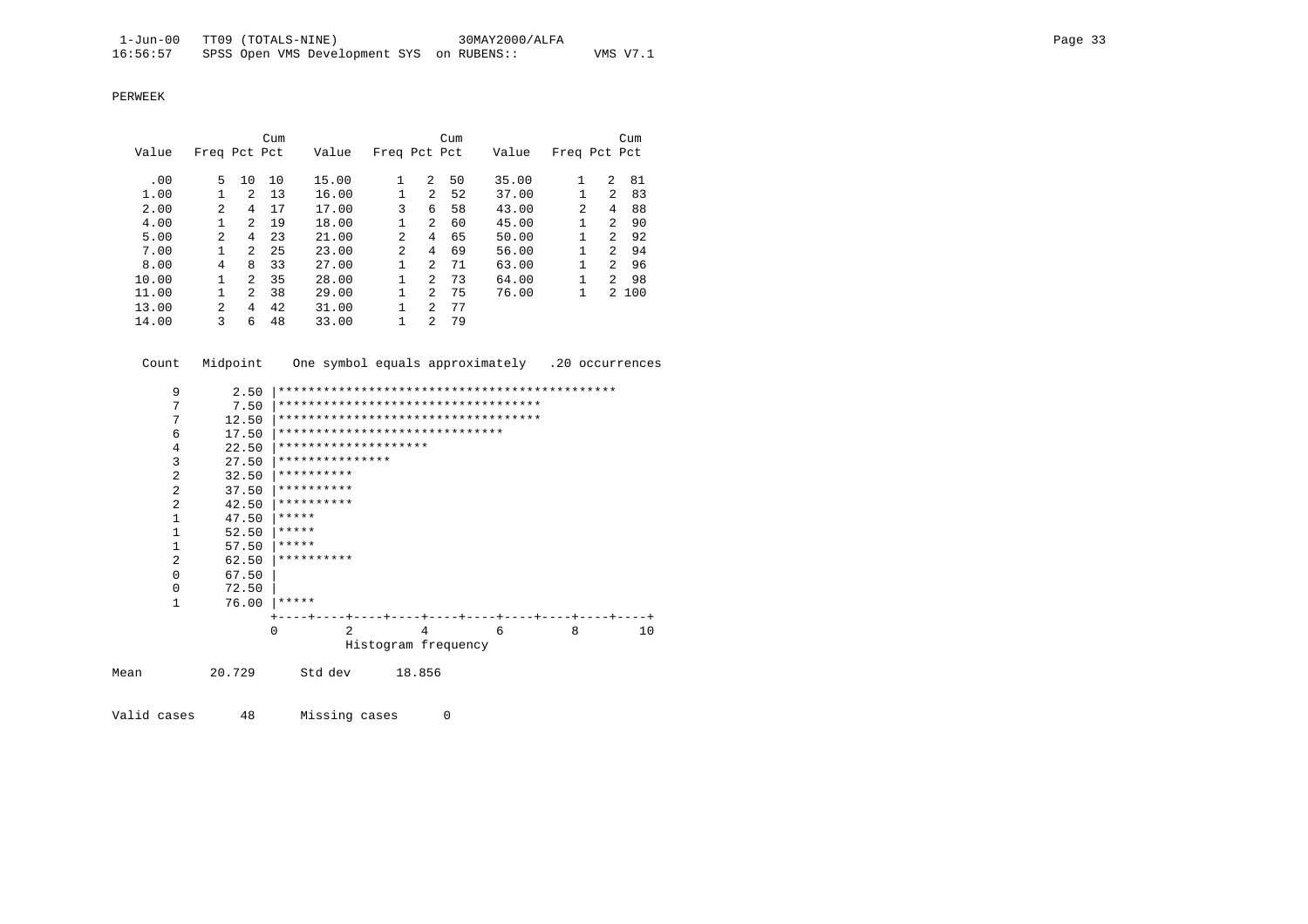Preceding task required .30 seconds CPU time; 1.41 seconds elapsed.

| 297 | 0              | TEMPORARY   |                                                               |  |
|-----|----------------|-------------|---------------------------------------------------------------|--|
| 298 | $\Omega$       | SELECT IF   | (SCIN34 EO 9)                                                 |  |
| 299 | $\Omega$       | $/$ *       |                                                               |  |
| 300 | 0              |             | /* TOTAL TIMES FREQUENCY DISTRIBUTION FOR<br>PLASTIC SURGEONS |  |
| 301 | $\Omega$       | $/$ *       |                                                               |  |
| 302 | $\overline{0}$ | FREQUENCIES | VARIABLES=PERWEEK/                                            |  |
| 303 | $\Omega$       |             | FORMAT=CONDENSE/                                              |  |
| 304 | $\Omega$       |             | HISTOGRAM=INCREMENT (5)/                                      |  |
| 305 | - 0            |             | STATISTICS=MEAN STDDEV                                        |  |
| 306 |                | ' *         |                                                               |  |

There are 1,073,639,936 bytes of memory available.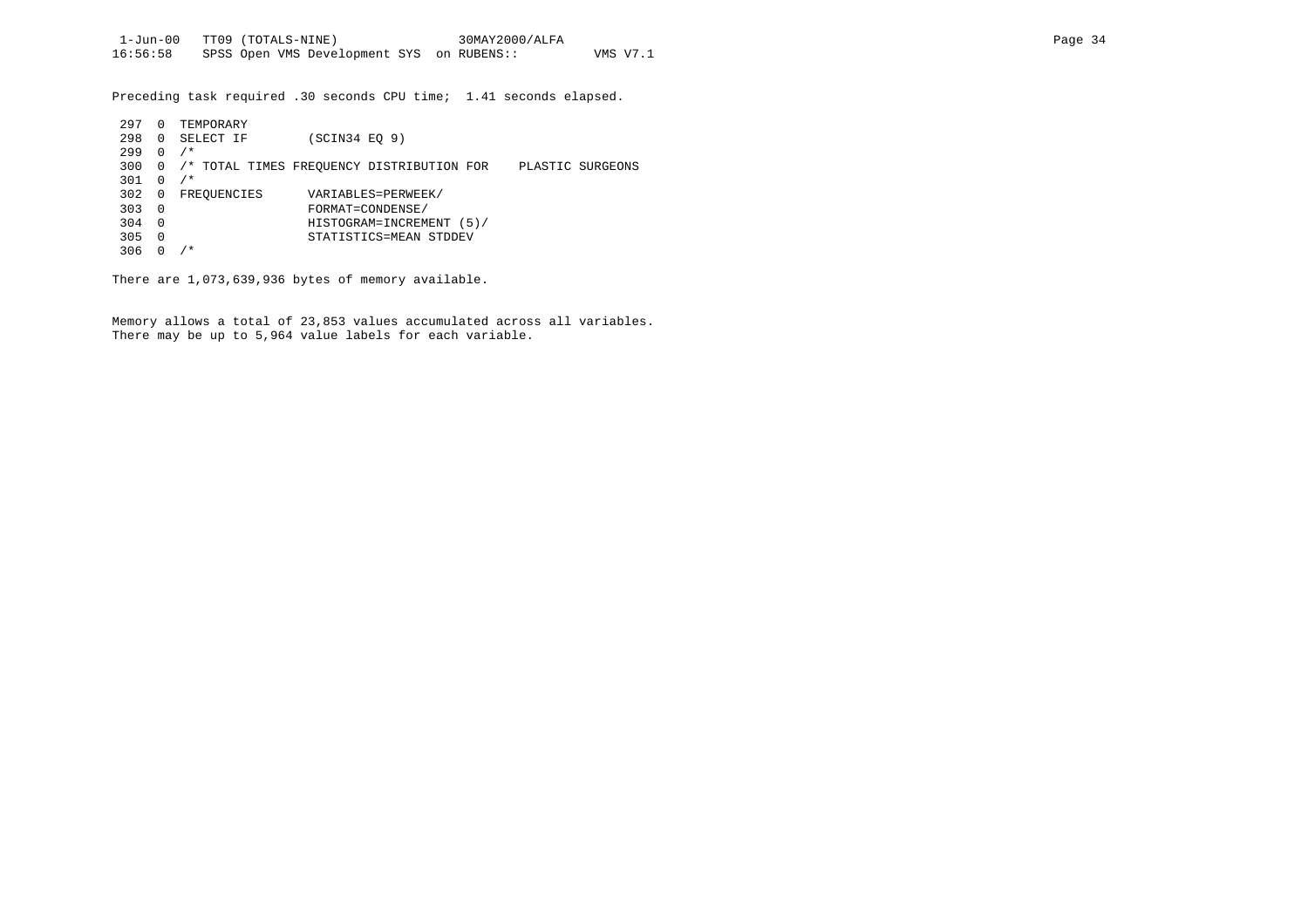|       |                |                | Cum            |       |                |                | Cum |        |                |              | Cum |
|-------|----------------|----------------|----------------|-------|----------------|----------------|-----|--------|----------------|--------------|-----|
| Value | Freq Pct Pct   |                |                | Value | Freq Pct Pct   |                |     | Value  | Freq Pct Pct   |              |     |
| .00   | 5              | 2              | 2              | 33.00 | 2              |                | 35  | 65.00  |                | 0            | 84  |
|       | 5              | $\overline{a}$ |                |       |                | 1              |     |        | 1              |              |     |
| 1.00  |                |                | $\overline{4}$ | 34.00 | 5              | $\overline{2}$ | 37  | 66.00  | $\mathbf{1}$   | 0            | 84  |
| 2.00  | 4              | 2              | 6              | 35.00 | $\overline{4}$ | $\overline{2}$ | 39  | 67.00  | $\mathbf{1}$   | 0            | 84  |
| 3.00  | $\overline{2}$ | $\mathbf{1}$   | 7              | 36.00 | 8              | $\overline{4}$ | 42  | 70.00  | $\overline{2}$ | $\mathbf{1}$ | 85  |
| 4.00  | $\overline{a}$ | $\mathbf{1}$   | 8              | 37.00 | 6              | 3              | 45  | 71.00  | $\mathbf{1}$   | $\mathbf 0$  | 86  |
| 5.00  | $\overline{a}$ | $\mathbf{1}$   | 9              | 38.00 | $\overline{c}$ | $\mathbf{1}$   | 46  | 72.00  | $\mathbf{1}$   | 0            | 86  |
| 6.00  | 1              | $\Omega$       | 9              | 39.00 | 5              | 2              | 48  | 74.00  | $\mathbf{1}$   | $\mathbf 0$  | 87  |
| 7.00  | $\overline{a}$ | 1              | 10             | 40.00 | 3              | $\mathbf{1}$   | 49  | 75.00  | $\mathbf{1}$   | 0            | 87  |
| 9.00  | 2              | $\mathbf{1}$   | 11             | 41.00 | 5              | $\overline{2}$ | 52  | 76.00  | 4              | 2            | 89  |
| 10.00 | 1              | 0              | 12             | 42.00 | 5              | 2              | 54  | 77.00  | $\mathbf{1}$   | $\Omega$     | 89  |
| 11.00 | $\overline{2}$ | $\mathbf{1}$   | 12             | 43.00 | 5              | $\overline{2}$ | 56  | 78.00  | $\mathbf{1}$   | $\mathbf 0$  | 90  |
| 12.00 | $\mathbf{1}$   | 0              | 13             | 44.00 | $\overline{c}$ | $\mathbf{1}$   | 57  | 80.00  | $\overline{c}$ | $\mathbf{1}$ | 91  |
| 13.00 | $\mathbf{1}$   | $\mathbf 0$    | 13             | 45.00 | 6              | 3              | 60  | 84.00  | $\overline{2}$ | $\mathbf{1}$ | 92  |
| 14.00 | 1              | 0              | 14             | 46.00 | $\overline{4}$ | $\overline{a}$ | 61  | 89.00  | $\mathbf{1}$   | 0            | 92  |
| 15.00 | $\overline{2}$ | $\mathbf{1}$   | 15             | 47.00 | $\overline{c}$ | $\mathbf{1}$   | 62  | 91.00  | $\mathbf{1}$   | 0            | 92  |
| 16.00 | $\mathbf{1}$   | 0              | 15             | 48.00 | $\mathbf{1}$   | $\mathbf 0$    | 63  | 97.00  | $\mathbf{1}$   | 0            | 93  |
| 17.00 | 3              | $\mathbf{1}$   | 16             | 49.00 | $\overline{c}$ | $\mathbf{1}$   | 64  | 98.00  | $\mathbf{1}$   | $\mathbf 0$  | 93  |
| 18.00 | $\mathbf{1}$   | 0              | 17             | 50.00 | $\overline{c}$ | $\mathbf{1}$   | 64  | 99.00  | $\mathbf{1}$   | $\mathbf 0$  | 94  |
| 19.00 | $\overline{2}$ | 1              | 18             | 51.00 | 3              | 1              | 66  | 100.00 | $\mathbf{1}$   | $\mathbf 0$  | 94  |
| 20.00 | $\overline{2}$ | $\mathbf{1}$   | 19             | 52.00 | 3              | $\mathbf{1}$   | 67  | 103.00 | $\mathbf{1}$   | $\mathbf 0$  | 95  |
| 21.00 | 3              | $\mathbf 1$    | 20             | 53.00 | $\overline{4}$ | $\overline{2}$ | 69  | 104.00 | $\mathbf{1}$   | 0            | 95  |
| 22.00 | 2              | $\mathbf{1}$   | 21             | 54.00 | 5              | $\overline{2}$ | 71  | 106.00 | $\mathbf{1}$   | $\mathbf 0$  | 96  |
| 23.00 | $\overline{a}$ | 1              | 22             | 55.00 | 7              | 3              | 74  | 109.00 | $\mathbf{1}$   | 0            | 96  |
| 24.00 | $\overline{a}$ | $\mathbf 1$    | 23             | 56.00 | 4              | $\overline{2}$ | 76  | 113.00 | $\mathbf{1}$   | 0            | 96  |
| 25.00 | $\overline{2}$ | $\mathbf{1}$   | 24             | 57.00 | $\mathbf{1}$   | $\mathsf 0$    | 76  | 124.00 | $\overline{c}$ | $\mathbf{1}$ | 97  |
| 26.00 | 1              | 0              | 24             | 58.00 | $\overline{c}$ | $\mathbf{1}$   | 77  | 132.00 | $\mathbf{1}$   | $\mathbf 0$  | 98  |
| 27.00 | 2              | 1              | 25             | 59.00 | 3              | $\mathbf{1}$   | 79  | 146.00 | $\overline{a}$ | 1            | 99  |
| 28.00 | 3              | $\mathbf{1}$   | 26             | 60.00 | 3              | $\mathbf{1}$   | 80  | 147.00 | $\mathbf{1}$   | $\Omega$     | 99  |
| 29.00 | 4              | 2              | 28             | 61.00 | $\overline{c}$ | $\mathbf{1}$   | 81  | 149.00 | $\mathbf{1}$   | 0            | 100 |
| 30.00 | 7              | 3              | 31             | 62.00 | $\overline{2}$ | 1              | 82  | 168.00 | $\mathbf{1}$   | 0            | 100 |
| 31.00 | $\overline{4}$ | $\overline{2}$ | 33             | 63.00 | $\overline{2}$ | $\mathbf{1}$   | 83  |        |                |              |     |
| 32.00 | 2              | $\mathbf{1}$   | 34             | 64.00 | $\mathbf{1}$   | $\Omega$       | 83  |        |                |              |     |
|       |                |                |                |       |                |                |     |        |                |              |     |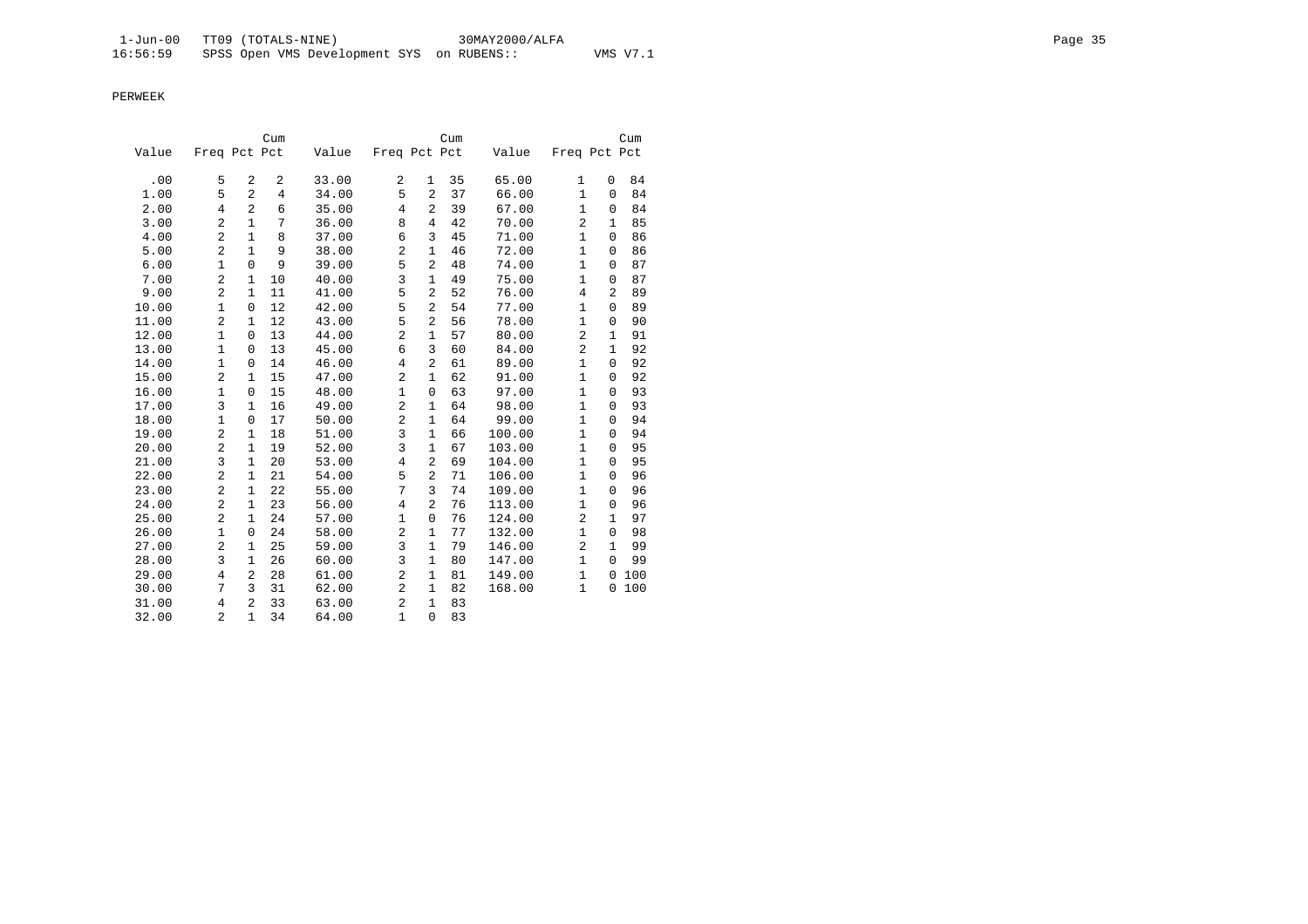| Count         | Midpoint         | One symbol equals approximately .50 occurrences |
|---------------|------------------|-------------------------------------------------|
| 18            | 2.50             | ***********************************             |
| 7             | 7.50             | **************                                  |
| 6             | 12.50            | ************                                    |
| 9             | 17.50            | ******************                              |
| 11            | 22.50            | **********************                          |
| 12            | 27.50            | ************************                        |
| 20            | 32.50            |                                                 |
| 25            | 37.50            |                                                 |
| 20            | 42.50            |                                                 |
| 15            | 47.50            | ******************************                  |
| 17            | 52.50            | **********************************              |
| 17            | 57.50            | **********************************              |
| 10            | 62.50            | ********************                            |
| 3             | 67.50            | ******                                          |
| 5             | 72.50            | **********                                      |
| 7             | 77.50            | **************                                  |
| 4             | 82.50            | ********                                        |
| $\mathbf{1}$  | 87.50            | $* *$                                           |
| 1             | 92.50            | $* *$                                           |
| 3             | 97.50            | ******                                          |
| 3             | 102.50           | ******                                          |
| 2             | 107.50           | ****                                            |
| $\mathbf{1}$  | 112.50           | $* *$                                           |
| 0             | 117.50           |                                                 |
| 2             | 122.50           | ****                                            |
| 0             | 127.50           | $***$                                           |
| 1<br>$\Omega$ | 132.50           |                                                 |
| 0             | 137.50           |                                                 |
| 4             | 142.50<br>147.50 | ********                                        |
| 0             | 152.50           |                                                 |
| 0             | 157.50           |                                                 |
| 0             | 162.50           |                                                 |
| $\mathbf{1}$  | 167.50           | $\star\star$                                    |
|               |                  |                                                 |
|               |                  | 10<br>0<br>5<br>15<br>20<br>25                  |
|               |                  | Histogram frequency                             |
| Mean          | 44.822           | Std dev<br>30.464                               |

Valid cases 225 Missing cases  $\overline{0}$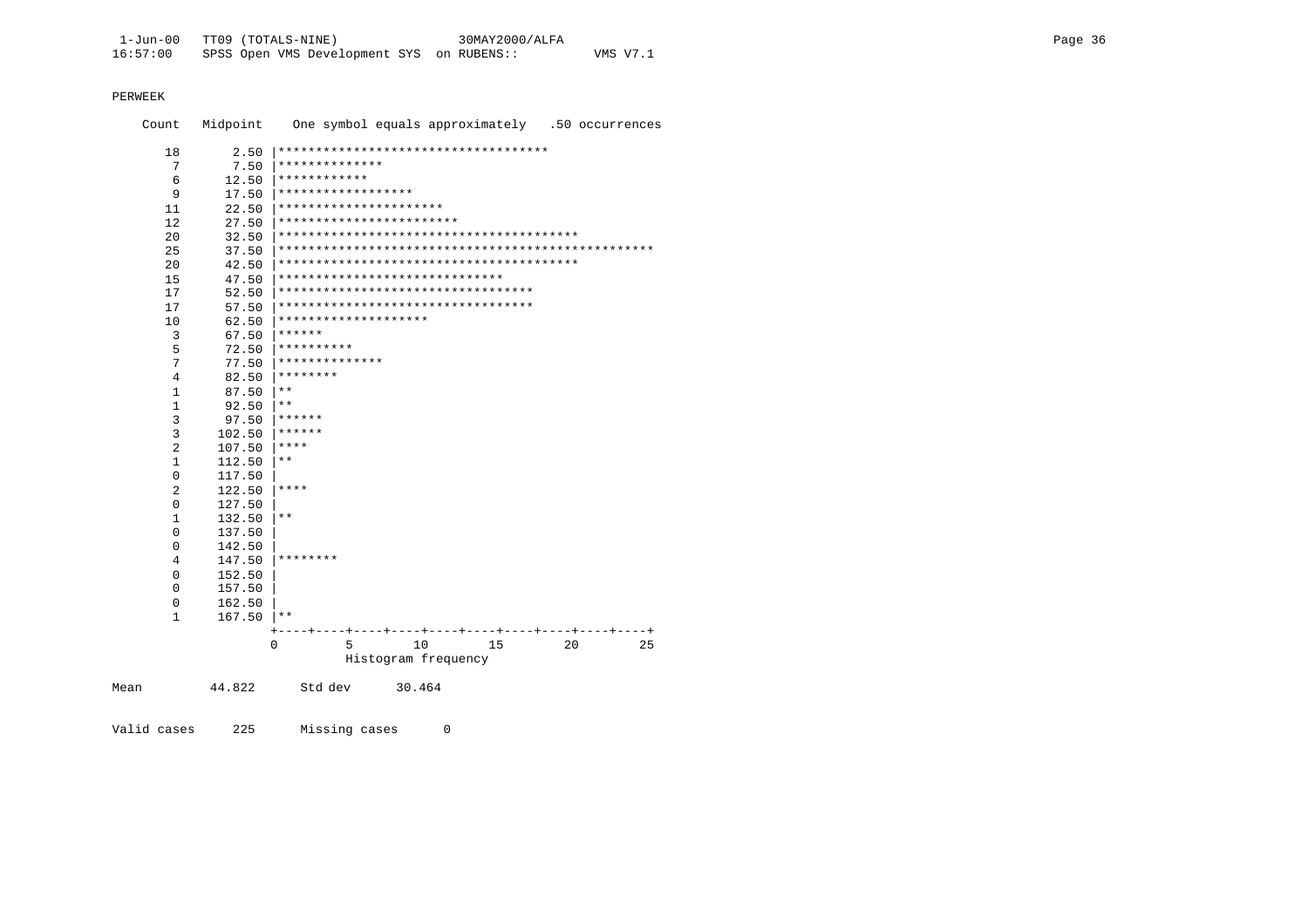Preceding task required .33 seconds CPU time; 3.11 seconds elapsed.

| 307 | $\Omega$     | TEMPORARY   |                                                         |
|-----|--------------|-------------|---------------------------------------------------------|
| 308 | $\Omega$     | SELECT IF   | (SCIN34 EO 10)                                          |
| 309 | <sup>0</sup> | $/$ *       |                                                         |
| 310 |              |             | /* TOTAL TIMES FREOUENCY DISTRIBUTION FOR<br>UROLOGISTS |
| 311 | n            | $/$ *       |                                                         |
| 312 | 0            | FREOUENCIES | VARIABLES=PERWEEK/                                      |
| 313 | $\Omega$     |             | FORMAT=CONDENSE/                                        |
| 314 | $\Omega$     |             | HISTOGRAM=INCREMENT (5)/                                |
| 315 | 0            |             | STATISTICS=MEAN STDDEV                                  |
| 316 |              | $^\star$    |                                                         |

There are 1,073,639,936 bytes of memory available.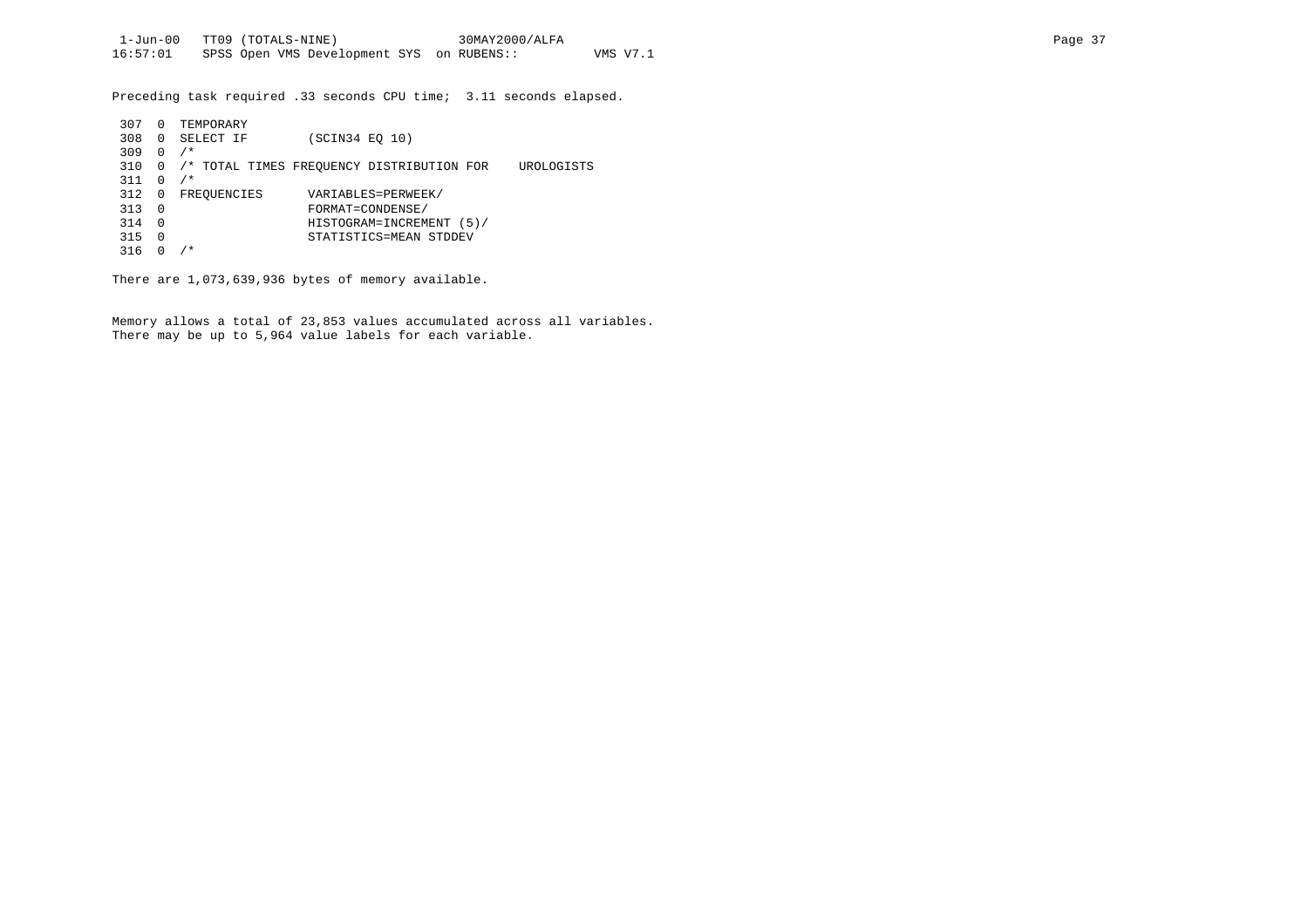|       |                |                | Cum |       |                |                | Cum |        |              |                | Cum |
|-------|----------------|----------------|-----|-------|----------------|----------------|-----|--------|--------------|----------------|-----|
| Value | Freq Pct Pct   |                |     | Value | Freq Pct Pct   |                |     | Value  | Freq Pct Pct |                |     |
|       |                |                |     |       |                |                |     |        |              |                |     |
| .00   | 11             | 5              | 5   | 30.00 | 2              | $\mathbf{1}$   | 36  | 57.00  | 1            | 0              | 81  |
| 1.00  | $\overline{2}$ | $\mathbf{1}$   | 6   | 31.00 | $\overline{c}$ | $\mathbf{1}$   | 37  | 58.00  | 3            | 1              | 83  |
| 2.00  | 4              | $\overline{a}$ | 7   | 32.00 | 3              | 1              | 38  | 60.00  | 3            | 1              | 84  |
| 3.00  | $\overline{4}$ | $\overline{2}$ | 9   | 33.00 | 1              | $\mathbf 0$    | 39  | 61.00  | 5            | 2              | 86  |
| 4.00  | $\mathbf{1}$   | $\Omega$       | 9   | 34.00 | 4              | 2              | 40  | 62.00  | 2            | 1              | 87  |
| 5.00  | 3              | $\mathbf{1}$   | 11  | 35.00 | 8              | 3              | 44  | 63.00  | $\mathbf{1}$ | 0              | 87  |
| 6.00  | 4              | $\overline{a}$ | 12  | 36.00 | 10             | 4              | 48  | 64.00  | $\mathbf{1}$ | 0              | 88  |
| 7.00  | 3              | 1              | 14  | 37.00 | 4              | 2              | 50  | 65.00  | 3            | 1              | 89  |
| 8.00  | 2              | 1              | 14  | 38.00 | 5              | 2              | 52  | 66.00  | 5            | $\overline{2}$ | 91  |
| 9.00  | $\mathbf{1}$   | $\Omega$       | 15  | 39.00 | $\overline{c}$ | 1              | 53  | 67.00  | 2            | 1              | 92  |
| 10.00 | $\mathbf{1}$   | 0              | 15  | 40.00 | $\overline{a}$ | 1              | 53  | 69.00  | 3            | 1              | 93  |
| 12.00 | 3              | 1              | 17  | 41.00 | 9              | 4              | 57  | 71.00  | $\mathbf{1}$ | 0              | 94  |
| 14.00 | 3              | $\mathbf{1}$   | 18  | 42.00 | 5              | 2              | 59  | 72.00  | 2            | 1              | 94  |
| 15.00 | 3              | $\mathbf{1}$   | 19  | 43.00 | 3              | $\mathbf{1}$   | 61  | 73.00  | $\mathbf{1}$ | $\Omega$       | 95  |
| 16.00 | 2              | 1              | 20  | 44.00 | 3              | $\mathbf{1}$   | 62  | 74.00  | $\mathbf{1}$ | $\Omega$       | 95  |
| 17.00 | 2              | 1              | 21  | 45.00 | 1              | $\mathbf 0$    | 62  | 75.00  | $\mathbf{1}$ | $\Omega$       | 96  |
| 18.00 | 3              | $\mathbf{1}$   | 22  | 46.00 | 3              | 1              | 64  | 80.00  | 1            | 0              | 96  |
| 19.00 | $\mathbf{1}$   | 0              | 22  | 47.00 | 4              | 2              | 65  | 85.00  | $\mathbf{1}$ | 0              | 97  |
| 20.00 | 2              | 1              | 23  | 48.00 | 9              | $\overline{4}$ | 69  | 88.00  | $\mathbf{1}$ | 0              | 97  |
| 21.00 | $\overline{a}$ | 1              | 24  | 49.00 | $\overline{a}$ | 1              | 70  | 90.00  | $\mathbf{1}$ | $\Omega$       | 97  |
| 22.00 | 4              | 2              | 26  | 50.00 | 7              | 3              | 73  | 97.00  | $\mathbf{1}$ | $\Omega$       | 98  |
| 24.00 | $\mathbf 1$    | $\Omega$       | 26  | 51.00 | 4              | 2              | 75  | 98.00  | $\mathbf{1}$ | $\Omega$       | 98  |
| 25.00 | 3              | 1              | 28  | 52.00 | 2              | 1              | 75  | 107.00 | 1            | $\Omega$       | 99  |
| 26.00 | 5              | 2              | 30  | 53.00 | $\overline{4}$ | 2              | 77  | 112.00 | $\mathbf{1}$ | $\Omega$       | 99  |
| 27.00 | 5              | 2              | 32  | 54.00 | 2              | 1              | 78  | 122.00 | 1            | 0              | 100 |
| 28.00 | 4              | 2              | 33  | 55.00 | 3              | $\mathbf 1$    | 79  | 154.00 | $\mathbf{1}$ | 0              | 100 |
| 29.00 | 4              | $\overline{a}$ | 35  | 56.00 | 4              | 2              | 81  |        |              |                |     |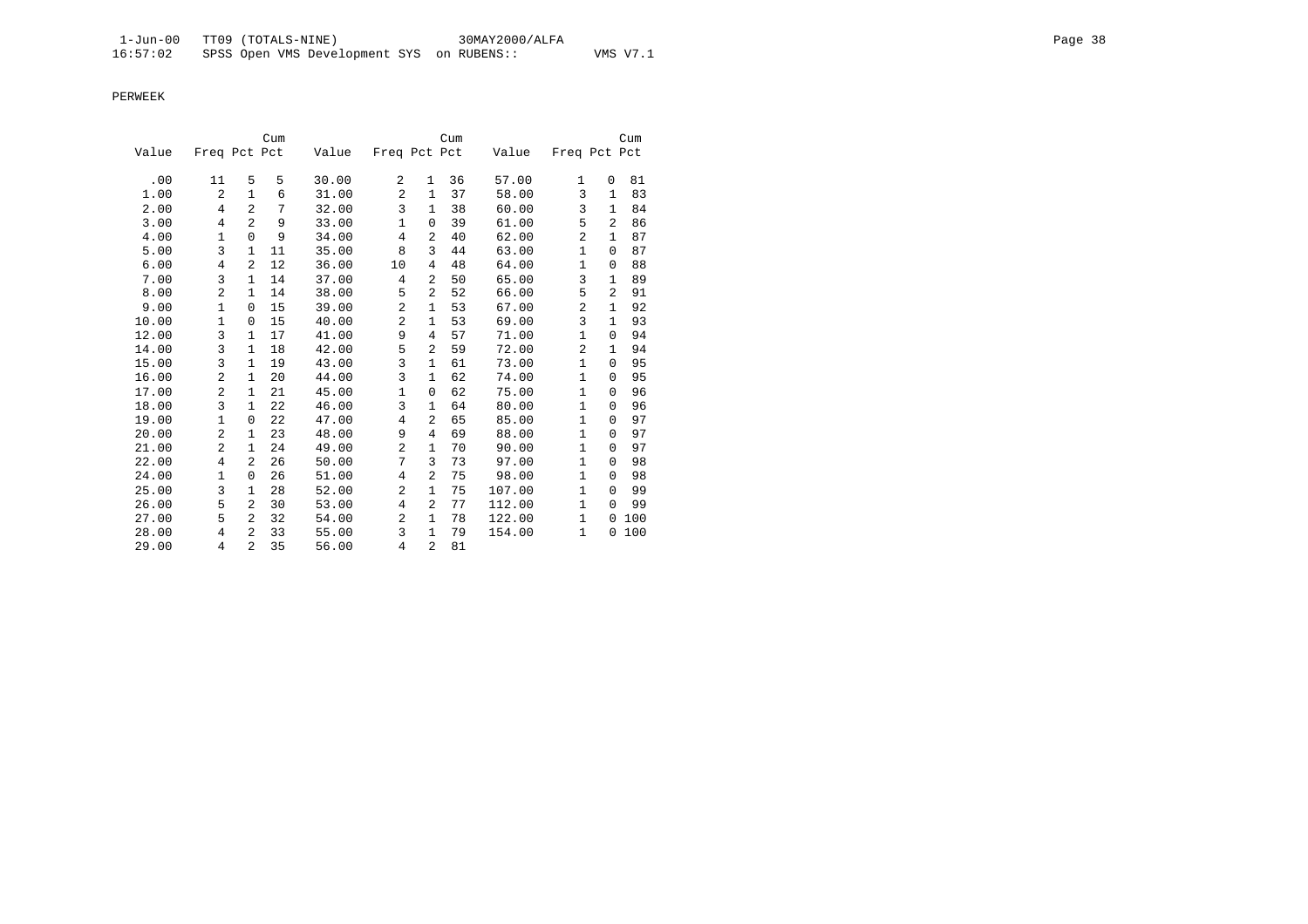Mean

| Count          | Midpoint | One symbol equals approximately .60 occurrences |
|----------------|----------|-------------------------------------------------|
| 22             | 2.50     | **************************************          |
| 13             | 7.50     | **********************                          |
| 7              | 12.50    | ************                                    |
| 11             | 17.50    | ******************                              |
| 9              | 22.50    | ***************                                 |
| 21             | 27.50    | ***********************************             |
| 12             | 32.50    | ********************                            |
| 29             | 37.50    |                                                 |
| 22             | 42.50    | *************************************           |
| 19             | 47.50    | ********************************                |
| 19             | 52.50    | ********************************                |
| 11             | 57.50    | * * * * * * * * * * * * * * * * * *             |
| 12             | 62.50    | ********************                            |
| 13             | 67.50    | **********************                          |
| 5              | 72.50    | ********                                        |
| $\mathbf{1}$   | 77.50    | $* *$                                           |
| $\mathbf{1}$   | 82.50    | $* *$                                           |
| 2              | 87.50    | ***                                             |
| $\mathbf{1}$   | 92.50    | $***$                                           |
| $\overline{2}$ | 97.50    | ***                                             |
| $\mathbf 0$    | 102.50   |                                                 |
| $\mathbf{1}$   | 107.50   | $***$                                           |
| $\mathbf{1}$   | 112.50   | $***$                                           |
| 0              | 117.50   |                                                 |
| 1              | 122.50   | $* *$                                           |
| 0              | 127.50   |                                                 |
| 0              | 132.50   |                                                 |
| 0              | 137.50   |                                                 |
| 0              | 142.50   |                                                 |
| 0              | 147.50   |                                                 |
| $\mathbf{1}$   | 152.50   | $***$                                           |
|                |          | 12<br>18<br>0<br>6<br>24<br>30                  |
|                |          | Histogram frequency                             |
| n              | 38.470   | Std dev<br>24.283                               |

Valid cases 236 Missing cases  $\overline{0}$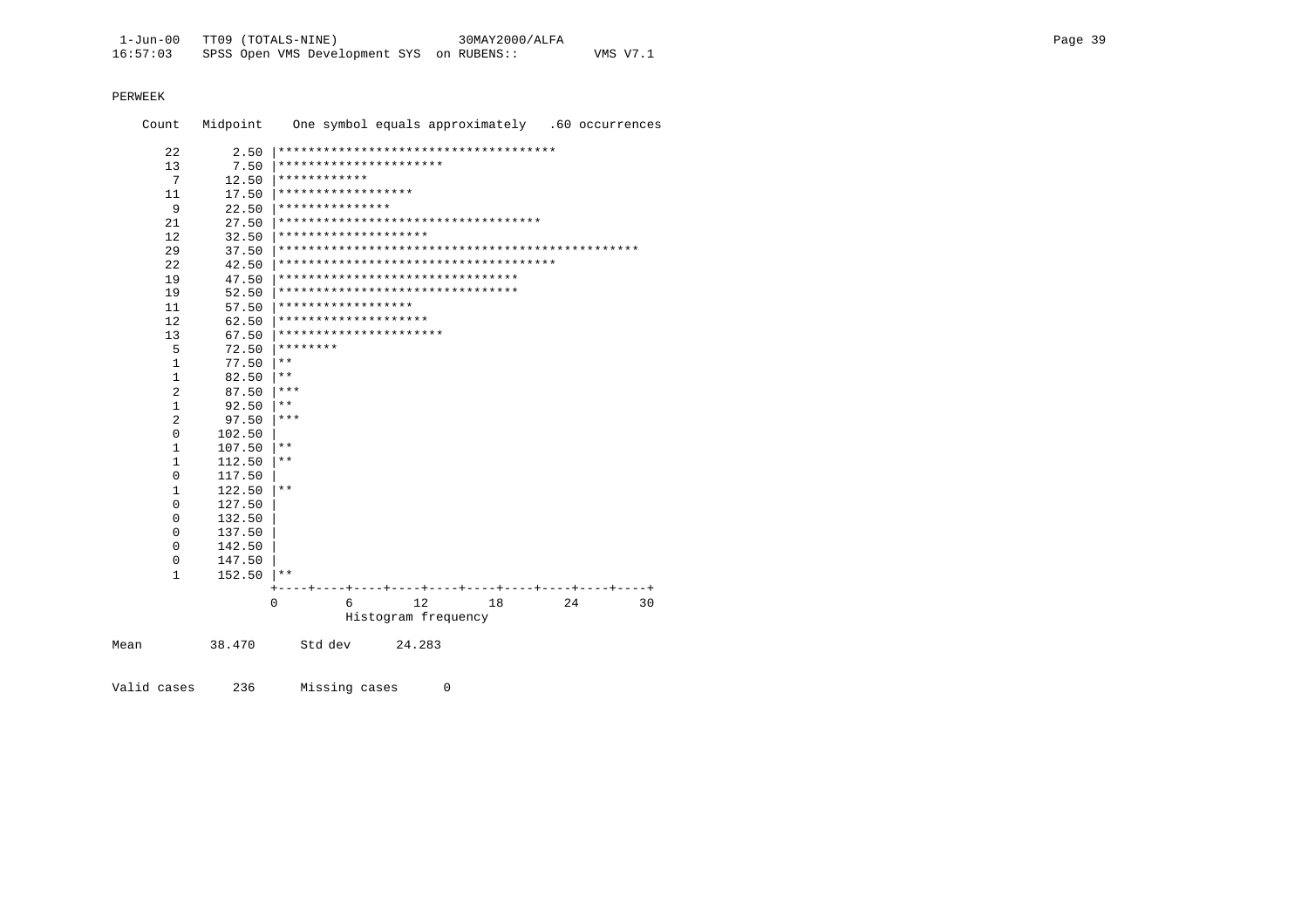Preceding task required .35 seconds CPU time; 2.01 seconds elapsed.

| 317 | $\Omega$       | TEMPORARY   |                                                                |  |
|-----|----------------|-------------|----------------------------------------------------------------|--|
| 318 | $\Omega$       | SELECT IF   | (SCIN34 EO 11)                                                 |  |
| 319 | $\Omega$       | $/$ *       |                                                                |  |
| 320 | 0              |             | /* TOTAL TIMES FREOUENCY DISTRIBUTION FOR<br>VASCULAR SURGEONS |  |
| 321 | $\Omega$       | $/$ *       |                                                                |  |
| 322 | 0              | FREOUENCIES | VARIABLES=PERWEEK/                                             |  |
| 323 | $\overline{0}$ |             | FORMAT=CONDENSE/                                               |  |
| 324 | $\Omega$       |             | HISTOGRAM=INCREMENT (5)/                                       |  |
| 325 | $\Omega$       |             | STATISTICS=MEAN STDDEV                                         |  |
| 326 |                | $\star$     |                                                                |  |

There are 1,073,639,936 bytes of memory available.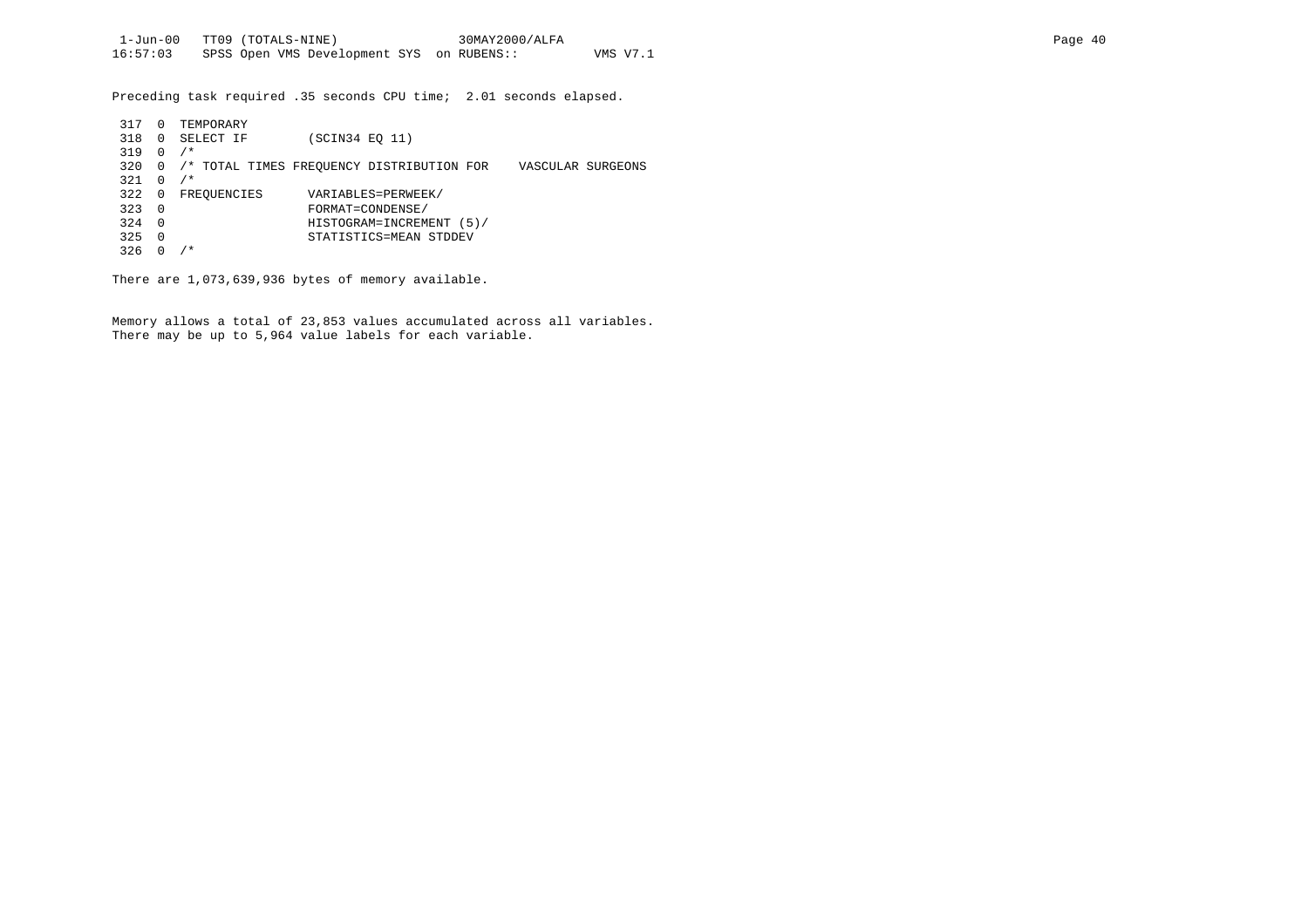|       |                |                | Cum |       |                |                | Cum |        |                |                | Cum |
|-------|----------------|----------------|-----|-------|----------------|----------------|-----|--------|----------------|----------------|-----|
| Value | Freq Pct Pct   |                |     | Value | Freq Pct Pct   |                |     | Value  | Freq Pct Pct   |                |     |
|       |                |                |     |       |                |                |     |        |                |                |     |
| .00   | 3              | 3              | 3   | 21.00 | 4              | 4              | 42  | 46.00  | 1              | 1              | 82  |
| 1.00  | 6              | 5              | 8   | 22.00 | 3              | 3              | 45  | 47.00  | 1              | $\mathbf{1}$   | 83  |
| 2.00  | $\mathbf{1}$   | $\mathbf{1}$   | 9   | 23.00 | $\overline{a}$ | 2              | 46  | 48.00  | $\mathbf{1}$   | $\mathbf{1}$   | 84  |
| 3.00  | $\overline{a}$ | $\overline{a}$ | 11  | 24.00 | $\mathbf{1}$   | 1              | 47  | 49.00  | 1              | $\mathbf{1}$   | 85  |
| 4.00  | $\mathbf{1}$   | $\mathbf{1}$   | 11  | 25.00 | 3              | 3              | 50  | 51.00  | $\mathbf{1}$   | $\mathbf{1}$   | 86  |
| 5.00  | 1              | $\mathbf{1}$   | 12  | 26.00 | 3              | 3              | 53  | 53.00  | $\overline{a}$ | $\overline{a}$ | 88  |
| 6.00  | $\mathbf{1}$   | $\mathbf{1}$   | 13  | 27.00 | $\overline{a}$ | 2              | 54  | 54.00  | 1              | $\mathbf{1}$   | 89  |
| 7.00  | 2              | $\overline{a}$ | 15  | 28.00 | $\overline{a}$ | $\overline{a}$ | 56  | 57.00  | $\mathbf{1}$   | $\mathbf{1}$   | 89  |
| 8.00  | 3              | 3              | 18  | 29.00 | 4              | 4              | 60  | 59.00  | $\mathbf{1}$   | $\mathbf{1}$   | 90  |
| 9.00  | 1              | $\mathbf{1}$   | 18  | 30.00 | 4              | 4              | 63  | 62.00  | $\overline{a}$ | 2              | 92  |
| 10.00 | 3              | 3              | 21  | 31.00 | $\overline{a}$ | 2              | 65  | 63.00  | 1              | $\mathbf{1}$   | 93  |
| 12.00 | $\mathbf{1}$   | $\mathbf{1}$   | 22  | 32.00 | $\mathbf{1}$   | 1              | 66  | 64.00  | $\overline{2}$ | 2              | 95  |
| 13.00 | 2              | $\mathfrak{D}$ | 24  | 33.00 | 4              | 4              | 69  | 67.00  | 1              | $\mathbf{1}$   | 96  |
| 14.00 | $\mathfrak{D}$ | $\mathfrak{D}$ | 25  | 34.00 | 2              | 2              | 71  | 75.00  | 1              | $\mathbf{1}$   | 96  |
| 15.00 | $\overline{a}$ | $\mathfrak{D}$ | 27  | 35.00 | 1              | 1              | 72  | 87.00  | $\mathbf{1}$   | $\mathbf{1}$   | 97  |
| 16.00 | 4              | 4              | 31  | 38.00 | 1              | $\mathbf{1}$   | 73  | 91.00  | $\mathbf{1}$   | $\mathbf{1}$   | 98  |
| 17.00 | 4              | 4              | 34  | 40.00 | $\overline{a}$ | 2              | 75  | 96.00  | 1              | $\mathbf{1}$   | 99  |
| 18.00 | 1              | $\mathbf{1}$   | 35  | 42.00 | 4              | 4              | 78  | 121.00 | 1              | $\mathbf{1}$   | 100 |
| 19.00 | 2              | $\mathfrak{D}$ | 37  | 44.00 | $\mathbf{1}$   | 1              | 79  |        |                |                |     |
| 20.00 | 2              | $\mathfrak{D}$ | 39  | 45.00 | 3              | 3              | 82  |        |                |                |     |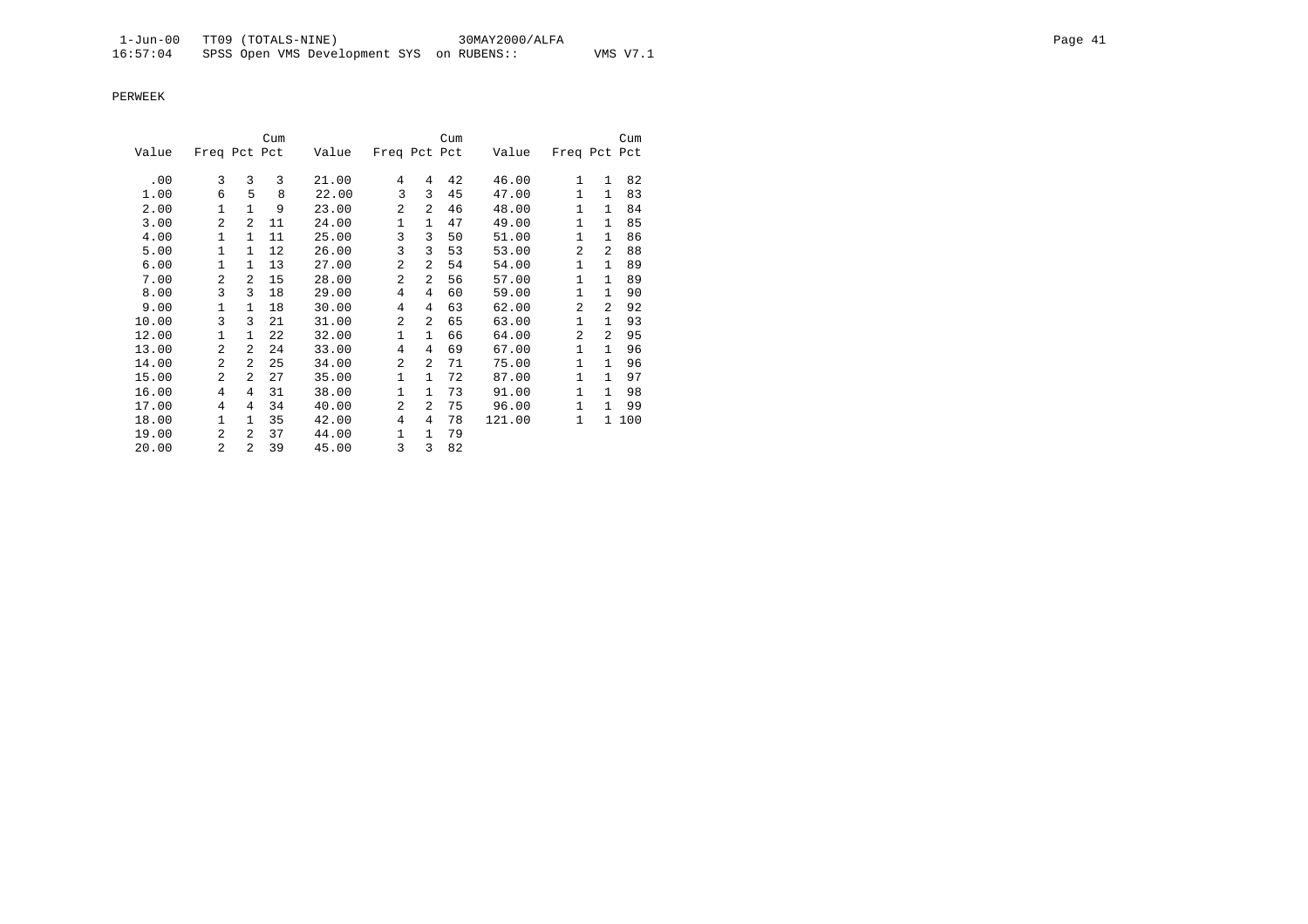| Count        | Midpoint |                                     | One symbol equals approximately .40 occurrences |    |    |    |  |  |  |  |  |  |  |
|--------------|----------|-------------------------------------|-------------------------------------------------|----|----|----|--|--|--|--|--|--|--|
| 13           | 2.50     | *********************************   |                                                 |    |    |    |  |  |  |  |  |  |  |
| 8            | 7.50     | ********************                |                                                 |    |    |    |  |  |  |  |  |  |  |
| 8            | 12.50    |                                     | ********************                            |    |    |    |  |  |  |  |  |  |  |
| 13           | 17.50    | *********************************   |                                                 |    |    |    |  |  |  |  |  |  |  |
| 12           | 22.50    | ******************************      |                                                 |    |    |    |  |  |  |  |  |  |  |
| 14           | 27.50    | *********************************** |                                                 |    |    |    |  |  |  |  |  |  |  |
| 13           | 32.50    | *********************************   |                                                 |    |    |    |  |  |  |  |  |  |  |
| 2            | 37.50    | *****                               |                                                 |    |    |    |  |  |  |  |  |  |  |
| 7            | 42.50    | ******************                  |                                                 |    |    |    |  |  |  |  |  |  |  |
| 7            | 47.50    | ******************                  |                                                 |    |    |    |  |  |  |  |  |  |  |
| 4            | 52.50    | **********                          |                                                 |    |    |    |  |  |  |  |  |  |  |
| 2            | 57.50    | *****                               |                                                 |    |    |    |  |  |  |  |  |  |  |
| 5            | 62.50    | *************                       |                                                 |    |    |    |  |  |  |  |  |  |  |
| 1            | 67.50    | ***                                 |                                                 |    |    |    |  |  |  |  |  |  |  |
| $\Omega$     | 72.50    |                                     |                                                 |    |    |    |  |  |  |  |  |  |  |
| 1            | 77.50    | ***                                 |                                                 |    |    |    |  |  |  |  |  |  |  |
| 0            | 82.50    |                                     |                                                 |    |    |    |  |  |  |  |  |  |  |
| 1            | 87.50    | ***                                 |                                                 |    |    |    |  |  |  |  |  |  |  |
| $\mathbf{1}$ | 92.50    | $***$                               |                                                 |    |    |    |  |  |  |  |  |  |  |
| 1            | 97.50    | ***                                 |                                                 |    |    |    |  |  |  |  |  |  |  |
| 0            | 102.50   |                                     |                                                 |    |    |    |  |  |  |  |  |  |  |
| $\Omega$     | 107.50   |                                     |                                                 |    |    |    |  |  |  |  |  |  |  |
| $\Omega$     | 112.50   |                                     |                                                 |    |    |    |  |  |  |  |  |  |  |
| 0            | 117.50   |                                     |                                                 |    |    |    |  |  |  |  |  |  |  |
| 1            | 121.00   | $***$                               |                                                 |    |    |    |  |  |  |  |  |  |  |
|              |          |                                     |                                                 |    |    |    |  |  |  |  |  |  |  |
|              |          | $\Omega$<br>4                       | 8                                               | 12 | 16 | 20 |  |  |  |  |  |  |  |
|              |          |                                     | Histogram frequency                             |    |    |    |  |  |  |  |  |  |  |
| Mean         | 29.053   | Std dev                             | 22.214                                          |    |    |    |  |  |  |  |  |  |  |
|              |          |                                     |                                                 |    |    |    |  |  |  |  |  |  |  |

Valid cases 114 Missing cases  $\overline{0}$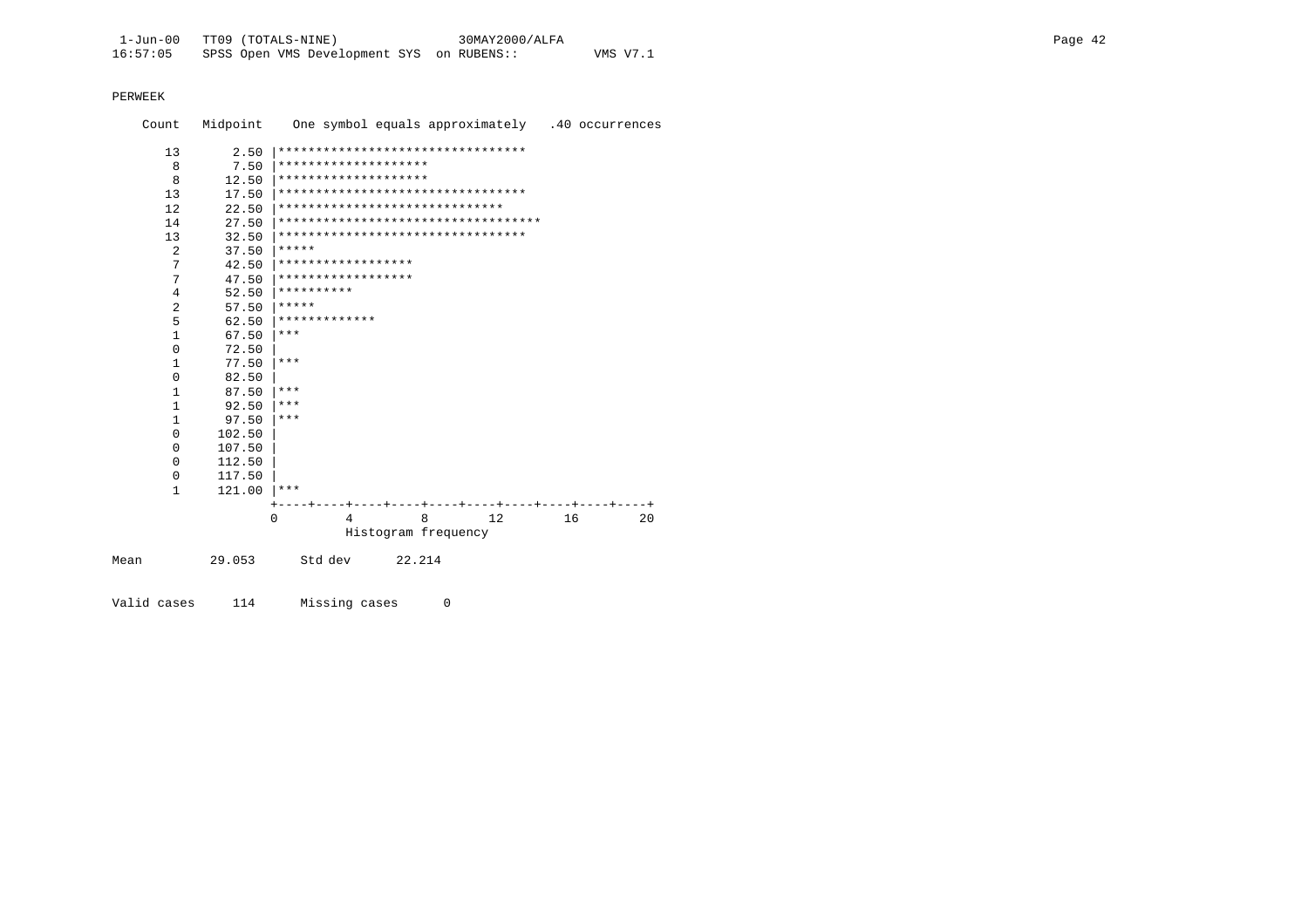Preceding task required .32 seconds CPU time; 1.71 seconds elapsed.

| 327 | $\Omega$ | TEMPORARY   |                |                                           |                 |
|-----|----------|-------------|----------------|-------------------------------------------|-----------------|
| 328 | 0        | SELECT IF   | (SCIN34 EO 12) |                                           |                 |
| 329 | 0        | $/$ *       |                |                                           |                 |
| 330 | $\Omega$ |             |                | /* TOTAL TIMES FREOUENCY DISTRIBUTION FOR | OPTHALMOLOGISTS |
| 331 | $\Omega$ | $/$ *       |                |                                           |                 |
| 332 | 0        | FREOUENCIES |                | VARIABLES=PERWEEK/                        |                 |
| 333 | - 0      |             |                | FORMAT=CONDENSE/                          |                 |
| 334 | $\Omega$ |             |                | HISTOGRAM=INCREMENT (5)/                  |                 |
| 335 | 0        |             |                | STATISTICS=MEAN STDDEV                    |                 |
| 336 |          | / *         |                |                                           |                 |

There are 1,073,639,936 bytes of memory available.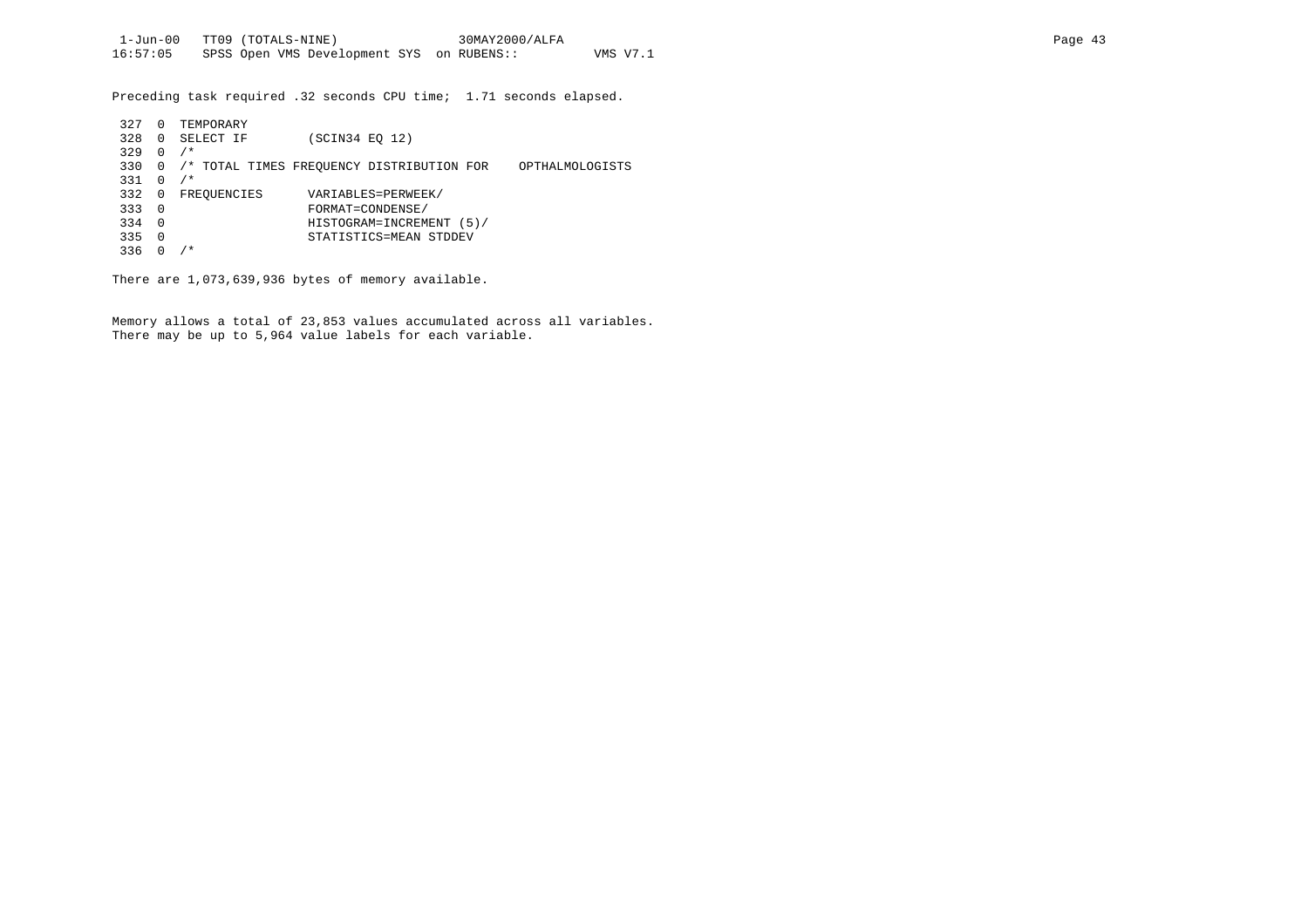|       |                |                | Cum |       |                |                | Cum |        |                |              | Cum   |
|-------|----------------|----------------|-----|-------|----------------|----------------|-----|--------|----------------|--------------|-------|
| Value | Freq Pct Pct   |                |     | Value | Freq Pct Pct   |                |     | Value  | Freq Pct Pct   |              |       |
| .00   | 36             | 5              | 5   | 43.00 | 10             | $\mathbf{1}$   | 47  | 86.00  | 3              | 0            | 88    |
| 1.00  | 6              | 1              | 6   | 44.00 | 8              | $\mathbf{1}$   | 48  | 87.00  | 5              | $\mathbf{1}$ | 89    |
| 2.00  | 10             | $\mathbf 1$    | 7   | 45.00 | 12             | 2              | 49  | 88.00  | $\overline{2}$ | 0            | 89    |
| 3.00  | 7              | $\mathbf{1}$   | 8   | 46.00 | 12             | 2              | 51  | 89.00  | 5              | 1            | 90    |
| 4.00  | 11             | 2              | 10  | 47.00 | 11             | $\overline{a}$ | 53  | 90.00  | 6              | 1            | 91    |
| 5.00  | 6              | 1              | 11  | 48.00 | 12             | $\overline{a}$ | 55  | 91.00  | 1              | 0            | 91    |
| 6.00  | 9              | $\mathbf{1}$   | 12  | 49.00 | 11             | 2              | 56  | 92.00  | 1              | 0            | 91    |
| 7.00  | 5              | $\mathbf{1}$   | 13  | 50.00 | 8              | $\mathbf{1}$   | 57  | 93.00  | 5              | 1            | 92    |
| 8.00  | 8              | 1              | 14  | 51.00 | 10             | $\mathbf{1}$   | 59  | 94.00  | 3              | 0            | 92    |
| 9.00  | 9              | $\mathbf{1}$   | 15  | 52.00 | 8              | $\mathbf{1}$   | 60  | 95.00  | 4              | 1            | 93    |
| 10.00 | 7              | $\mathbf{1}$   | 16  | 53.00 | 13             | 2              | 62  | 96.00  | 2              | 0            | 93    |
| 11.00 | 9              | $\mathbf{1}$   | 18  | 54.00 | 7              | $\mathbf{1}$   | 63  | 97.00  | 1              | 0            | 93    |
| 12.00 | 4              | $\mathbf{1}$   | 18  | 55.00 | 10             | $\mathbf{1}$   | 64  | 99.00  | 3              | 0            | 94    |
| 13.00 | 3              | 0              | 19  | 56.00 | 6              | $\mathbf 1$    | 65  | 100.00 | $\overline{2}$ | 0            | 94    |
| 14.00 | $\overline{c}$ | 0              | 19  | 57.00 | 7              | $\mathbf{1}$   | 66  | 101.00 | 3              | 0            | 95    |
| 15.00 | $\overline{c}$ | 0              | 19  | 58.00 | 3              | $\mathsf 0$    | 66  | 102.00 | 3              | 0            | 95    |
| 16.00 | 5              | $\mathbf{1}$   | 20  | 59.00 | 10             | $\mathbf{1}$   | 68  | 103.00 | 3              | 0            | 95    |
| 17.00 | $\overline{c}$ | 0              | 20  | 60.00 | 6              | $\mathbf{1}$   | 69  | 104.00 | $\overline{2}$ | 0            | 96    |
| 18.00 | 7              | $\mathbf 1$    | 21  | 61.00 | 8              | $\mathbf{1}$   | 70  | 105.00 | $\overline{2}$ | 0            | 96    |
| 19.00 | 4              | $\mathbf 1$    | 22  | 62.00 | 7              | $\mathbf{1}$   | 71  | 106.00 | 1              | 0            | 96    |
| 20.00 | 6              | $\mathbf{1}$   | 23  | 63.00 | 11             | $\overline{2}$ | 72  | 107.00 | 1              | 0            | 96    |
| 21.00 | 12             | 2              | 24  | 64.00 | 6              | $\mathbf{1}$   | 73  | 108.00 | $\mathbf{1}$   | 0            | 96    |
| 22.00 | 7              | $\mathbf{1}$   | 25  | 65.00 | 10             | $\mathbf{1}$   | 75  | 109.00 | 3              | 0            | 97    |
| 23.00 | 7              | $\mathbf{1}$   | 26  | 66.00 | 10             | $\mathbf{1}$   | 76  | 110.00 | 1              | 0            | 97    |
| 24.00 | 4              | $\mathbf{1}$   | 27  | 67.00 | 8              | $\mathbf{1}$   | 77  | 111.00 | 3              | 0            | 97    |
| 25.00 | 6              | 1              | 28  | 68.00 | 5              | $\mathbf{1}$   | 78  | 114.00 | 1              | 0            | 98    |
| 26.00 | 6              | $\mathbf{1}$   | 29  | 69.00 | $\overline{c}$ | $\mathbf 0$    | 78  | 117.00 | 1              | 0            | 98    |
| 27.00 | 6              | 1              | 29  | 70.00 | 8              | $\mathbf{1}$   | 79  | 120.00 | 1              | 0            | 98    |
| 28.00 | 6              | 1              | 30  | 71.00 | 3              | 0              | 80  | 121.00 | 1              | $\Omega$     | 98    |
| 29.00 | 5              | 1              | 31  | 72.00 | 2              | $\mathbf 0$    | 80  | 123.00 | 1              | 0            | 98    |
| 30.00 | 5              | $\mathbf{1}$   | 32  | 73.00 | 3              | 0              | 81  | 124.00 | 1              | 0            | 98    |
| 31.00 | 4              | 1              | 32  | 74.00 | 8              | $\mathbf{1}$   | 82  | 125.00 | $\mathbf 1$    | 0            | 98    |
| 32.00 | 6              | 1              | 33  | 75.00 | 7              | 1              | 83  | 130.00 | 1              | 0            | 99    |
| 33.00 | 8              | 1              | 34  | 76.00 | 6              | $\mathbf{1}$   | 84  | 131.00 | 1              | 0            | 99    |
| 34.00 | 7              | $\mathbf{1}$   | 35  | 77.00 | 6              | $\mathbf{1}$   | 84  | 143.00 | 1              | 0            | 99    |
| 35.00 | 5              | $\mathbf 1$    | 36  | 78.00 | 3              | $\mathsf 0$    | 85  | 146.00 | 1              | 0            | 99    |
| 36.00 | 10             | 1              | 37  | 79.00 | $\overline{c}$ | $\mathbf 0$    | 85  | 158.00 | 1              | 0            | 99    |
| 37.00 | 12             | $\overline{a}$ | 39  | 80.00 | 1              | $\mathbf 0$    | 85  | 167.00 | 1              | 0            | 99    |
| 38.00 | 8              | $\mathbf{1}$   | 40  | 81.00 | 3              | $\mathbf 0$    | 86  | 178.00 | 1              | 0            | 99    |
| 39.00 | 7              | 1              | 41  | 82.00 | $\overline{c}$ | $\mathsf 0$    | 86  | 180.00 | 1              |              | 0 100 |
| 40.00 | 11             | 2              | 43  | 83.00 | 6              | 1              | 87  | 183.00 | 1              | 0            | 100   |
| 41.00 | 8              | $\mathbf{1}$   | 44  | 84.00 | $\overline{c}$ | $\mathbf 0$    | 87  | 198.00 | $\mathbf{1}$   | 0            | 100   |
| 42.00 | 8              | $\mathbf{1}$   | 45  | 85.00 | 6              | 1              | 88  | 228.00 | 1              | 0            | 100   |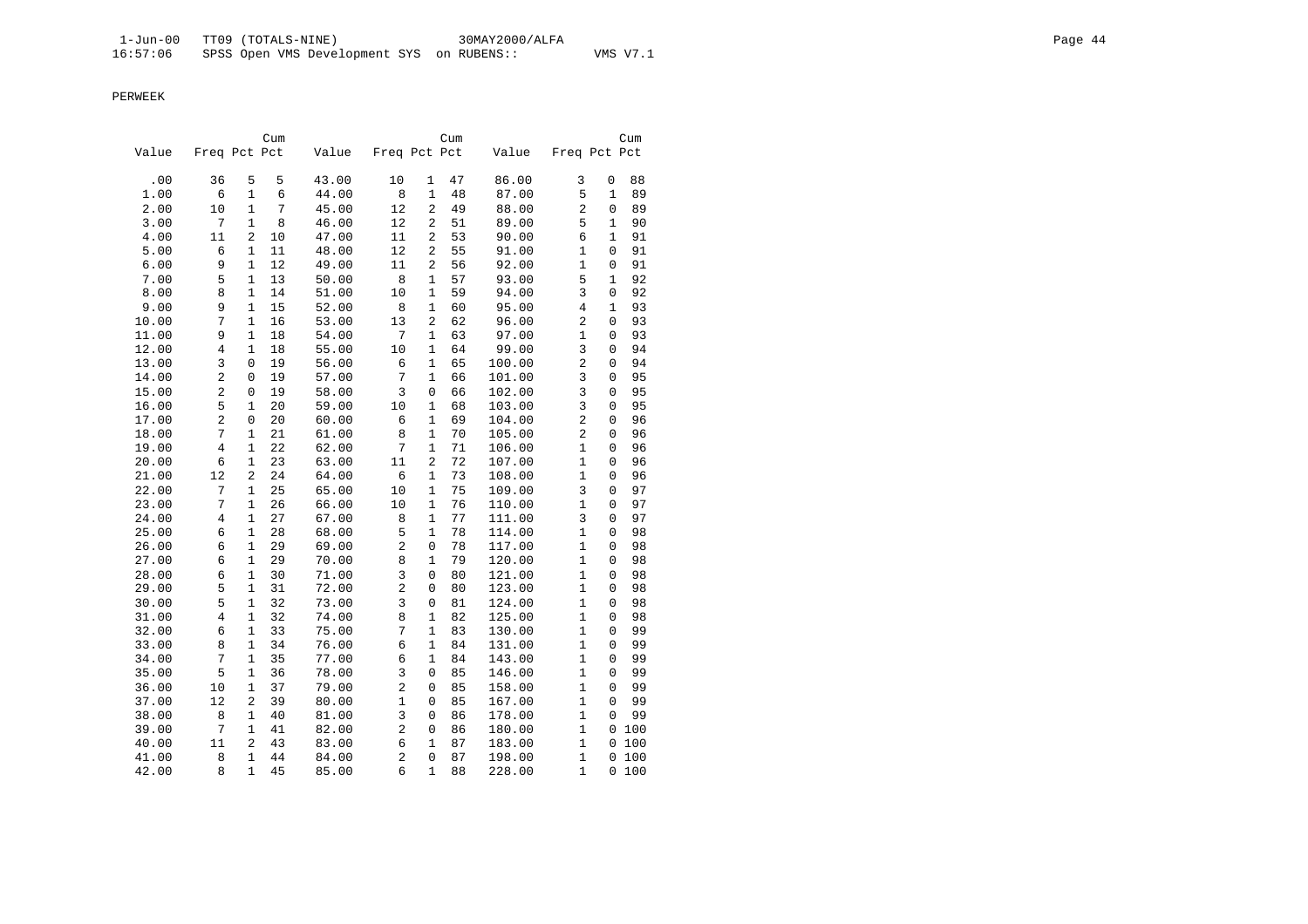Midpoint One symbol equals approximately 1.50 occurrences Count 70 |<br>|\*\*\*\*\*\*\*\*\*\*\*\*\*\*\*\*\*\*\*\*\*\*\*\*\*\*  $37$ 7.50  $12.50$  |\*\*\*\*\*\*\*\*\*\*\*\*\*\*\*\*\*\* 25  $17.50$  |\*\*\*\*\*\*\*\*\*\*\*\*\*\*  $20$  $22.50$  \*\*\*\*\*\*\*\*\*\*\*\*\*\*\*\*\*\*\*\*\*\*\*\*\* 36  $27.50$  \*\*\*\*\*\*\*\*\*\*\*\*\*\*\*\*\*\*\*\* 2.9  $32.50$  \*\*\*\*\*\*\*\*\*\*\*\*\*\*\*\*\*\*\*\*\*  $30$  $37.50$  \*\*\*\*\*\*\*\*\*\*\*\*\*\*\*\*\*\*\*\*\*\*\*\*\*\*\*\*\*\*  $42.$  $42.50$  \*\*\*\*\*\*\*\*\*\*\*\*\*\*\*\*\*\*\*\*\*\*\*\*\*\*\*\*\*\*\* 45 58 46  $57.50$  \*\*\*\*\*\*\*\*\*\*\*\*\*\*\*\*\*\*\*\*\*\*\*\*\*\*  $36$ 62.50 \*\*\*\*\*\*\*\*\*\*\*\*\*\*\*\*\*\*\*\*\*\*\*\*\*\* 38  $67.50$   $***********************************$ 35  $72.50$  |\*\*\*\*\*\*\*\*\*\*\*\*\*\*\*\*\* 24  $77.50$  \*\*\*\*\*\*\*\*\*\*\*\*\*\*\*\*\* 24 82.50 |\*\*\*\*\*\*\*\*\* 14  $87.50$  \*\*\*\*\*\*\*\*\*\*\*\*\*\*\* 21  $92.50$  \*\*\*\*\*\*\*\*\*\*\*\*  $16$  $97.50$  \*\*\*\*\*\*\*  $10$  $102.50$  \*\*\*\*\*\*\*\*\* 13  $107.50$  |\*\*\*\*\* 8  $112.50$   $***$  $5^{\circ}$  $\mathbf{1}$  $117.50$  |\*  $\overline{4}$  $122.50$  |\*\*\*  $\mathbf{1}$ 127.50  $\star$  $\overline{2}$ 132.50 i∗  $\mathbf 0$ 137.50  $\mathbf{1}$  $142.50$  |  $\star$  $\mathbf{1}$  $\mathbf{r}$ 147.50  $\Omega$ 152.50  $\mathbf{1}$ 157.50  $\vert \star$  $\Omega$ 162.50  $\overline{1}$  $167.50$  |\*  $\mathbf{0}$ 172.50  $\mathbf{1}$  $177.50$  $\star$  $\overline{2}$  $182.50 \pm$  $\mathbf{0}$ 187.50  $\Omega$ 192.50  $197.50$  $\mathbf{1}$  $\star$  $\cap$ 202.50  $\Omega$ 207.50

 $\overline{0}$ 212.50  $\mathbf 0$ 217.50

 $\mathsf{O}$ 222.50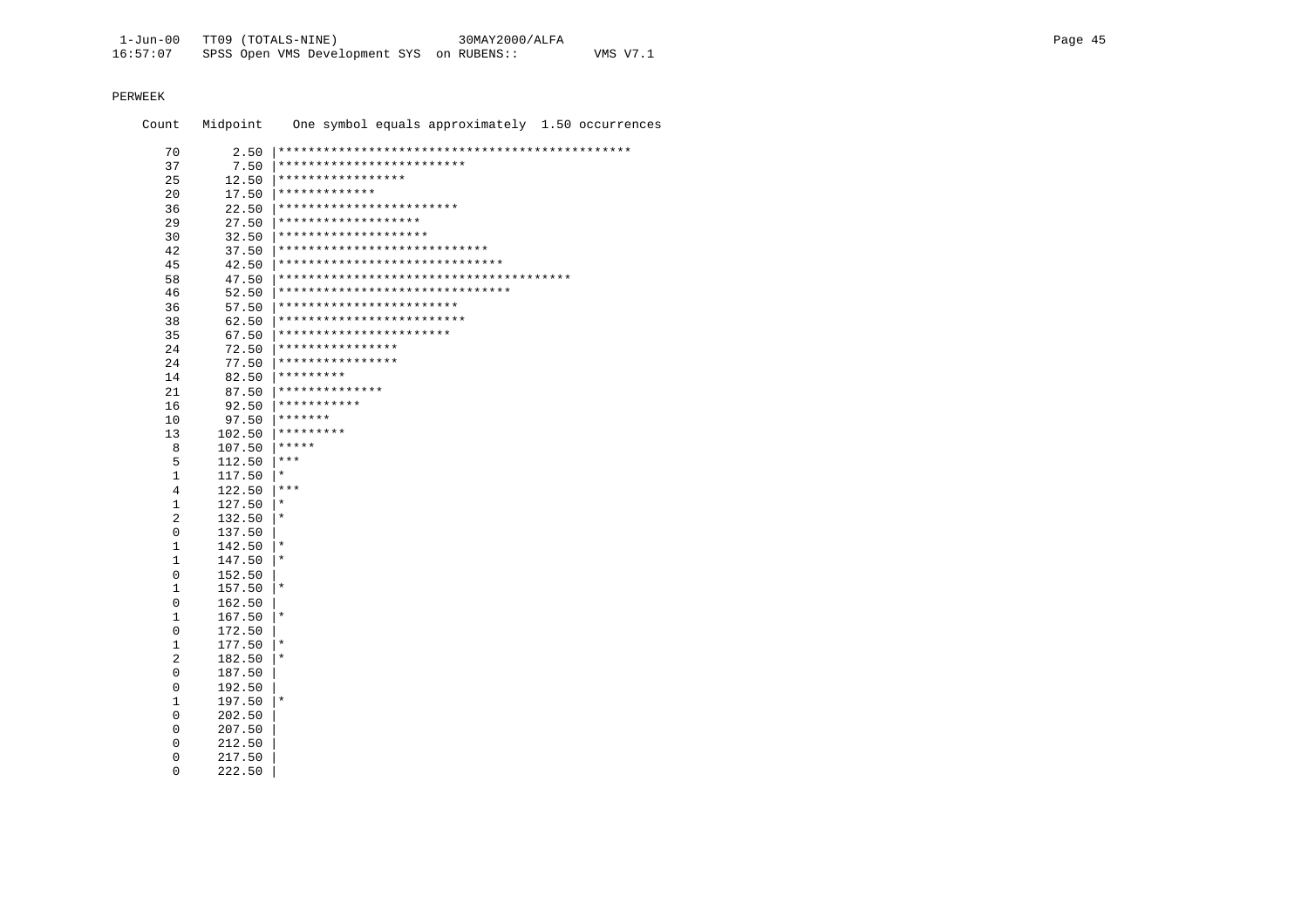1 227.50 |\* +----+----+----+----+----+----+----+----+----+----+ 0 15 30 45 60 75 Histogram frequency Mean 47.349 Std dev 33.070

Valid cases 699 Missing cases 0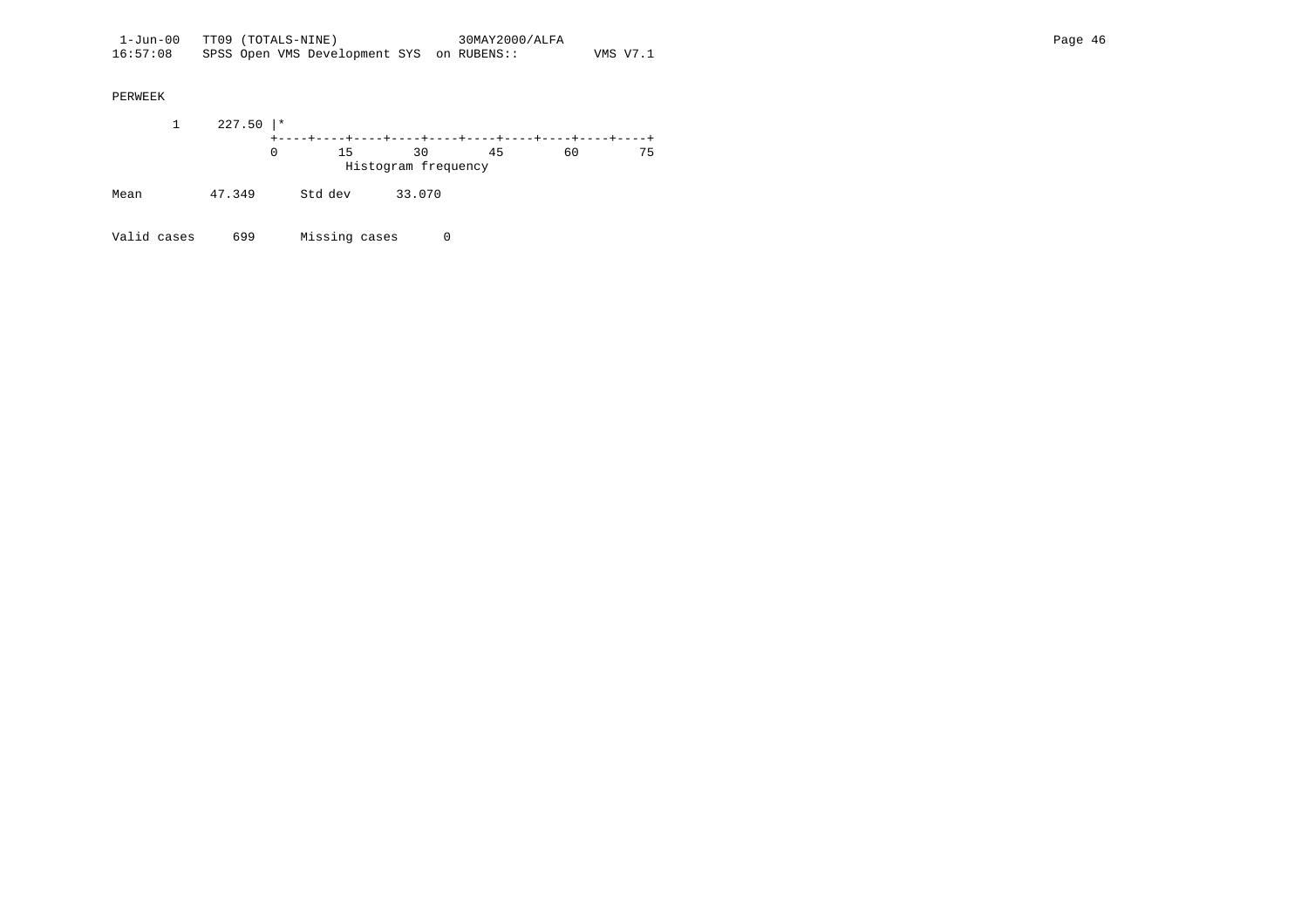Preceding task required .33 seconds CPU time; 2.73 seconds elapsed.

| 337 | 0        | TEMPORARY   |                                                           |
|-----|----------|-------------|-----------------------------------------------------------|
| 338 | 0        | SELECT IF   | (SCIN34 EO 13)                                            |
| 339 | 0        | $/$ *       |                                                           |
| 340 | 0        |             | /* TOTAL TIMES FREOUENCY DISTRIBUTION FOR<br>ENT SURGEONS |
| 341 | 0        | $/$ *       |                                                           |
| 342 | 0        | FREQUENCIES | VARIABLES=PERWEEK/                                        |
| 343 | $\Omega$ |             | FORMAT=CONDENSE/                                          |
| 344 | $\Omega$ |             | HISTOGRAM=INCREMENT<br>(5)                                |
| 345 | 0        |             | STATISTICS=MEAN STDDEV                                    |
| 346 |          | $/$ *       |                                                           |

There are 1,073,639,936 bytes of memory available.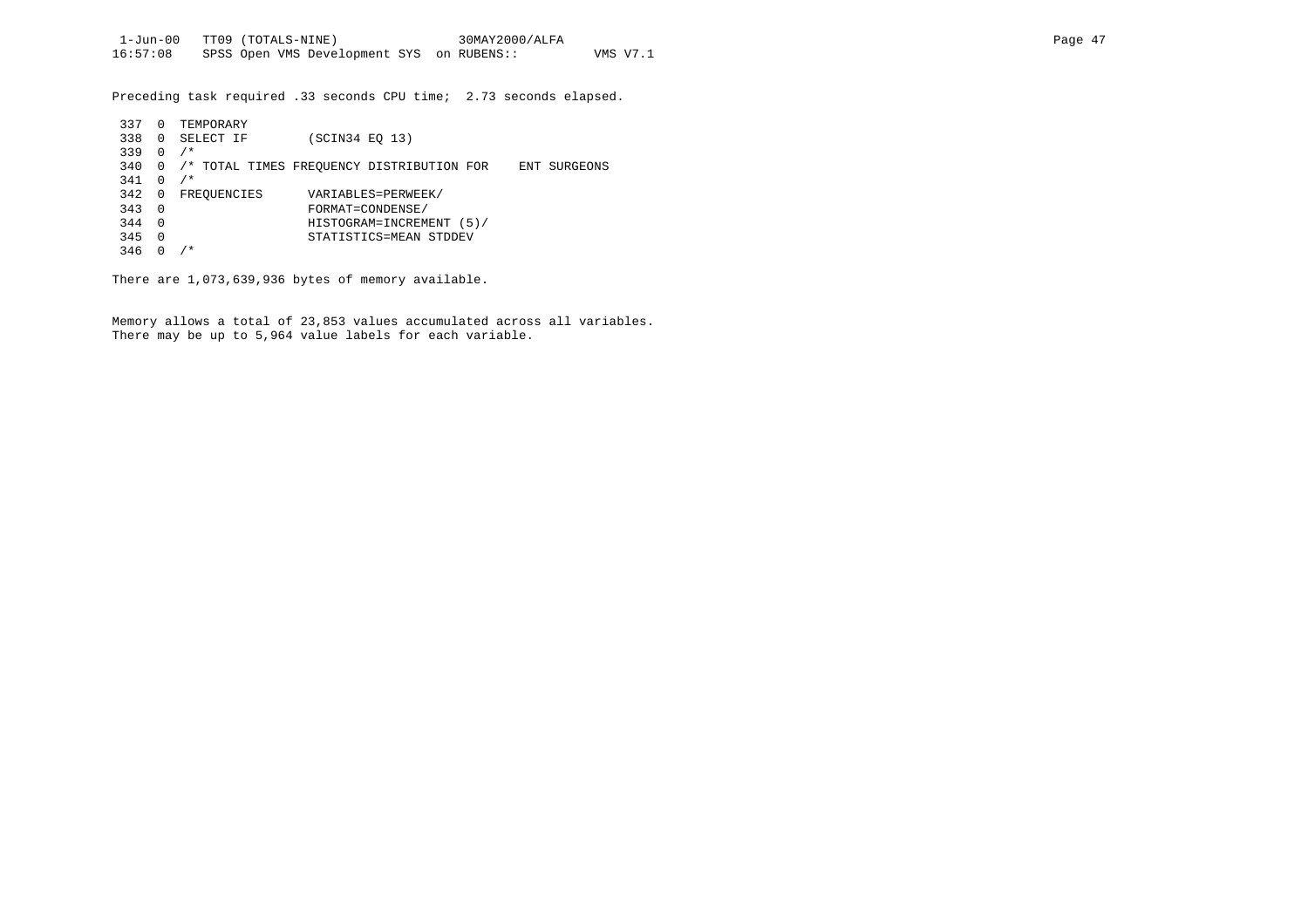|                                                                                             |                | Cum                |
|---------------------------------------------------------------------------------------------|----------------|--------------------|
| Freq Pct Pct<br>Freq Pct Pct<br>Value<br>Value<br>Value                                     | Freq Pct Pct   |                    |
| 22<br>7<br>3<br>105.00<br>.00<br>7<br>53.00<br>$\mathbf{1}$<br>40                           | 3              | 1<br>82            |
| 1.00<br>4<br>$\mathbf{1}$<br>8<br>54.00<br>1<br>$\mathsf 0$<br>41<br>106.00                 | $\overline{2}$ | 1<br>83            |
| 2.00<br>5<br>$\overline{2}$<br>8<br>2<br>55.00<br>42<br>108.00<br>10                        | 3              | 1<br>84            |
| 3<br>56.00<br>2<br>$\mathbf{1}$<br>109.00<br>3.00<br>1<br>11<br>43                          | 1              | 0<br>84            |
| 2<br>3<br>4.00<br>$\mathbf 1$<br>12<br>57.00<br>$\mathbf{1}$<br>44<br>111.00                | 2              | 1<br>85            |
| 5.00<br>3<br>1<br>58.00<br>1<br>$\mathsf 0$<br>112.00<br>13<br>44                           | 3              | 1<br>86            |
| 1<br>4<br>$\mathbf{1}$<br>6.00<br>0<br>13<br>59.00<br>45<br>113.00                          | 1              | 0<br>86            |
| 3<br>5<br>$\overline{2}$<br>7.00<br>$\mathbf 1$<br>14<br>61.00<br>47<br>116.00              | 1              | 0<br>86            |
| 1<br>63.00<br>5<br>2<br>8.00<br>0<br>14<br>48<br>118.00                                     | 1              | 0<br>86            |
| 9.00<br>3<br>$\mathbf{1}$<br>2<br>$\mathbf{1}$<br>49<br>120.00<br>15<br>64.00               | 3              | $\mathbf{1}$<br>87 |
| 10.00<br>$\overline{2}$<br>1<br>0<br>15<br>65.00<br>6<br>51<br>121.00                       | 2              | 1<br>88            |
| 5<br>$\overline{2}$<br>11.00<br>6<br>2<br>17<br>66.00<br>52<br>122.00                       | 1              | 0<br>88            |
| 12.00<br>$\mathbf{1}$<br>17<br>1<br>123.00<br>0<br>67.00<br>0<br>52                         | 1              | 0<br>89            |
| 2<br>2<br>13.00<br>$\mathbf 1$<br>18<br>68.00<br>$\mathbf{1}$<br>53<br>124.00               | 3              | 1<br>89            |
| 125.00<br>14.00<br>3<br>1<br>19<br>69.00<br>4<br>$\mathbf{1}$<br>54                         | 2              | 1<br>90            |
| 70.00<br>6<br>$\overline{a}$<br>56<br>16.00<br>1<br>0<br>19<br>126.00                       | 2              | 1<br>91            |
| 2<br>3<br>17.00<br>$\mathbf{1}$<br>20<br>71.00<br>$\mathbf{1}$<br>57<br>127.00              | 1              | 0<br>91            |
| 2<br>3<br>18.00<br>20<br>72.00<br>$\mathbf{1}$<br>58<br>129.00<br>1                         | 1              | 91<br>0            |
| 2<br>1<br>$\mathbf 0$<br>130.00<br>19.00<br>1<br>21<br>73.00<br>58                          | 1              | 0<br>92            |
| $\mathbf 1$<br>21.00<br>1<br>21<br>74.00<br>$\mathbf 0$<br>58<br>131.00<br>0                | 1              | 0<br>92            |
| 23.00<br>1<br>0<br>22<br>75.00<br>4<br>1<br>132.00<br>60                                    | 1              | 92<br>0            |
| 1<br>$\overline{4}$<br>$\mathbf{1}$<br>24.00<br>0<br>22<br>76.00<br>61<br>133.00            | 1              | $\Omega$<br>92     |
| 5<br>3<br>25.00<br>2<br>23<br>77.00<br>$\mathbf{1}$<br>62<br>137.00                         | 1              | 0<br>93            |
| 1<br>24<br>78.00<br>3<br>$\mathbf{1}$<br>138.00<br>26.00<br>0<br>63                         | 1              | 93<br>0            |
| $\mathbf{1}$<br>24<br>79.00<br>6<br>$\overline{2}$<br>139.00<br>27.00<br>$\Omega$<br>64     | 1              | 93<br>$\Omega$     |
| 28.00<br>2<br>$\mathbf 1$<br>25<br>81.00<br>2<br>$\mathbf{1}$<br>65<br>140.00               | 1              | 0<br>94            |
| 2<br>$\overline{c}$<br>29.00<br>$\mathbf 1$<br>25<br>82.00<br>$\mathbf{1}$<br>66<br>141.00  | 1              | 94<br>0            |
| 30.00<br>3<br>$\mathbf{1}$<br>26<br>83.00<br>6<br>$\overline{2}$<br>146.00<br>67            | 1              | 0<br>94            |
| 2<br>$\mathbf{1}$<br>31.00<br>$\mathbf{1}$<br>27<br>84.00<br>0<br>68<br>148.00              | $\mathbf{1}$   | 95<br>0            |
| 2<br>2<br>$\mathbf{1}$<br>33.00<br>$\mathbf{1}$<br>27<br>85.00<br>152.00<br>68              | 1              | 95<br>0            |
| 3<br>2<br>154.00<br>34.00<br>1<br>28<br>87.00<br>1<br>69                                    | 2              | 1<br>95            |
| $\mathbf{1}$<br>167.00<br>35.00<br>1<br>0<br>28<br>88.00<br>$\mathbf 0$<br>70               | 1              | 0<br>96            |
| 2<br>$\overline{c}$<br>36.00<br>$\mathbf 1$<br>29<br>89.00<br>$\mathbf{1}$<br>70<br>168.00  | 1              | 96<br>0            |
| 37.00<br>2<br>90.00<br>6<br>2<br>72<br>175.00<br>1<br>30                                    | 1              | 0<br>96            |
| 2<br>$\overline{4}$<br>38.00<br>$\mathbf{1}$<br>30<br>91.00<br>$\mathbf{1}$<br>73<br>178.00 | $\overline{2}$ | 1<br>97            |
| 2<br>$\overline{c}$<br>39.00<br>1<br>31<br>93.00<br>1<br>74<br>188.00                       | 1              | 0<br>97            |
| 2<br>31<br>94.00<br>1<br>74<br>189.00<br>40.00<br>1<br>0                                    | 1              | 0<br>98            |
| $\mathbf{1}$<br>$\mathbf{1}$<br>41.00<br>0<br>32<br>95.00<br>$\mathbf 0$<br>74<br>200.00    | $\mathbf{1}$   | 0<br>98            |
| 42.00<br>4<br>$\mathbf{1}$<br>33<br>96.00<br>5<br>2<br>76<br>204.00                         | 1              | 98<br>0            |
| 3<br>97.00<br>1<br>$\mathsf 0$<br>76<br>205.00<br>43.00<br>1<br>34                          | 1              | 0<br>98            |
| 2<br>$\overline{c}$<br>44.00<br>$\mathbf{1}$<br>34<br>98.00<br>$\mathbf{1}$<br>77<br>212.00 | 1              | 0<br>99            |
| 3<br>2<br>77<br>46.00<br>$\mathbf 1$<br>35<br>99.00<br>$\mathbf{1}$<br>246.00               | 1              | 99<br>0            |
| 3<br>$\mathbf{1}$<br>100.00<br>2<br>$\mathbf{1}$<br>78<br>48.00<br>36<br>268.00             | 1              | 99<br>0            |
| 2<br>101.00<br>$\mathbf{1}$<br>274.00<br>49.00<br>$\mathbf{1}$<br>37<br>$\mathbf 0$<br>78   | $\mathbf{1}$   | 0<br>100           |
| 3<br>3<br>$\mathbf{1}$<br>50.00<br>$\mathbf 1$<br>38<br>102.00<br>79<br>276.00              | 1              | 0<br>100           |
| 3<br>3<br>$\mathbf 1$<br>39<br>1<br>80<br>51.00<br>103.00                                   |                |                    |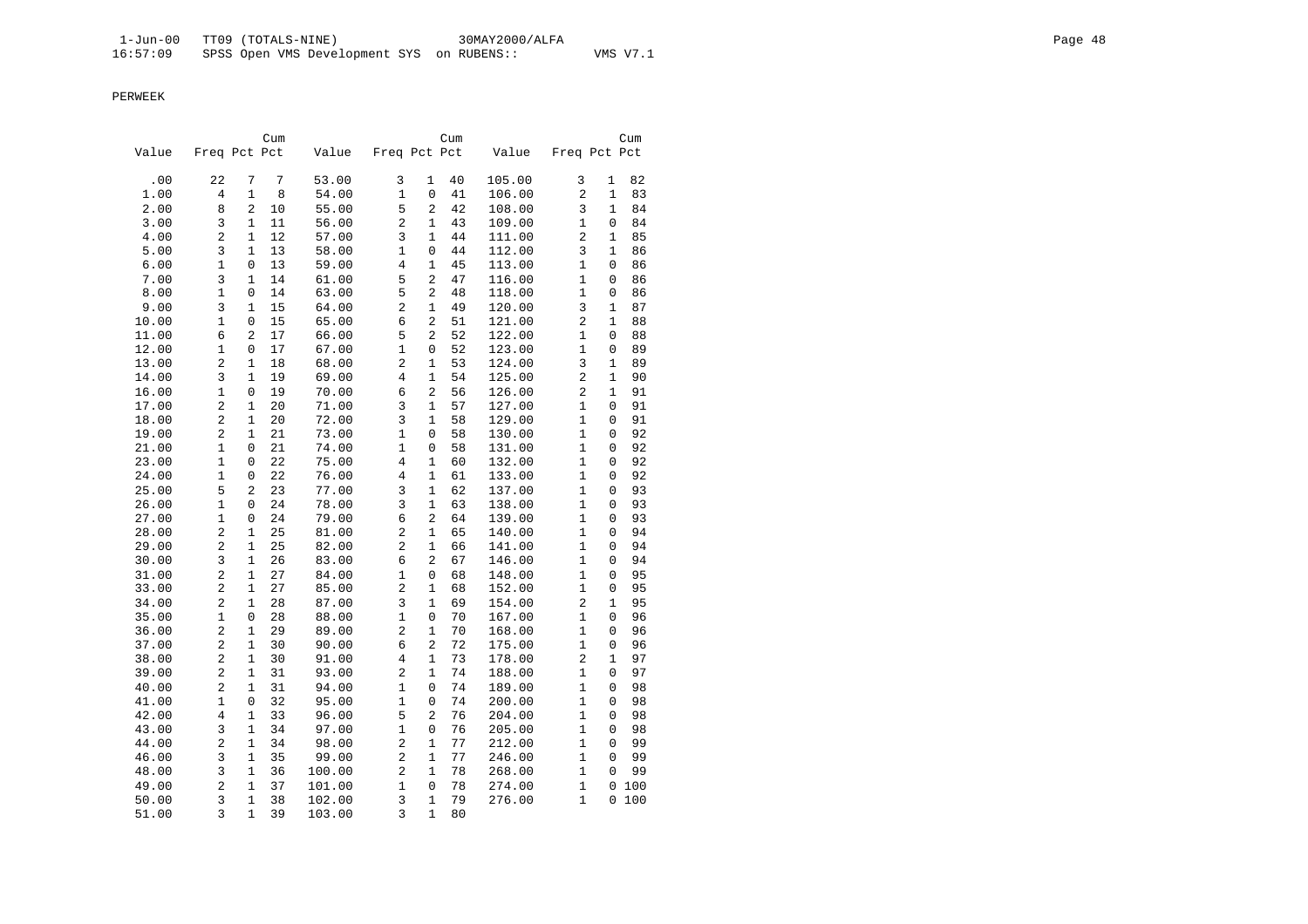|       |  | Cum |                                       |  | Cum    |
|-------|--|-----|---------------------------------------|--|--------|
|       |  |     | Value Freq Pct Pct Value Freq Pct Pct |  |        |
|       |  |     |                                       |  |        |
| 52.00 |  |     | 3 1 39 104.00                         |  | 4 1 81 |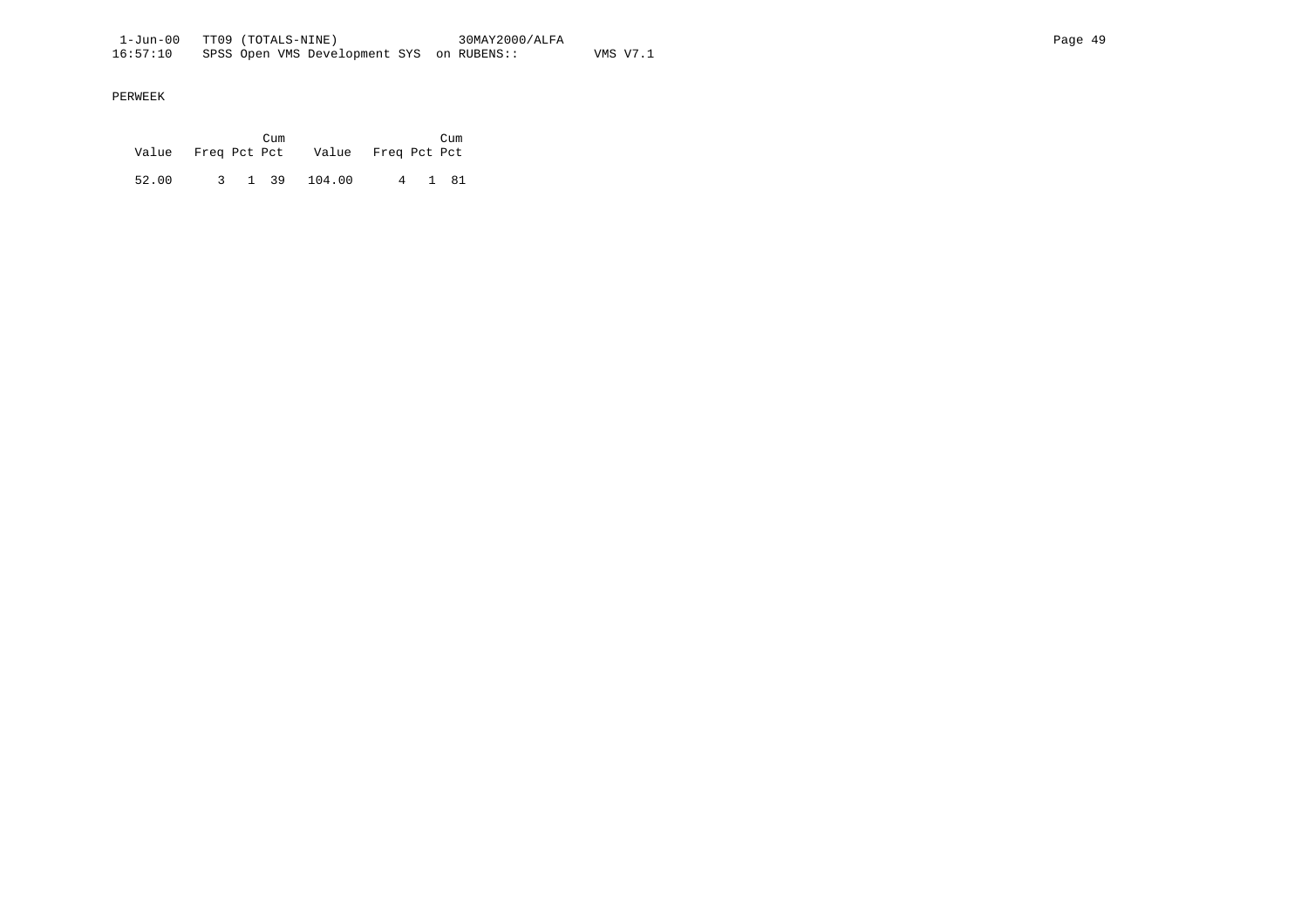$\overline{0}$ 

242.50

Midpoint One symbol equals approximately .80 occurrences Count 39  $7.50$  \*\*\*\*\*\*\*\*\*\*\*\*\*\*\*  $11$  $12.50$  |\*\*\*\*\*\*\*\*\*\*\*\*\*\*\*\*\* 13  $17.50$  \*\*\*\*\*\*\*\*\*  $7^{\circ}$  $22.50$  | \*\*\*\*  $\overline{3}$  $27.50$  \*\*\*\*\*\*\*\*\*\*\*\*\*\*\* 11  $32.50$  \*\*\*\*\*\*\*\*\*\*\* 9  $37.50$  \*\*\*\*\*\*\*\*\*\*\*  $\overline{9}$  $42.50$  \*\*\*\*\*\*\*\*\*\*\*\*\*\*\*\*  $12$  $47.50$  \*\*\*\*\*\*\*\*\*\*  $\mathsf{R}$  $52.50$  \*\*\*\*\*\*\*\*\*\*\*\*\*\*\*\*\*  $13$  $57.50$  \*\*\*\*\*\*\*\*\*\*\*\*\*\*\*\*\*\*\*\*  $15$  $62.50$  |\*\*\*\*\*\*\*\*\*\*\*\*\*\*\*\*  $12$  $67.50$  |\*\*\*\*\*\*\*\*\*\*\*\*\*\*\*\*\*\*\*\*\*\*\*\* 18  $72.50$  |\*\*\*\*\*\*\*\*\*\*\*\*\*\*\*\*\*\*\* 14 77.50  $***********************************$  $20$ 82.50 | \*\*\*\*\*\*\*\*\*\*\*\*\*\*\*  $11$  $87.50$  \*\*\*\*\*\*\*\*\*\* 8  $92.50$  \*\*\*\*\*\*\*\*\*\*\*\*\*\*\*\*\* 13  $97.50$  \*\*\*\*\*\*\*\*\*\*\*\*\*\*\*  $11$  $102.50$  \*\*\*\*\*\*\*\*\*\*\*\*\*\*\*\*\*  $13$  $107.50$  |\*\*\*\*\*\*\*\*\*\*\*  $9$  $112.50$  \*\*\*\*\*\*\*\*  $6^{\circ}$  $117.50$  |\*\*\* 2  $122.50$  |\*\*\*\*\*\*\*\*\*\*\*\*\* 10  $127.50$  \*\*\*\*\*\*\*\* 6  $132.50$  |\*\*\*\*\*  $\overline{4}$  $137.50$  |\*\*\*\*  $\overline{3}$  $\overline{2}$  $142.50$  |\*\*\*  $147.50$  |\*\*\*  $\overline{2}$  $\mathbf{R}$  $152.50$   $***$  $\Omega$ 157.50  $\overline{0}$ 162.50  $\overline{2}$  $167.50$  \*\*\*  $\overline{0}$ 172.50  $\overline{3}$  $177.50$  \*\*\*\*  $\overline{0}$ 182.50  $187.50$  |\*\*\*  $\overline{2}$  $\Omega$ 192.50 197.50  $\Omega$  $+***$  $\mathcal{L}$  $202.50$  $\mathbf{1}$  $207.50 \pm$  $\mathbf{1}$  $212.50$  |\*  $\overline{0}$ 217.50  $\overline{0}$ 222.50  $\mathbf{0}$ 227.50  $\mathbf{0}$ 232.50  $\mathbf{0}$ 237.50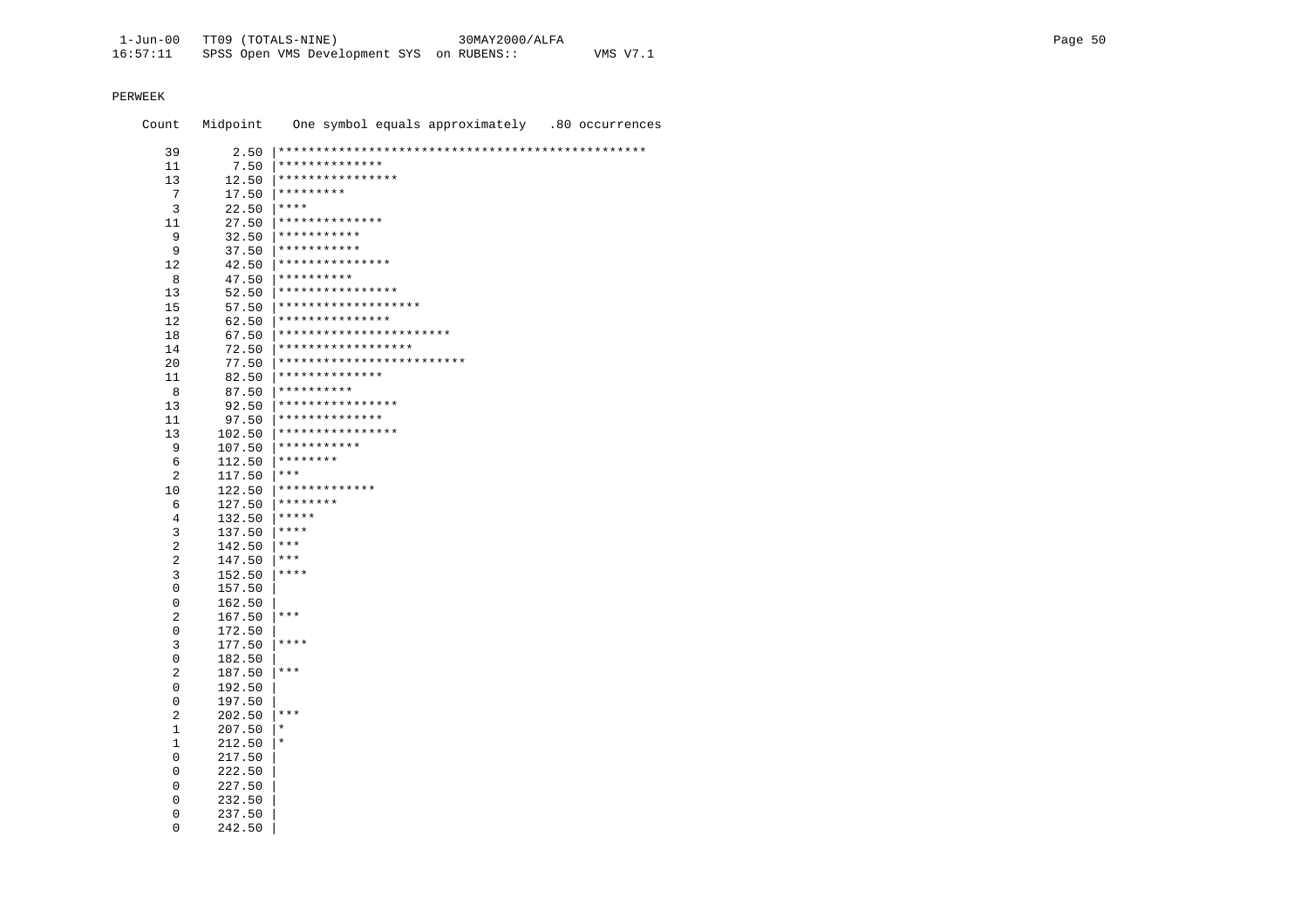| PERWEEK |              |        |          |         |                     |    |    |    |
|---------|--------------|--------|----------|---------|---------------------|----|----|----|
|         | 1            | 247.50 | $\star$  |         |                     |    |    |    |
|         | 0            | 252.50 |          |         |                     |    |    |    |
|         | 0            | 257.50 |          |         |                     |    |    |    |
|         | $\Omega$     | 262.50 |          |         |                     |    |    |    |
|         | 1            | 267.50 | $\star$  |         |                     |    |    |    |
|         | 1            | 272.50 | $\star$  |         |                     |    |    |    |
|         | $\mathbf{1}$ | 276.00 | $^\star$ |         |                     |    |    |    |
|         |              |        |          |         |                     |    |    |    |
|         |              |        | 0        | 8       | 16                  | 24 | 32 | 40 |
|         |              |        |          |         | Histogram frequency |    |    |    |
| Mean    |              | 67.479 |          | Std dev | 50.634              |    |    |    |

Valid cases 332 Missing cases 0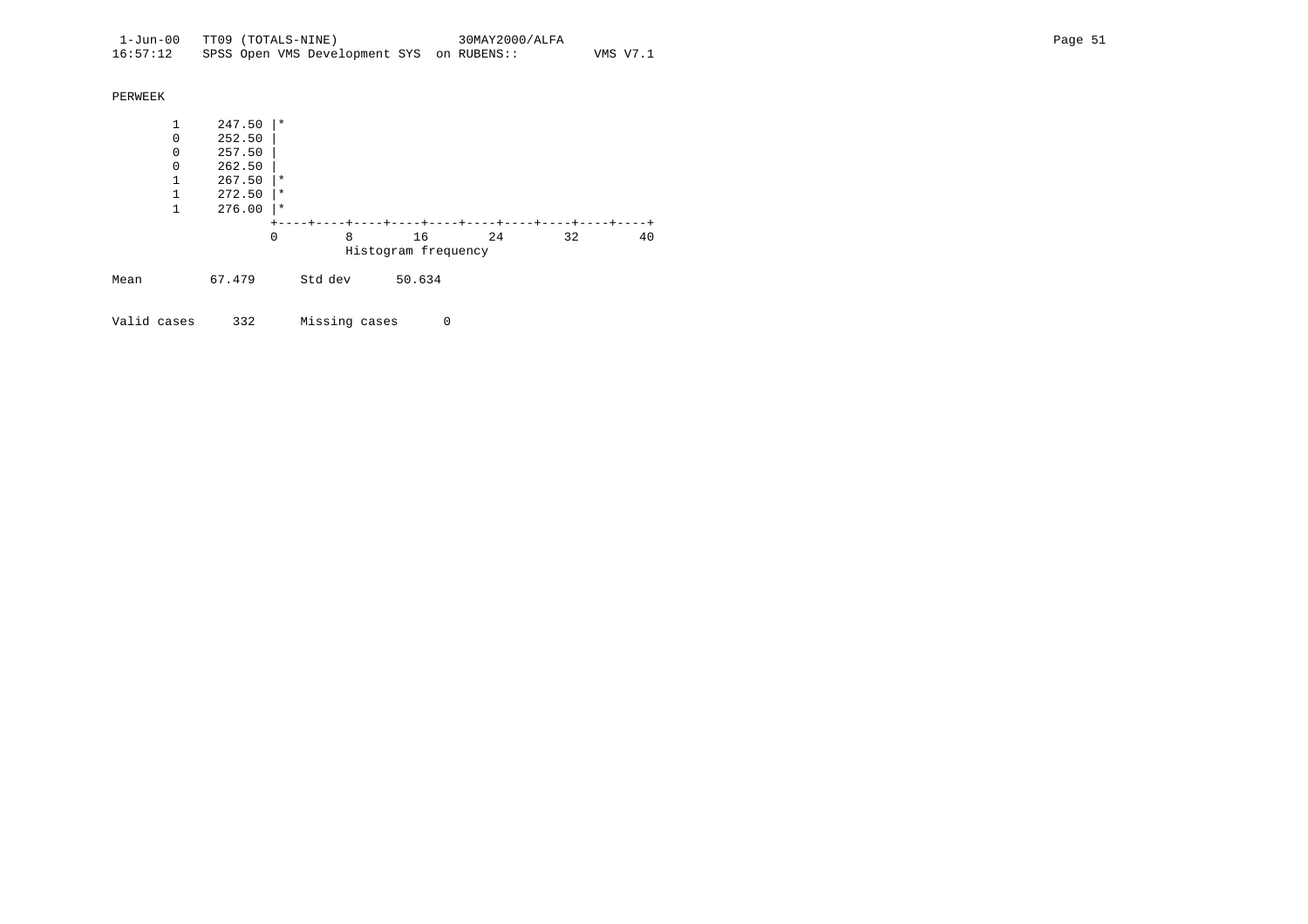Preceding task required .38 seconds CPU time; 4.76 seconds elapsed.

| 347 | 0        | TEMPORARY   |                                                            |  |
|-----|----------|-------------|------------------------------------------------------------|--|
| 348 | 0        | SELECT IF   | (SCIN34 EO 14)                                             |  |
| 349 | 0        | $/$ *       |                                                            |  |
| 350 | 0        |             | /* TOTAL TIMES FREOUENCY DISTRIBUTION FOR<br>ANAESTHETISTS |  |
| 351 | 0        | $/$ *       |                                                            |  |
| 352 | 0        | FREOUENCIES | VARIABLES=PERWEEK/                                         |  |
| 353 | 0        |             | FORMAT=CONDENSE/                                           |  |
| 354 | $\Omega$ |             | HISTOGRAM=INCREMENT (5)/                                   |  |
| 355 | 0        |             | STATISTICS=MEAN STDDEV                                     |  |
| 356 |          | $/$ *       |                                                            |  |

There are 1,073,639,936 bytes of memory available.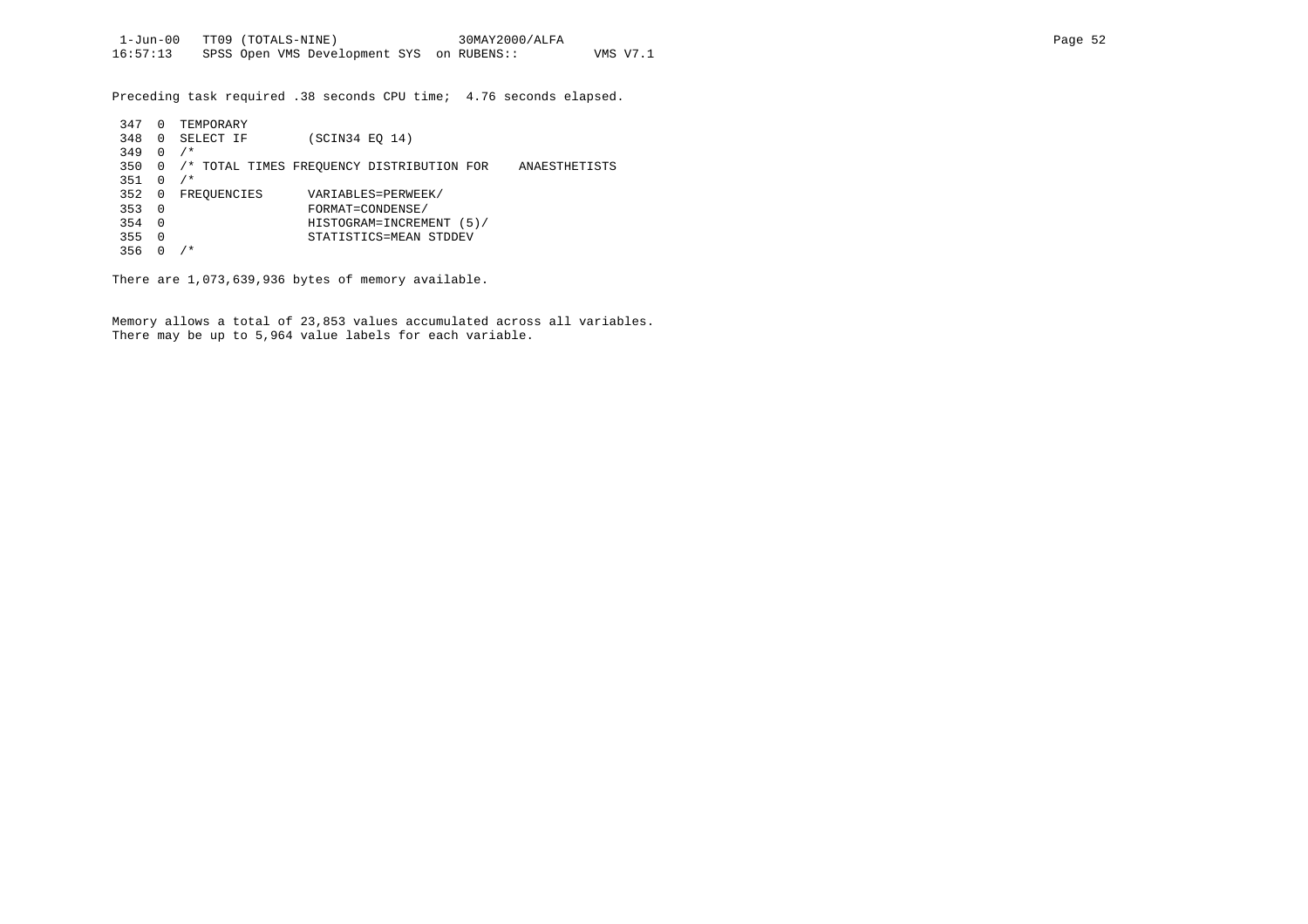|       |              |                | Cum |       |              |              | Cum |        |                |             | Cum   |
|-------|--------------|----------------|-----|-------|--------------|--------------|-----|--------|----------------|-------------|-------|
| Value | Freq Pct Pct |                |     | Value | Freq Pct Pct |              |     | Value  | Freq Pct Pct   |             |       |
| .00   | 125          | 6              | 6   | 40.00 | 21           | $\mathbf{1}$ | 69  | 80.00  | 6              | 0           | 96    |
| 1.00  | 116          | 5              | 11  | 41.00 | 24           | $\mathbf{1}$ | 70  | 81.00  | 5              | 0           | 96    |
| 2.00  | 91           | 4              | 15  | 42.00 | 25           | $\mathbf{1}$ | 71  | 82.00  | 5              | 0           | 96    |
| 3.00  | 70           | 3              | 19  | 43.00 | 21           | $\mathbf{1}$ | 72  | 83.00  | 5              | 0           | 96    |
| 4.00  | 49           | $\overline{c}$ | 21  | 44.00 | 20           | $\mathbf{1}$ | 73  | 84.00  | 5              | 0           | 97    |
| 5.00  | 66           | 3              | 24  | 45.00 | 21           | $1\,$        | 74  | 85.00  | 3              | $\mathbf 0$ | 97    |
| 6.00  | 39           | 2              | 26  | 46.00 | 16           | $\mathbf{1}$ | 75  | 86.00  | 3              | 0           | 97    |
| 7.00  | 36           | $\overline{a}$ | 27  | 47.00 | 22           | $\mathbf{1}$ | 76  | 87.00  | $\overline{4}$ | $\mathbf 0$ | 97    |
| 8.00  | 34           | 2              | 29  | 48.00 | 17           | 1            | 77  | 88.00  | 7              | $\Omega$    | 97    |
| 9.00  | 36           | $\mathbf{2}$   | 30  | 49.00 | 21           | $\mathbf{1}$ | 78  | 89.00  | $\overline{2}$ | 0           | 98    |
| 10.00 | 44           | $\mathbf{2}$   | 33  | 50.00 | 23           | $\mathbf{1}$ | 79  | 90.00  | $\overline{2}$ | 0           | 98    |
| 11.00 | 39           | $\mathbf{2}$   | 34  | 51.00 | 23           | $\mathbf{1}$ | 80  | 91.00  | 6              | 0           | 98    |
| 12.00 | 40           | 2              | 36  | 52.00 | 18           | $\mathbf{1}$ | 80  | 92.00  | $\overline{c}$ | 0           | 98    |
| 13.00 | 33           | $\mathbf{2}$   | 38  | 53.00 | 24           | $\mathbf{1}$ | 82  | 93.00  | $\mathbf{1}$   | 0           | 98    |
| 14.00 | 24           | $\mathbf{1}$   | 39  | 54.00 | 17           | $\mathbf{1}$ | 82  | 94.00  | 3              | 0           | 98    |
| 15.00 | 36           | 2              | 40  | 55.00 | 19           | 1            | 83  | 95.00  | $\overline{c}$ | 0           | 98    |
| 16.00 | 26           | $\mathbf{1}$   | 42  | 56.00 | 20           | $\mathbf{1}$ | 84  | 96.00  | $\overline{4}$ | 0           | 98    |
| 17.00 | 37           | 2              | 43  | 57.00 | 16           | $\mathbf{1}$ | 85  | 97.00  | 4              | 0           | 99    |
| 18.00 | 20           | 1              | 44  | 58.00 | 23           | $\mathbf{1}$ | 86  | 98.00  | $\mathbf{1}$   | 0           | 99    |
| 19.00 | 35           | 2              | 46  | 59.00 | 18           | $\mathbf{1}$ | 87  | 100.00 | $\overline{3}$ | 0           | 99    |
| 20.00 | 18           | $\mathbf{1}$   | 47  | 60.00 | 13           | $\mathbf{1}$ | 87  | 101.00 | $\mathbf{1}$   | 0           | 99    |
| 21.00 | 22           | $\mathbf{1}$   | 48  | 61.00 | 14           | $\mathbf{1}$ | 88  | 102.00 | 3              | $\mathbf 0$ | 99    |
| 22.00 | 34           | $\overline{a}$ | 49  | 62.00 | 19           | $\mathbf{1}$ | 89  | 103.00 | 2              | 0           | 99    |
| 23.00 | 30           | $\mathbf{1}$   | 51  | 63.00 | 10           | 0            | 89  | 104.00 | $\overline{c}$ | 0           | 99    |
| 24.00 | 20           | $\mathbf{1}$   | 52  | 64.00 | 13           | $\mathbf{1}$ | 90  | 106.00 | $\overline{c}$ | 0           | 99    |
| 25.00 | 18           | $\mathbf{1}$   | 52  | 65.00 | 10           | $\mathbf 0$  | 90  | 108.00 | $\mathbf{1}$   | 0           | 99    |
| 26.00 | 22           | 1              | 53  | 66.00 | 8            | $\mathbf 0$  | 91  | 109.00 | $\mathbf{1}$   | 0           | 99    |
| 27.00 | 27           | 1              | 55  | 67.00 | 13           | $\mathbf{1}$ | 91  | 110.00 | $\mathbf{1}$   | 0           | 99    |
| 28.00 | 29           | $\mathbf{1}$   | 56  | 68.00 | 9            | 0            | 92  | 111.00 | $1\,$          | $\mathbf 0$ | 99    |
| 29.00 | 29           | $\mathbf{1}$   | 57  | 69.00 | 12           | $\mathbf{1}$ | 92  | 112.00 | $\mathbf{1}$   | $\mathbf 0$ | 99    |
| 30.00 | 21           | $\mathbf{1}$   | 58  | 70.00 | 8            | 0            | 93  | 115.00 | $\mathbf{1}$   | 0           | 100   |
| 31.00 | 26           | $\mathbf{1}$   | 60  | 71.00 | 6            | $\mathbf 0$  | 93  | 116.00 | $\mathbf{1}$   | 0           | 100   |
| 32.00 | 16           | $\mathbf{1}$   | 60  | 72.00 | 6            | 0            | 93  | 117.00 | $\mathbf{1}$   |             | 0 100 |
| 33.00 | 16           | $\mathbf{1}$   | 61  | 73.00 | 5            | $\mathbf 0$  | 94  | 118.00 | $\mathbf{1}$   |             | 0 100 |
| 34.00 | 27           | 1              | 62  | 74.00 | 10           | $\mathbf 0$  | 94  | 126.00 | $\mathbf{1}$   |             | 0 100 |
| 35.00 | 21           | 1              | 63  | 75.00 | 5            | $\mathbf 0$  | 94  | 127.00 | $\mathbf{1}$   |             | 0 100 |
| 36.00 | 36           | 2              | 65  | 76.00 | 6            | 0            | 94  | 128.00 | 2              |             | 0 100 |
| 37.00 | 20           | $\mathbf{1}$   | 66  | 77.00 | 5            | $\mathbf 0$  | 95  | 141.00 | $\mathbf{1}$   | 0           | 100   |
| 38.00 | 23           | $\mathbf{1}$   | 67  | 78.00 | 11           | $1\,$        | 95  | 142.00 | $1\,$          | 0           | 100   |
| 39.00 | 24           | $\mathbf{1}$   | 68  | 79.00 | 5            | 0            | 95  | 148.00 | 1              | 0           | 100   |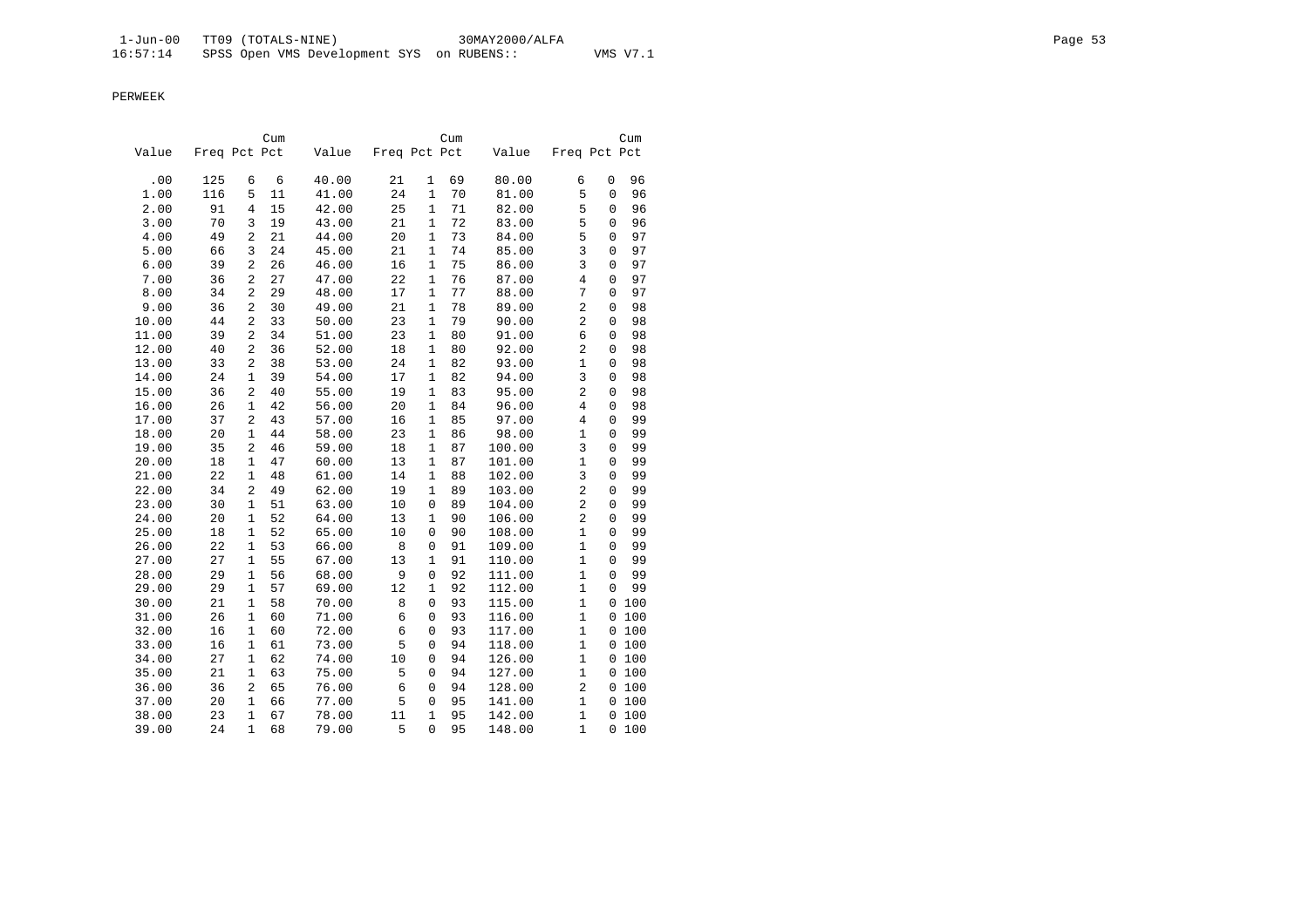Count Midpoint One symbol equals approximately 10.00 occurrences

| 451            | 2.50   |                       |                     |     |     |     |
|----------------|--------|-----------------------|---------------------|-----|-----|-----|
| 211            | 7.50   | ********************* |                     |     |     |     |
| 180            | 12.50  | ******************    |                     |     |     |     |
| 154            | 17.50  | ***************       |                     |     |     |     |
| 124            | 22.50  | ************          |                     |     |     |     |
| 125            | 27.50  | *************         |                     |     |     |     |
| 106            | 32.50  | * * * * * * * * * * * |                     |     |     |     |
| 124            | 37.50  | ************          |                     |     |     |     |
| 111            | 42.50  | ***********           |                     |     |     |     |
| 97             | 47.50  | **********            |                     |     |     |     |
| 105            | 52.50  | ***********           |                     |     |     |     |
| 96             | 57.50  | **********            |                     |     |     |     |
| 69             | 62.50  | *******               |                     |     |     |     |
| 52             | 67.50  | *****                 |                     |     |     |     |
| 35             | 72.50  | ****                  |                     |     |     |     |
| 32             | 77.50  | ***                   |                     |     |     |     |
| 26             | 82.50  | ***                   |                     |     |     |     |
| 19             | 87.50  | $***$                 |                     |     |     |     |
| 14             | 92.50  | $^\star$              |                     |     |     |     |
| 11             | 97.50  | $^\star$              |                     |     |     |     |
| 11             | 102.50 | $^\star$              |                     |     |     |     |
| 4              | 107.50 |                       |                     |     |     |     |
| 3              | 112.50 |                       |                     |     |     |     |
| $\overline{4}$ | 117.50 |                       |                     |     |     |     |
| $\mathbf 0$    | 122.50 |                       |                     |     |     |     |
| $\overline{4}$ | 127.50 |                       |                     |     |     |     |
| $\mathbf 0$    | 132.50 |                       |                     |     |     |     |
| 0              | 137.50 |                       |                     |     |     |     |
| 2              | 142.50 |                       |                     |     |     |     |
| $\mathbf{1}$   | 147.50 |                       |                     |     |     |     |
|                |        |                       |                     |     |     |     |
|                |        | 100<br>0              | 200                 | 300 | 400 | 500 |
|                |        |                       | Histogram frequency |     |     |     |
| Mean           | 29.144 | Std dev               | 25.971              |     |     |     |

Missing cases 0 Valid cases 2171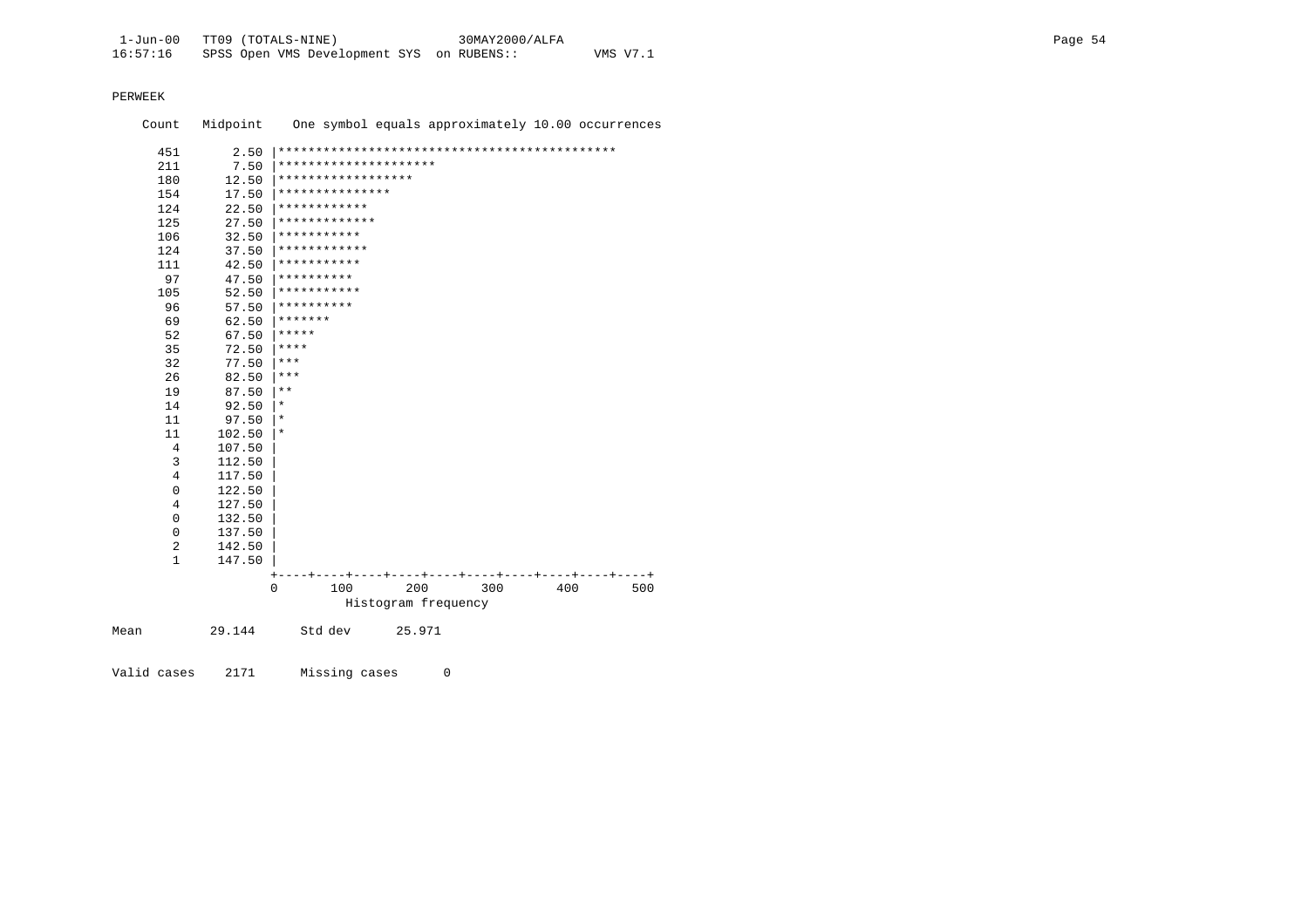Preceding task required .38 seconds CPU time; 3.03 seconds elapsed.

| 357 | 0            | TEMPORARY   |                                                             |  |
|-----|--------------|-------------|-------------------------------------------------------------|--|
| 358 | 0            | SELECT IF   | (SCIN34 EO 15)                                              |  |
| 359 | 0            | $/$ *       |                                                             |  |
| 360 | $\Omega$     |             | /* TOTAL TIMES FREOUENCY DISTRIBUTION FOR<br>DERMATOLOGISTS |  |
| 361 | <sup>0</sup> | $/$ *       |                                                             |  |
| 362 | 0            | FREQUENCIES | VARIABLES=PERWEEK/                                          |  |
| 363 | $\Omega$     |             | FORMAT=CONDENSE/                                            |  |
| 364 | $\Omega$     |             | HISTOGRAM=INCREMENT (5)/                                    |  |
| 365 | 0            |             | STATISTICS=MEAN STDDEV                                      |  |
| 366 |              | $/$ *       |                                                             |  |

There are 1,073,639,936 bytes of memory available.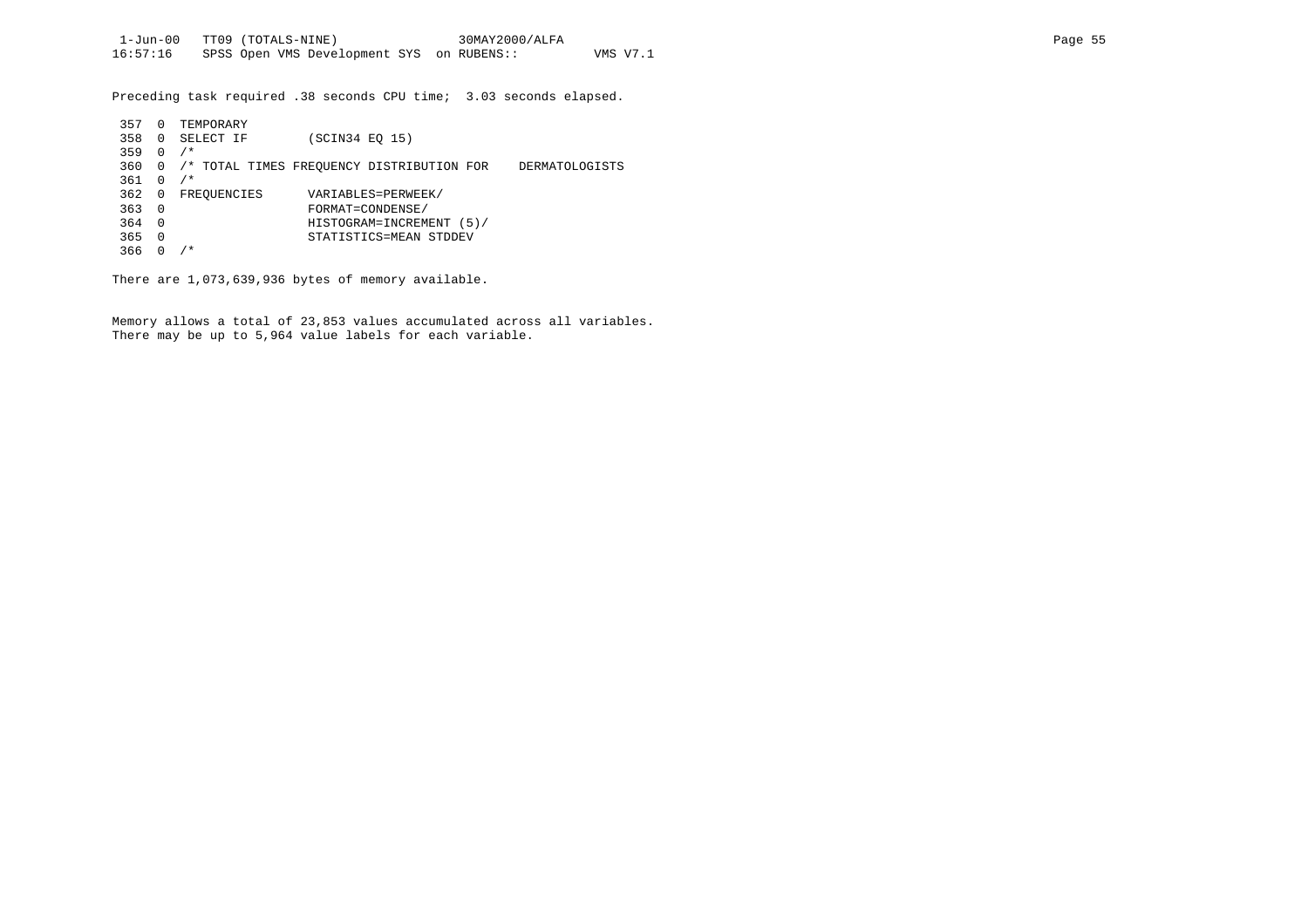|       |                |              | Cum |       |                     |                | Cum |        |                |              | Cum |
|-------|----------------|--------------|-----|-------|---------------------|----------------|-----|--------|----------------|--------------|-----|
| Value | Freq Pct Pct   |              |     | Value | Freq Pct Pct        |                |     | Value  | Freq Pct Pct   |              |     |
| .00   | 16             | 5            | 5   | 44.00 | $\overline{2}$      | 1              | 37  | 85.00  | 6              | 2            | 77  |
| 1.00  | $\mathbf{1}$   | 0            | 6   | 45.00 | 3                   | 1              | 38  | 86.00  | 4              | 1            | 78  |
| 2.00  | $\mathbf{1}$   | 0            | 6   | 46.00 | $\overline{a}$      | $\mathbf{1}$   | 39  | 87.00  | $\mathbf{1}$   | $\Omega$     | 79  |
| 4.00  | 3              | 1            | 7   | 48.00 | 4                   | $\mathbf{1}$   | 40  | 88.00  | 3              | 1            | 80  |
| 5.00  | $\mathbf{1}$   | $\mathbf 0$  | 8   | 49.00 | $\overline{4}$      | $\mathbf{1}$   | 42  | 90.00  | $\overline{a}$ | $\mathbf{1}$ | 81  |
| 7.00  | 2              | $\mathbf{1}$ | 8   | 50.00 | $\overline{c}$      | $\mathbf{1}$   | 42  | 91.00  | 3              | $\mathbf{1}$ | 82  |
| 8.00  | 1              | $\mathbf 0$  | 9   | 51.00 | 1                   | $\mathbf 0$    | 43  | 92.00  | $\mathbf{1}$   | $\mathbf 0$  | 82  |
| 9.00  | $\mathbf{1}$   | 0            | 9   | 53.00 | $\overline{c}$      | $\mathbf{1}$   | 43  | 93.00  | 2              | $\mathbf{1}$ | 83  |
| 10.00 | 3              | 1            | 10  | 54.00 | 3                   | $\mathbf{1}$   | 44  | 94.00  | $\overline{c}$ | 1            | 83  |
| 11.00 | $\mathbf{1}$   | $\mathbf 0$  | 10  | 55.00 | 5                   | $\overline{2}$ | 46  | 95.00  | $\mathbf{1}$   | $\mathbf 0$  | 84  |
| 12.00 | $\mathbf{1}$   | 0            | 11  | 56.00 | $\overline{c}$      | 1              | 47  | 96.00  | 3              | $\mathbf{1}$ | 85  |
| 13.00 | 3              | $\mathbf{1}$ | 12  | 57.00 | $\overline{a}$      | $\mathbf{1}$   | 47  | 99.00  | 4              | $\mathbf{1}$ | 86  |
| 14.00 | $\mathbf{1}$   | 0            | 12  | 58.00 | 5                   | $\overline{2}$ | 49  | 100.00 | 2              | 1            | 87  |
| 15.00 | $\mathbf 1$    | 0            | 12  | 59.00 | $\mathbf 1$         | $\mathbf 0$    | 49  | 101.00 | 4              | $\mathbf{1}$ | 88  |
| 16.00 | 3              | $\mathbf{1}$ | 13  | 60.00 | $\overline{c}$      | $\mathbf{1}$   | 50  | 102.00 | $\overline{4}$ | $\mathbf{1}$ | 89  |
| 17.00 | 2              | $\mathbf{1}$ | 14  | 61.00 | 5                   | $\overline{2}$ | 52  | 104.00 | 1              | 0            | 90  |
| 18.00 | $\overline{4}$ | $\mathbf{1}$ | 15  | 62.00 | $\overline{c}$      | $\mathbf{1}$   | 53  | 105.00 | $\mathbf{1}$   | 0            | 90  |
| 20.00 | 2              | 1            | 16  | 63.00 | $\overline{c}$      | $\mathbf{1}$   | 53  | 107.00 | 2              | 1            | 91  |
| 21.00 | 3              | $\mathbf{1}$ | 17  | 64.00 | 3                   | $\mathbf{1}$   | 54  | 108.00 | $\overline{2}$ | $\mathbf{1}$ | 91  |
| 22.00 | 3              | $\mathbf{1}$ | 18  | 65.00 | $\overline{4}$      | $\mathbf{1}$   | 56  | 109.00 | $\mathbf{1}$   | 0            | 92  |
| 23.00 | $\overline{4}$ | $\mathbf{1}$ | 19  | 66.00 | $\overline{4}$      | $\mathbf{1}$   | 57  | 113.00 | 3              | $\mathbf{1}$ | 93  |
| 24.00 | $\overline{a}$ | 1            | 20  | 67.00 | 3                   | $\mathbf{1}$   | 58  | 116.00 | $\mathbf{1}$   | 0            | 93  |
| 25.00 | $\mathbf{1}$   | 0            | 20  | 68.00 | 5                   | 2              | 60  | 117.00 | 1              | 0            | 94  |
| 26.00 | $\overline{a}$ | $\mathbf{1}$ | 21  | 69.00 | 3                   | $\mathbf{1}$   | 61  | 118.00 | $\mathbf{1}$   | 0            | 94  |
| 27.00 | $\mathbf{1}$   | 0            | 22  | 70.00 | $\overline{c}$      | $\mathbf{1}$   | 61  | 119.00 | $\mathbf{1}$   | 0            | 94  |
| 28.00 | $\overline{4}$ | $\mathbf{1}$ | 23  | 71.00 | $\mathbf{1}$        | $\mathbf{0}$   | 62  | 121.00 | $\overline{2}$ | $\mathbf{1}$ | 95  |
| 30.00 | $\overline{2}$ | $\mathbf{1}$ | 24  | 72.00 | 3                   | $\mathbf{1}$   | 63  | 122.00 | $\mathbf{1}$   | 0            | 95  |
| 31.00 | $\mathbf{1}$   | 0            | 24  | 73.00 | $\overline{4}$      | $\mathbf{1}$   | 64  | 125.00 | $\mathbf{1}$   | 0            | 96  |
| 32.00 | 3              | 1            | 25  | 74.00 | 7                   | $\overline{2}$ | 67  | 129.00 | $\mathbf{1}$   | 0            | 96  |
| 33.00 | 3              | $\mathbf{1}$ | 26  | 75.00 | 3                   | $\mathbf{1}$   | 68  | 130.00 | $\mathbf{1}$   | 0            | 96  |
| 34.00 | $\overline{4}$ | $\mathbf{1}$ | 27  | 76.00 | 3                   | $\mathbf{1}$   | 69  | 131.00 | $\mathbf{1}$   | 0            | 97  |
| 35.00 | 3              | $\mathbf{1}$ | 28  | 77.00 | $\overline{c}$      | $\mathbf{1}$   | 69  | 134.00 | $\mathbf{1}$   | 0            | 97  |
| 36.00 | $\overline{4}$ | $\mathbf{1}$ | 30  | 78.00 | $\overline{c}$      | $\mathbf{1}$   | 70  | 137.00 | $\mathbf{1}$   | $\Omega$     | 97  |
| 38.00 | 5              | 2            | 31  | 79.00 | $\mathbf 1$         | $\mathbf 0$    | 70  | 143.00 | 2              | $\mathbf{1}$ | 98  |
| 39.00 | 3              | $\mathbf{1}$ | 32  | 80.00 | 3<br>$\overline{c}$ | $\mathbf{1}$   | 71  | 148.00 | $\overline{2}$ | $\mathbf{1}$ | 99  |
| 40.00 | 4              | 1            | 34  | 81.00 |                     | $\mathbf{1}$   | 72  | 151.00 | $\mathbf{1}$   | 0            | 99  |
| 41.00 | 4              | $\mathbf{1}$ | 35  | 82.00 | $\mathbf{1}$        | $\mathbf{0}$   | 72  | 155.00 | $\mathbf{1}$   | 0            | 99  |
| 42.00 | $\mathbf 1$    | $\mathbf 0$  | 35  | 83.00 | 3                   | 1              | 73  | 170.00 | $\mathbf{1}$   | 0            | 100 |
| 43.00 | 3              | $\mathbf{1}$ | 37  | 84.00 | 5                   | $\overline{2}$ | 75  | 203.00 | $\mathbf{1}$   | 0            | 100 |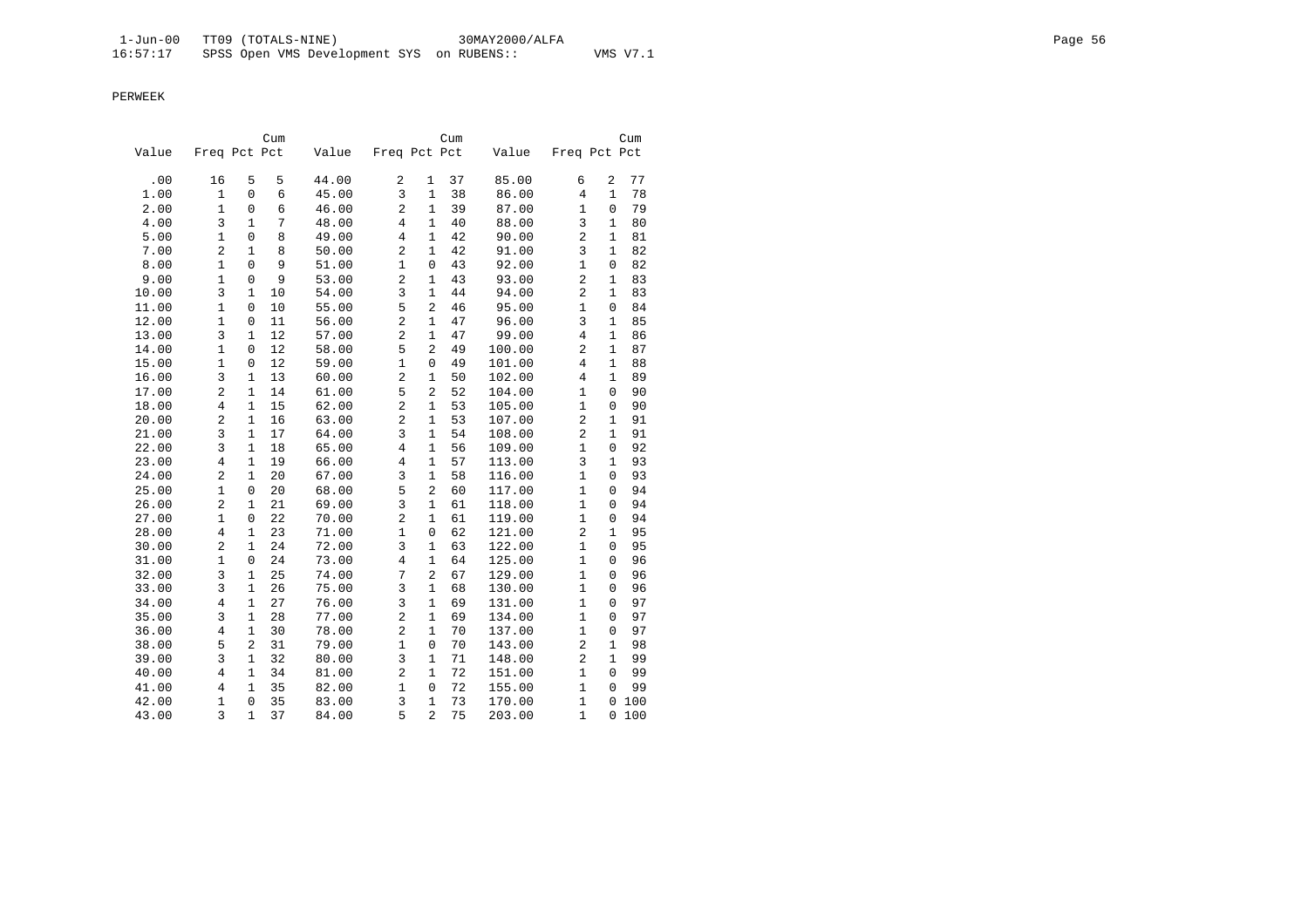| Count          | Midpoint |              |                    |                            |                                    |    |    | One symbol equals approximately .50 occurrences |
|----------------|----------|--------------|--------------------|----------------------------|------------------------------------|----|----|-------------------------------------------------|
| 21             | 2.50     |              |                    |                            |                                    |    |    |                                                 |
| 5              | 7.50     | **********   |                    |                            |                                    |    |    |                                                 |
| 9              | 12.50    |              | ****************** |                            |                                    |    |    |                                                 |
| 10             | 17.50    |              |                    | ********************       |                                    |    |    |                                                 |
| 14             | 22.50    |              |                    |                            | ****************************       |    |    |                                                 |
| 8              | 27.50    |              | ****************   |                            |                                    |    |    |                                                 |
| 13             | 32.50    |              |                    | ************************** |                                    |    |    |                                                 |
| 15             | 37.50    |              |                    |                            | ******************************     |    |    |                                                 |
| 14             | 42.50    |              |                    |                            | ****************************       |    |    |                                                 |
|                |          |              |                    | ************************** |                                    |    |    |                                                 |
| 13<br>8        | 47.50    |              | ****************   |                            |                                    |    |    |                                                 |
|                | 52.50    |              |                    |                            | ******************************     |    |    |                                                 |
| 15             | 57.50    |              |                    |                            | ****************************       |    |    |                                                 |
| 14             | 62.50    |              |                    |                            |                                    |    |    |                                                 |
| 19             | 67.50    |              |                    |                            | ********************************** |    |    |                                                 |
| 17             | 72.50    |              |                    | **********************     |                                    |    |    |                                                 |
| 11             | 77.50    |              |                    |                            | ****************************       |    |    |                                                 |
| 14             | 82.50    |              |                    |                            | ****************************       |    |    |                                                 |
| 14             | 87.50    |              |                    | ********************       |                                    |    |    |                                                 |
| 10             | 92.50    |              | ****************   |                            |                                    |    |    |                                                 |
| 8              | 97.50    |              |                    | **********************     |                                    |    |    |                                                 |
| 11             | 102.50   |              |                    |                            |                                    |    |    |                                                 |
| 6              | 107.50   |              | ************       |                            |                                    |    |    |                                                 |
| 3              | 112.50   | ******       |                    |                            |                                    |    |    |                                                 |
| 4              | 117.50   | ********     |                    |                            |                                    |    |    |                                                 |
| 3              | 122.50   | ******       |                    |                            |                                    |    |    |                                                 |
| 2              | 127.50   | ****         |                    |                            |                                    |    |    |                                                 |
| 3              | 132.50   | ******       |                    |                            |                                    |    |    |                                                 |
| 1              | 137.50   | $\star\star$ |                    |                            |                                    |    |    |                                                 |
| $\overline{2}$ | 142.50   | $***$        |                    |                            |                                    |    |    |                                                 |
| 2              | 147.50   | ****         |                    |                            |                                    |    |    |                                                 |
| 1              | 152.50   | $\star\star$ |                    |                            |                                    |    |    |                                                 |
| 1              | 157.50   | $\star\star$ |                    |                            |                                    |    |    |                                                 |
| 0              | 162.50   |              |                    |                            |                                    |    |    |                                                 |
| 0              | 167.50   |              |                    |                            |                                    |    |    |                                                 |
| 1              | 172.50   | $\star\star$ |                    |                            |                                    |    |    |                                                 |
| 0              | 177.50   |              |                    |                            |                                    |    |    |                                                 |
| 0              | 182.50   |              |                    |                            |                                    |    |    |                                                 |
| 0              | 187.50   |              |                    |                            |                                    |    |    |                                                 |
| 0              | 192.50   |              |                    |                            |                                    |    |    |                                                 |
| 0              | 197.50   |              |                    |                            |                                    |    |    |                                                 |
| 1              | 202.50   | * *          |                    |                            |                                    |    |    |                                                 |
|                |          |              |                    |                            |                                    |    |    |                                                 |
|                |          | 0            | 5                  | 10                         |                                    | 15 | 20 | 25                                              |
|                |          |              |                    |                            | Histogram frequency                |    |    |                                                 |
| Mean           | 59.898   |              | Std dev            | 37.066                     |                                    |    |    |                                                 |

Valid cases 293 Missing cases  $\overline{0}$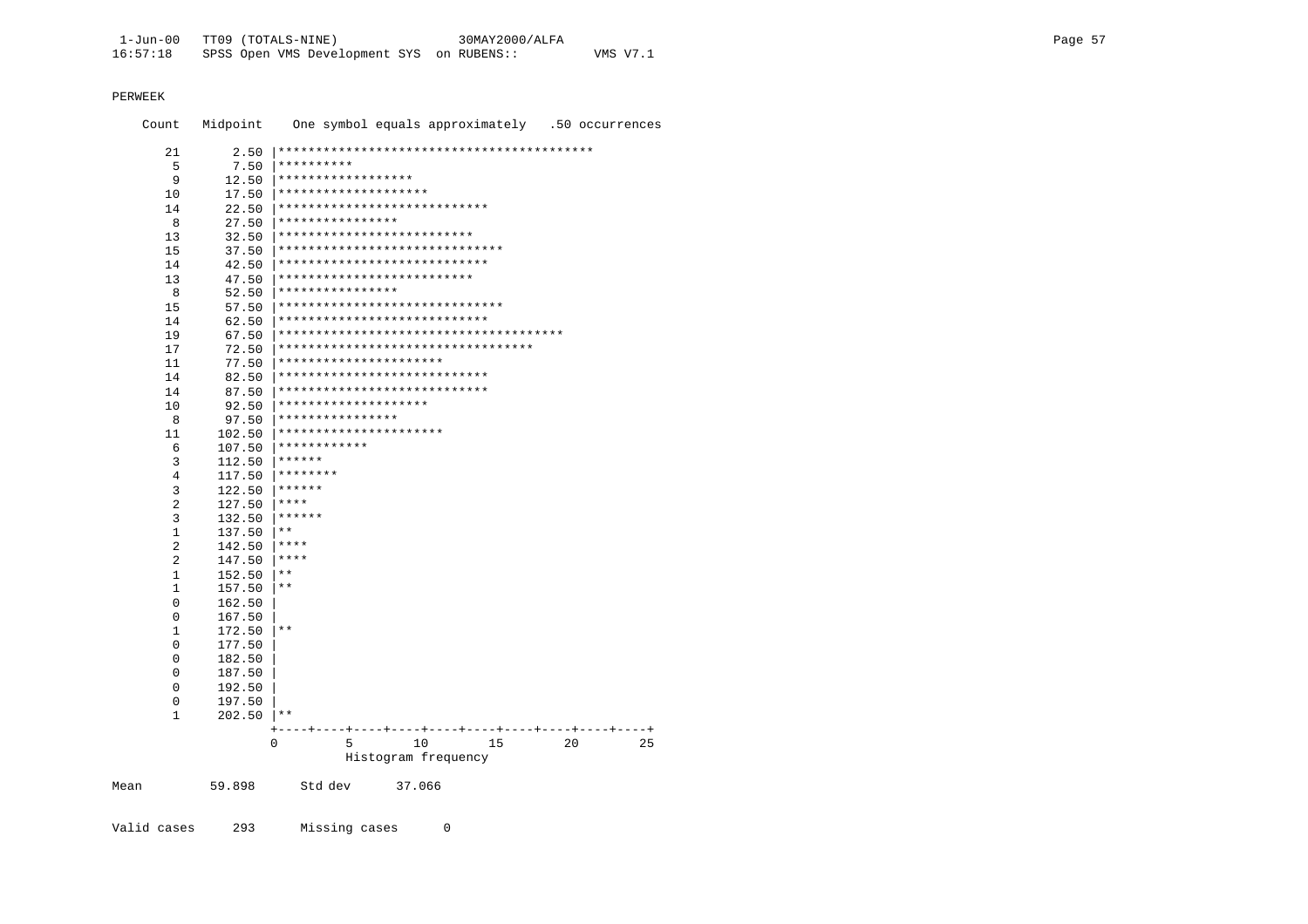Preceding task required .32 seconds CPU time; 2.93 seconds elapsed.

| 367 | 0            | TEMPORARY                                 |                          |                 |
|-----|--------------|-------------------------------------------|--------------------------|-----------------|
| 368 | $\Omega$     | SELECT IF                                 | (SCIN34 EO 16)           |                 |
| 369 | <sup>0</sup> | $/$ *                                     |                          |                 |
| 370 | $\Omega$     | /* TOTAL TIMES FREQUENCY DISTRIBUTION FOR |                          | IVF SPECIALISTS |
| 371 |              | $/$ *                                     |                          |                 |
| 372 | 0            | FREOUENCIES                               | VARIABLES=PERWEEK/       |                 |
| 373 | - 0          |                                           | FORMAT=CONDENSE/         |                 |
| 374 | $\Omega$     |                                           | HISTOGRAM=INCREMENT (5)/ |                 |
| 375 | 0            |                                           | STATISTICS=MEAN STDDEV   |                 |
| 376 |              | ⁄*                                        |                          |                 |

There are 1,073,639,936 bytes of memory available.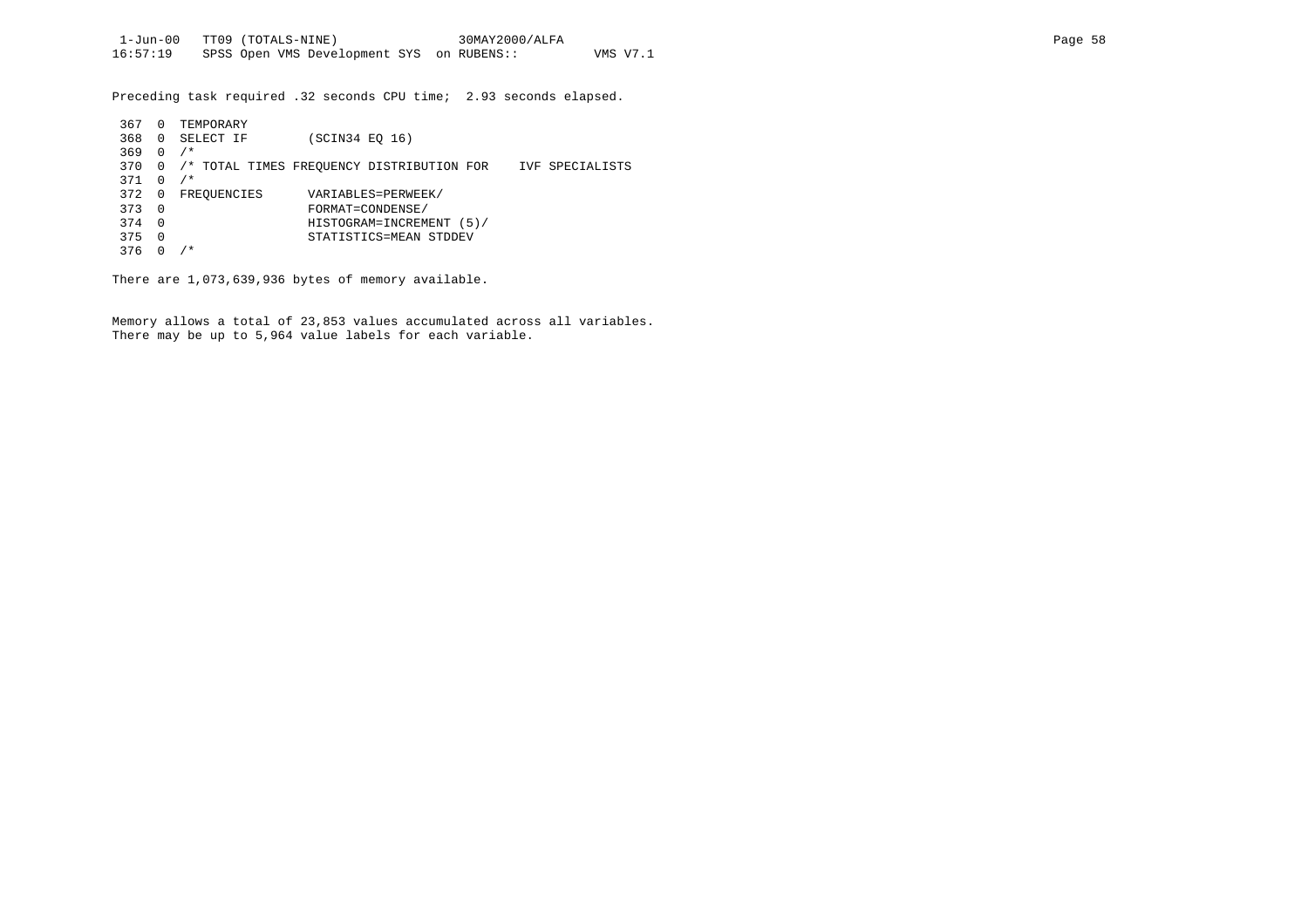|       |                |              | Cum |       |              |              | Cum |        |                |                | Cum |
|-------|----------------|--------------|-----|-------|--------------|--------------|-----|--------|----------------|----------------|-----|
| Value | Freq Pct Pct   |              |     | Value | Freq Pct Pct |              |     | Value  | Freq Pct Pct   |                |     |
| .00   | 1              | 1            | 1   | 45.00 | 1            | 1            | 35  | 89.00  | 2              | 3              | 65  |
| 1.00  | 3              | 4            | 5   | 47.00 | 2            | 3            | 38  | 95.00  | 1              | $\mathbf{1}$   | 66  |
| 6.00  | $\mathbf{1}$   | $\mathbf{1}$ | 6   | 48.00 | $\mathbf{1}$ | $\mathbf{1}$ | 39  | 97.00  | $\mathbf{1}$   | $\mathbf{1}$   | 68  |
| 7.00  | $\mathbf{1}$   | 1            | 8   | 52.00 | $\mathbf{1}$ | $\mathbf{1}$ | 40  | 99.00  | 3              | $\overline{4}$ | 71  |
| 11.00 | $\mathbf{1}$   | $\mathbf{1}$ | 9   | 53.00 | 1            | $\mathbf{1}$ | 41  | 100.00 | $\mathbf{1}$   | $\mathbf{1}$   | 73  |
| 12.00 | 1              | $\mathbf{1}$ | 10  | 54.00 | $\mathbf{1}$ | 1            | 43  | 102.00 | 1              | $\mathbf{1}$   | 74  |
| 14.00 | 1              | $\mathbf{1}$ | 11  | 57.00 | $\mathbf{1}$ | 1            | 44  | 107.00 | 2              | 3              | 76  |
| 18.00 | $\mathbf{1}$   | $\mathbf{1}$ | 13  | 62.00 | $\mathbf{1}$ | $\mathbf{1}$ | 45  | 109.00 | $\mathbf{1}$   | $\mathbf{1}$   | 78  |
| 20.00 | 1              | $\mathbf{1}$ | 14  | 65.00 | $\mathbf{1}$ | 1            | 46  | 111.00 | 3              | 4              | 81  |
| 21.00 | $\overline{a}$ | 3            | 16  | 67.00 | $\mathbf{1}$ | $\mathbf{1}$ | 48  | 119.00 | $\mathbf{1}$   | $\mathbf{1}$   | 83  |
| 22.00 | $\mathbf{1}$   | $\mathbf{1}$ | 18  | 68.00 | 1            | $\mathbf{1}$ | 49  | 122.00 | 3              | $\overline{4}$ | 86  |
| 25.00 | $\mathbf{1}$   | $\mathbf{1}$ | 19  | 69.00 | $\mathbf{1}$ | $\mathbf{1}$ | 50  | 128.00 | $\mathbf{1}$   | $\mathbf{1}$   | 88  |
| 28.00 | 1              | $\mathbf{1}$ | 20  | 72.00 | $\mathbf{1}$ | 1            | 51  | 132.00 | 1              | $\mathbf{1}$   | 89  |
| 29.00 | 1              | 1            | 21  | 73.00 | $\mathbf{1}$ | 1            | 53  | 133.00 | 1              | $\mathbf{1}$   | 90  |
| 31.00 | $\mathbf{1}$   | $\mathbf{1}$ | 23  | 74.00 | 2            | 3            | 55  | 139.00 | $\mathbf{1}$   | $\mathbf{1}$   | 91  |
| 34.00 | $\mathbf{1}$   | $\mathbf{1}$ | 24  | 75.00 | $\mathbf{1}$ | $\mathbf{1}$ | 56  | 145.00 | $\overline{2}$ | 3              | 94  |
| 35.00 | $\mathbf{1}$   | $\mathbf{1}$ | 25  | 77.00 | $\mathbf{1}$ | $\mathbf{1}$ | 57  | 150.00 | $\mathbf{1}$   | $\mathbf{1}$   | 95  |
| 39.00 | $\mathbf{1}$   | $\mathbf{1}$ | 26  | 78.00 | $\mathbf{1}$ | $\mathbf{1}$ | 59  | 161.00 | $\mathbf{1}$   | $\mathbf{1}$   | 96  |
| 40.00 | 2              | 3            | 29  | 81.00 | $\mathbf 1$  | 1            | 60  | 179.00 | $\mathbf{1}$   | $\mathbf{1}$   | 98  |
| 41.00 | 2              | 3            | 31  | 84.00 | $\mathbf 1$  | 1            | 61  | 185.00 | 1              | $\mathbf{1}$   | 99  |
| 43.00 | 2              | 3            | 34  | 85.00 | $\mathbf 1$  | $\mathbf{1}$ | 63  | 208.00 | $\mathbf{1}$   | $\mathbf{1}$   | 100 |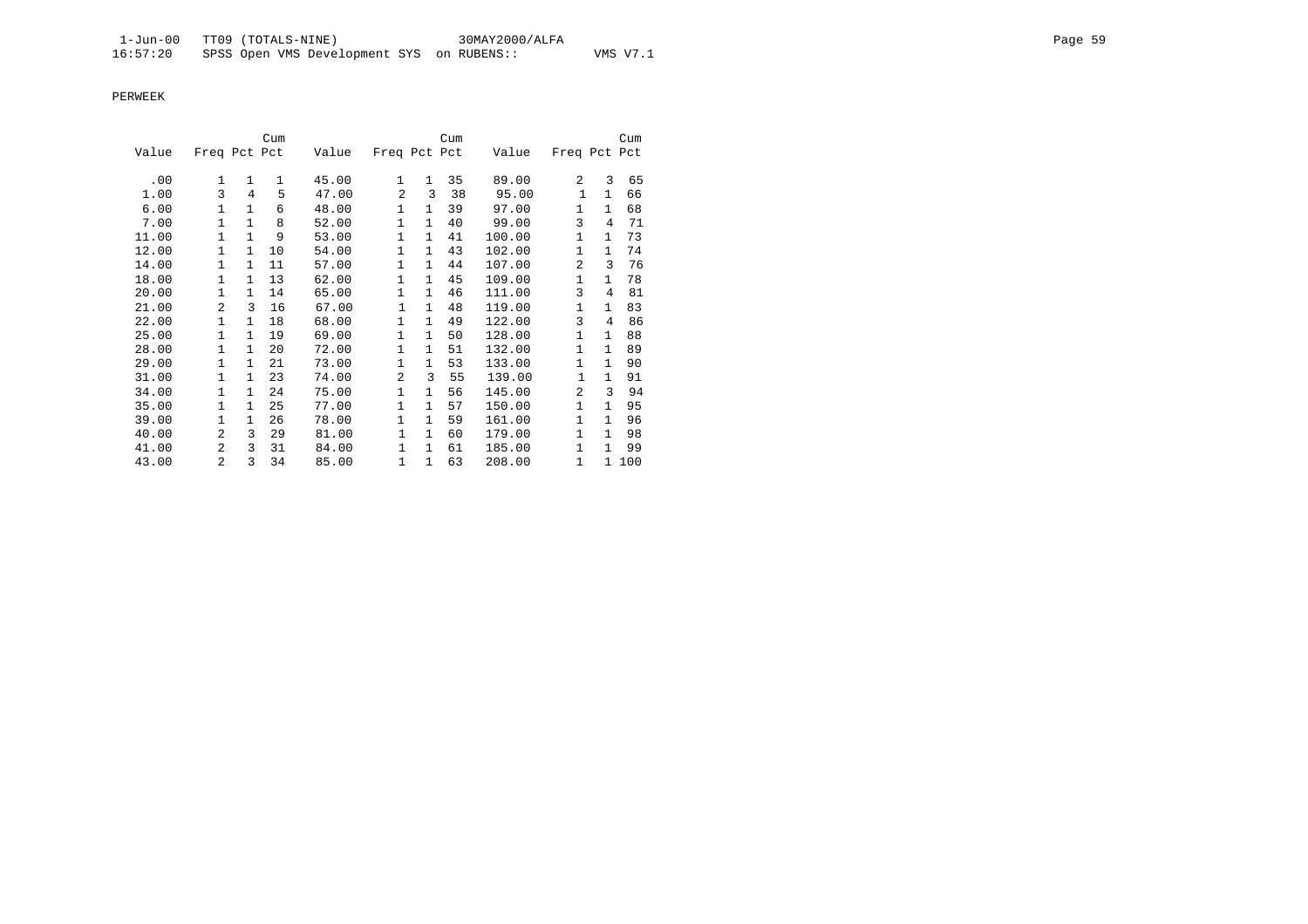Count Midpoint One symbol equals approximately .20 occurrences  $2.50$  |\*\*\*\*\*\*\*\*\*\*\*\*\*\*\*\*\*\*\*\*\*\*  $\overline{4}$  $7.50$  | \*\*\*\*\*\*\*\*\*\*  $\overline{2}$  $12.50$  |\*\*\*\*\*\*\*\*\*\*\*\*\*\*\*\*  $\mathcal{L}$  $17.50$  |\*\*\*\*\*  $\mathbf{1}$  $22.50$  \*\*\*\*\*\*\*\*\*\*\*\*\*\*\*\*\*\*\*\*\*  $\overline{4}$  $27.50$  \*\*\*\*\*\*\*\*\*\*\*\*\*\*\*\*  $\overline{3}$  $32.50$  \*\*\*\*\*\*\*\*\*\*  $\overline{2}$  $37.50$  \*\*\*\*\*\*\*\*\*\*  $\overline{2}$  $42.50$  \*\*\*\*\*\*\*\*\*\*\*\*\*\*\*\*\*\*\*\*\*\*\*\*\*\*\*\*\*\*\*\*\*  $6<sup>1</sup>$  $47.50$  \*\*\*\*\*\*\*\*\*\*\*\*\*\*\*\*\*\*\*\*\*  $\overline{4}$  $52.50$  \*\*\*\*\*\*\*\*\*\*\*\*\*\*\*\*  $\overline{3}$  $57.50$  \*\*\*\*\*  $1$  $62.50$  |\*\*\*\*\*  $\mathbf{1}$  $67.50$  |\*\*\*\*\*\*\*\*\*\*\*\*\*\*\*\*\*\*\*\*\*  $\overline{4}$ 72.50 | \*\*\*\*\*\*\*\*\*\*\*\*\*\*\*\*\*\*\*\*\*  $\overline{4}$  $77.50$  |\*\*\*\*\*\*\*\*\*\*\*\*\*\*\*\*  $\mathbf{3}$  $82.50$  |\*\*\*\*\*\*\*\*\*\*\*  $\overline{2}$  $87.50$  \*\*\*\*\*\*\*\*\*\*\*\*\*\*\*\*  $\overline{3}$  $\Omega$ 92.50  $\overline{5}$  $102.50$  |\*\*\*\*\*\*\*\*\*\*  $2^{\circ}$  $107.50$  |\*\*\*\*\*\*\*\*\*\*\*\*\*\*\*\*  $\overline{3}$  $112.50$  |\*\*\*\*\*\*\*\*\*\*\*\*\*\*\*\*  $\mathcal{S}$  $117.50$  \*\*\*\*\*  $1$  $122.50$  |\*\*\*\*\*\*\*\*\*\*\*\*\*\*\*\*  $\mathcal{R}$  $127.50$  \*\*\*\*\*  $1$  $132.50$  \*\*\*\*\*\*\*\*\*\*  $\overline{2}$  $137.50$  \*\*\*\*\*  $1$  $\Omega$ 142.50  $147.50$  \*\*\*\*\*\*\*\*\*\*  $2^{\circ}$  $152.50$  \*\*\*\*\*  $\mathbf{1}$  $\Omega$ 157.50  $162.50$  |\*\*\*\*\*  $1$  $\Omega$ 167.50  $\overline{0}$ 172.50  $1$  $177.50$  |\*\*\*\*\*  $\overline{0}$ 182.50  $187.50$  |\*\*\*\*\*  $1$  $\Omega$ 192.50 197.50  $\Omega$  $\cap$ 202.50  $207.50$  \*\*\*\*\*  $\mathbf{1}$  $\begin{array}{ccccccccccccc}\n2 & & & 4 & & & 6 & & 8 & & 10\n\end{array}$  $\overline{0}$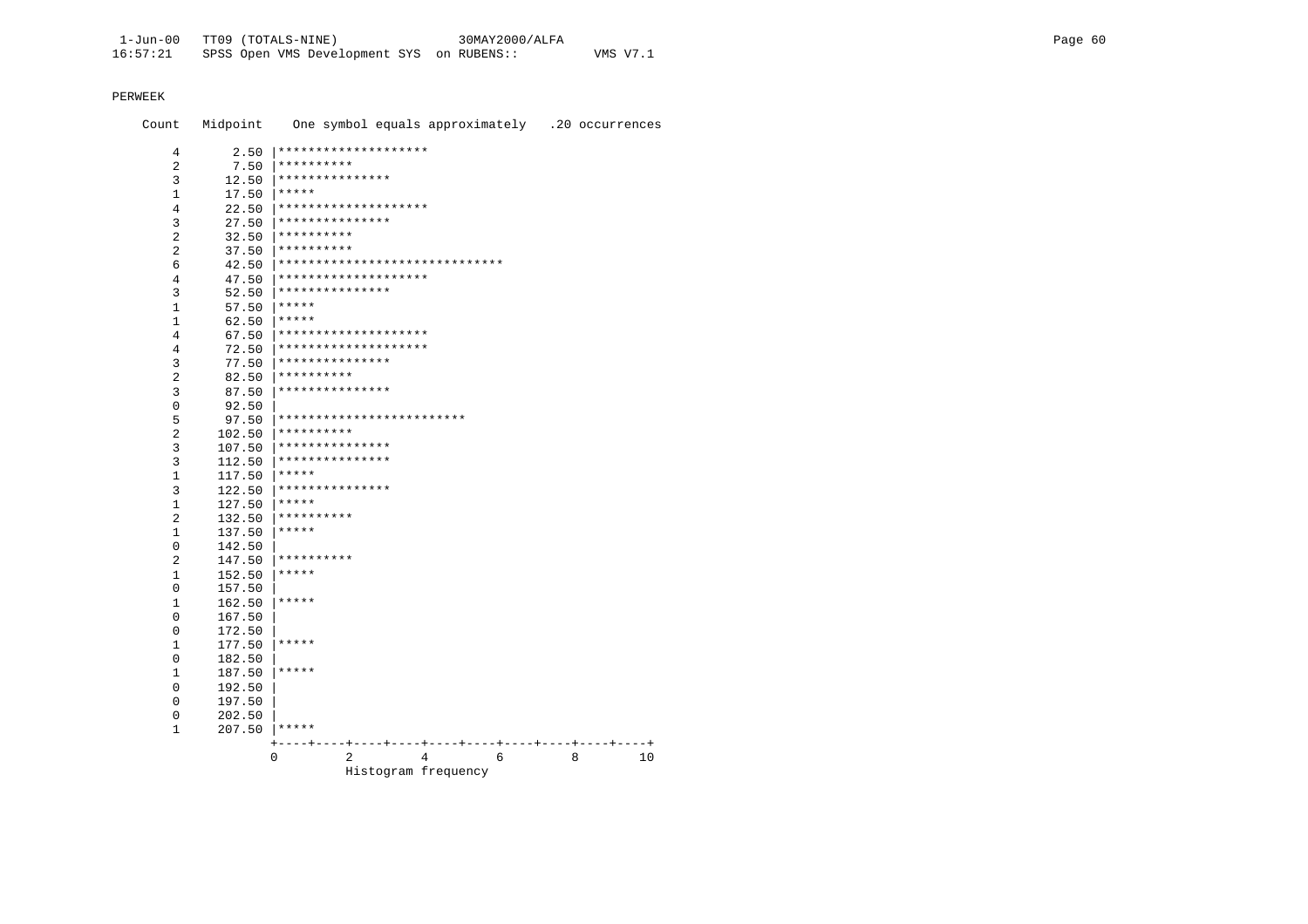Mean 73.075 Std dev 47.811

Valid cases 80 Missing cases 0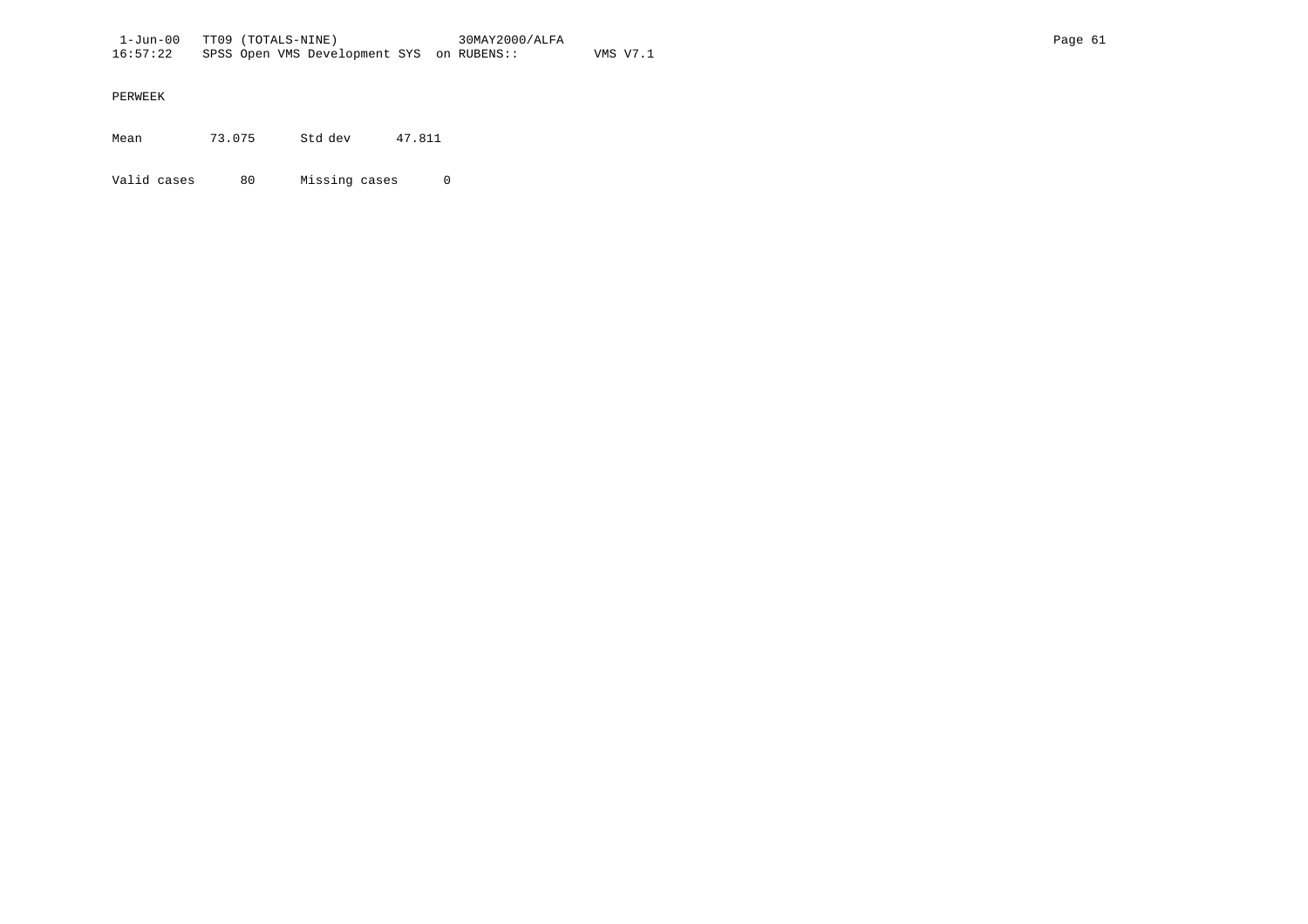Preceding task required .30 seconds CPU time; 1.98 seconds elapsed.

| 377 | $\Omega$ | TEMPORARY   |                                           |  |                             |
|-----|----------|-------------|-------------------------------------------|--|-----------------------------|
| 378 | $\Omega$ | SELECT IF   | (SCIN34 EO 17)                            |  |                             |
| 379 | $\Omega$ | $/$ *       |                                           |  |                             |
| 380 | 0        |             | /* TOTAL TIMES FREOUENCY DISTRIBUTION FOR |  | GENERAL MEDICINE PHYSICIANS |
| 381 | $\Omega$ | ⁄*          |                                           |  |                             |
| 382 | 0        | FREOUENCIES | VARIABLES=PERWEEK/                        |  |                             |
| 383 | - 0      |             | FORMAT=CONDENSE/                          |  |                             |
| 384 | - 0      |             | HISTOGRAM=INCREMENT (5)/                  |  |                             |
| 385 | $\Omega$ |             | STATISTICS=MEAN STDDEV                    |  |                             |
| 386 |          | ' *         |                                           |  |                             |

There are 1,073,639,936 bytes of memory available.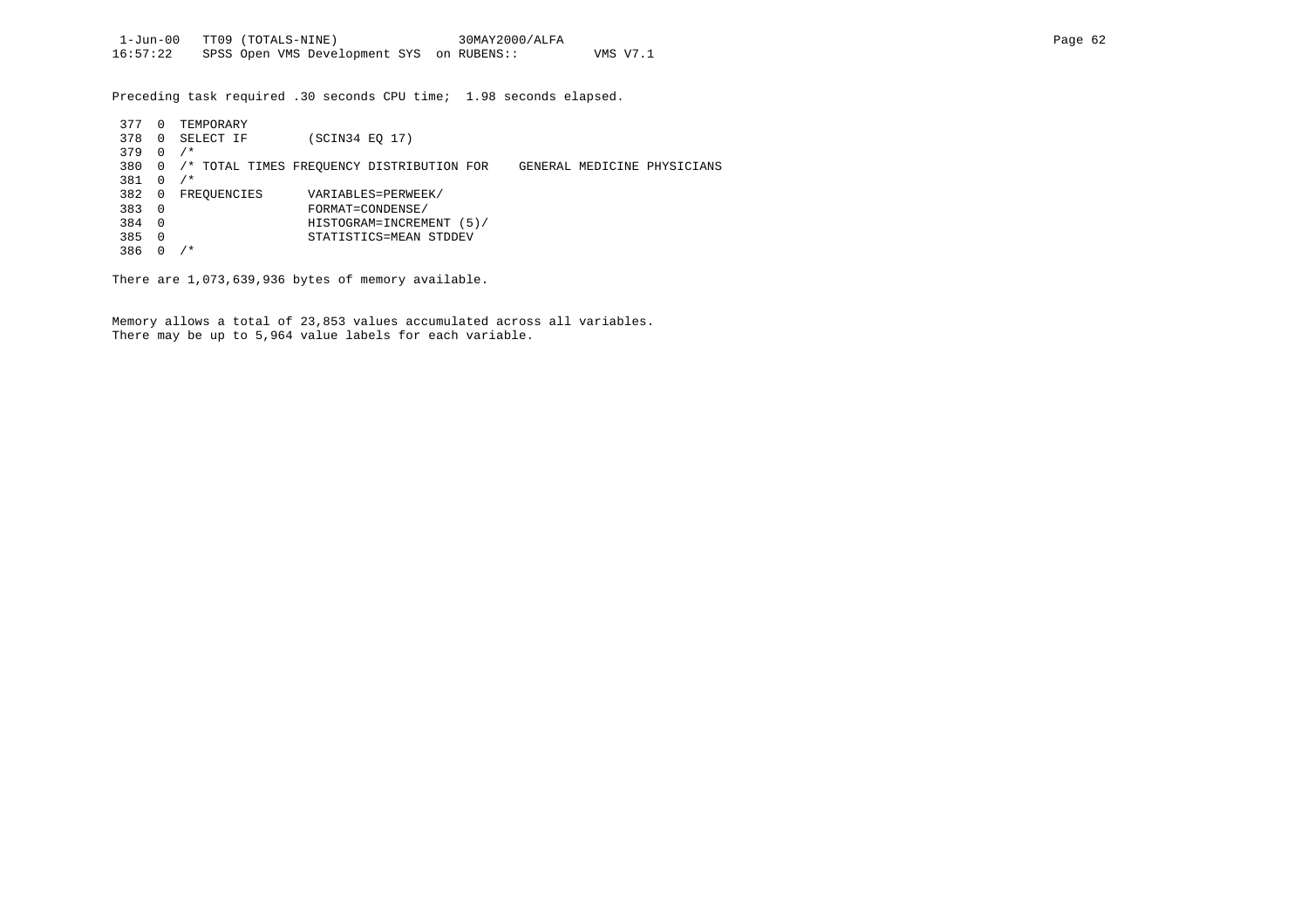|       |              |                | Cum |       |                |              | Cum |        |                |              | Cum    |
|-------|--------------|----------------|-----|-------|----------------|--------------|-----|--------|----------------|--------------|--------|
| Value | Freq Pct Pct |                |     | Value | Freq Pct Pct   |              |     | Value  | Freq Pct Pct   |              |        |
| .00   | 147          | 12             | 12  | 31.00 | 18             | 2            | 78  | 63.00  | 2              | 0            | 95     |
| 1.00  | 107          | 9              | 21  | 32.00 | 10             | $\mathbf{1}$ | 79  | 64.00  | 7              | $\mathbf{1}$ | 96     |
| 2.00  | 66           | 6              | 27  | 33.00 | 12             | $\mathbf{1}$ | 80  | 65.00  | 3              | 0            | 96     |
| 3.00  | 62           | 5              | 32  | 34.00 | 12             | $\mathbf{1}$ | 81  | 66.00  | $\mathbf{1}$   | $\mathbf 0$  | 96     |
| 4.00  | 53           | 4              | 37  | 35.00 | 11             | $\mathbf{1}$ | 81  | 67.00  | 3              | $\Omega$     | 96     |
| 5.00  | 39           | 3              | 40  | 36.00 | 12             | $\mathbf{1}$ | 82  | 68.00  | 3              | 0            | 97     |
| 6.00  | 27           | $\overline{a}$ | 42  | 37.00 | 9              | $\mathbf{1}$ | 83  | 69.00  | $\overline{3}$ | $\mathbf 0$  | 97     |
| 7.00  | 22           | 2              | 44  | 38.00 | 13             | $\mathbf{1}$ | 84  | 70.00  | $\overline{a}$ | 0            | 97     |
| 8.00  | 31           | 3              | 47  | 39.00 | 5              | $\mathbf 0$  | 85  | 71.00  | 3              | $\Omega$     | 97     |
| 9.00  | 21           | 2              | 48  | 40.00 | 14             | $\mathbf{1}$ | 86  | 72.00  | $\mathbf{1}$   | 0            | 97     |
| 10.00 | 18           | $\overline{a}$ | 50  | 41.00 | 4              | $\mathbf 0$  | 86  | 73.00  | 1              | $\Omega$     | 97     |
| 11.00 | 30           | 3              | 52  | 42.00 | 8              | 1            | 87  | 74.00  | $\mathbf{1}$   | 0            | 98     |
| 12.00 | 23           | 2              | 54  | 43.00 | 3              | $\mathbf 0$  | 87  | 75.00  | 1              | $\mathbf 0$  | 98     |
| 13.00 | 24           | $\overline{a}$ | 56  | 44.00 | 7              | $\mathbf{1}$ | 88  | 76.00  | $\overline{2}$ | 0            | 98     |
| 14.00 | 16           | $\mathbf{1}$   | 58  | 45.00 | 8              | $\mathbf{1}$ | 88  | 77.00  | $\mathbf 1$    | 0            | 98     |
| 15.00 | 19           | $\overline{2}$ | 59  | 46.00 | 7              | $\mathbf{1}$ | 89  | 78.00  | $\mathbf{1}$   | 0            | 98     |
| 16.00 | 14           | 1              | 61  | 47.00 | 3              | $\mathsf 0$  | 89  | 79.00  | $\mathbf{1}$   | 0            | 98     |
| 17.00 | 14           | 1              | 62  | 48.00 | 7              | $\mathbf{1}$ | 90  | 81.00  | $\overline{2}$ | 0            | 98     |
| 18.00 | 9            | $\mathbf{1}$   | 63  | 49.00 | 4              | $\mathbf 0$  | 90  | 82.00  | $\overline{c}$ | $\Omega$     | 98     |
| 19.00 | 16           | 1              | 64  | 50.00 | 10             | $\mathbf{1}$ | 91  | 83.00  | 3              | 0            | 99     |
| 20.00 | 12           | $\mathbf{1}$   | 65  | 51.00 | 7              | $\mathbf{1}$ | 92  | 84.00  | $\mathbf{1}$   | $\mathbf 0$  | 99     |
| 21.00 | 24           | 2              | 67  | 52.00 | $\overline{c}$ | 0            | 92  | 85.00  | $\mathbf{1}$   | 0            | 99     |
| 22.00 | 12           | $\mathbf{1}$   | 68  | 53.00 | 5              | $\mathbf 0$  | 92  | 87.00  | 3              | 0            | 99     |
| 23.00 | 12           | $\mathbf{1}$   | 69  | 54.00 | 4              | $\mathbf 0$  | 93  | 88.00  | $\mathbf{1}$   | $\Omega$     | 99     |
| 24.00 | 14           | $\mathbf{1}$   | 70  | 55.00 | 5              | $\mathbf 0$  | 93  | 91.00  | $\overline{2}$ | $\mathbf 0$  | 99     |
| 25.00 | 20           | 2              | 72  | 56.00 | $\overline{4}$ | $\mathbf 0$  | 93  | 92.00  | $\overline{2}$ | $\mathbf 0$  | 99     |
| 26.00 | 13           | 1              | 73  | 57.00 | 3              | $\mathbf 0$  | 94  | 93.00  | $\overline{c}$ | 0            | 100    |
| 27.00 | 8            | $\mathbf{1}$   | 74  | 58.00 | 7              | $\mathbf{1}$ | 94  | 97.00  | $\mathbf{1}$   |              | 0100   |
| 28.00 | 10           | 1              | 74  | 60.00 | 4              | $\mathbf 0$  | 95  | 98.00  | $\mathbf{1}$   | 0            | 100    |
| 29.00 | 13           | $\mathbf{1}$   | 75  | 61.00 | 4              | $\mathsf 0$  | 95  | 103.00 | $\mathbf{1}$   | 0            | 100    |
| 30.00 | 8            | $\mathbf{1}$   | 76  | 62.00 | $\overline{2}$ | $\Omega$     | 95  | 110.00 | $\mathbf{1}$   |              | 0, 100 |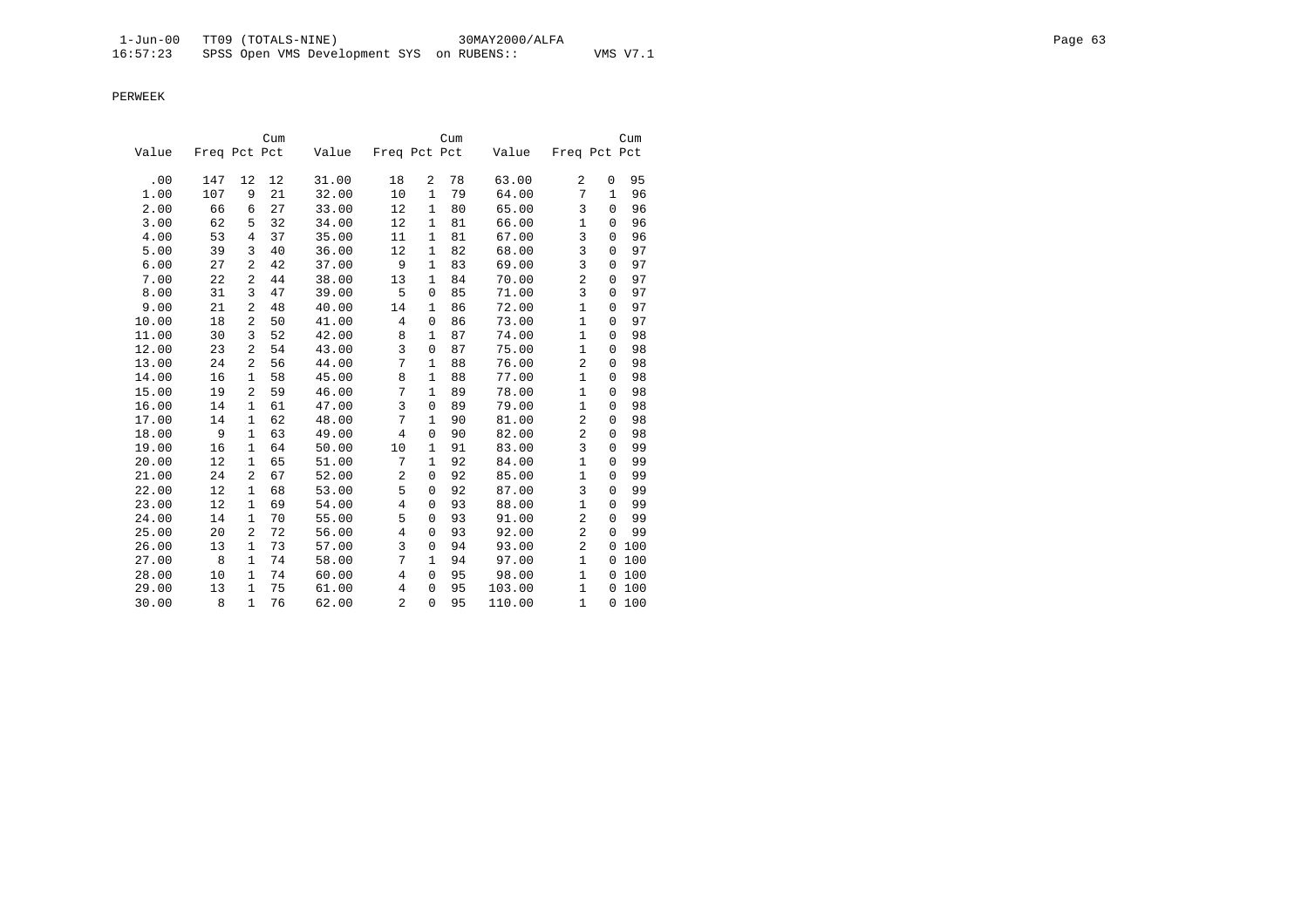|      | Count        | Midpoint |              |                |                     | One symbol equals approximately 10.00 occurrences |     |     |
|------|--------------|----------|--------------|----------------|---------------------|---------------------------------------------------|-----|-----|
|      | 435          | 2.50     |              |                |                     |                                                   |     |     |
|      | 140          | 7.50     |              | ************** |                     |                                                   |     |     |
|      | 111          | 12.50    |              | ***********    |                     |                                                   |     |     |
|      | 72           | 17.50    | *******      |                |                     |                                                   |     |     |
|      | 74           | 22.50    | *******      |                |                     |                                                   |     |     |
|      | 64           | 27.50    | ******       |                |                     |                                                   |     |     |
|      | 60           | 32.50    | ******       |                |                     |                                                   |     |     |
|      | 50           | 37.50    | *****        |                |                     |                                                   |     |     |
|      | 36           | 42.50    | $***$ * * *  |                |                     |                                                   |     |     |
|      | 29           | 47.50    | $***$        |                |                     |                                                   |     |     |
|      | 28           | 52.50    | $***$        |                |                     |                                                   |     |     |
|      | 19           | 57.50    | $***$        |                |                     |                                                   |     |     |
|      | 19           | 62.50    | $\star\star$ |                |                     |                                                   |     |     |
|      | 13           | 67.50    | $\ast$       |                |                     |                                                   |     |     |
|      | 8            | 72.50    | $\ast$       |                |                     |                                                   |     |     |
|      | 6            | 77.50    | $\star$      |                |                     |                                                   |     |     |
|      | 8            | 82.50    | $\star$      |                |                     |                                                   |     |     |
|      | 5            | 87.50    | $\star$      |                |                     |                                                   |     |     |
|      | 6            | 92.50    | $\star$      |                |                     |                                                   |     |     |
|      | 2            | 97.50    |              |                |                     |                                                   |     |     |
|      | $\mathbf{1}$ | 102.50   |              |                |                     |                                                   |     |     |
|      | $\mathbf{1}$ | 107.50   |              |                |                     |                                                   |     |     |
|      |              |          |              |                |                     |                                                   |     |     |
|      |              |          | $\Omega$     | 100            | 200                 | 300                                               | 400 | 500 |
|      |              |          |              |                | Histogram frequency |                                                   |     |     |
| Mean |              | 18.301   |              | Std dev        | 20.786              |                                                   |     |     |
|      |              |          |              |                |                     |                                                   |     |     |

Valid cases 1187 Missing cases 0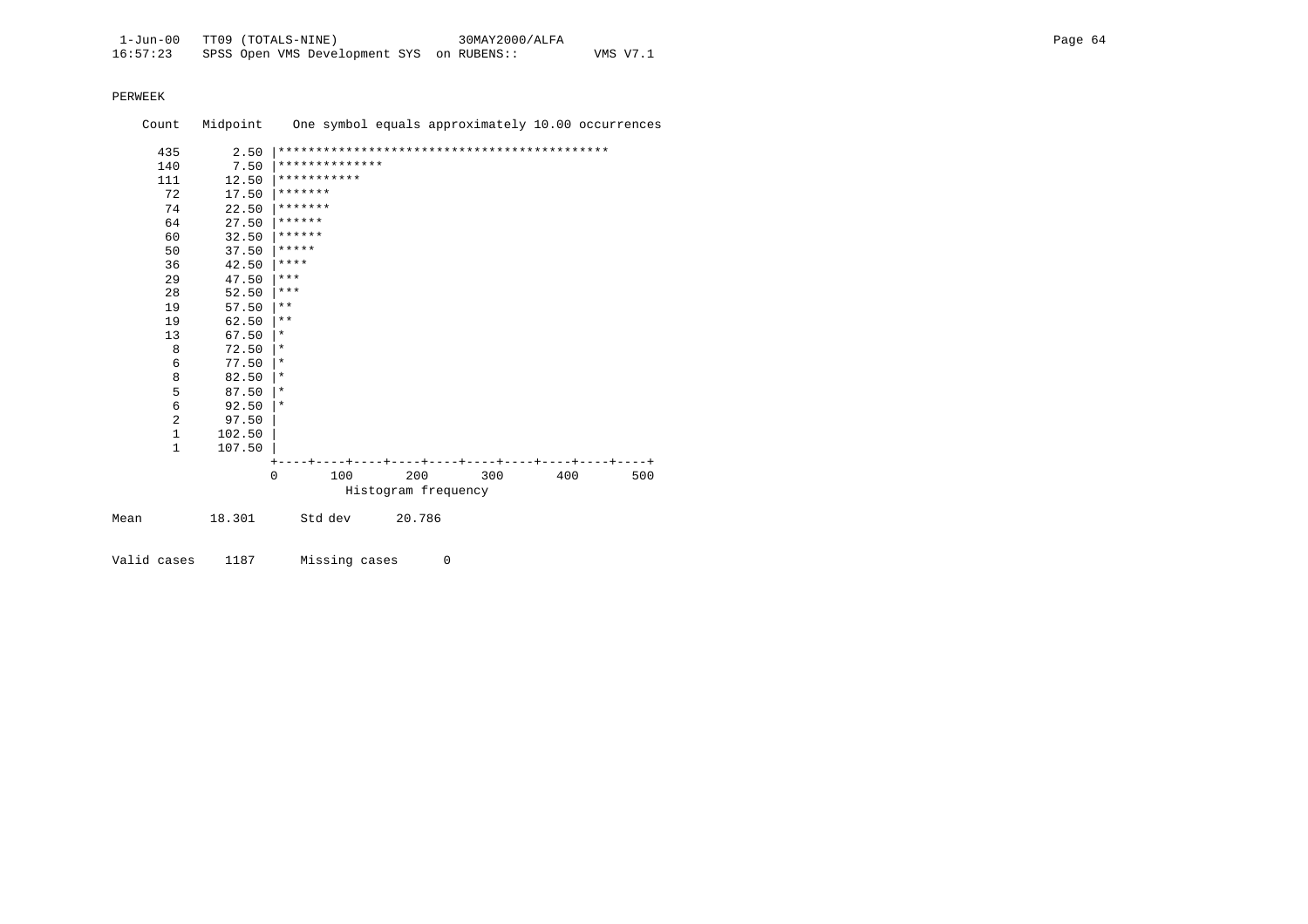Preceding task required .33 seconds CPU time; 1.73 seconds elapsed.

| 387 | 0        | TEMPORARY   |                |                                           |               |
|-----|----------|-------------|----------------|-------------------------------------------|---------------|
| 388 | $\Omega$ | SELECT IF   | (SCIN34 EO 18) |                                           |               |
| 389 | 0        | $/$ *       |                |                                           |               |
| 390 | 0        |             |                | /* TOTAL TIMES FREOUENCY DISTRIBUTION FOR | CARDIOLOGISTS |
| 391 | 0        | $/$ *       |                |                                           |               |
| 392 | 0        | FREQUENCIES |                | VARIABLES=PERWEEK/                        |               |
| 393 | 0        |             |                | FORMAT=CONDENSE/                          |               |
| 394 | $\Omega$ |             |                | HISTOGRAM=INCREMENT (5)/                  |               |
| 395 | 0        |             |                | STATISTICS=MEAN STDDEV                    |               |
| 396 |          | $/$ *       |                |                                           |               |

There are 1,073,639,936 bytes of memory available.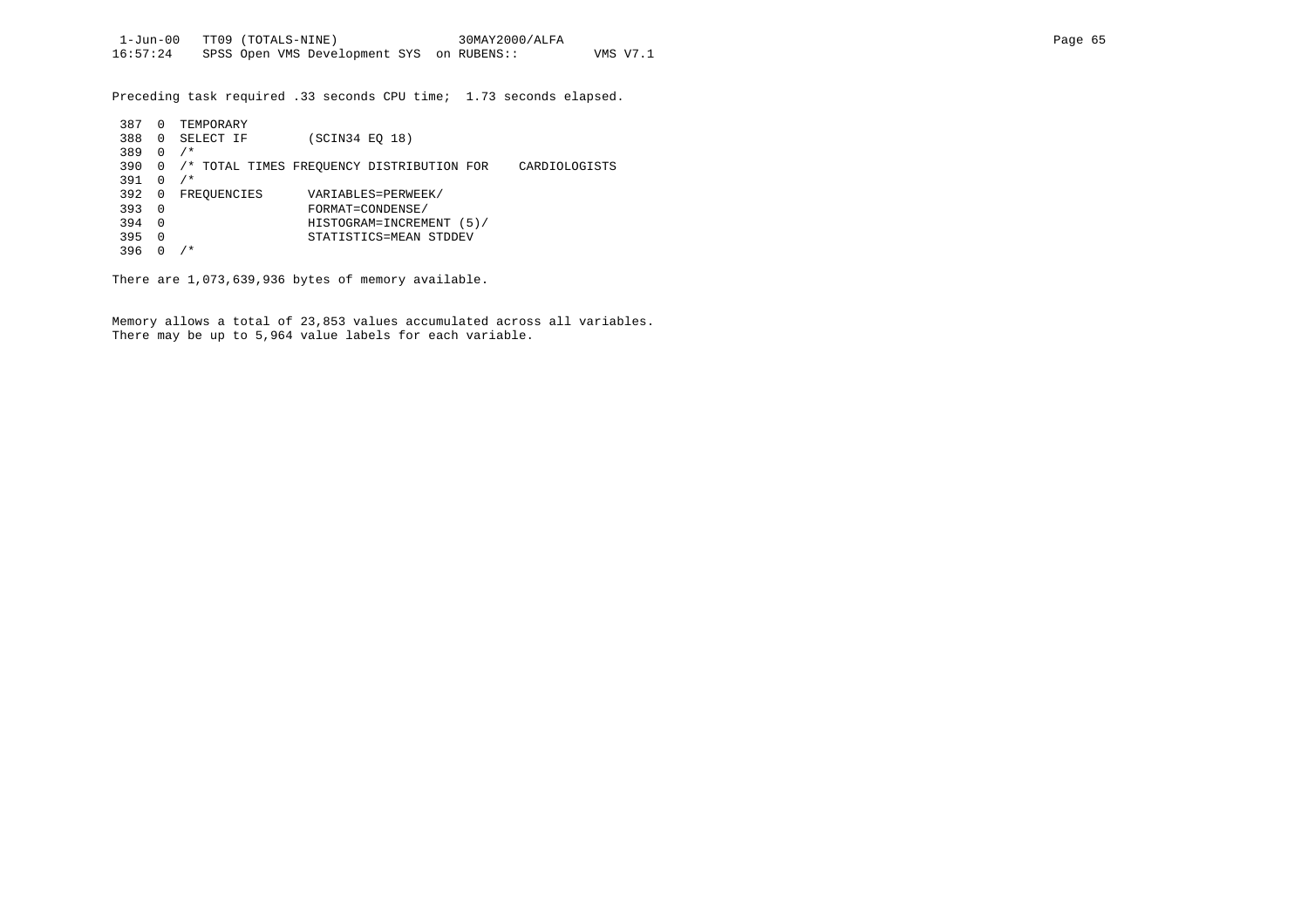|       |                |                              | Cum            |       |                |                | Cum    |        |                     |              | Cum |
|-------|----------------|------------------------------|----------------|-------|----------------|----------------|--------|--------|---------------------|--------------|-----|
| Value | Freq Pct Pct   |                              |                | Value | Freq Pct Pct   |                |        | Value  | Freq Pct Pct        |              |     |
| .00   | 16             | 3                            | 3              | 43.00 | б              | 1              | 50     | 86.00  | 4                   | 1            | 87  |
| 1.00  | 8              | $\mathbf{1}$                 | $\overline{4}$ | 44.00 | 7              | $\mathbf{1}$   | $5\,1$ | 87.00  | 4                   | $\mathbf{1}$ | 88  |
| 2.00  | 10             | $\overline{2}$               | 6              | 45.00 | 6              | $\mathbf{1}$   | 52     | 88.00  | 1                   | 0            | 88  |
| 3.00  | 6              | $\mathbf{1}$                 | 7              | 46.00 | 7              | 1              | 54     | 89.00  | 2                   | 0            | 88  |
| 4.00  | 4              | $\mathbf{1}$                 | 8              | 47.00 | $\overline{4}$ | $\mathbf{1}$   | 54     | 91.00  | 1                   | 0            | 88  |
| 5.00  | 9              | $\overline{2}$               | 10             | 48.00 | 3              | $\mathbf{1}$   | 55     | 92.00  | 1                   | 0            | 89  |
| 6.00  | 6              | $\mathbf{1}$                 | 11             | 49.00 | 9              | 2              | 57     | 93.00  | 3                   | $\mathbf{1}$ | 89  |
| 7.00  | 7              | $\mathbf{1}$                 | 12             | 50.00 | $\overline{4}$ | $\mathbf{1}$   | 57     | 94.00  | $\overline{c}$      | 0            | 90  |
| 8.00  | 4              | $\mathbf{1}$                 | 13             | 51.00 | 5              | 1              | 58     | 95.00  | 1                   | 0            | 90  |
| 9.00  | 6              | $\mathbf{1}$                 | 14             | 52.00 | 1              | $\mathsf 0$    | 58     | 96.00  | 1                   | 0            | 90  |
| 10.00 | 9              | $\overline{2}$               | 15             | 53.00 | 9              | 2              | 60     | 97.00  | 3                   | $\mathbf{1}$ | 90  |
| 11.00 | 5              | $\mathbf{1}$                 | 16             | 54.00 | 4              | 1              | 61     | 98.00  | $\overline{c}$      | 0            | 91  |
| 12.00 | 6              | $\mathbf{1}$                 | 17             | 55.00 | 5              | $\mathbf{1}$   | 62     | 99.00  | 4                   | $\mathbf{1}$ | 92  |
| 13.00 | 8              | 1                            | 19             | 56.00 | 10             | $\overline{2}$ | 63     | 100.00 | 3                   | $\mathbf{1}$ | 92  |
| 14.00 | 9              | $\overline{2}$               | 20             | 57.00 | 8              | 1              | 65     | 101.00 | 3                   | $\mathbf{1}$ | 93  |
| 15.00 | $\overline{4}$ | $\mathbf{1}$                 | 21             | 58.00 | 5              | $\mathbf 1$    | 66     | 102.00 | $\mathbf{1}$        | 0            | 93  |
| 16.00 | 4              | $\mathbf{1}$                 | 22             | 59.00 | 7              | $\mathbf{1}$   | 67     | 103.00 | 3                   | $\mathbf{1}$ | 93  |
| 17.00 | 2              | 0                            | 22             | 60.00 | 6              | $\mathbf{1}$   | 68     | 104.00 | 1                   | $\Omega$     | 94  |
| 18.00 | 8              | $\mathbf{1}$                 | 24             | 61.00 | 5              | $\mathbf{1}$   | 69     | 105.00 | 1                   | 0            | 94  |
| 19.00 | 3              | $\mathbf{1}$                 | 24             | 62.00 | 3              | $\mathbf 1$    | 70     | 106.00 | 1                   | 0            | 94  |
| 20.00 | 3              | $\mathbf{1}$                 | 25             | 63.00 | 5              | 1              | 70     | 107.00 | 1                   | 0            | 94  |
| 21.00 | 12             | $\overline{a}$               | 27             | 64.00 | 3              | $\mathbf{1}$   | 71     | 111.00 | $\mathbf{1}$        | 0            | 94  |
| 22.00 | 8              | $\mathbf{1}$                 | 28             | 65.00 | 8              | $\mathbf{1}$   | 72     | 113.00 | 4                   | $\mathbf{1}$ | 95  |
| 23.00 | 5              | $\mathbf{1}$                 | 29             | 66.00 | 8              | $\mathbf{1}$   | 74     | 115.00 | 1                   | 0            | 95  |
| 24.00 | 7              | $\mathbf{1}$                 | 30             | 67.00 | 10             | $\overline{2}$ | 76     | 116.00 | $\mathbf{1}$        | 0            | 95  |
| 25.00 | 6              | $\mathbf{1}$                 | 32             | 68.00 | 4              | 1              | 76     | 117.00 | 3                   | $\mathbf{1}$ | 96  |
| 26.00 | 3              | $\mathbf{1}$                 | 32             | 69.00 | 6              | $\mathbf{1}$   | 77     | 127.00 | $\mathbf{1}$        | 0            | 96  |
| 27.00 | 8              | $\mathbf{1}$                 | 34             | 70.00 | $\overline{a}$ | $\mathsf 0$    | 78     | 128.00 | 1                   | 0            | 96  |
| 28.00 | 5              | $\mathbf{1}$                 | 34             | 71.00 | $\overline{c}$ | $\mathsf 0$    | 78     | 130.00 | 1                   | 0            | 96  |
| 29.00 | 6              | $\mathbf{1}$                 | 35             | 72.00 | 3              | $\mathbf{1}$   | 79     | 131.00 | 3                   | $\mathbf{1}$ | 97  |
| 30.00 | 6              | 1                            | 37             | 73.00 | 5              | 1              | 80     | 133.00 | 2                   | 0            | 97  |
| 31.00 | 9              | 2                            | 38             | 74.00 | 7              | 1              | 81     | 134.00 | 1                   | 0            | 97  |
| 32.00 | 8              | $\mathbf{1}$                 | 40             | 75.00 | 3              | $\mathbf{1}$   | 81     | 138.00 | 1                   | 0            | 98  |
| 33.00 | 8              | $\mathbf{1}$                 | 41             | 76.00 | 1              | $\mathbf 0$    | 82     | 140.00 | $\overline{a}$      | 0            | 98  |
| 34.00 | 5              | $\mathbf{1}$                 | 42             | 77.00 | 4              | $\mathbf{1}$   | 82     | 141.00 | 1                   | 0            | 98  |
| 35.00 | 3              | $\mathbf{1}$                 | 43             | 78.00 | $\mathbf{1}$   | $\mathsf 0$    | 83     | 145.00 | 1                   | 0            | 98  |
| 36.00 | 3              | $\mathbf{1}$                 | 43             | 79.00 | $\mathbf{1}$   | $\mathbf 0$    | 83     | 152.00 | $\overline{c}$      | 0            | 99  |
|       | 7              |                              |                |       | 5              |                |        |        |                     |              |     |
| 37.00 | 7              | $\mathbf{1}$<br>$\mathbf{1}$ | 44             | 80.00 | 3              | $\mathbf 1$    | 84     | 153.00 | 1<br>$\overline{a}$ | 0<br>0       | 99  |
| 38.00 |                | $\mathbf{1}$                 | 46             | 81.00 | 7              | 1              | 84     | 156.00 |                     | $\Omega$     | 99  |
| 39.00 | 8              |                              | 47             | 82.00 | $\mathbf{1}$   | $\mathbf 1$    | 85     | 161.00 | 1                   |              | 99  |
| 40.00 | 4              | $\mathbf{1}$                 | 48             | 83.00 |                | $\mathsf 0$    | 86     | 166.00 | $\mathbf{1}$        | 0            | 100 |
| 41.00 | $\overline{2}$ | 0                            | 48             | 84.00 | 3              | $1\,$          | 86     | 185.00 | $\mathbf{1}$        | 0            | 100 |
| 42.00 | 5              | $\mathbf{1}$                 | 49             | 85.00 | $\mathbf{1}$   | 0              | 86     | 192.00 | 1                   | 0            | 100 |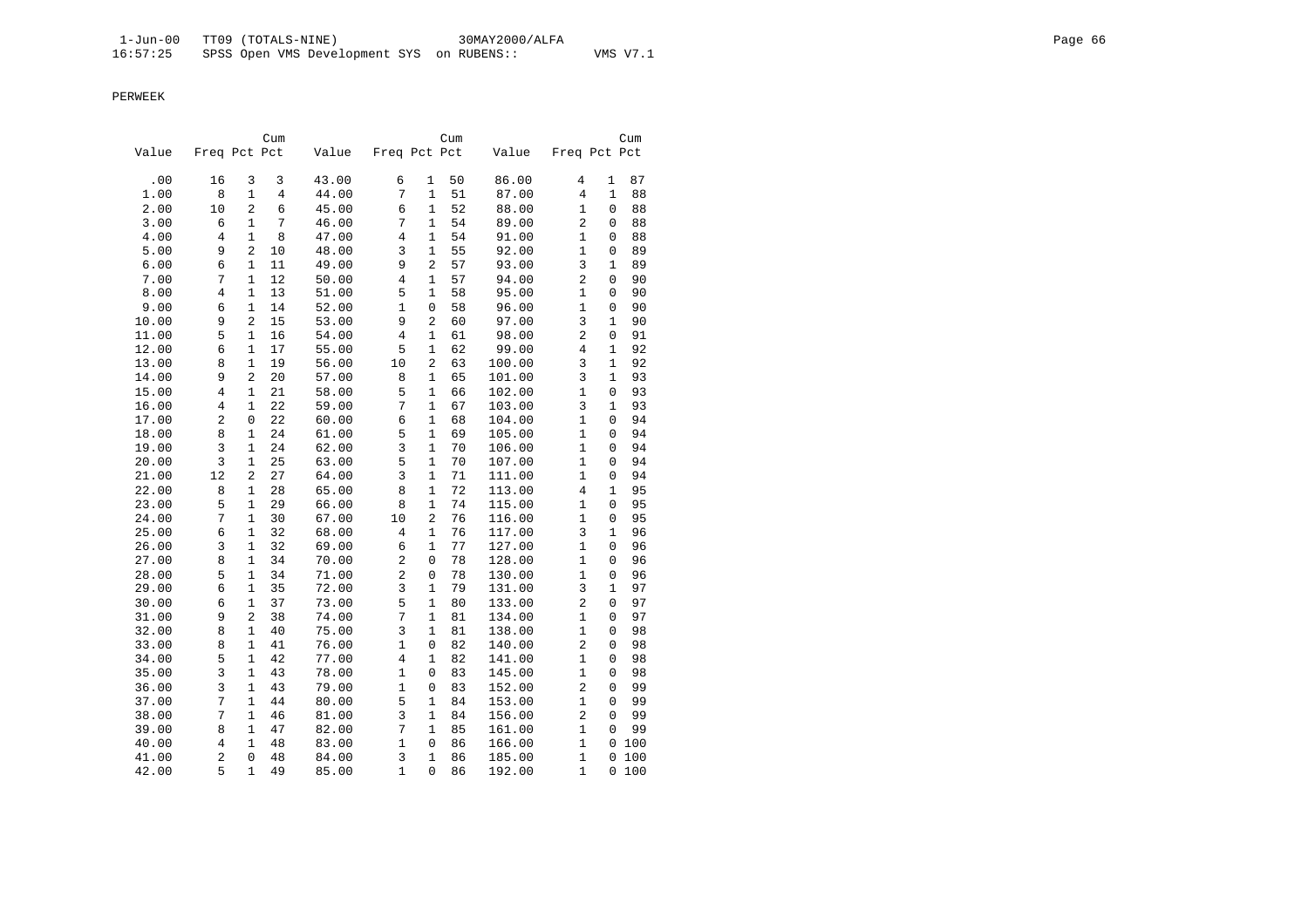| Count             | Midpoint         | One symbol equals approximately 1.00 occurrence |    |
|-------------------|------------------|-------------------------------------------------|----|
| 44                | 2.50             |                                                 |    |
| 32                | 7.50             | ********************************                |    |
| 37                | 12.50            | **************************************          |    |
| 21                | 17.50            | *********************                           |    |
| 35                | 22.50            | ***********************************             |    |
| 28                | 27.50            | ****************************                    |    |
| 36                | 32.50            | ************************************            |    |
| 28                | 37.50            | ****************************                    |    |
| 24                | 42.50            | ************************                        |    |
| 29                | 47.50            | *****************************                   |    |
| 23                | 52.50            | ***********************                         |    |
| 35                | 57.50            | ***********************************             |    |
| 2.2.              | 62.50            | **********************                          |    |
| 36                | 67.50            | ************************************            |    |
| 19                | 72.50            | *******************                             |    |
| 10                | 77.50            | **********                                      |    |
| 19                | 82.50            | *******************                             |    |
| 12                | 87.50            | ************                                    |    |
| 7                 | 92.50            | *******                                         |    |
| 11                | 97.50            | ***********                                     |    |
| 11                | 102.50           | ***********                                     |    |
| 3                 | 107.50           | $***$                                           |    |
| 5                 | 112.50           | *****                                           |    |
| 5                 | 117.50           | $***$ * * * *                                   |    |
| $\mathbf 0$       | 122.50           | $* *$                                           |    |
| 2                 | 127.50           | *******                                         |    |
| 7<br>$\mathbf{1}$ | 132.50<br>137.50 | $\star$                                         |    |
| 3                 | 142.50           | ***                                             |    |
| 1                 | 147.50           | $^\star$                                        |    |
| 3                 | 152.50           | $***$                                           |    |
| 2                 | 157.50           | $***$                                           |    |
| $\mathbf{1}$      | 162.50           | $\star$                                         |    |
| 1                 | 167.50           | $\star$                                         |    |
| 0                 | 172.50           |                                                 |    |
| $\Omega$          | 177.50           |                                                 |    |
| $\Omega$          | 182.50           |                                                 |    |
| 1                 | 187.50           | $^\star$                                        |    |
| 1                 | 192.00           | $\ast$                                          |    |
|                   |                  | $\overline{+}$                                  |    |
|                   |                  | 20<br>0<br>10<br>30<br>40                       | 50 |
|                   |                  | Histogram frequency                             |    |
|                   |                  |                                                 |    |
| Mean              | 47.843           | Std dev<br>35.588                               |    |
|                   |                  |                                                 |    |

Missing cases Valid cases 555  $\overline{0}$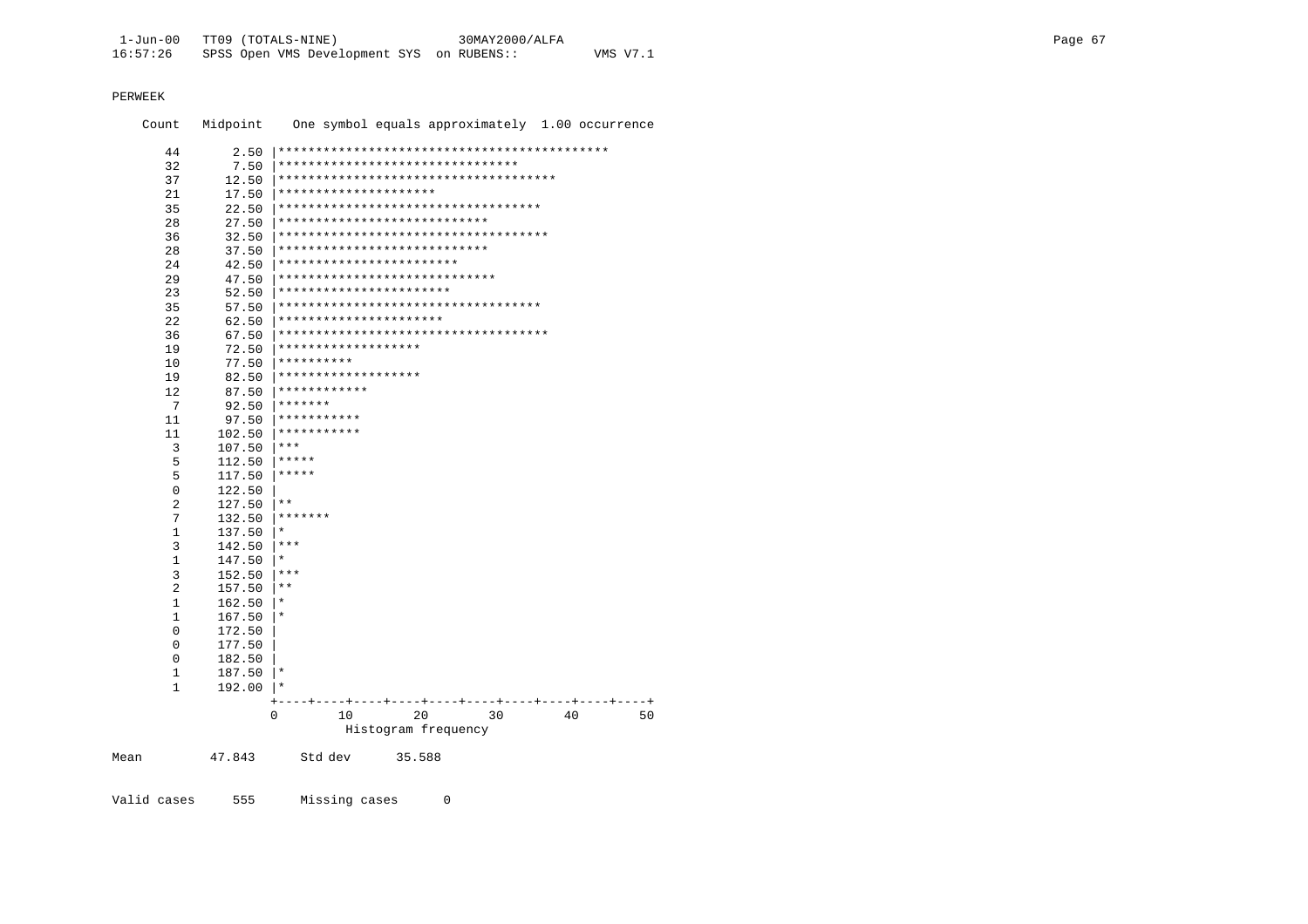Preceding task required .38 seconds CPU time; 3.15 seconds elapsed.

| 397 | $\Omega$ | TEMPORARY   |                                           |  |                           |
|-----|----------|-------------|-------------------------------------------|--|---------------------------|
| 398 | $\Omega$ | SELECT IF   | (SCIN34 EO 19)                            |  |                           |
| 399 | $\Omega$ | $/$ *       |                                           |  |                           |
| 400 | 0        |             | /* TOTAL TIMES FREOUENCY DISTRIBUTION FOR |  | RENAL MEDICINE PHYSICIANS |
| 401 | 0        | $/$ *       |                                           |  |                           |
| 402 | 0        | FREOUENCIES | VARIABLES=PERWEEK/                        |  |                           |
| 403 | - 0      |             | FORMAT=CONDENSE/                          |  |                           |
| 404 | - 0      |             | HISTOGRAM=INCREMENT (5)/                  |  |                           |
| 405 | $\Omega$ |             | STATISTICS=MEAN STDDEV                    |  |                           |
| 406 |          | / *         |                                           |  |                           |

There are 1,073,639,936 bytes of memory available.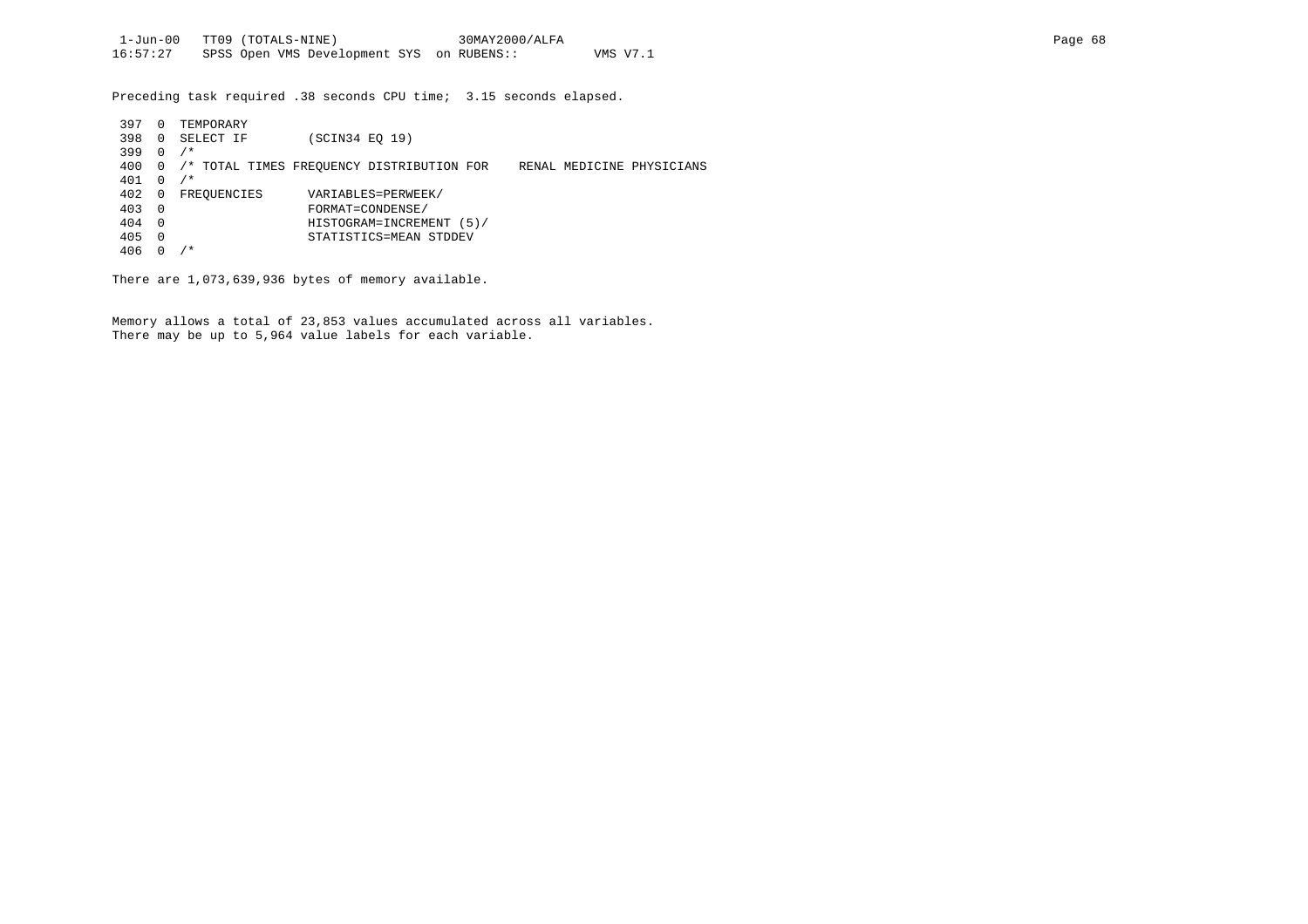|       |                |                | Cum |       |                |              | Cum |        |              |              | Cum   |
|-------|----------------|----------------|-----|-------|----------------|--------------|-----|--------|--------------|--------------|-------|
| Value | Freq Pct Pct   |                |     | Value | Freq Pct Pct   |              |     | Value  | Freq Pct Pct |              |       |
|       | 3              | 3              | 3   |       | 1              | $\mathbf{1}$ | 60  |        | 2            | 2            | 87    |
| .00   |                |                |     | 19.00 |                |              |     | 46.00  |              |              |       |
| 1.00  | 7              | 6              | 9   | 20.00 | 1              | $\mathbf{1}$ | 61  | 48.00  | $\mathbf{1}$ | $\mathbf{1}$ | 88    |
| 2.00  | 7              | 6              | 15  | 21.00 | $\overline{2}$ | 2            | 63  | 49.00  | $\mathbf{1}$ | $\mathbf{1}$ | 88    |
| 3.00  | 11             | 10             | 25  | 22.00 | $\mathbf{1}$   | $\mathbf{1}$ | 63  | 55.00  | $\mathbf{1}$ | $\mathbf{1}$ | 89    |
| 4.00  | 2              | 2              | 27  | 23.00 | 1              | $\mathbf{1}$ | 64  | 59.00  | $\mathbf{1}$ | $\mathbf{1}$ | 90    |
| 5.00  | 4              | 4              | 30  | 24.00 | 3              | 3            | 67  | 61.00  | $\mathbf{1}$ | $\mathbf{1}$ | 91    |
| 6.00  | 4              | 4              | 34  | 25.00 | 1              | 1            | 68  | 62.00  | 1            | $\mathbf{1}$ | 92    |
| 7.00  | 4              | 4              | 38  | 26.00 | $\overline{a}$ | 2            | 70  | 63.00  | $\mathbf{1}$ | $\mathbf{1}$ | 93    |
| 8.00  | $\overline{a}$ | $\mathfrak{D}$ | 39  | 27.00 | 1              | 1            | 71  | 71.00  | 1            | $\mathbf{1}$ | 94    |
| 9.00  | 5              | 4              | 44  | 29.00 | 1              | $\mathbf{1}$ | 71  | 77.00  | $\mathbf{1}$ | 1            | 95    |
| 10.00 | $\overline{a}$ | $\overline{a}$ | 46  | 31.00 | 1              | $\mathbf{1}$ | 72  | 80.00  | 1            | $\mathbf{1}$ | 96    |
| 11.00 | 4              | 4              | 49  | 32.00 | 3              | 3            | 75  | 84.00  | 1            | $\mathbf{1}$ | 96    |
| 12.00 | 1              | $\mathbf{1}$   | 50  | 33.00 | $\mathbf{1}$   | $\mathbf{1}$ | 76  | 90.00  | 1            | $\mathbf{1}$ | 97    |
| 13.00 | $\mathbf{1}$   | $\mathbf{1}$   | 51  | 36.00 | $\overline{a}$ | 2            | 78  | 92.00  | 1            | $\mathbf{1}$ | 98    |
| 14.00 | $\mathbf{1}$   | $\mathbf{1}$   | 52  | 38.00 | $\mathbf{1}$   | $\mathbf{1}$ | 79  | 111.00 | $\mathbf{1}$ | $\mathbf{1}$ | 99    |
| 15.00 | $\overline{a}$ | $\overline{a}$ | 54  | 40.00 | $\overline{a}$ | 2            | 80  | 136.00 | $\mathbf{1}$ |              | 1 100 |
| 16.00 | $\overline{a}$ | $\overline{a}$ | 55  | 41.00 | 2              | 2            | 82  |        |              |              |       |
| 17.00 | 4              | 4              | 59  | 45.00 | 3              | 3            | 85  |        |              |              |       |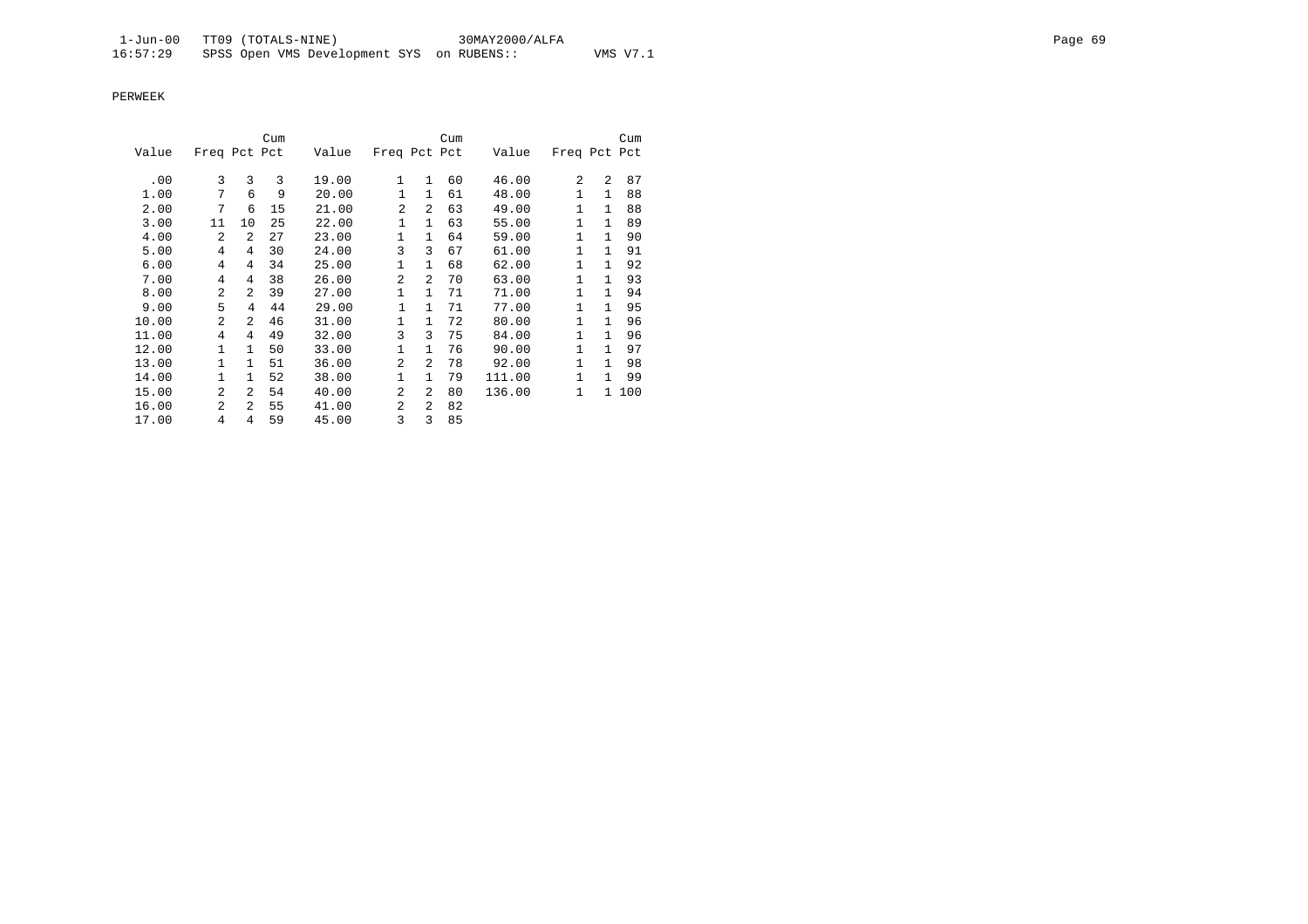Count Midpoint One symbol equals approximately .60 occurrences 30 2.50 |\*\*\*\*\*\*\*\*\*\*\*\*\*\*\*\*\*\*\*\*\*\*\*\*\*\*\*\*\*\*\*\*\*\*\*\*\*\*\*\*\*\*\*\*\*\*\*\*\*\* 19 7.50 |\*\*\*\*\*\*\*\*\*\*\*\*\*\*\*\*\*\*\*\*\*\*\*\*\*\*\*\*\*\*\*\* 9 12.50 |\*\*\*\*\*\*\*\*\*\*\*\*\*\*\* 9 17.50  $************************$ 8 22.50  $******************$ 5 27.50  $********$ <br>5 32.50  $********$ 5 32.50  $********$ <br>3 37.50  $*****$ 3  $37.50$   $****$ <br>4  $42.50$   $****$ 4  $42.50$   $******$ <br>
7  $47.50$   $*******$ 7  $47.50$   $**************$ <br>0  $52.50$  $0$  52.50<br>2 57.50 2  $57.50$  \*\*\*<br>3  $62.50$  \*\*\* 3 62.50  $*****$ <br>0 67.50  $\begin{array}{ccc} 0 & \phantom{00} & \phantom{0} & 67.50 \\ 1 & \phantom{0} & 72.50 \end{array}$  $\begin{array}{ccc} 1 & 72.50 & \ast \ast \\ 1 & 77.50 & \ast \ast \end{array}$  $\begin{array}{ccc} 1 & 77.50 & \ast \ast \\ 2 & 82.50 & \ast \ast \end{array}$  $82.50$  |\*\*\*  $\begin{array}{ccc} 0 & 87.50 \\ 2 & 92.50 \end{array}$ 2 92.50  $***$ <br>0 97.50  $0$  97.50<br>0 102.50  $0$  102.50<br>0 107.50 0 107.50 |  $\begin{array}{ccc} 1 & 112.50 \\ 0 & 117.50 \end{array}$  \*\*  $0$  117.50<br>0 122.50  $0$  122.50<br>0 127.50  $0$  127.50<br>0 132.50  $0$  132.50<br>1 136.00  $136.00$  |\*\*  $\begin{array}{cccccccc} + & - & - & + & - & - & + & - & - & + & - & - & + & - & - & + & - & - & + & - & - & + & - & - & + & - & - & + & - & - & + & - & - & + & - & - & + & - & - & + & - & - & + & - & - & + & - & - & + & - & - & + & - & - & + & - & - & + & - & - & + & - & - & + & - & - & + & - & - & + & - & - & - & + & - & - & - & + & - & - & - & + & - & - & - & + & - & - & - & + & - & - & - & + & - & - & - & + & - & - & - & + & - & - & - & - &$ 0 6 12 Histogram frequency Mean 22.821 Std dev 25.929

Valid cases 112 Missing cases 0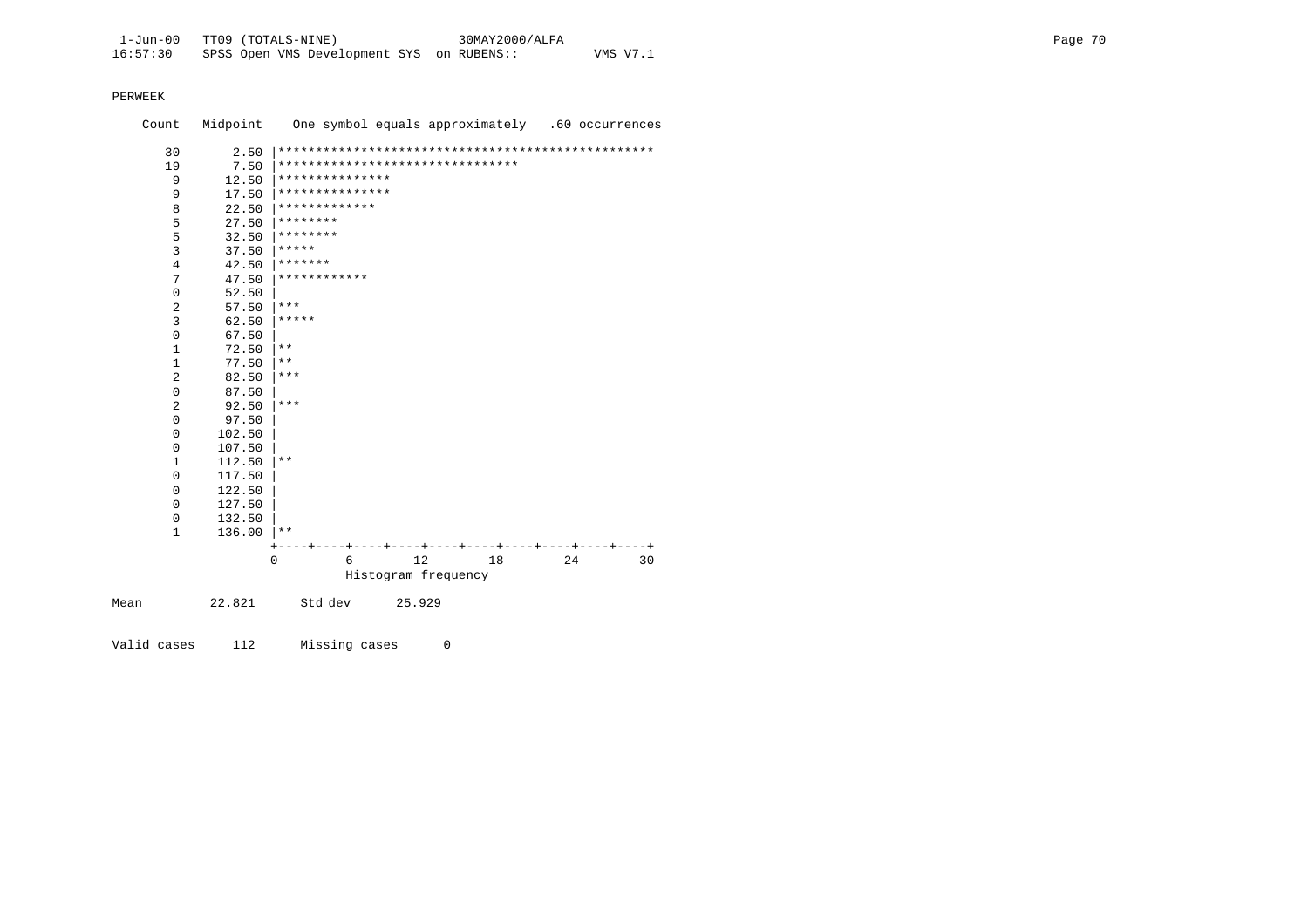Preceding task required .49 seconds CPU time; 4.03 seconds elapsed.

| 407 |          | TEMPORARY   |                                                                  |
|-----|----------|-------------|------------------------------------------------------------------|
| 408 | $\Omega$ | SELECT IF   | (SCIN34 EO 20)                                                   |
| 409 | $\Omega$ | $/$ *       |                                                                  |
| 410 |          |             | /* TOTAL TIMES FREOUENCY DISTRIBUTION FOR<br>GASTROENTEROLOGISTS |
| 411 | $\Omega$ | $/$ *       |                                                                  |
| 412 | 0        | FREOUENCIES | VARIABLES=PERWEEK/                                               |
| 413 | - 0      |             | FORMAT=CONDENSE/                                                 |
| 414 | - 0      |             | HISTOGRAM=INCREMENT (5)/                                         |
| 415 | 0        |             | STATISTICS=MEAN STDDEV                                           |
| 416 |          | ⁄*          |                                                                  |

There are 1,073,639,936 bytes of memory available.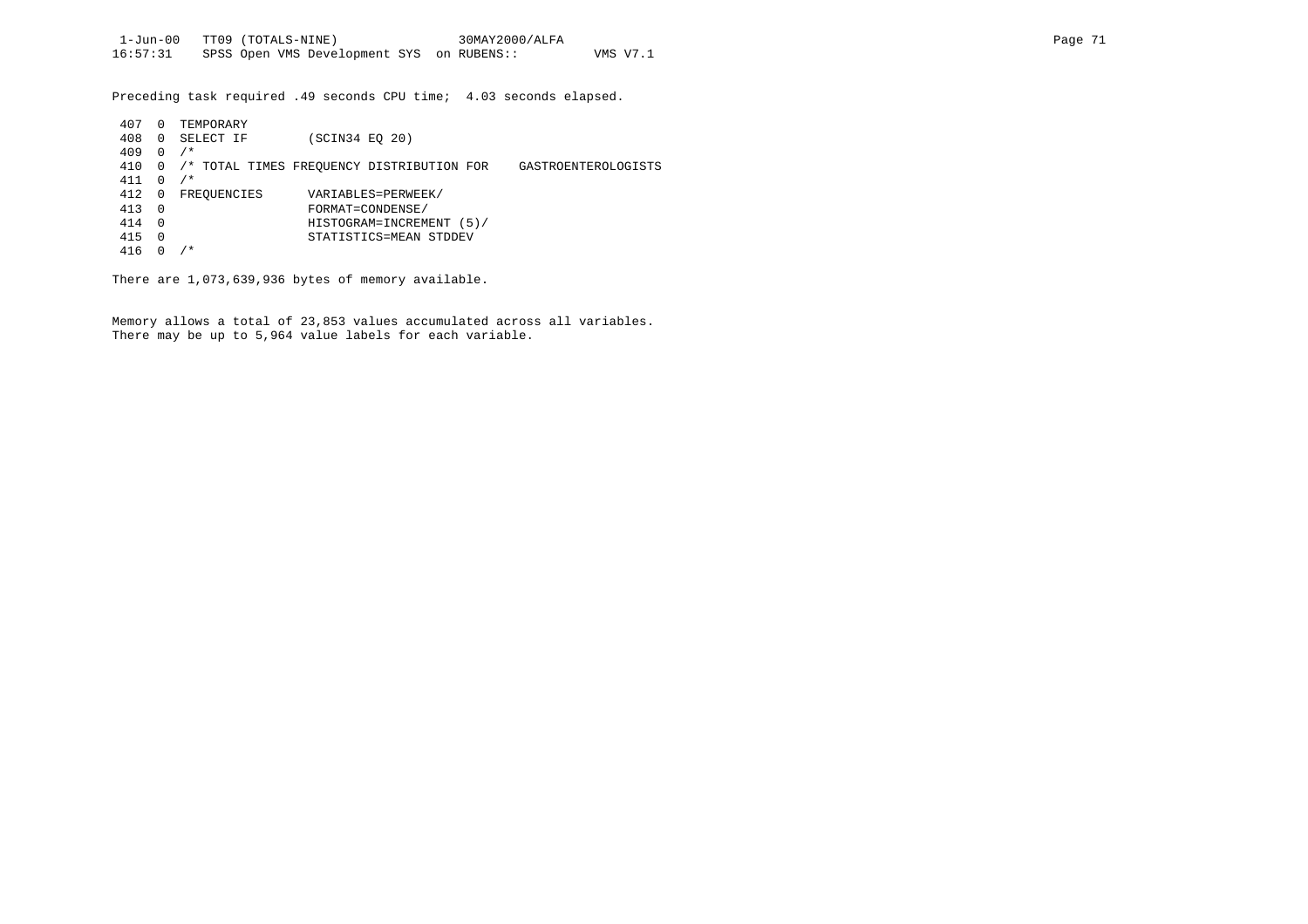|       |                |                                | Cum      |       |                         |                     | Cum |        |                                |                             | Cum |
|-------|----------------|--------------------------------|----------|-------|-------------------------|---------------------|-----|--------|--------------------------------|-----------------------------|-----|
| Value | Freq Pct Pct   |                                |          | Value | Freq Pct Pct            |                     |     | Value  | Freq Pct Pct                   |                             |     |
| .00   | 9              | 2                              | 2        | 36.00 | 5                       | $\mathbf{1}$        | 49  | 71.00  |                                |                             | 88  |
| 1.00  | 11             | 3                              | 5        | 37.00 | 7                       | $\overline{2}$      | 51  | 72.00  | $\mathbf{1}$<br>4              | 0<br>$\mathbf{1}$           | 89  |
|       |                | $\overline{2}$                 |          |       |                         |                     |     |        |                                | $\mathbf{1}$                |     |
| 2.00  | 6              | $\mathbf{1}$                   | 7<br>8   | 38.00 | 10                      | 3<br>$\overline{2}$ | 54  | 73.00  | 3<br>$\mathbf{1}$              |                             | 90  |
| 3.00  | 5              | $\mathbf{1}$                   | 9        | 39.00 | 6                       | $\mathbf{1}$        | 55  | 74.00  | $\overline{2}$                 | $\mathbf 0$<br>$\mathbf{1}$ | 90  |
| 4.00  | 2              | $\overline{2}$                 |          | 40.00 | 5                       | $\mathbf{1}$        | 57  | 75.00  | $\mathbf{1}$                   | $\mathbf 0$                 | 91  |
| 5.00  | 8              |                                | 11       | 41.00 | 3                       |                     | 58  | 78.00  | $\overline{3}$                 |                             | 91  |
| 6.00  | 8              | $\overline{2}$                 | 13       | 42.00 | $\epsilon$              | $\overline{2}$      | 59  | 79.00  |                                | 1                           | 92  |
| 8.00  | 3<br>7         | $\mathbf{1}$<br>$\overline{2}$ | 14       | 43.00 | 6                       | 2<br>$\mathbf{1}$   | 61  | 80.00  | $\mathbf{1}$<br>$\overline{2}$ | $\mathbf 0$<br>$\mathbf{1}$ | 92  |
| 9.00  |                |                                | 16       | 44.00 | $\overline{4}$          |                     | 62  | 83.00  |                                |                             | 92  |
| 10.00 | 9              | $\overline{2}$                 | 18       | 45.00 | $\overline{\mathbf{c}}$ | $\mathbf{1}$        | 62  | 84.00  | $\mathbf{1}$<br>$\mathbf{1}$   | $\Omega$<br>$\Omega$        | 93  |
| 11.00 | 6              | $\overline{c}$                 | 20<br>21 | 46.00 | 6<br>3                  | 2                   | 64  | 87.00  | $\overline{2}$                 |                             | 93  |
| 12.00 | $\overline{4}$ | $\mathbf{1}$                   |          | 47.00 | 9                       | 1<br>$\overline{2}$ | 65  | 88.00  | $\overline{a}$                 | 1                           | 94  |
| 13.00 | 4              | $\mathbf{1}$                   | 22       | 48.00 | 5                       |                     | 67  | 90.00  | $\overline{2}$                 | 1                           | 94  |
| 14.00 | 3              | $\mathbf{1}$                   | 23       | 49.00 |                         | 1                   | 69  | 94.00  |                                | 1                           | 95  |
| 15.00 | 6              | 2                              | 24       | 50.00 | $\overline{a}$          | 1                   | 69  | 97.00  | $\mathbf{1}$                   | $\Omega$                    | 95  |
| 16.00 | 5              | $\mathbf{1}$                   | 26       | 51.00 | 3                       | $\mathbf{1}$        | 70  | 100.00 | $\mathbf{1}$                   | 0                           | 95  |
| 17.00 | $\mathbf{1}$   | 0                              | 26       | 52.00 | 8                       | $\overline{2}$      | 72  | 101.00 | $\mathbf{1}$                   | 0                           | 95  |
| 18.00 | 2              | $\mathbf{1}$                   | 27       | 53.00 | 1                       | $\mathbf 0$         | 72  | 104.00 | $\mathbf{1}$                   | $\Omega$                    | 96  |
| 19.00 | 5              | $\mathbf{1}$                   | 28       | 54.00 | 3                       | 1                   | 73  | 105.00 | $\mathbf{1}$                   | 0                           | 96  |
| 20.00 | $\overline{2}$ | $\mathbf{1}$                   | 28       | 55.00 | 4                       | $\mathbf{1}$        | 74  | 107.00 | $\mathbf{1}$                   | $\Omega$                    | 96  |
| 21.00 | $\mathbf{1}$   | $\mathbf{0}$                   | 29       | 56.00 | 6                       | $\overline{2}$      | 76  | 110.00 | $\mathbf{1}$                   | $\mathbf 0$                 | 97  |
| 23.00 | $\overline{4}$ | 1                              | 30       | 57.00 | 4                       | $\mathbf{1}$        | 77  | 114.00 | $\mathbf{1}$                   | 0                           | 97  |
| 24.00 | 8              | $\overline{a}$                 | 32       | 58.00 | 8                       | $\overline{a}$      | 79  | 117.00 | $\mathbf{1}$                   | $\Omega$                    | 97  |
| 25.00 | 7              | $\overline{2}$                 | 34       | 59.00 | $\overline{c}$          | 1                   | 80  | 118.00 | $\mathbf{1}$                   | $\mathbf 0$                 | 97  |
| 26.00 | 2              | $\mathbf{1}$                   | 34       | 60.00 | $\overline{c}$          | $\mathbf{1}$        | 80  | 120.00 | $\mathbf{1}$                   | $\Omega$                    | 98  |
| 27.00 | 5              | $\mathbf{1}$                   | 36       | 61.00 | 4                       | 1                   | 81  | 121.00 | $\mathbf 1$                    | $\mathbf 0$                 | 98  |
| 28.00 | $\overline{4}$ | $\mathbf{1}$                   | 37       | 62.00 | 4                       | 1                   | 82  | 124.00 | $\mathbf{1}$                   | $\mathbf 0$                 | 98  |
| 29.00 | 6              | $\overline{2}$                 | 38       | 63.00 | 4                       | $\mathbf{1}$        | 83  | 129.00 | $\mathbf{1}$                   | $\mathbf 0$                 | 98  |
| 30.00 | 6              | $\overline{2}$                 | 40       | 64.00 | $\overline{c}$          | $\mathbf{1}$        | 84  | 130.00 | $\mathbf{1}$                   | $\Omega$                    | 99  |
| 31.00 | 9              | $\overline{2}$                 | 42       | 65.00 | $\overline{4}$          | $\mathbf{1}$        | 85  | 131.00 | $\mathbf{1}$                   | $\Omega$                    | 99  |
| 32.00 | 3              | $\mathbf{1}$                   | 43       | 66.00 | $\overline{c}$          | $\mathbf{1}$        | 85  | 141.00 | $\mathbf{1}$                   | $\mathbf 0$                 | 99  |
| 33.00 | 12             | 3                              | 47       | 68.00 | 3                       | $\mathbf{1}$        | 86  | 150.00 | $\mathbf{1}$                   | $\Omega$                    | 99  |
| 34.00 | 3              | $\mathbf{1}$                   | 47       | 69.00 | $\mathbf{1}$            | $\mathbf 0$         | 87  | 178.00 | $\mathbf{1}$                   | $\mathbf 0$                 | 100 |
| 35.00 | $\overline{2}$ | $\mathbf{1}$                   | 48       | 70.00 | $\overline{4}$          | $\mathbf{1}$        | 88  | 222.00 | $\mathbf{1}$                   | $\mathbf 0$                 | 100 |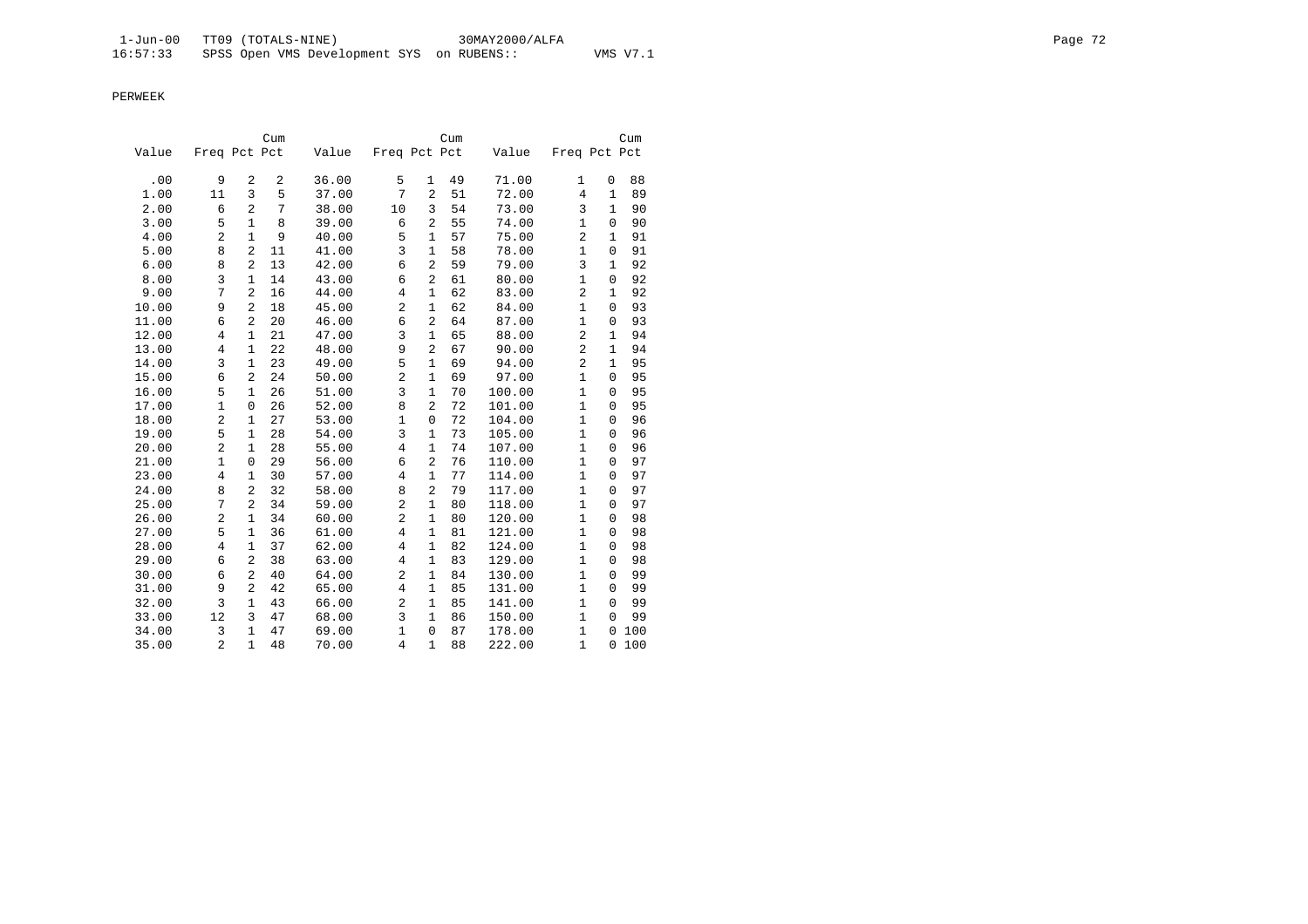Count Midpoint One symbol equals approximately .80 occurrences 33 2.50 |\*\*\*\*\*\*\*\*\*\*\*\*\*\*\*\*\*\*\*\*\*\*\*\*\*\*\*\*\*\*\*\*\*\*\*\*\*\*\*\*\* 26 7.50 |\*\*\*\*\*\*\*\*\*\*\*\*\*\*\*\*\*\*\*\*\*\*\*\*\*\*\*\*\*\*\*\*\* 26 12.50 |\*\*\*\*\*\*\*\*\*\*\*\*\*\*\*\*\*\*\*\*\*\*\*\*\*\*\*\*\*\*\*\*\* 19 17.50 |\*\*\*\*\*\*\*\*\*\*\*\*\*\*\*\*\*\*\*\*\*\*\*\* 15 22.50 |\*\*\*\*\*\*\*\*\*\*\*\*\*\*\*\*\*\*\* 24 27.50 |\*\*\*\*\*\*\*\*\*\*\*\*\*\*\*\*\*\*\*\*\*\*\*\*\*\*\*\*\*\* 33 32.50 |\*\*\*\*\*\*\*\*\*\*\*\*\*\*\*\*\*\*\*\*\*\*\*\*\*\*\*\*\*\*\*\*\*\*\*\*\*\*\*\*\* 30 37.50 |\*\*\*\*\*\*\*\*\*\*\*\*\*\*\*\*\*\*\*\*\*\*\*\*\*\*\*\*\*\*\*\*\*\*\*\*\*\* 24 42.50 |\*\*\*\*\*\*\*\*\*\*\*\*\*\*\*\*\*\*\*\*\*\*\*\*\*\*\*\*\*\*\*\*\*\*<br>25 47.50 |\*\*\*\*\*\*\*\*\*\*\*\*\*\*\*\*\*\*\*\*\*\*\*\*\*\*\*\*\*\*\* 25 47.50 |\*\*\*\*\*\*\*\*\*\*\*\*\*\*\*\*\*\*\*\*\*\*\*\*\*\*\*\*\*\*\* 17 52.50 |\*\*\*\*\*\*\*\*\*\*\*\*\*\*\*\*\*\*\*\*\* 24 57.50 |\*\*\*\*\*\*\*\*\*\*\*\*\*\*\*\*\*\*\*\*\*\*\*\*\*\*\*\*\*\* 16 62.50 |\*\*\*\*\*\*\*\*\*\*\*\*\*\*\*\*\*\*\*\* 10 67.50  $****************$ <br>13 72.50 \*\*\*\*\*\*\*\*\*\*\*\*\*\* 13 72.50 |\*\*\*\*\*\*\*\*\*\*\*\*\*\*\*\* 6 77.50  $********$ <br>4 82.50  $*****$  4 82.50 |\*\*\*\*\* 3 87.50  $****$ <br>4 92.50  $****$  $\begin{array}{ccc} 4 & 92.50 & \ast \ast \ast \ast \ 1 & 97.50 & \ast \end{array}$  $\frac{1}{3}$  97.50  $*$ <br> $\frac{102.50}{102.50}$  \*\* 3 102.50  $****$ <br>2 107.50  $****$ 2 107.50  $***$ <br>2 112.50  $***$ 2 112.50  $***$ <br>2 117.50  $***$ 2 117.50  $***$ <br>3 122.50  $***$  $\begin{array}{ccc} 3 & 122.50 & ****\\ 1 & 127.50 & *\\ \end{array}$  $\begin{array}{ccc} 1 & 127.50 & \ast \\ 2 & 132.50 & \ast \end{array}$  $132.50$  |\*\*\* 0 137.50 |  $1 \t142.50 \t \times$  $0$  147.50<br>1 152.50  $\begin{array}{ccc} 1 & 152.50 \ 0 & 157.50 \end{array}$  |\*  $0$  157.50<br>0 162.50  $0$  162.50<br>0 167.50  $0$  167.50<br>0 172.50  $\begin{array}{cc} 0 & 172.50 \\ 1 & 177.50 \end{array}$  $\begin{array}{ccc} 1 & 177.50 \ 0 & 182.50 \end{array}$  |\*  $0$  182.50<br>0 187.50 0 187.50 |  $0$  192.50<br>0 197.50  $0$  197.50<br> $0$  202.50  $0$  202.50<br>0 207.50  $0$  207.50<br>0 212.50

 0 212.50 | 0 217.50 |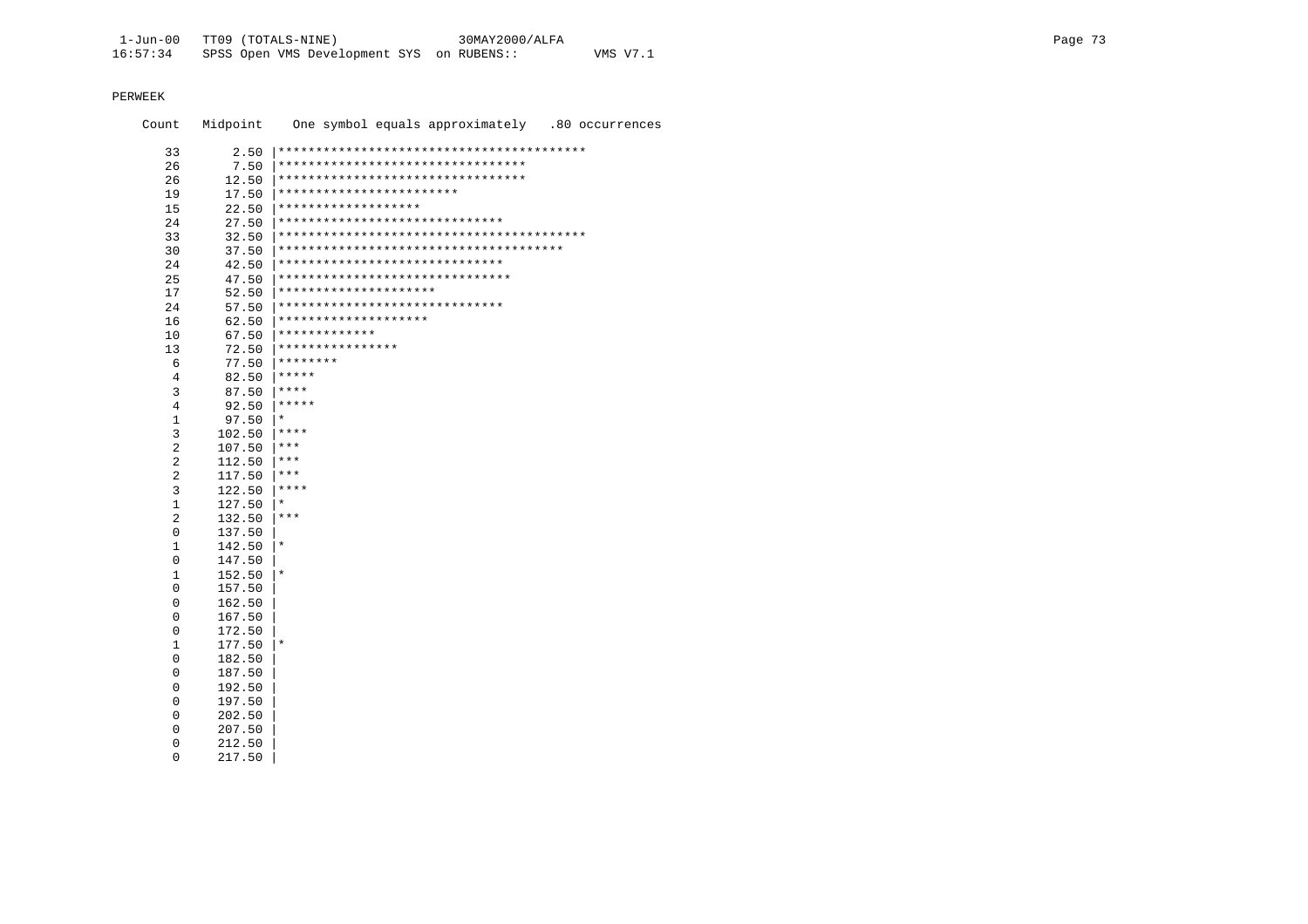1 222.00 |\* +----+----+----+----+----+----+----+----+----+----+ 0 8 16 24 32 40 Histogram frequency Mean 40.277 Std dev 31.031

Valid cases 372 Missing cases 0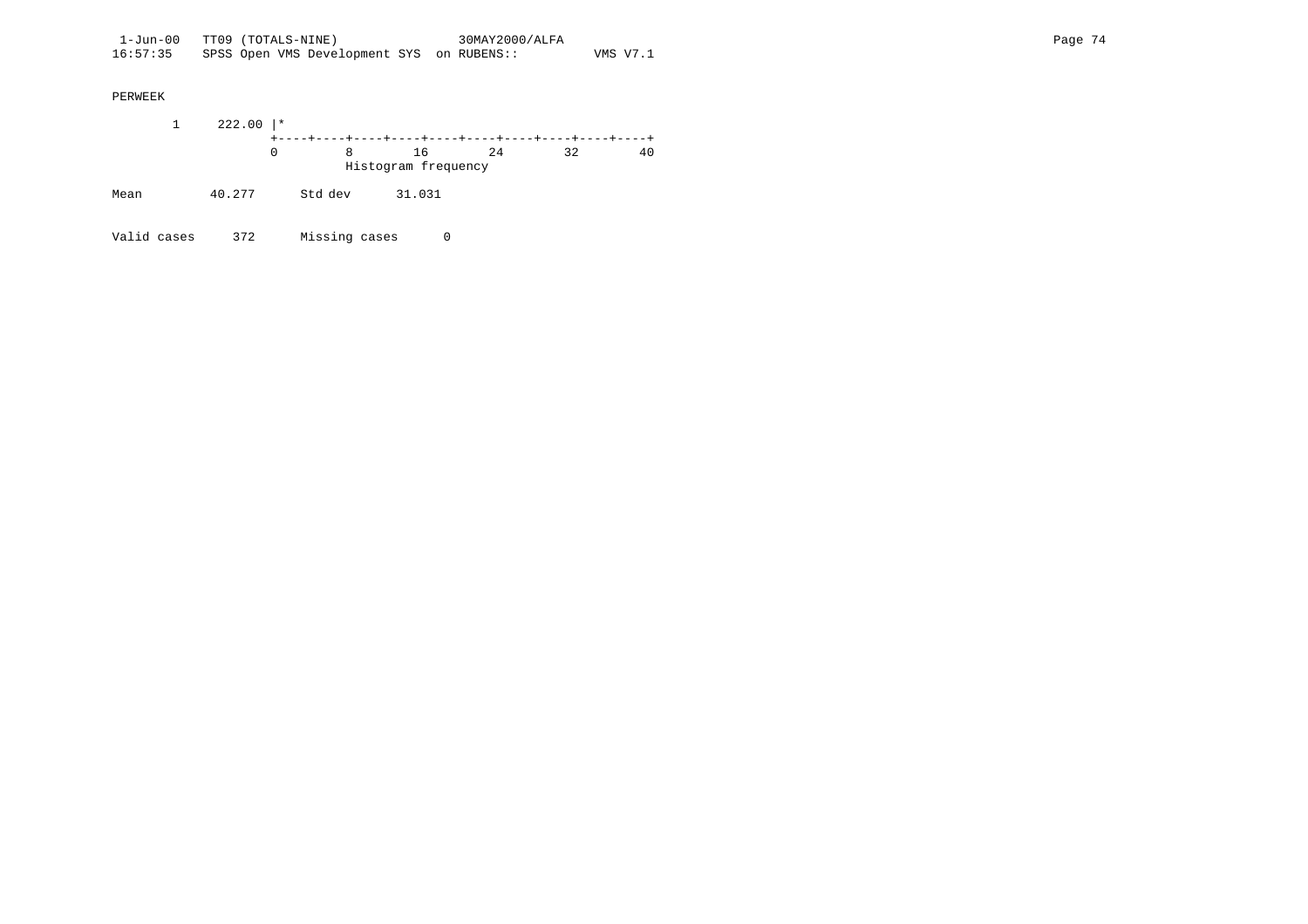Preceding task required .35 seconds CPU time; 3.32 seconds elapsed.

| 417 | $\Omega$ | TEMPORARY   |                                                           |
|-----|----------|-------------|-----------------------------------------------------------|
| 418 | 0        | SELECT IF   | (SCIN34 EO 21)                                            |
| 419 | 0        | $/$ *       |                                                           |
| 420 | 0        |             | /* TOTAL TIMES FREOUENCY DISTRIBUTION FOR<br>NEUROLOGISTS |
| 421 | 0        | $/$ *       |                                                           |
| 422 | 0        | FREQUENCIES | VARIABLES=PERWEEK/                                        |
| 423 | $\Omega$ |             | FORMAT=CONDENSE/                                          |
| 424 | $\Omega$ |             | HISTOGRAM=INCREMENT<br>(5)                                |
| 425 | 0        |             | STATISTICS=MEAN STDDEV                                    |
| 426 |          | $/$ *       |                                                           |

There are 1,073,639,936 bytes of memory available.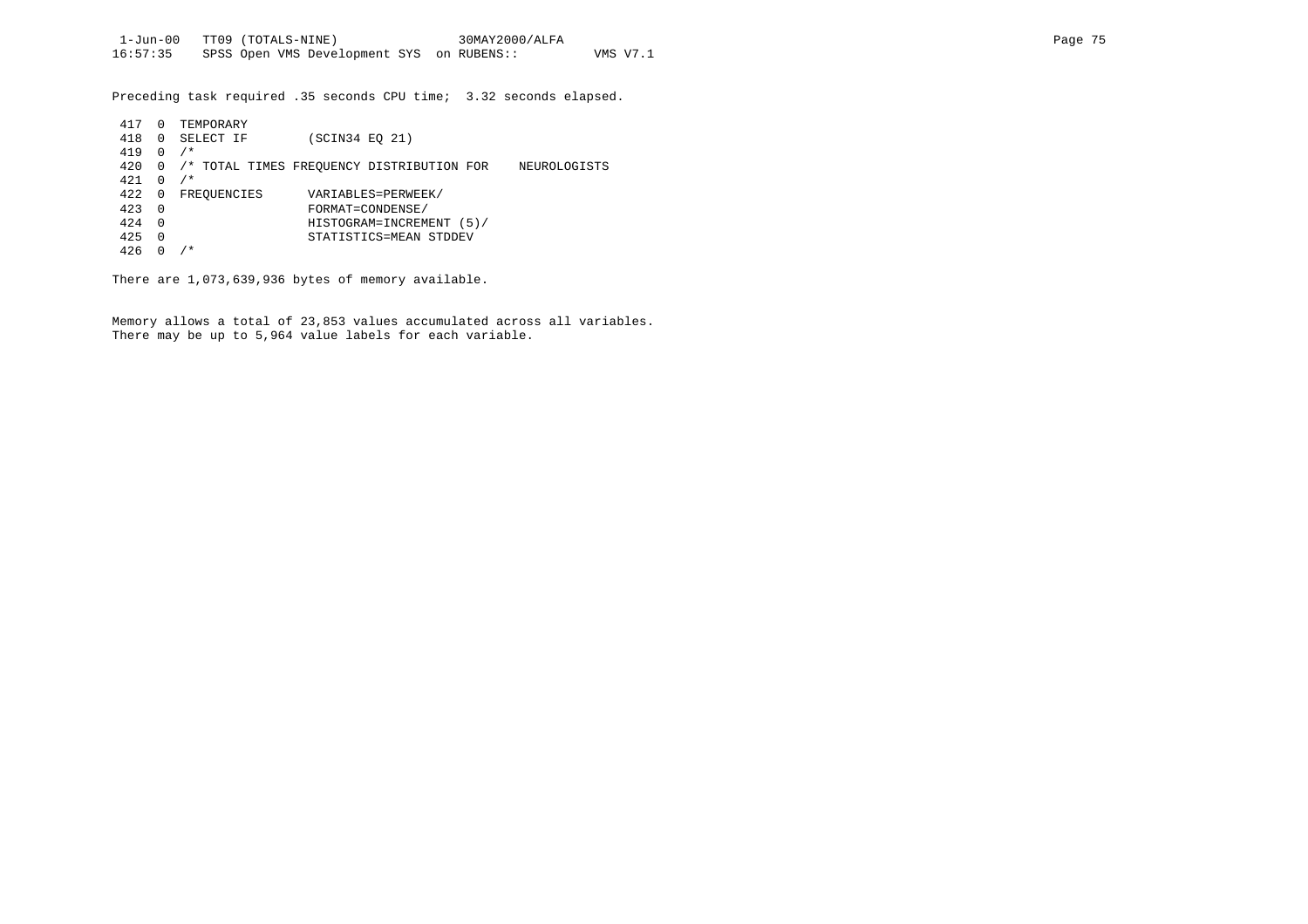|       |                |                | Cum |       |                |                | Cum |        |                |              | Cum |
|-------|----------------|----------------|-----|-------|----------------|----------------|-----|--------|----------------|--------------|-----|
| Value | Freq Pct Pct   |                |     | Value | Freq Pct Pct   |                |     | Value  | Freq Pct Pct   |              |     |
|       |                |                |     |       |                |                |     |        |                |              |     |
| .00   | 13             | 5              | 5   | 25.00 | $\overline{a}$ | $\mathbf{1}$   | 58  | 51.00  | 4              | 1            | 87  |
| 1.00  | 4              | 1              | 6   | 26.00 | 3              | $\mathbf{1}$   | 59  | 52.00  | 2              | 1            | 88  |
| 2.00  | 10             | 4              | 10  | 27.00 | 5              | $\overline{a}$ | 61  | 53.00  | $\mathbf{1}$   | $\Omega$     | 88  |
| 3.00  | 3              | $\mathbf{1}$   | 11  | 28.00 | 3              | $\mathbf{1}$   | 62  | 54.00  | 4              | 1            | 90  |
| 4.00  | 5              | $\overline{a}$ | 13  | 29.00 | 3              | $\mathbf{1}$   | 63  | 56.00  | $\overline{a}$ | $\mathbf{1}$ | 90  |
| 5.00  | 7              | 3              | 15  | 30.00 | 4              | 1              | 65  | 57.00  | 3              | 1            | 92  |
| 6.00  | 5              | $\overline{a}$ | 17  | 31.00 | $\overline{c}$ | $\mathbf{1}$   | 65  | 58.00  | $\mathbf 1$    | 0            | 92  |
| 7.00  | 12             | 4              | 22  | 32.00 | 3              | $\mathbf{1}$   | 66  | 60.00  | $\mathbf{1}$   | $\Omega$     | 92  |
| 8.00  | 5              | 2              | 24  | 33.00 | 6              | 2              | 69  | 61.00  | 1              | 0            | 93  |
| 9.00  | 5              | $\overline{2}$ | 25  | 34.00 | 5              | 2              | 70  | 65.00  | 4              | $\mathbf{1}$ | 94  |
| 10.00 | 5              | 2              | 27  | 35.00 | 5              | 2              | 72  | 66.00  | $\mathbf{1}$   | $\Omega$     | 94  |
| 11.00 | 8              | 3              | 30  | 36.00 | $\overline{4}$ | $\mathbf{1}$   | 74  | 67.00  | 1              | $\Omega$     | 95  |
| 12.00 | 5              | $\overline{a}$ | 32  | 37.00 | $\overline{c}$ | 1              | 75  | 68.00  | $\overline{a}$ | 1            | 96  |
| 13.00 | 5              | $\mathfrak{D}$ | 34  | 38.00 | 3              | $\mathbf{1}$   | 76  | 71.00  | $\mathbf{1}$   | $\Omega$     | 96  |
| 14.00 | 7              | 3              | 37  | 39.00 | $\mathbf{1}$   | $\mathbf 0$    | 76  | 72.00  | $\mathbf{1}$   | 0            | 96  |
| 15.00 | 4              | 1              | 38  | 40.00 | $\mathbf{1}$   | $\mathbf 0$    | 76  | 73.00  | $\mathbf{1}$   | $\Omega$     | 97  |
| 16.00 | 3              | $\mathbf{1}$   | 39  | 41.00 | 3              | $\mathbf{1}$   | 77  | 74.00  | $\mathbf{1}$   | $\Omega$     | 97  |
| 17.00 | $\overline{2}$ | 1              | 40  | 42.00 | 5              | $\overline{2}$ | 79  | 75.00  | $\overline{a}$ | 1            | 98  |
| 18.00 | 3              | $\mathbf{1}$   | 41  | 43.00 | 3              | 1              | 80  | 81.00  | $\mathbf{1}$   | $\Omega$     | 98  |
| 19.00 | 6              | 2              | 43  | 44.00 | 3              | $\mathbf{1}$   | 82  | 101.00 | $\mathbf{1}$   | $\Omega$     | 99  |
| 20.00 | 6              | 2              | 45  | 45.00 | $\overline{4}$ | $\mathbf{1}$   | 83  | 111.00 | $\overline{a}$ | $\mathbf{1}$ | 99  |
| 21.00 | 13             | 5              | 50  | 46.00 | $\overline{a}$ | 1              | 84  | 114.00 | 1              | 0            | 100 |
| 22.00 | 9              | 3              | 54  | 47.00 | $\overline{c}$ | $\mathbf{1}$   | 85  | 123.00 | 1              | 0            | 100 |
| 23.00 | 3              | $\mathbf{1}$   | 55  | 48.00 | $\mathbf{1}$   | $\mathbf 0$    | 85  |        |                |              |     |
| 24.00 | 7              | 3              | 57  | 49.00 | $\overline{a}$ | 1              | 86  |        |                |              |     |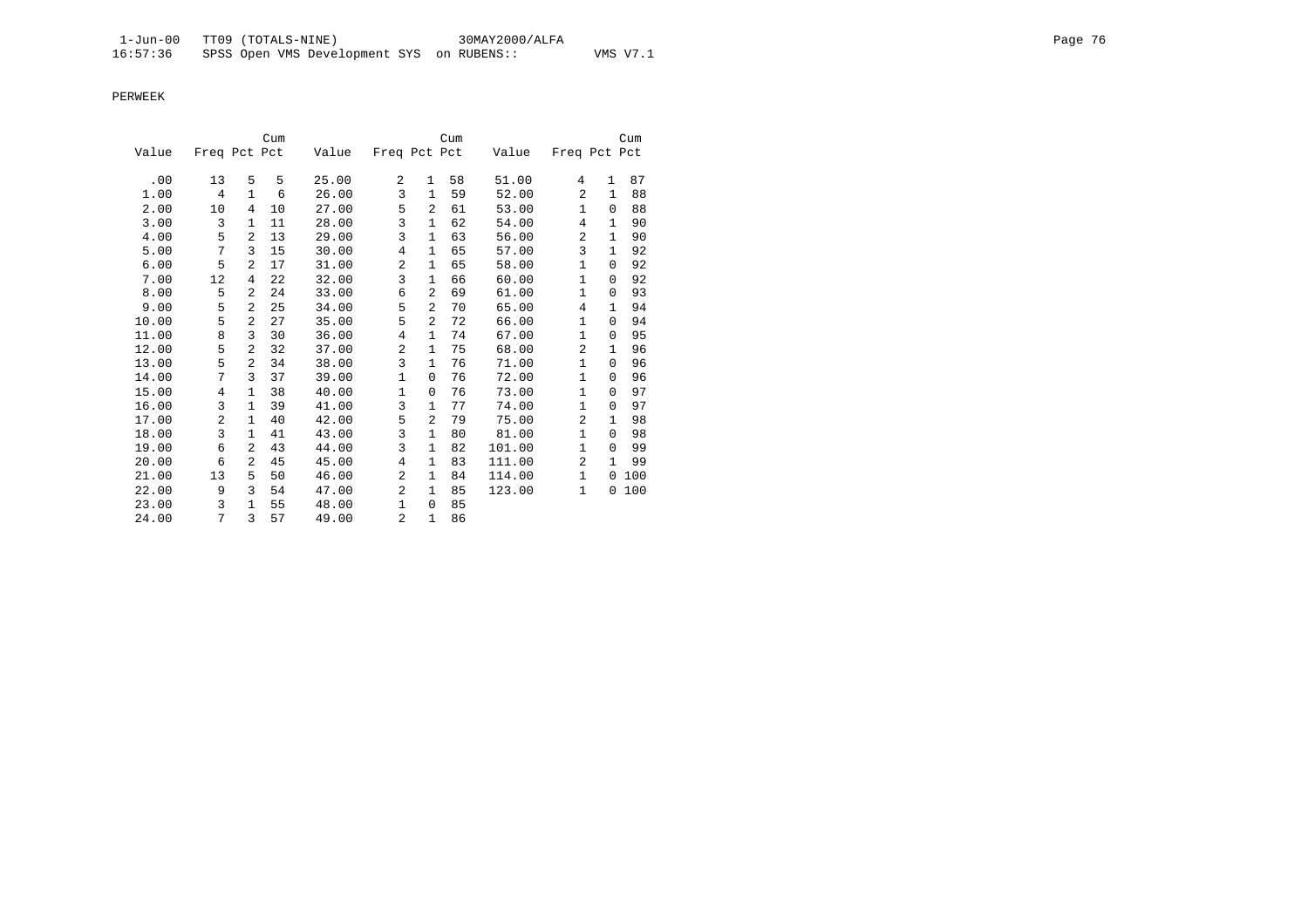| Count |                | Midpoint | One symbol equals approximately .80 occurrences |    |
|-------|----------------|----------|-------------------------------------------------|----|
|       | 35             | 2.50     |                                                 |    |
|       | 34             | 7.50     |                                                 |    |
|       | 30             | 12.50    |                                                 |    |
|       | 18             | 17.50    | ***********************                         |    |
|       | 38             | 22.50    |                                                 |    |
|       | 16             | 27.50    | ********************                            |    |
|       | 2.0            | 32.50    | *************************                       |    |
|       | 15             | 37.50    | *******************                             |    |
|       | 15             | 42.50    | *******************                             |    |
|       | 11             | 47.50    | **************                                  |    |
|       | 11             | 52.50    | **************                                  |    |
|       | 6              | 57.50    | ********                                        |    |
|       | 2              | 62.50    | ***                                             |    |
|       | 8              | 67.50    | **********                                      |    |
|       | 4              | 72.50    | *****                                           |    |
|       | $\overline{a}$ | 77.50    | ***                                             |    |
|       | $\mathbf{1}$   | 82.50    | $\star$                                         |    |
|       | $\Omega$       | 87.50    |                                                 |    |
|       | 0              | 92.50    |                                                 |    |
|       | $\mathbf 0$    | 97.50    |                                                 |    |
|       | $\mathbf{1}$   | 102.50   | $\star$                                         |    |
|       | 0              | 107.50   |                                                 |    |
|       | 3              | 112.50   | ****                                            |    |
|       | $\mathbf 0$    | 117.50   |                                                 |    |
|       | $\mathbf{1}$   | 122.50   | $\star$                                         |    |
|       |                |          |                                                 |    |
|       |                | $\Omega$ | 16<br>24<br>32<br>8                             | 40 |
|       |                |          | Histogram frequency                             |    |
| Mean  |                | 26.594   | Std dev<br>22.371                               |    |
|       |                |          |                                                 |    |

Valid cases 271 Missing cases 0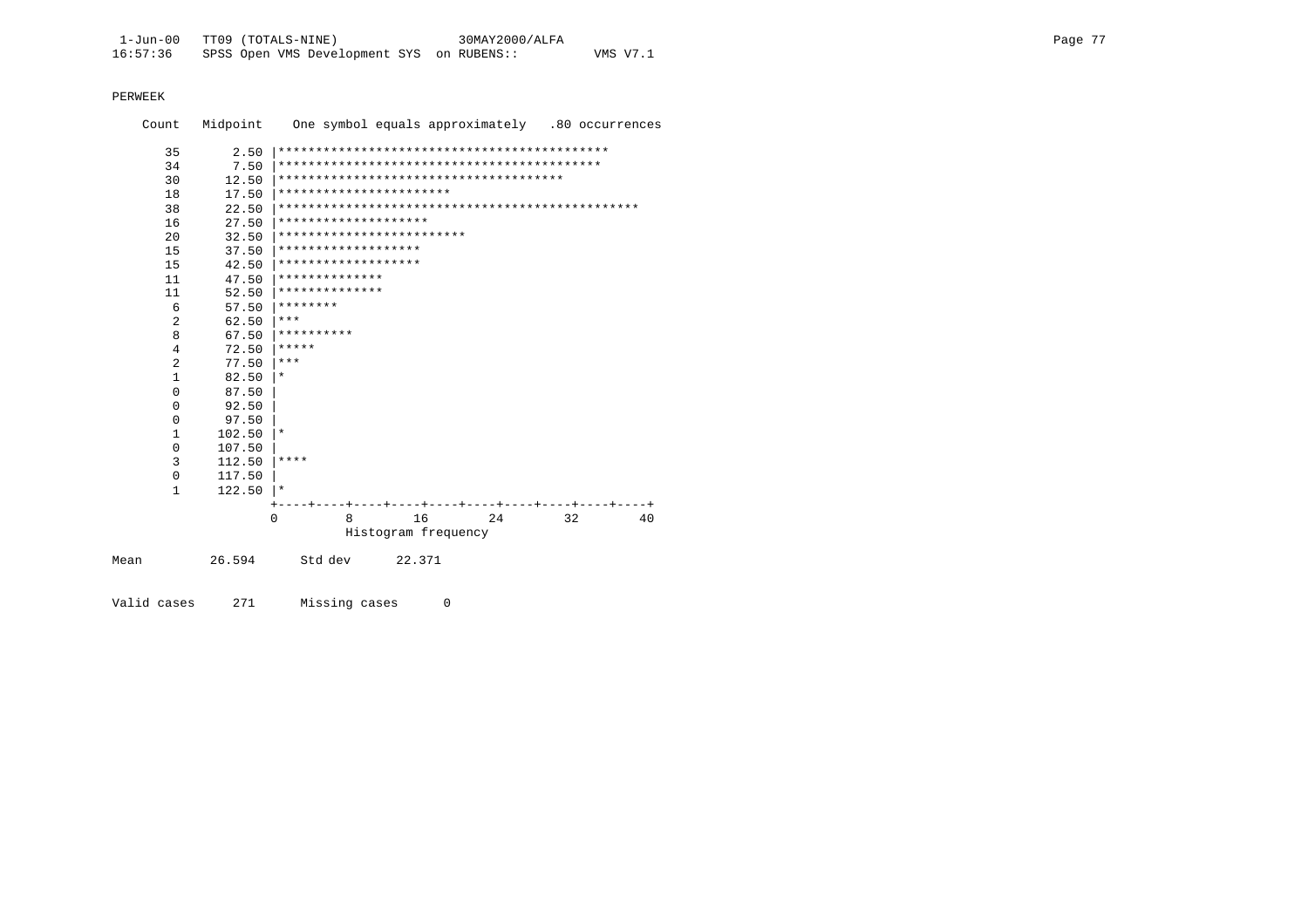Preceding task required .34 seconds CPU time; 1.90 seconds elapsed.

| 427 | 0        | TEMPORARY   |                                           |                       |
|-----|----------|-------------|-------------------------------------------|-----------------------|
| 428 | 0        | SELECT IF   | (SCIN34 EO 22)                            |                       |
| 429 | 0        | $/$ *       |                                           |                       |
| 430 | 0        |             | /* TOTAL TIMES FREOUENCY DISTRIBUTION FOR | PAEDIATRIC PHYSICIANS |
| 431 | U        | $/$ *       |                                           |                       |
| 432 | 0        | FREQUENCIES | VARIABLES=PERWEEK/                        |                       |
| 433 | - 0      |             | FORMAT=CONDENSE/                          |                       |
| 434 | $\Omega$ |             | HISTOGRAM=INCREMENT (5)/                  |                       |
| 435 | $\Omega$ |             | STATISTICS=MEAN STDDEV                    |                       |
| 436 |          | ⁄*          |                                           |                       |

There are 1,073,639,936 bytes of memory available.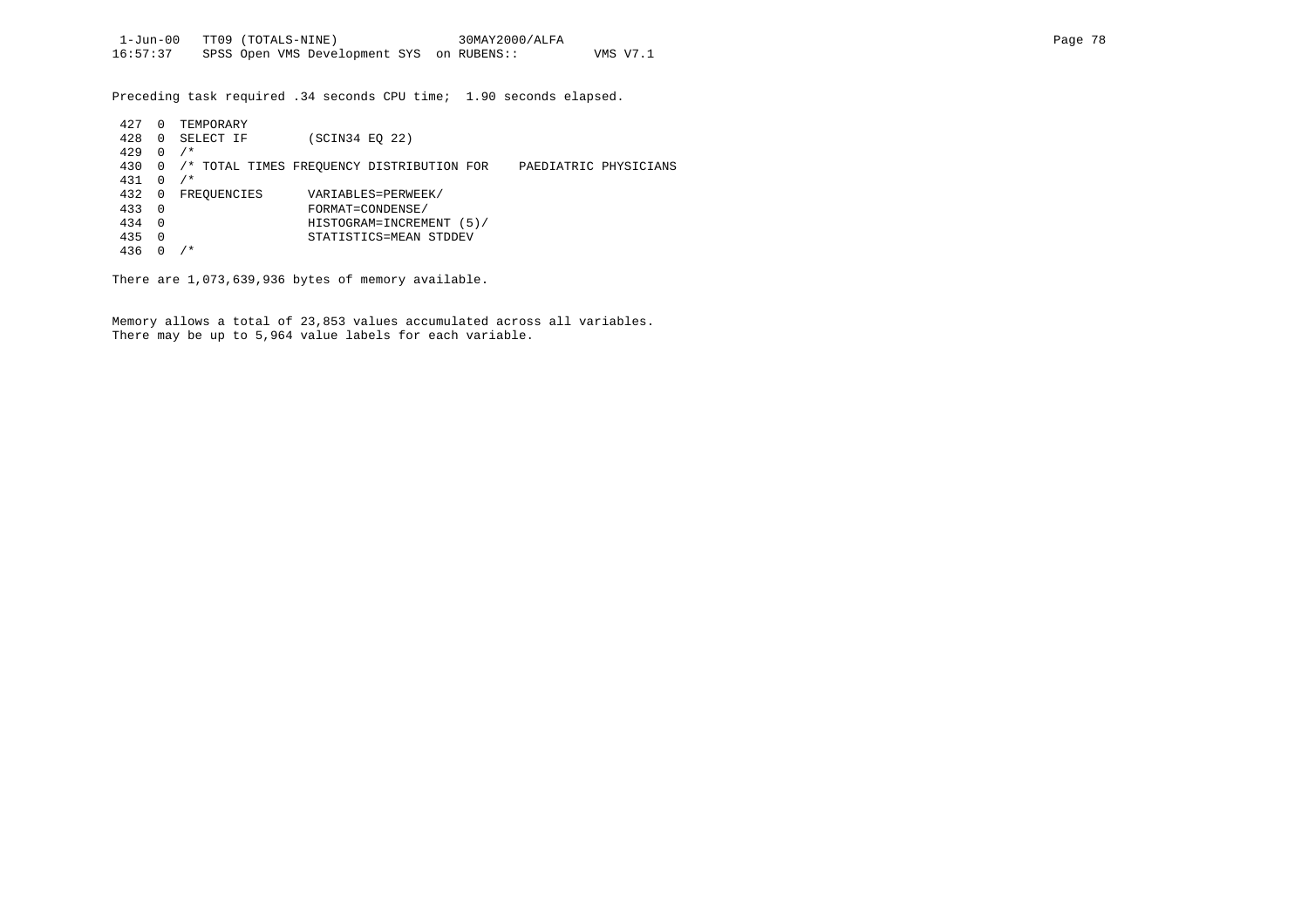|       |              |                | Cum |       |                |                | Cum |        |                |             | Cum |
|-------|--------------|----------------|-----|-------|----------------|----------------|-----|--------|----------------|-------------|-----|
| Value | Freq Pct Pct |                |     | Value | Freq Pct Pct   |                |     | Value  | Freq Pct Pct   |             |     |
| .00   | 66           | 9              | 9   | 30.00 | 4              | $\mathbf{1}$   | 70  | 60.00  | 2              | 0           | 94  |
| 1.00  | 39           | 5              | 14  | 31.00 | $\overline{4}$ | $\mathbf{1}$   | 70  | 61.00  | 3              | 0           | 94  |
| 2.00  | 44           | 6              | 20  | 32.00 | 11             | $\overline{2}$ | 72  | 62.00  | 3              | $\Omega$    | 95  |
| 3.00  | 28           | 4              | 24  | 33.00 | 9              | $\mathbf{1}$   | 73  | 64.00  | $\overline{3}$ | $\Omega$    | 95  |
| 4.00  | 16           | $\overline{a}$ | 26  | 34.00 | 7              | $\mathbf{1}$   | 74  | 65.00  | $\mathbf{1}$   | $\mathbf 0$ | 95  |
| 5.00  | 25           | 3              | 30  | 35.00 | 12             | $\overline{2}$ | 76  | 66.00  | $\overline{2}$ | $\mathbf 0$ | 95  |
| 6.00  | 23           | 3              | 33  | 36.00 | 7              | $\mathbf{1}$   | 77  | 67.00  | $\mathbf{1}$   | $\Omega$    | 95  |
| 7.00  | 21           | 3              | 36  | 37.00 | 6              | $\mathbf{1}$   | 77  | 68.00  | 3              | 0           | 96  |
| 8.00  | 24           | 3              | 39  | 38.00 | 10             | $\mathbf{1}$   | 79  | 69.00  | $\overline{2}$ | 0           | 96  |
| 9.00  | 15           | 2              | 41  | 39.00 | 14             | 2              | 81  | 70.00  | $\overline{2}$ | $\mathbf 0$ | 96  |
| 10.00 | 13           | 2              | 43  | 40.00 | 6              | $\mathbf{1}$   | 82  | 71.00  | 3              | $\mathbf 0$ | 97  |
| 11.00 | 18           | $\overline{a}$ | 45  | 41.00 | 3              | $\mathbf 0$    | 82  | 72.00  | $\mathbf{1}$   | 0           | 97  |
| 12.00 | 14           | 2              | 47  | 42.00 | 6              | 1              | 83  | 74.00  | $\overline{3}$ | $\mathbf 0$ | 97  |
| 13.00 | 11           | 2              | 49  | 43.00 | 7              | $\mathbf{1}$   | 84  | 75.00  | $\overline{3}$ | 0           | 98  |
| 14.00 | 11           | 2              | 50  | 44.00 | 6              | $\mathbf{1}$   | 85  | 76.00  | $\mathbf{1}$   | $\Omega$    | 98  |
| 15.00 | 9            | $\mathbf{1}$   | 51  | 45.00 | 6              | $\mathbf{1}$   | 85  | 78.00  | $\mathbf{1}$   | $\mathbf 0$ | 98  |
| 16.00 | 6            | 1              | 52  | 46.00 | 10             | $\mathbf{1}$   | 87  | 79.00  | $\mathbf{1}$   | 0           | 98  |
| 17.00 | 11           | 2              | 54  | 47.00 | 5              | $\mathbf{1}$   | 87  | 80.00  | $\overline{2}$ | $\Omega$    | 98  |
| 18.00 | 8            | $\mathbf{1}$   | 55  | 48.00 | $\overline{4}$ | $\mathbf{1}$   | 88  | 81.00  | $\mathbf{1}$   | $\mathbf 0$ | 99  |
| 19.00 | 11           | 2              | 56  | 49.00 | 5              | $\mathbf{1}$   | 89  | 82.00  | $\mathbf{1}$   | $\Omega$    | 99  |
| 20.00 | 12           | 2              | 58  | 50.00 | $\overline{4}$ | $\mathbf{1}$   | 89  | 84.00  | $\mathbf{1}$   | $\Omega$    | 99  |
| 21.00 | 11           | 2              | 59  | 51.00 | 3              | 0              | 90  | 86.00  | $\mathbf{1}$   | $\Omega$    | 99  |
| 22.00 | 7            | 1              | 60  | 52.00 | $\overline{c}$ | 0              | 90  | 87.00  | $\mathbf{1}$   | $\Omega$    | 99  |
| 23.00 | 12           | $\overline{a}$ | 62  | 53.00 | 3              | $\mathbf 0$    | 90  | 88.00  | $\overline{a}$ | $\Omega$    | 99  |
| 24.00 | 7            | $\mathbf{1}$   | 63  | 54.00 | 6              | 1              | 91  | 95.00  | $\mathbf{1}$   | $\Omega$    | 100 |
| 25.00 | 13           | 2              | 65  | 55.00 | $\mathbf{1}$   | 0              | 91  | 102.00 | $\mathbf{1}$   | 0           | 100 |
| 26.00 | 5            | 1              | 65  | 56.00 | 3              | $\mathbf 0$    | 92  | 108.00 | $\mathbf{1}$   | 0           | 100 |
| 27.00 | 9            | 1              | 67  | 57.00 | 3              | 0              | 92  | 119.00 | $\mathbf{1}$   | 0           | 100 |
| 28.00 | 13           | $\overline{2}$ | 68  | 58.00 | 4              | $\mathbf{1}$   | 93  |        |                |             |     |
| 29.00 | 6            | $\mathbf{1}$   | 69  | 59.00 | 6              | $\mathbf{1}$   | 93  |        |                |             |     |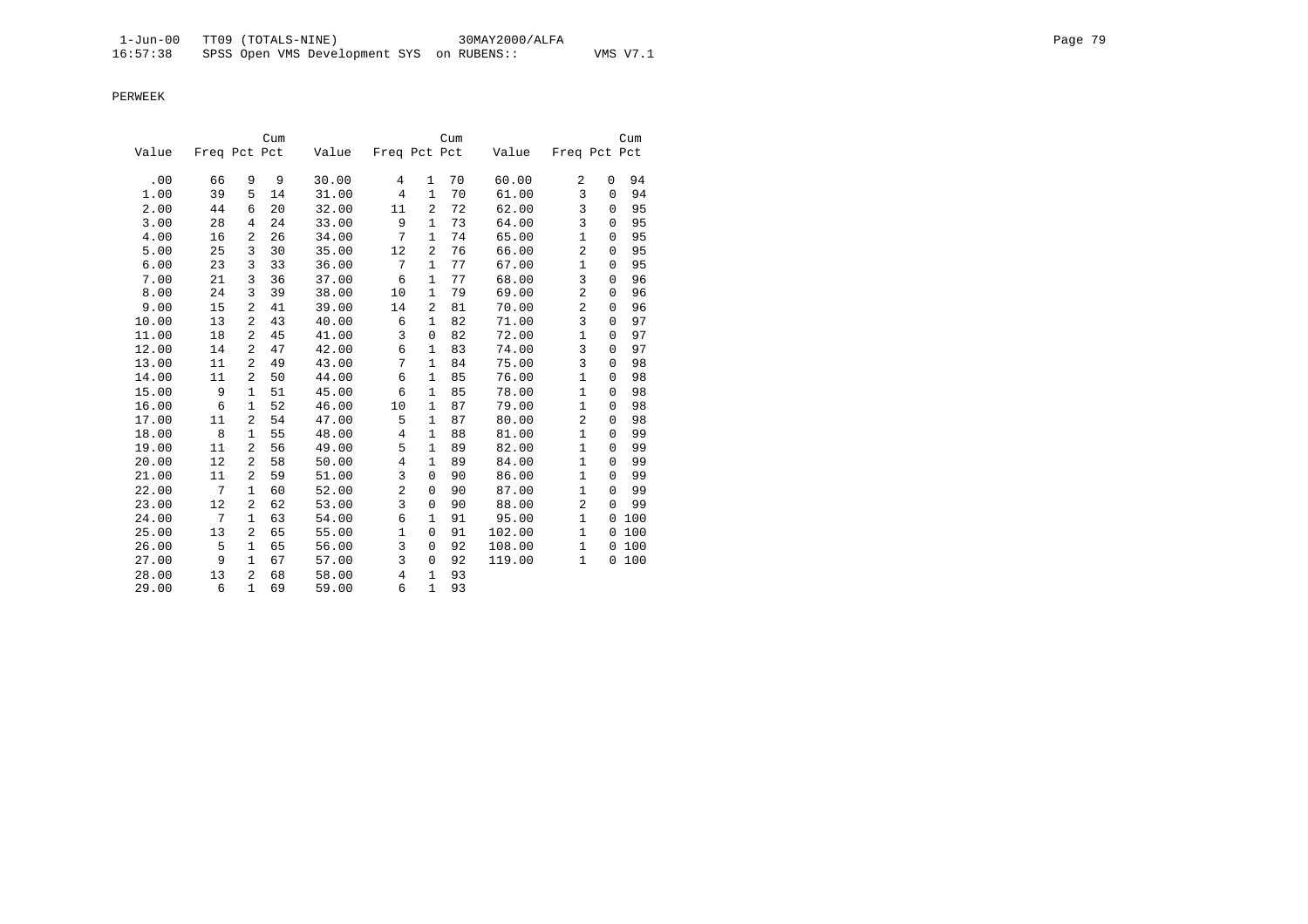|      | Count          |        | Midpoint One symbol equals approximately 4.00 occurrences |                     |     |     |     |
|------|----------------|--------|-----------------------------------------------------------|---------------------|-----|-----|-----|
|      | 193            | 2.50   |                                                           |                     |     |     |     |
|      | 108            | 7.50   | ***************************                               |                     |     |     |     |
|      | 67             | 12.50  | *****************                                         |                     |     |     |     |
|      | 45             | 17.50  | ***********                                               |                     |     |     |     |
|      | 49             | 22.50  | ************                                              |                     |     |     |     |
|      | 46             | 27.50  | ************                                              |                     |     |     |     |
|      | 35             | 32.50  | *********                                                 |                     |     |     |     |
|      | 49             | 37.50  | ************                                              |                     |     |     |     |
|      | 28             | 42.50  | *******                                                   |                     |     |     |     |
|      | 30             | 47.50  | ********                                                  |                     |     |     |     |
|      | 18             | 52.50  | *****                                                     |                     |     |     |     |
|      | 17             | 57.50  | $***$ * * *                                               |                     |     |     |     |
|      | 11             | 62.50  | $***$                                                     |                     |     |     |     |
|      | 9              | 67.50  | $***$                                                     |                     |     |     |     |
|      | 9              | 72.50  | $***$                                                     |                     |     |     |     |
|      | 6              | 77.50  | $\star\star$                                              |                     |     |     |     |
|      | 5              | 82.50  | $\star$                                                   |                     |     |     |     |
|      | $\overline{4}$ | 87.50  | $\star$                                                   |                     |     |     |     |
|      | $\mathbf 0$    | 92.50  |                                                           |                     |     |     |     |
|      | 1              | 97.50  |                                                           |                     |     |     |     |
|      | 1              | 102.50 |                                                           |                     |     |     |     |
|      | $\mathbf{1}$   | 107.50 |                                                           |                     |     |     |     |
|      | 0              | 112.50 |                                                           |                     |     |     |     |
|      | 1              | 117.50 |                                                           |                     |     |     |     |
|      |                |        |                                                           |                     |     |     |     |
|      |                |        | 40<br>$\Omega$                                            | 80                  | 120 | 160 | 200 |
|      |                |        |                                                           | Histogram frequency |     |     |     |
| Mean |                | 21.700 | Std dev                                                   | 21.521              |     |     |     |
|      |                |        |                                                           |                     |     |     |     |

Valid cases 733 Missing cases 0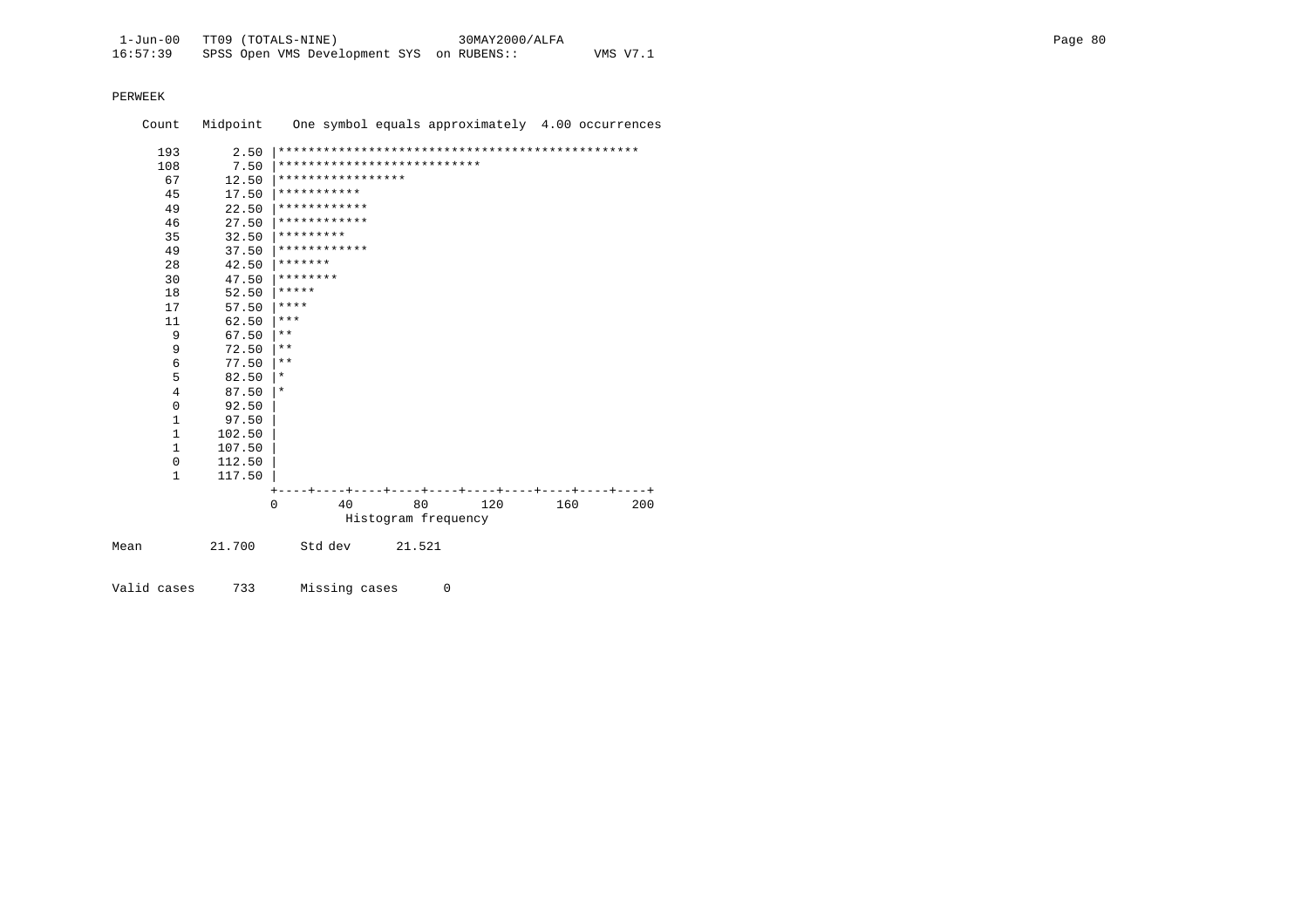Preceding task required .35 seconds CPU time; 2.64 seconds elapsed.

| 437 | $\Omega$ | TEMPORARY   |                                           |                           |  |
|-----|----------|-------------|-------------------------------------------|---------------------------|--|
| 438 | $\Omega$ | SELECT IF   | (SCIN34 EO 23)                            |                           |  |
| 439 | $\Omega$ | $/$ *       |                                           |                           |  |
| 440 | 0        |             | /* TOTAL TIMES FREOUENCY DISTRIBUTION FOR | REHABILITATION PHYSICIANS |  |
| 441 | 0        | $/$ *       |                                           |                           |  |
| 442 | 0        | FREOUENCIES | VARIABLES=PERWEEK/                        |                           |  |
| 443 | $\Omega$ |             | FORMAT=CONDENSE/                          |                           |  |
| 444 | - 0      |             | HISTOGRAM=INCREMENT (5)/                  |                           |  |
| 445 | $\Omega$ |             | STATISTICS=MEAN STDDEV                    |                           |  |
| 446 |          | , *         |                                           |                           |  |

There are 1,073,639,936 bytes of memory available.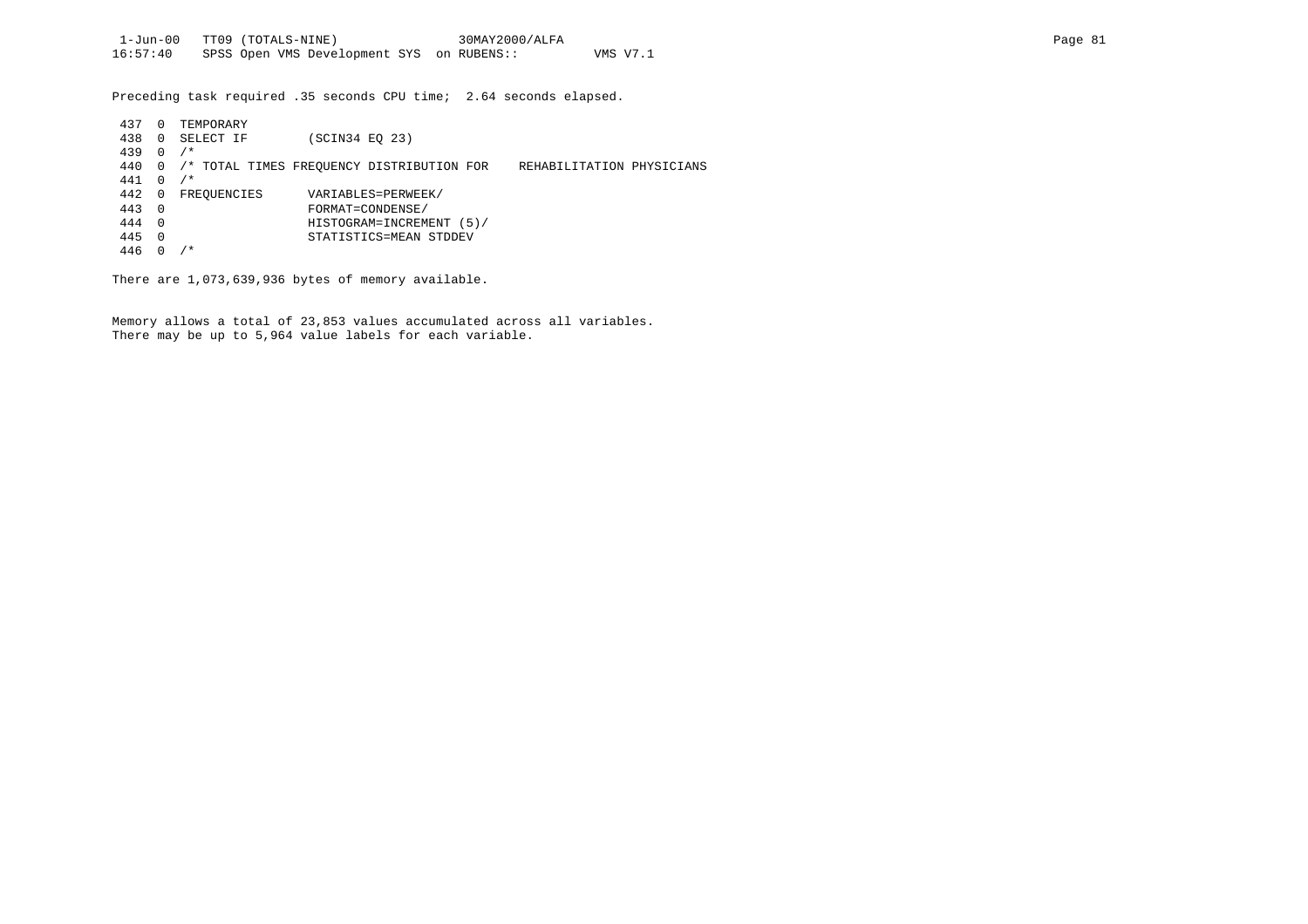|       |                |                | Cum |       |                |                | Cum |       |                |                | Cum |
|-------|----------------|----------------|-----|-------|----------------|----------------|-----|-------|----------------|----------------|-----|
| Value | Freq Pct Pct   |                |     | Value | Freq Pct Pct   |                |     | Value | Freq Pct Pct   |                |     |
|       |                |                |     |       |                |                |     |       |                |                |     |
| .00   | 18             | 15             | 15  | 12.00 | 6              | 5              | 79  | 32.00 | 1              | 1              | 92  |
| 1.00  | 22             | 19             | 34  | 13.00 | 1              | 1.             | 80  | 34.00 |                |                | 93  |
| 2.00  | 15             | 13             | 47  | 14.00 | 1              | 1              | 81  | 35.00 |                | 1.             | 94  |
| 3.00  | $\overline{a}$ | 2              | 48  | 15.00 | $\overline{a}$ | 2              | 82  | 36.00 |                | 1.             | 95  |
| 4.00  | 5              | 4              | 53  | 16.00 | 3              | 3              | 85  | 39.00 |                | 1              | 96  |
| 5.00  | 3              | 3              | 55  | 17.00 |                |                | 86  | 40.00 |                |                | 97  |
| 6.00  | 5              | 4              | 59  | 19.00 | $\mathfrak{D}$ | $\mathfrak{D}$ | 87  | 43.00 |                |                | 97  |
| 7.00  | 4              | 3              | 63  | 21.00 | 1              | 1              | 88  | 44.00 | $\mathfrak{D}$ | $\mathfrak{D}$ | 99  |
| 8.00  | $\overline{a}$ | $\overline{a}$ | 64  | 22.00 | $\overline{a}$ | 2              | 90  | 61.00 |                | 1.             | 100 |
| 9.00  |                | 1.             | 65  | 26.00 |                |                | 91  |       |                |                |     |
| 10.00 | 10             | 8              | 74  | 30.00 | 1              |                | 92  |       |                |                |     |

Count Midpoint One symbol equals approximately 1.50 occurrences

|      | 62<br>2.50  |          |              |                     |    |    |    |
|------|-------------|----------|--------------|---------------------|----|----|----|
|      | 15<br>7.50  |          | **********   |                     |    |    |    |
|      | 18<br>12.50 |          | ************ |                     |    |    |    |
|      | 8<br>17.50  | *****    |              |                     |    |    |    |
|      | 3<br>22.50  | $* *$    |              |                     |    |    |    |
|      | 1<br>27.50  | $\ast$   |              |                     |    |    |    |
|      | 3<br>32.50  | $***$    |              |                     |    |    |    |
|      | 3<br>37.50  | $***$    |              |                     |    |    |    |
|      | 4<br>42.50  | ***      |              |                     |    |    |    |
|      | 0<br>47.50  |          |              |                     |    |    |    |
|      | 0<br>52.50  |          |              |                     |    |    |    |
|      | 0<br>57.50  |          |              |                     |    |    |    |
|      | 1<br>61.00  | $\star$  |              |                     |    |    |    |
|      |             |          |              |                     |    |    |    |
|      |             | $\Omega$ | 15           | 30                  | 45 | 60 | 75 |
|      |             |          |              | Histogram frequency |    |    |    |
| Mean | 8.788       |          | Std dev      | 11.852              |    |    |    |

Valid cases 118 Missing cases 0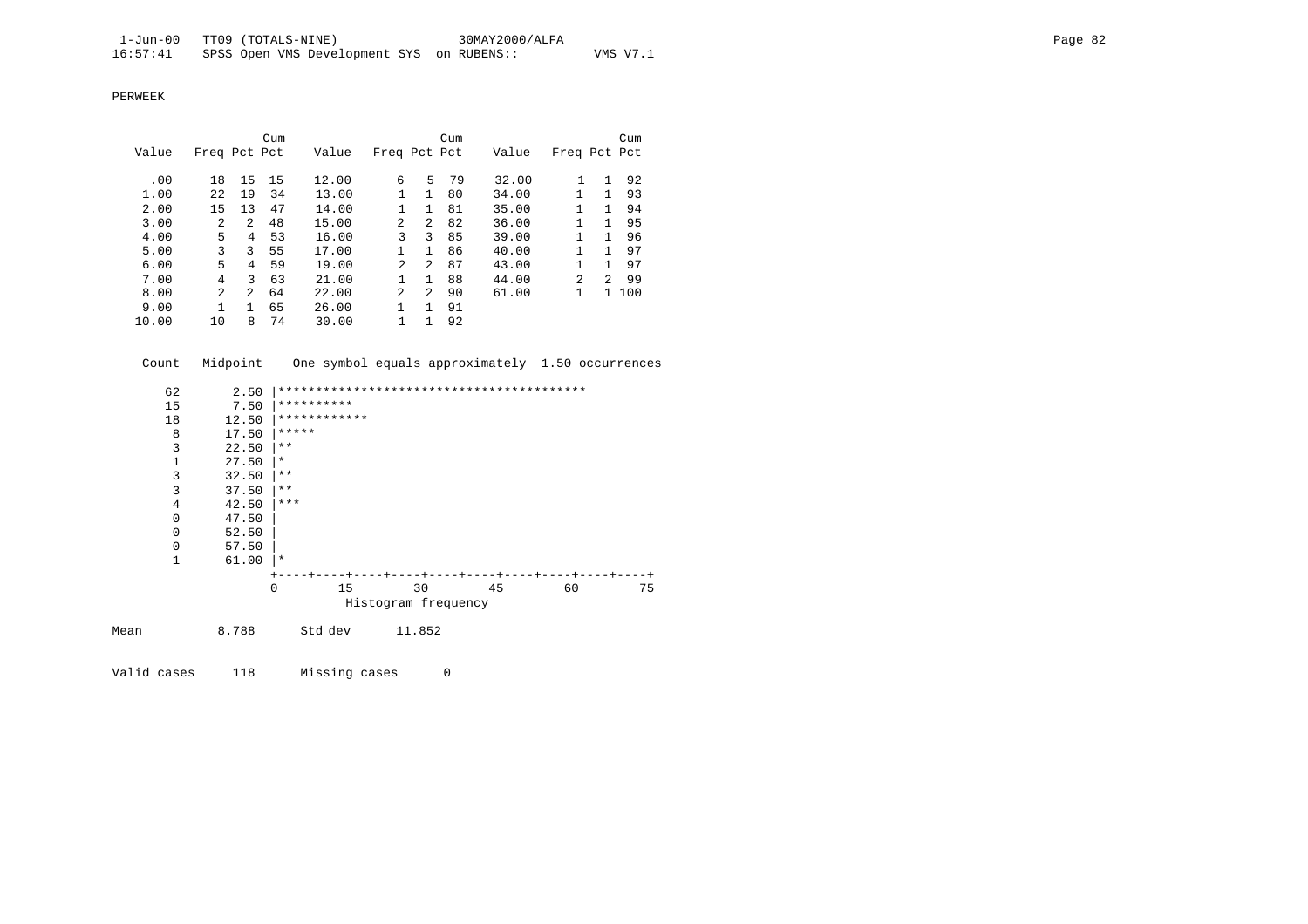Preceding task required .41 seconds CPU time; 1.37 seconds elapsed.

| 447 | 0        | TEMPORARY   |                                           |                 |
|-----|----------|-------------|-------------------------------------------|-----------------|
| 448 | 0        | SELECT IF   | (SCIN34 EO 24)                            |                 |
| 449 | 0        | $/$ *       |                                           |                 |
| 450 | 0        |             | /* TOTAL TIMES FREOUENCY DISTRIBUTION FOR | RHEUMATOLOGISTS |
| 451 | 0        | $/$ *       |                                           |                 |
| 452 | 0        | FREOUENCIES | VARIABLES=PERWEEK/                        |                 |
| 453 | $\Omega$ |             | FORMAT=CONDENSE/                          |                 |
| 454 | $\Omega$ |             | HISTOGRAM=INCREMENT (5)/                  |                 |
| 455 | $\Omega$ |             | STATISTICS=MEAN STDDEV                    |                 |
| 456 |          | * *         |                                           |                 |
|     |          |             |                                           |                 |

There are 1,073,639,936 bytes of memory available.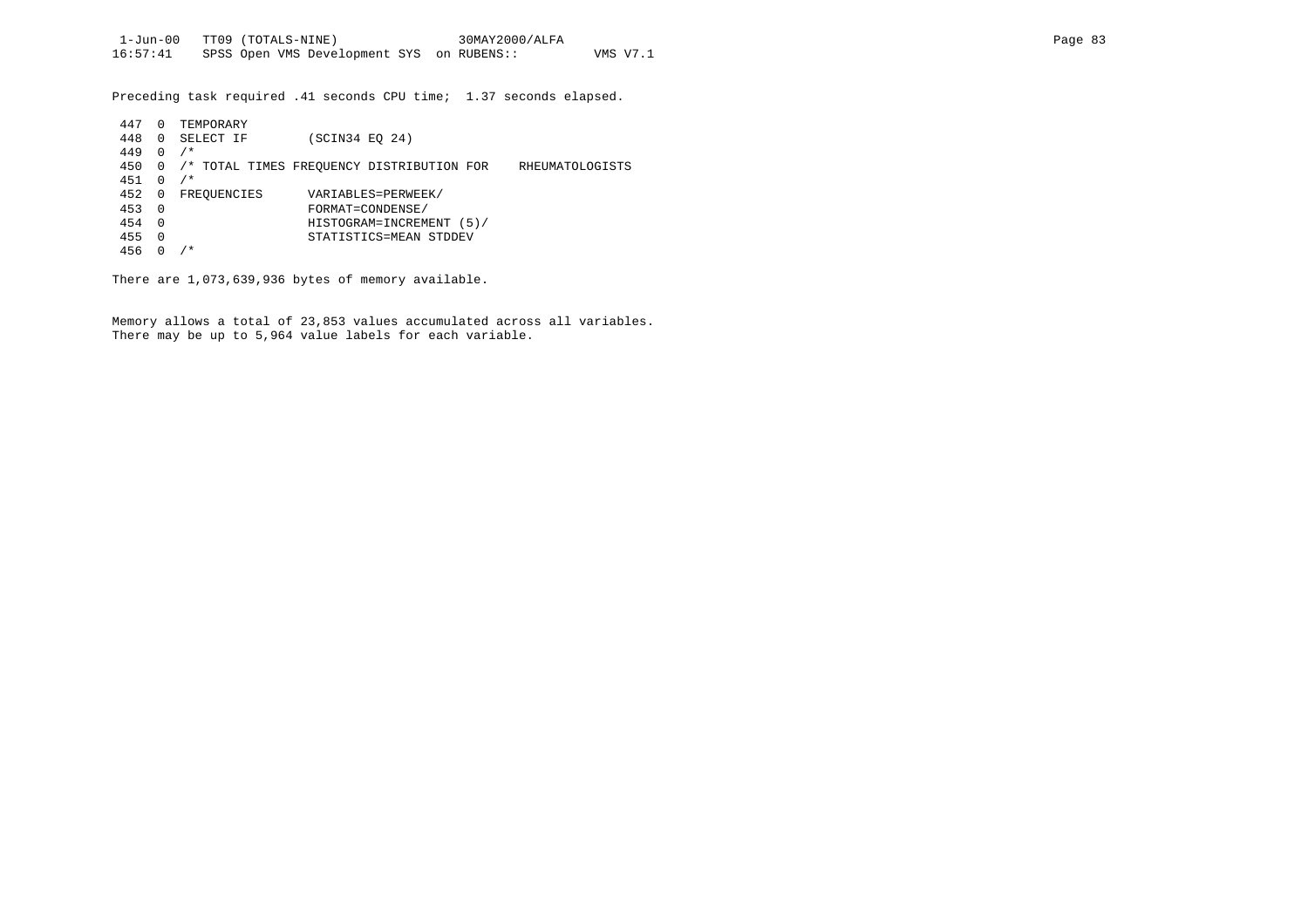|       |                |                | Cum |       |                |                | Cum |       |                |              | Cum |
|-------|----------------|----------------|-----|-------|----------------|----------------|-----|-------|----------------|--------------|-----|
| Value | Freq Pct Pct   |                |     | Value | Freq Pct Pct   |                |     | Value | Freq Pct Pct   |              |     |
|       |                |                |     |       |                |                |     |       |                |              |     |
| .00   | 6              | 4              | 4   | 23.00 | 3              | 2              | 44  | 48.00 | $\mathbf{1}$   | $\mathbf{1}$ | 80  |
| 1.00  | 8              | 5              | 9   | 24.00 | 5              | 3              | 47  | 49.00 | $\overline{a}$ | $\mathbf{1}$ | 81  |
| 2.00  | 1              | 1              | 10  | 25.00 | 1              | $\mathbf{1}$   | 48  | 50.00 | $\overline{2}$ | $\mathbf{1}$ | 83  |
| 3.00  | 5              | 3              | 13  | 26.00 | 4              | 3              | 51  | 51.00 | $\overline{a}$ | $\mathbf{1}$ | 84  |
| 4.00  | 3              | 2              | 15  | 27.00 | $\overline{4}$ | 3              | 53  | 52.00 | $\mathbf{1}$   | $\mathbf{1}$ | 85  |
| 5.00  | 5              | 3              | 19  | 28.00 | 1              | $\mathbf{1}$   | 54  | 53.00 | 1              | $\mathbf{1}$ | 85  |
| 6.00  | 2              | 1              | 20  | 30.00 | 3              | 2              | 56  | 56.00 | 3              | 2            | 87  |
| 7.00  | 3              | $\overline{a}$ | 22  | 31.00 | 1              | $\mathbf{1}$   | 57  | 57.00 | $\overline{2}$ | $\mathbf{1}$ | 89  |
| 8.00  | 3              | $\overline{a}$ | 24  | 32.00 | $\mathbf{1}$   | $\mathbf{1}$   | 57  | 61.00 | $\mathbf{1}$   | $\mathbf{1}$ | 89  |
| 9.00  | 1              | $\mathbf{1}$   | 25  | 33.00 | $\overline{a}$ | $\mathbf{1}$   | 59  | 64.00 | $\overline{a}$ | $\mathbf{1}$ | 91  |
| 10.00 | 3              | $\overline{a}$ | 27  | 34.00 | 4              | 3              | 61  | 65.00 | $\overline{2}$ | $\mathbf{1}$ | 92  |
| 11.00 | 2              | $\mathbf{1}$   | 28  | 35.00 | 1              | 1              | 62  | 71.00 | 1              | $\mathbf{1}$ | 93  |
| 12.00 | $\mathbf{1}$   | 1              | 29  | 36.00 | $\mathbf{1}$   | $\mathbf{1}$   | 63  | 72.00 | $\mathbf{1}$   | $\mathbf{1}$ | 93  |
| 13.00 | 2              | 1              | 30  | 37.00 | 1              | 1              | 63  | 75.00 | 1              | $\mathbf{1}$ | 94  |
| 14.00 | 4              | 3              | 33  | 38.00 | $\mathbf{1}$   | 1              | 64  | 76.00 | 1              | $\mathbf{1}$ | 95  |
| 15.00 | 1              | $\mathbf{1}$   | 33  | 39.00 | 3              | $\overline{a}$ | 66  | 77.00 | $\mathbf{1}$   | $\mathbf{1}$ | 95  |
| 16.00 | $\mathbf{1}$   | $\mathbf{1}$   | 34  | 40.00 | 4              | 3              | 69  | 78.00 | $\mathbf{1}$   | $\mathbf{1}$ | 96  |
| 17.00 | $\overline{4}$ | 3              | 37  | 41.00 | $\overline{4}$ | 3              | 71  | 82.00 | $\mathbf{1}$   | $\mathbf{1}$ | 97  |
| 18.00 | 1              | $\mathbf{1}$   | 37  | 43.00 | 2              | $\mathbf{1}$   | 73  | 88.00 | $\overline{a}$ | $\mathbf{1}$ | 98  |
| 19.00 | 1              | $\mathbf{1}$   | 38  | 44.00 | 5              | 3              | 76  | 89.00 | $\mathbf{1}$   | $\mathbf{1}$ | 99  |
| 20.00 | 2              | $\mathbf{1}$   | 39  | 45.00 | 1              | $\mathbf{1}$   | 77  | 90.00 | $\mathbf{1}$   | $\mathbf{1}$ | 99  |
| 21.00 | 3              | $\mathcal{L}$  | 41  | 46.00 | $\overline{a}$ | $\mathbf{1}$   | 78  | 94.00 | $\mathbf 1$    | $\mathbf{1}$ | 100 |
| 22.00 | 1              | $\mathbf{1}$   | 42  | 47.00 | $\overline{a}$ | $\mathbf{1}$   | 79  |       |                |              |     |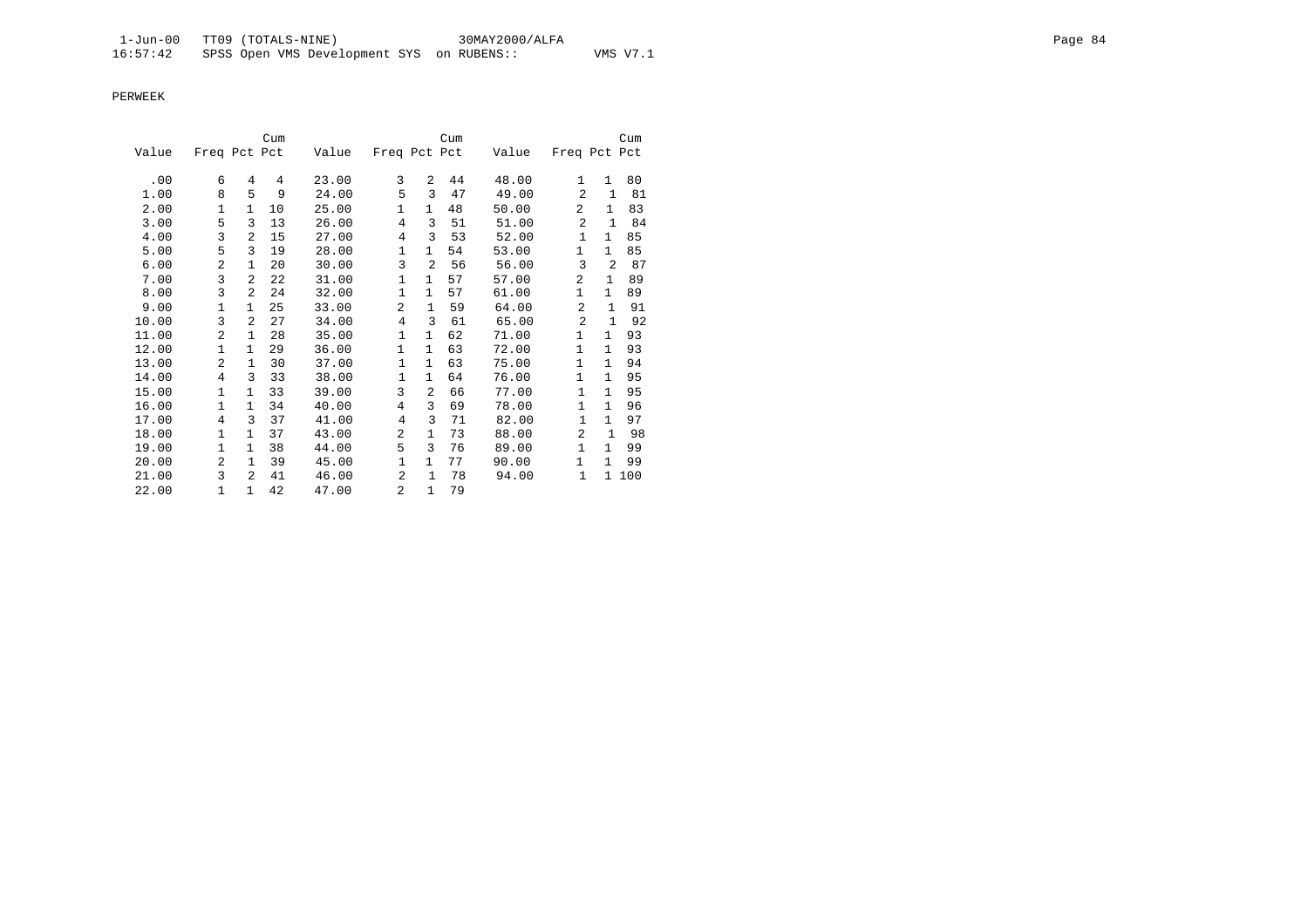| Count          |              | Midpoint One symbol equals approximately .50 occurrences |                     |     |     |    |
|----------------|--------------|----------------------------------------------------------|---------------------|-----|-----|----|
| 23<br>14       | 2.50<br>7.50 | ****************************                             |                     |     |     |    |
| 12.            | 12.50        | ************************                                 |                     |     |     |    |
| 8              | 17.50        | ****************                                         |                     |     |     |    |
| 14             | 22.50        | ****************************                             |                     |     |     |    |
| 10             | 27.50        | ********************                                     |                     |     |     |    |
| 11             | 32.50        | **********************                                   |                     |     |     |    |
| 7              | 37.50        | **************                                           |                     |     |     |    |
| 15             | 42.50        | ******************************                           |                     |     |     |    |
| 8              | 47.50        | ****************                                         |                     |     |     |    |
| 6              | 52.50        | ************                                             |                     |     |     |    |
| 5              | 57.50        | **********                                               |                     |     |     |    |
| 3              | 62.50        | ******                                                   |                     |     |     |    |
| $\overline{2}$ | 67.50        | ****                                                     |                     |     |     |    |
| $\overline{a}$ | 72.50        | ****                                                     |                     |     |     |    |
| 4              | 77.50        | ********                                                 |                     |     |     |    |
| $\mathbf{1}$   | 82.50        | $***$                                                    |                     |     |     |    |
| 3              | 87.50        | ******                                                   |                     |     |     |    |
| 2              | 92.50        | ****                                                     |                     |     |     |    |
|                |              |                                                          |                     |     |     |    |
|                |              | 5<br>$\Omega$                                            | 10                  | 1.5 | 2.0 | 25 |
|                |              |                                                          | Histogram frequency |     |     |    |
|                |              |                                                          |                     |     |     |    |
| Mean           | 30.013       | Std dev                                                  | 23.487              |     |     |    |

Valid cases 150 Missing cases 0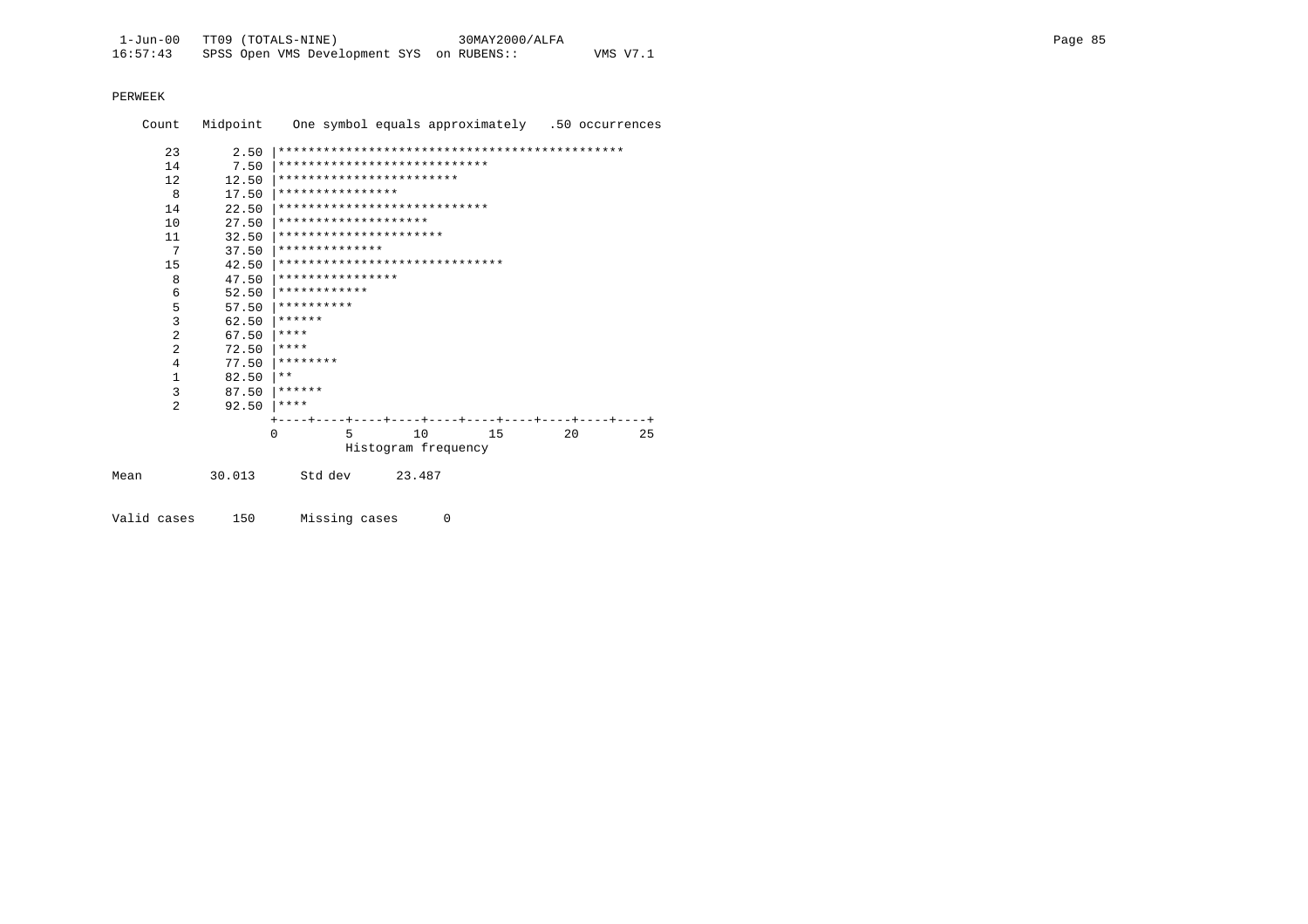Preceding task required .45 seconds CPU time; 2.22 seconds elapsed.

| 457 | 0        | TEMPORARY   |                                                                           |
|-----|----------|-------------|---------------------------------------------------------------------------|
| 458 | 0        | SELECT IF   | SCIN34 EO 25)                                                             |
| 459 | 0        | $/$ *       |                                                                           |
| 460 | 0        |             | /* TOTAL TIMES FREOUENCY DISTRIBUTION FOR<br>THORACIC MEDICINE PHYSICIANS |
| 461 | 0        | $/$ *       |                                                                           |
| 462 | 0        | FREOUENCIES | VARIABLES=PERWEEK/                                                        |
| 463 | 0        |             | FORMAT=CONDENSE/                                                          |
| 464 | $\Omega$ |             | HISTOGRAM=INCREMENT (5)/                                                  |
| 465 | 0        |             | STATISTICS=MEAN STDDEV                                                    |
| 466 |          | $7 *$       |                                                                           |

There are 1,073,639,936 bytes of memory available.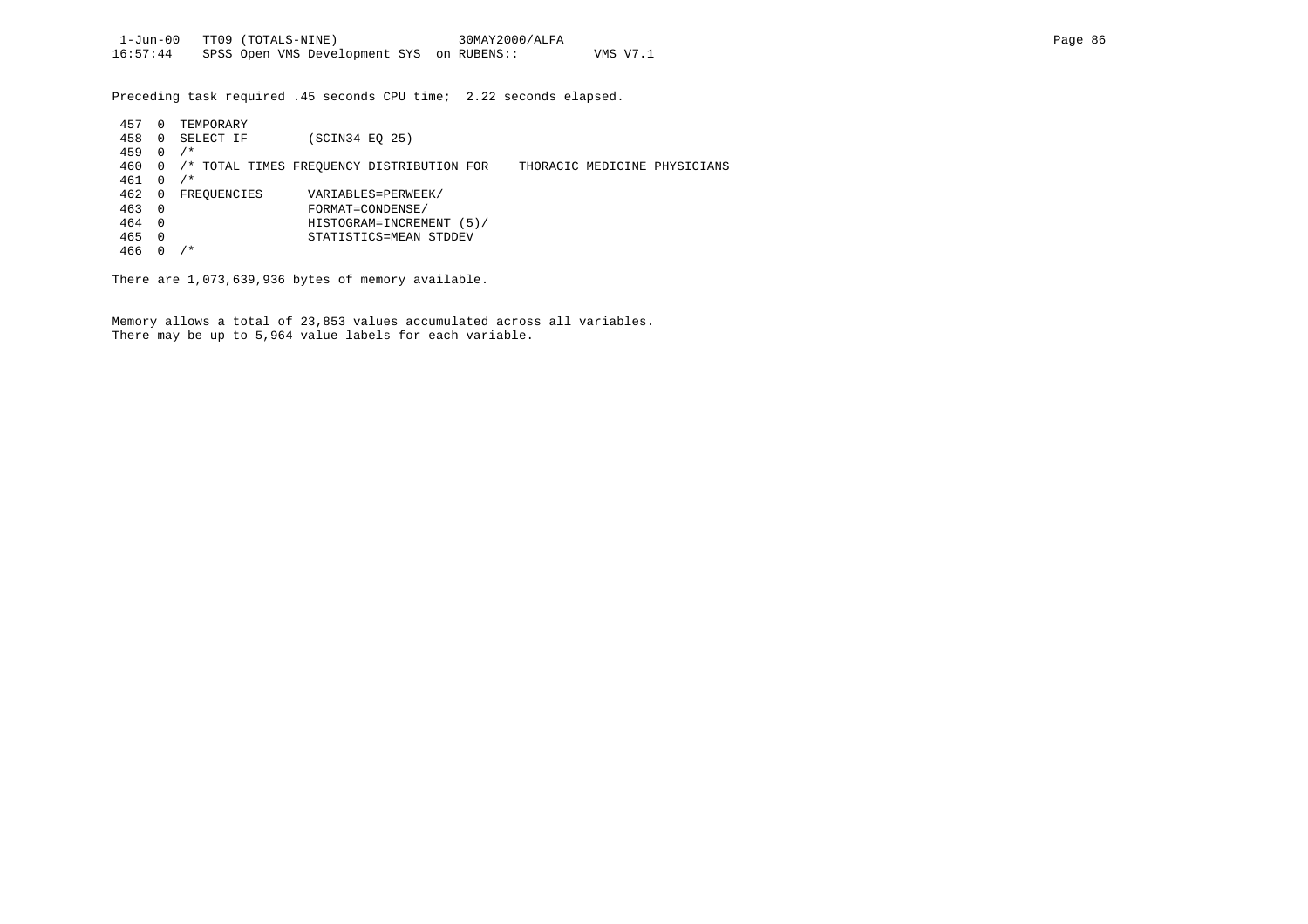|       |                |                | Cum |       |                |              | Cum |        |                |                | Cum |
|-------|----------------|----------------|-----|-------|----------------|--------------|-----|--------|----------------|----------------|-----|
| Value | Freq Pct Pct   |                |     | Value | Freq Pct Pct   |              |     | Value  | Freq Pct Pct   |                |     |
|       |                |                |     |       |                |              |     |        |                |                | 87  |
| .00   | 16             | 6              | 6   | 27.00 | 2              | $\mathbf{1}$ | 61  | 54.00  | 3              | 1              |     |
| 1.00  | 4              | 2              | 8   | 28.00 | $\overline{a}$ | $\mathbf{1}$ | 62  | 55.00  | $\mathfrak{D}$ | $\mathbf{1}$   | 87  |
| 2.00  | 6              | $\overline{a}$ | 10  | 29.00 | $\overline{c}$ | $\mathbf{1}$ | 63  | 56.00  | 5              | $\overline{2}$ | 89  |
| 3.00  | 12             | 5              | 15  | 30.00 | 1              | 0            | 63  | 57.00  | 1              | 0              | 90  |
| 4.00  | 6              | $\overline{a}$ | 17  | 31.00 | $\overline{4}$ | 2            | 65  | 58.00  | $\mathbf 1$    | 0              | 90  |
| 5.00  | 8              | 3              | 20  | 33.00 | 5              | 2            | 67  | 59.00  | $\overline{a}$ | $\mathbf{1}$   | 91  |
| 6.00  | 3              | $\mathbf{1}$   | 22  | 34.00 | $\overline{4}$ | 2            | 68  | 63.00  | 3              | $\mathbf{1}$   | 92  |
| 7.00  | 8              | 3              | 25  | 35.00 | 6              | 2            | 70  | 64.00  | $\mathbf{1}$   | $\Omega$       | 93  |
| 8.00  | 7              | 3              | 28  | 36.00 | $\overline{a}$ | $\mathbf{1}$ | 71  | 65.00  | $\mathbf{1}$   | 0              | 93  |
| 9.00  | 5              | $\overline{a}$ | 30  | 37.00 | $\overline{c}$ | $\mathbf{1}$ | 72  | 66.00  | $\overline{2}$ | 1              | 94  |
| 10.00 | 9              | 4              | 33  | 38.00 | 4              | 2            | 74  | 68.00  | $\mathbf 1$    | 0              | 94  |
| 11.00 | 5              | $\overline{a}$ | 35  | 39.00 | $\overline{2}$ | $\mathbf{1}$ | 74  | 70.00  | $\overline{2}$ | $\mathbf{1}$   | 95  |
| 12.00 | 8              | 3              | 38  | 40.00 | 1              | 0            | 75  | 74.00  | $\mathbf{1}$   | 0              | 95  |
| 13.00 | 6              | 2              | 41  | 41.00 | 5              | 2            | 77  | 76.00  | $\mathbf{1}$   | $\Omega$       | 96  |
| 14.00 | 6              | $\overline{2}$ | 43  | 42.00 | 1              | $\mathbf 0$  | 77  | 77.00  | $\overline{2}$ | $\mathbf{1}$   | 96  |
| 15.00 | 7              | 3              | 46  | 43.00 | 1              | 0            | 78  | 80.00  | $\mathbf{1}$   | $\Omega$       | 97  |
| 16.00 | $\overline{4}$ | $\overline{a}$ | 47  | 44.00 | 1              | $\Omega$     | 78  | 87.00  | $\mathbf{1}$   | 0              | 97  |
| 17.00 | 4              | 2              | 49  | 45.00 | 4              | 2            | 80  | 97.00  | $\mathbf 1$    | 0              | 98  |
| 18.00 | 5              | $\overline{a}$ | 51  | 46.00 | $\overline{c}$ | $\mathbf{1}$ | 80  | 98.00  | $\mathbf{1}$   | 0              | 98  |
| 19.00 | 5              | $\overline{2}$ | 53  | 47.00 | $\overline{4}$ | 2            | 82  | 114.00 | $\mathbf{1}$   | 0              | 98  |
| 20.00 | 3              | $\mathbf{1}$   | 54  | 48.00 | 1              | 0            | 82  | 118.00 | $\mathbf{1}$   | 0              | 99  |
| 21.00 | 3              | $\mathbf{1}$   | 55  | 49.00 | $\overline{4}$ | 2            | 84  | 123.00 | $\mathbf{1}$   | $\Omega$       | 99  |
| 22.00 | 6              | 2              | 57  | 50.00 | 1              | $\Omega$     | 84  | 142.00 | $\mathbf{1}$   | 0              | 100 |
| 23.00 | $\overline{4}$ | $\mathfrak{D}$ | 59  | 51.00 | 1              | $\Omega$     | 85  | 188.00 | $\mathbf{1}$   | 0              | 100 |
| 24.00 | $\mathbf{1}$   | 0              | 59  | 52.00 | 1              | 0            | 85  |        |                |                |     |
| 26.00 | $\overline{2}$ | $\mathbf 1$    | 60  | 53.00 | 1              | $\mathbf 0$  | 85  |        |                |                |     |
|       |                |                |     |       |                |              |     |        |                |                |     |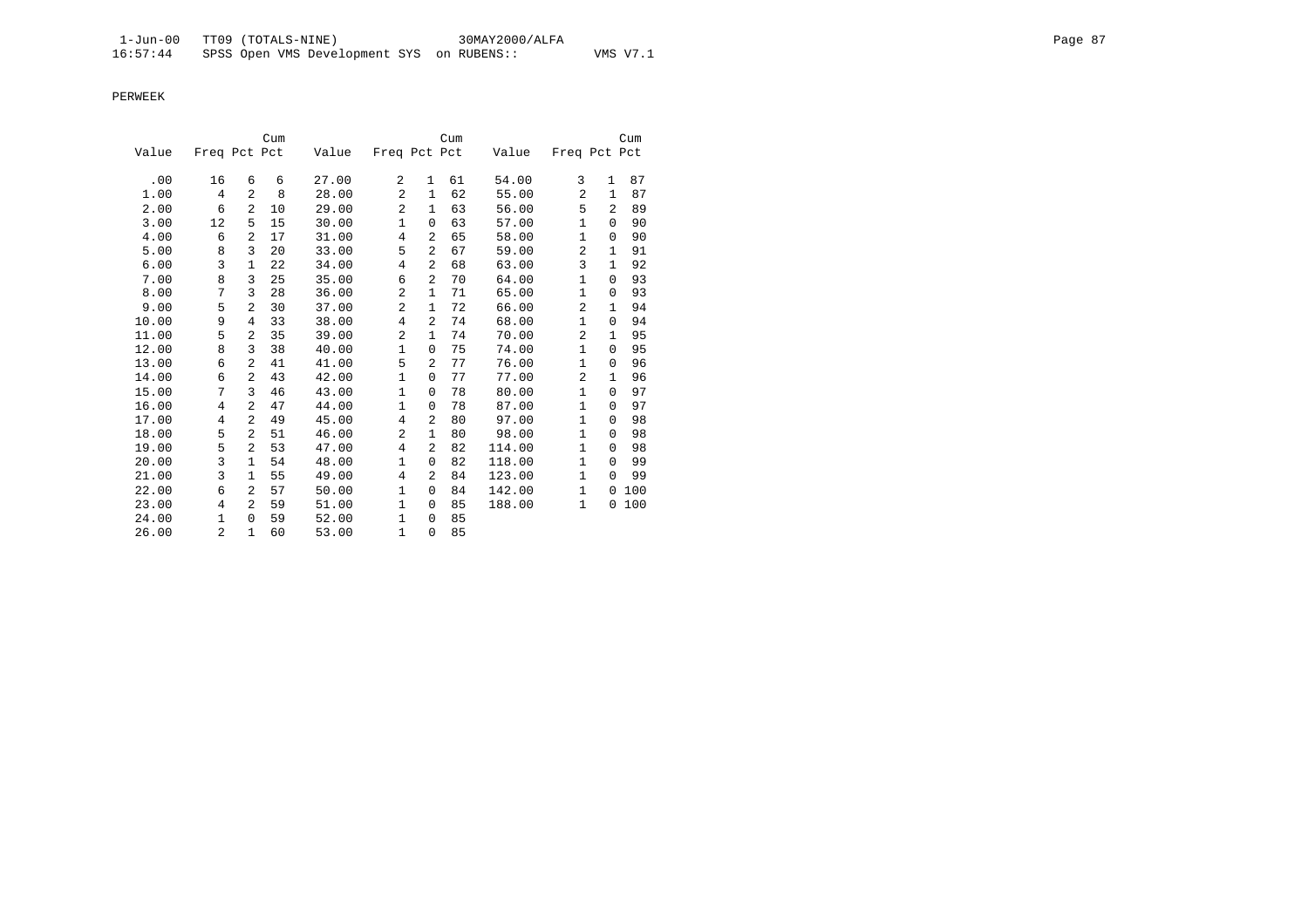Count Midpoint One symbol equals approximately 1.00 occurrence 44 2.50 |\*\*\*\*\*\*\*\*\*\*\*\*\*\*\*\*\*\*\*\*\*\*\*\*\*\*\*\*\*\*\*\*\*\*\*\*\*\*\*\*\*\*\*\* 31 7.50 |\*\*\*\*\*\*\*\*\*\*\*\*\*\*\*\*\*\*\*\*\*\*\*\*\*\*\*\*\*\*\* 34 12.50 |\*\*\*\*\*\*\*\*\*\*\*\*\*\*\*\*\*\*\*\*\*\*\*\*\*\*\*\*\*\*\*\*\*\* 25 17.50 |\*\*\*\*\*\*\*\*\*\*\*\*\*\*\*\*\*\*\*\*\*\*\*\*\*\*<br>17 22.50 |\*\*\*\*\*\*\*\*\*\*\*\*\*\*\*\*\*  $\begin{array}{ccc} 17 & 22.50 \ 8 & 27.50 \ \end{array}$  \*\*\*\*\*\*\*\*\*\*\*\*\*\*\*\*\*\*\*\* 8 27.50  $********$ <br>14 32.50  $********$  14 32.50 |\*\*\*\*\*\*\*\*\*\*\*\*\*\* 16 37.50  $************************$ 9  $42.50$   $*********$ <br>15  $47.50$   $*********$ 15  $47.50$   $************************$  $7$  52.50  $******$ <br>11 57.50  $*******$ 11 57.50  $**************$ 4 62.50  $****$ <br>4 67.50  $****$  $\begin{array}{ccc} 4 & 67.50 & **** \\ 3 & 72.50 & **** \end{array}$  $\begin{array}{ccc} 3 & 72.50 & \ast \ast \ast \\ 3 & 77.50 & \ast \ast \ast \end{array}$ 3 77.50  $***$ <br>1 82.50  $*$  $82.50$  |\*  $\begin{array}{ccc|c} 1 & 87.50 & \star \\ 0 & 92.50 & \end{array}$  $\begin{array}{ccc} 0 & 92.50 \\ 2 & 97.50 \end{array}$ 2 97.50  $*$ <br>0 102.50  $\left.^*$  $0$  102.50<br>0 107.50 0 107.50 |  $\begin{array}{ccc} 1 & 112.50 \\ 1 & 117.50 \end{array}$  |\*  $\begin{array}{ccc} 1 & 117.50 & \ast \\ 1 & 122.50 & \ast \end{array}$  $\begin{array}{ccc} 1 & 122.50 \ 0 & 127.50 \end{array}$  |\*  $0$  127.50<br>0 132.50  $0$  132.50<br>0 137.50  $\begin{array}{cc} 0 & 137.50 \\ 1 & 142.50 \end{array}$  $\begin{array}{ccc} 1 & 142.50 \ 0 & 147.50 \end{array}$  |\*  $0$  147.50<br> $0$  152.50  $0$  152.50<br>0 157.50  $0$  157.50<br>0 162.50  $0$  162.50<br>0 167.50  $0$  167.50<br>0 172.50  $0$  172.50<br>0 177.50  $0$  177.50<br>0 182.50  $0$  182.50<br>1 187.50  $187.50$  |\* +----+----+----+----+----+----+----+----+----+----+ 0 10 20 30 40 50 Histogram frequency

Mean 26.874 Std dev 26.760

Valid cases 254 Missing cases 0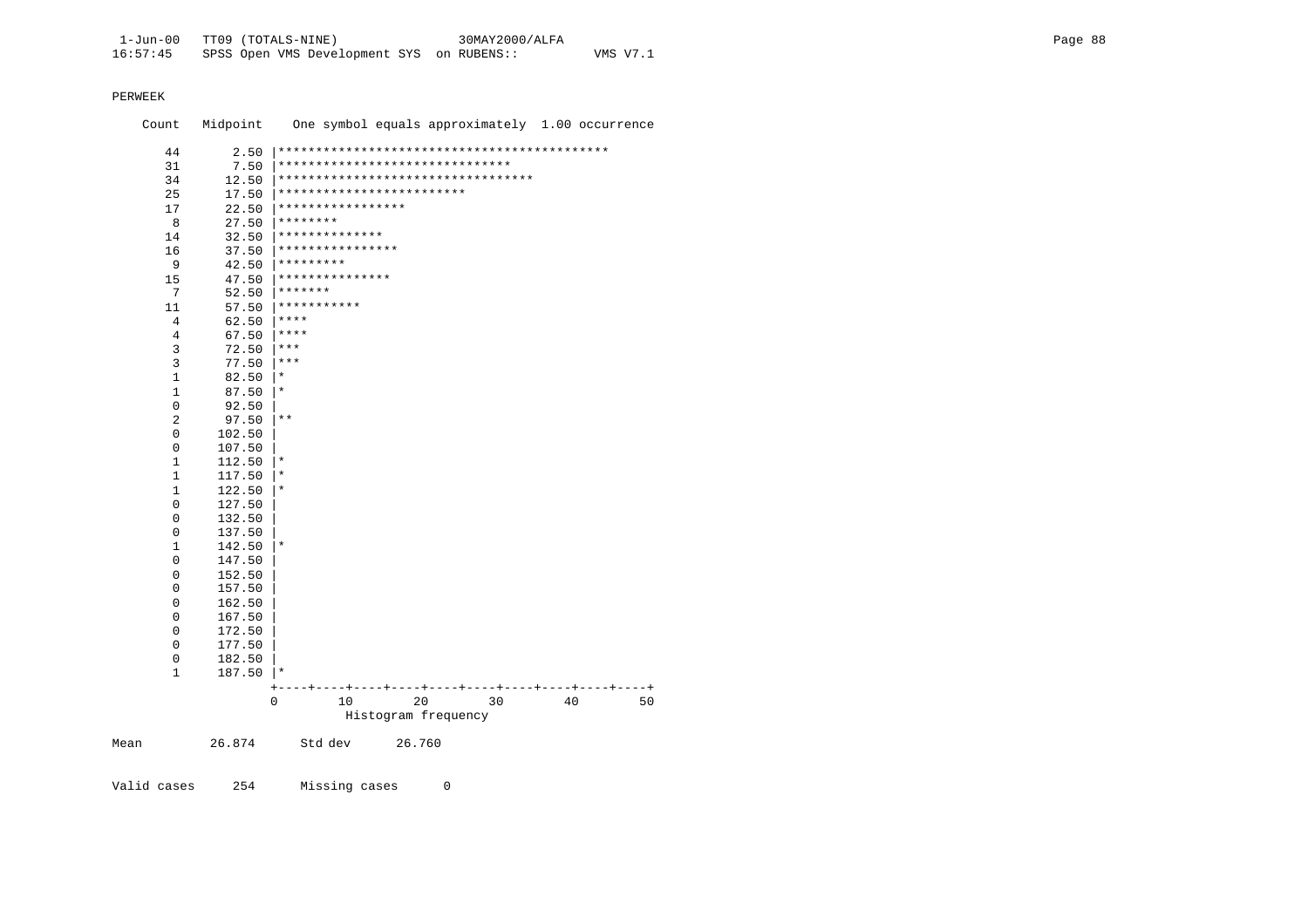Preceding task required .33 seconds CPU time; 2.00 seconds elapsed.

| 467 | 0              | TEMPORARY   |                                                            |
|-----|----------------|-------------|------------------------------------------------------------|
| 468 | 0              | SELECT IF   | (SCIN34 EO 26)                                             |
| 469 | 0              | $/$ *       |                                                            |
| 470 | $\Omega$       |             | /* TOTAL TIMES FREQUENCY DISTRIBUTION FOR<br>PSYCHIATRISTS |
| 471 | $\Omega$       | $/$ *       |                                                            |
| 472 | $\overline{0}$ | FREOUENCIES | VARIABLES=PERWEEK/                                         |
| 473 | - 0            |             | FORMAT=CONDENSE/                                           |
| 474 | $\Omega$       |             | HISTOGRAM=INCREMENT (5)/                                   |
| 475 | $\Omega$       |             | STATISTICS=MEAN STDDEV                                     |
| 476 |                | $\ast$      |                                                            |

There are 1,073,639,936 bytes of memory available.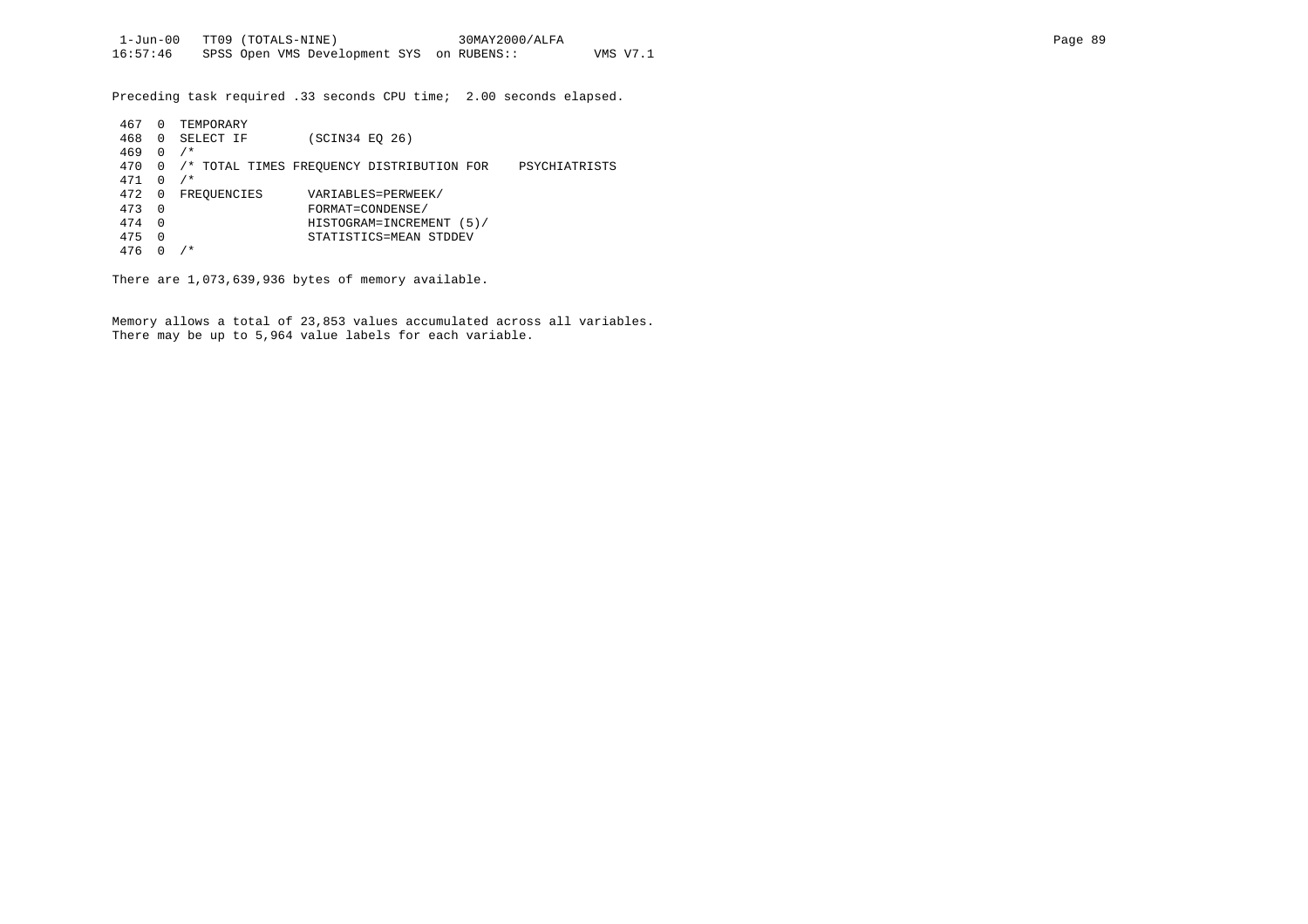|       |              |                | Cum |       |                |                | Cum |        |                |             | Cum |
|-------|--------------|----------------|-----|-------|----------------|----------------|-----|--------|----------------|-------------|-----|
| Value | Freq Pct Pct |                |     | Value | Freq Pct Pct   |                |     | Value  | Freq Pct Pct   |             |     |
| .00   | 89           | 5              | 5   | 36.00 | 37             | 2              | 69  | 72.00  | 3              | $\mathbf 0$ | 97  |
| 1.00  | 64           | 4              | 9   | 37.00 | 31             | 2              | 70  | 73.00  | 3              | $\Omega$    | 97  |
| 2.00  | 40           | $\overline{a}$ | 11  | 38.00 | 19             | $\mathbf{1}$   | 72  | 74.00  | 6              | 0           | 97  |
| 3.00  | 39           | $\overline{a}$ | 14  | 39.00 | 16             | 1              | 73  | 75.00  | $\overline{2}$ | $\Omega$    | 97  |
| 4.00  | 32           | $\overline{2}$ | 15  | 40.00 | 25             | $\mathbf{1}$   | 74  | 76.00  | $\overline{4}$ | $\mathbf 0$ | 97  |
| 5.00  | 37           | $\overline{2}$ | 18  | 41.00 | 30             | $\overline{2}$ | 76  | 77.00  | $\mathbf{1}$   | $\mathbf 0$ | 98  |
| 6.00  | 40           | $\overline{2}$ | 20  | 42.00 | 21             | $\mathbf{1}$   | 77  | 78.00  | $\overline{3}$ | $\mathbf 0$ | 98  |
| 7.00  | 32           | $\overline{c}$ | 22  | 43.00 | 18             | $\mathbf{1}$   | 78  | 79.00  | 3              | $\mathbf 0$ | 98  |
| 8.00  | 34           | 2              | 24  | 44.00 | 15             | $\mathbf{1}$   | 79  | 80.00  | $\mathbf 1$    | 0           | 98  |
| 9.00  | 21           | $\mathbf{1}$   | 25  | 45.00 | 31             | $\overline{2}$ | 81  | 82.00  | $\mathbf{1}$   | 0           | 98  |
| 10.00 | 37           | $\overline{2}$ | 27  | 46.00 | 21             | $\mathbf{1}$   | 82  | 83.00  | $\mathbf{1}$   | $\Omega$    | 98  |
| 11.00 | 21           | $\mathbf{1}$   | 28  | 47.00 | 29             | 2              | 84  | 84.00  | 2              | 0           | 98  |
| 12.00 | 28           | $\overline{a}$ | 30  | 48.00 | 17             | 1              | 85  | 85.00  | $\overline{4}$ | 0           | 98  |
| 13.00 | 28           | 2              | 32  | 49.00 | 22             | $\mathbf{1}$   | 86  | 87.00  | $\mathbf 1$    | $\Omega$    | 98  |
| 14.00 | 23           | $\mathbf{1}$   | 33  | 50.00 | 28             | 2              | 88  | 88.00  | 2              | 0           | 99  |
| 15.00 | 30           | $\overline{a}$ | 35  | 51.00 | 13             | $\mathbf{1}$   | 88  | 91.00  | $\mathbf{1}$   | 0           | 99  |
| 16.00 | 29           | $\overline{a}$ | 37  | 52.00 | 7              | $\mathbf 0$    | 89  | 92.00  | 3              | $\Omega$    | 99  |
| 17.00 | 29           | $\overline{a}$ | 38  | 53.00 | 13             | $\mathbf{1}$   | 90  | 94.00  | $\mathbf{1}$   | 0           | 99  |
| 18.00 | 22           | $\mathbf{1}$   | 40  | 54.00 | 11             | $\mathbf{1}$   | 90  | 95.00  | $\overline{2}$ | $\mathbf 0$ | 99  |
| 19.00 | 31           | $\overline{a}$ | 41  | 55.00 | 10             | $\mathbf{1}$   | 91  | 96.00  | $\mathbf{1}$   | $\Omega$    | 99  |
| 20.00 | 23           | $\mathbf{1}$   | 43  | 56.00 | 7              | $\mathsf 0$    | 91  | 97.00  | $\mathbf{1}$   | $\mathbf 0$ | 99  |
| 21.00 | 20           | $\mathbf{1}$   | 44  | 57.00 | 10             | $\mathbf{1}$   | 92  | 98.00  | $\overline{2}$ | $\mathbf 0$ | 99  |
| 22.00 | 16           | $\mathbf{1}$   | 45  | 58.00 | 11             | $\mathbf{1}$   | 92  | 100.00 | $\mathbf{1}$   | $\mathbf 0$ | 99  |
| 23.00 | 27           | $\overline{2}$ | 46  | 59.00 | 7              | $\overline{0}$ | 93  | 101.00 | $\mathbf{1}$   | $\Omega$    | 99  |
| 24.00 | 29           | $\overline{2}$ | 48  | 60.00 | 11             | $\mathbf{1}$   | 93  | 105.00 | $\mathbf{1}$   | $\Omega$    | 99  |
| 25.00 | 18           | $\mathbf{1}$   | 49  | 61.00 | 5              | 0              | 94  | 106.00 | $\mathbf{1}$   | $\mathbf 0$ | 99  |
| 26.00 | 29           | $\overline{2}$ | 51  | 62.00 | $\,4$          | $\mathsf 0$    | 94  | 107.00 | 2              | $\mathbf 0$ | 100 |
| 27.00 | 35           | 2              | 53  | 63.00 | 10             | $\mathbf{1}$   | 95  | 109.00 | $\mathbf 1$    | 0           | 100 |
| 28.00 | 25           | $\mathbf{1}$   | 54  | 64.00 | 7              | $\mathbf 0$    | 95  | 112.00 | $\mathbf{1}$   | 0           | 100 |
| 29.00 | 35           | $\overline{a}$ | 56  | 65.00 | 6              | $\mathbf 0$    | 95  | 114.00 | $\mathbf{1}$   | 0           | 100 |
| 30.00 | 38           | $\overline{2}$ | 59  | 66.00 | $\overline{c}$ | 0              | 95  | 118.00 | $\mathbf{1}$   | 0           | 100 |
| 31.00 | 23           | $\mathbf{1}$   | 60  | 67.00 | $\overline{a}$ | $\mathbf 0$    | 96  | 122.00 | $\mathbf{1}$   | 0           | 100 |
| 32.00 | 27           | $\overline{a}$ | 62  | 68.00 | $\,4$          | $\mathbf 0$    | 96  | 126.00 | $\mathbf{1}$   | 0           | 100 |
| 33.00 | 31           | $\overline{2}$ | 63  | 69.00 | 3              | 0              | 96  | 153.00 | $\mathbf{1}$   | 0           | 100 |
| 34.00 | 22           | $\mathbf{1}$   | 65  | 70.00 | $\,4$          | $\mathbf 0$    | 96  |        |                |             |     |
| 35.00 | 31           | $\overline{2}$ | 66  | 71.00 | $\overline{4}$ | $\overline{0}$ | 96  |        |                |             |     |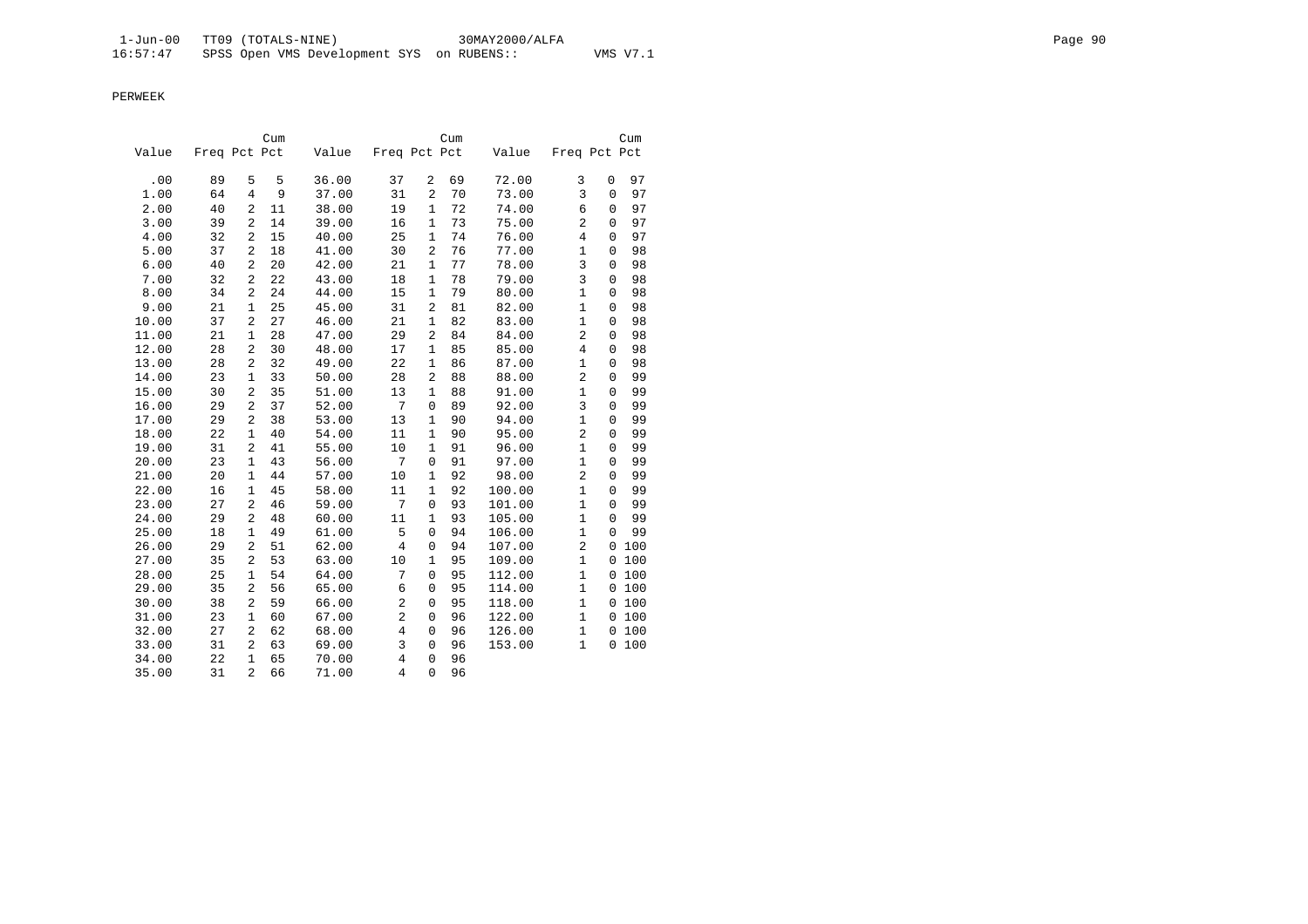Count Midpoint One symbol equals approximately 8.00 occurrences 264 2.50 |\*\*\*\*\*\*\*\*\*\*\*\*\*\*\*\*\*\*\*\*\*\*\*\*\*\*\*\*\*\*\*\*\* 164 7.50 \*\*\*\*\*\*\*\*\*\*\*\*\*\*\*\*\*\*\*\*\*\*\*\*\*<br>137 12.50 \*\*\*\*\*\*\*\*\*\*\*\*\*\*\*\*\*\* 137 12.50 |\*\*\*\*\*\*\*\*\*\*\*\*\*\*\*\*\* 141 17.50 |\*\*\*\*\*\*\*\*\*\*\*\*\*\*\*\*\*\* 115 22.50 |\*\*\*\*\*\*\*\*\*\*\*\*\*\* 142 27.50 |\*\*\*\*\*\*\*\*\*\*\*\*\*\*\*\*\*\* 141 32.50 |\*\*\*\*\*\*\*\*\*\*\*\*\*\*\*\*\*\* 134 37.50 |\*\*\*\*\*\*\*\*\*\*\*\*\*\*\*\*\* 109 42.50 |\*\*\*\*\*\*\*\*\*\*\*\*\*\* 120  $47.50$   $************************$  $72$   $52.50$   $*********$ <br>45  $57.50$   $******$ 45  $57.50$   $******$ <br>37  $62.50$   $******$ 37 62.50  $*****$ <br>17 67.50  $**$  $\begin{array}{ccc} 17 & 67.50 & \text{**} \\ 20 & 72.50 & \text{**} \end{array}$  $20$   $72.50$   $**$ <br>13  $77.50$   $**$  $\begin{array}{ccc} 13 & 77.50 & \text{**} \\ 5 & 82.50 & \text{**} \end{array}$  $\begin{array}{ccc} 5 & 82.50 & | & * \\ 7 & 87.50 & | & * \end{array}$  $\begin{array}{ccc} 7 & 87.50 & | & * \\ 5 & 92.50 & | & * \end{array}$  $\begin{array}{ccc} 5 & 92.50 \ \end{array}$   $\begin{array}{c} \star \\ \star \\ \star \end{array}$  $\begin{array}{c|c} 6 & 97.50 & \star \\ 2 & 102.50 & \end{array}$ 2 102.50<br>5 107.50  $\begin{array}{ccc} 5 & 107.50 \\ 2 & 112.50 \end{array}$  |\* 2 112.50<br>1 117.50  $\begin{array}{cc} 1 & 117.50 \\ 1 & 122.50 \end{array}$  $\begin{array}{cc} 1 & 122.50 \\ 1 & 127.50 \end{array}$  $\begin{array}{cc} 1 & 127.50 \\ 0 & 132.50 \end{array}$  $0$  132.50<br>0 137.50  $0$  137.50<br>0 142.50 0 142.50 |  $0$  147.50<br>1 152.50 1 152.50 | +----+----+----+----+----+----+----+----+----+----+ 0 80 160 240 320 400 Histogram frequency Mean 27.633 Std dev 21.605

Valid cases 1707 Missing cases 0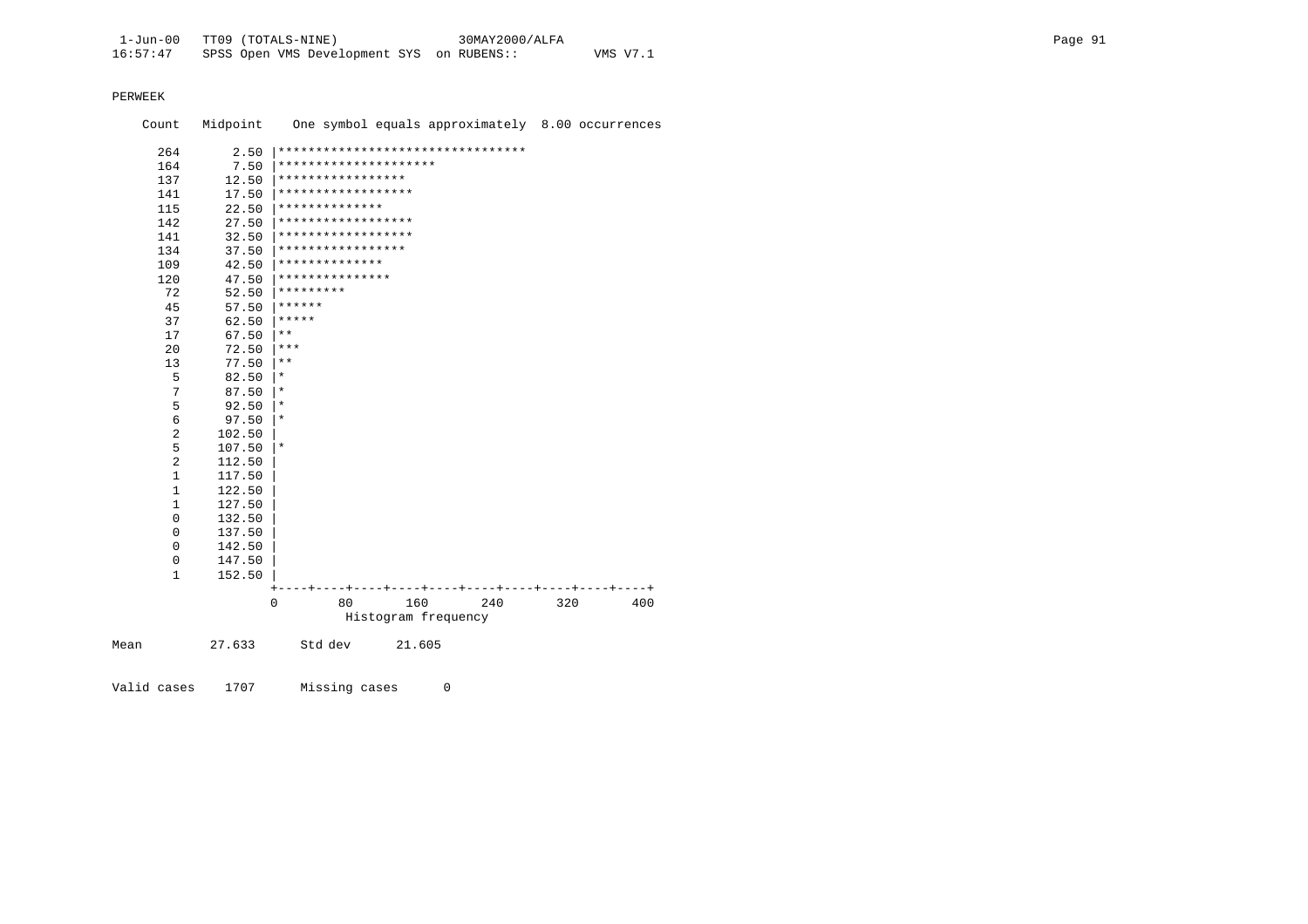Preceding task required .33 seconds CPU time; 2.05 seconds elapsed.

| 477 | 0              | TEMPORARY   |                                           |                       |
|-----|----------------|-------------|-------------------------------------------|-----------------------|
| 478 | 0              | SELECT IF   | (SCIN34 EO 27)                            |                       |
| 479 | 0              | $/$ *       |                                           |                       |
| 480 | 0              |             | /* TOTAL TIMES FREOUENCY DISTRIBUTION FOR | RADIATION ONCOLOGISTS |
| 481 | $\Omega$       | $/$ *       |                                           |                       |
| 482 | 0              | FREOUENCIES | VARIABLES=PERWEEK/                        |                       |
| 483 | $\overline{0}$ |             | FORMAT=CONDENSE/                          |                       |
| 484 | $\Omega$       |             | HISTOGRAM=INCREMENT (5)/                  |                       |
| 485 | $\Omega$       |             | STATISTICS=MEAN STDDEV                    |                       |
| 486 |                | ⁄*          |                                           |                       |

There are 1,073,639,936 bytes of memory available.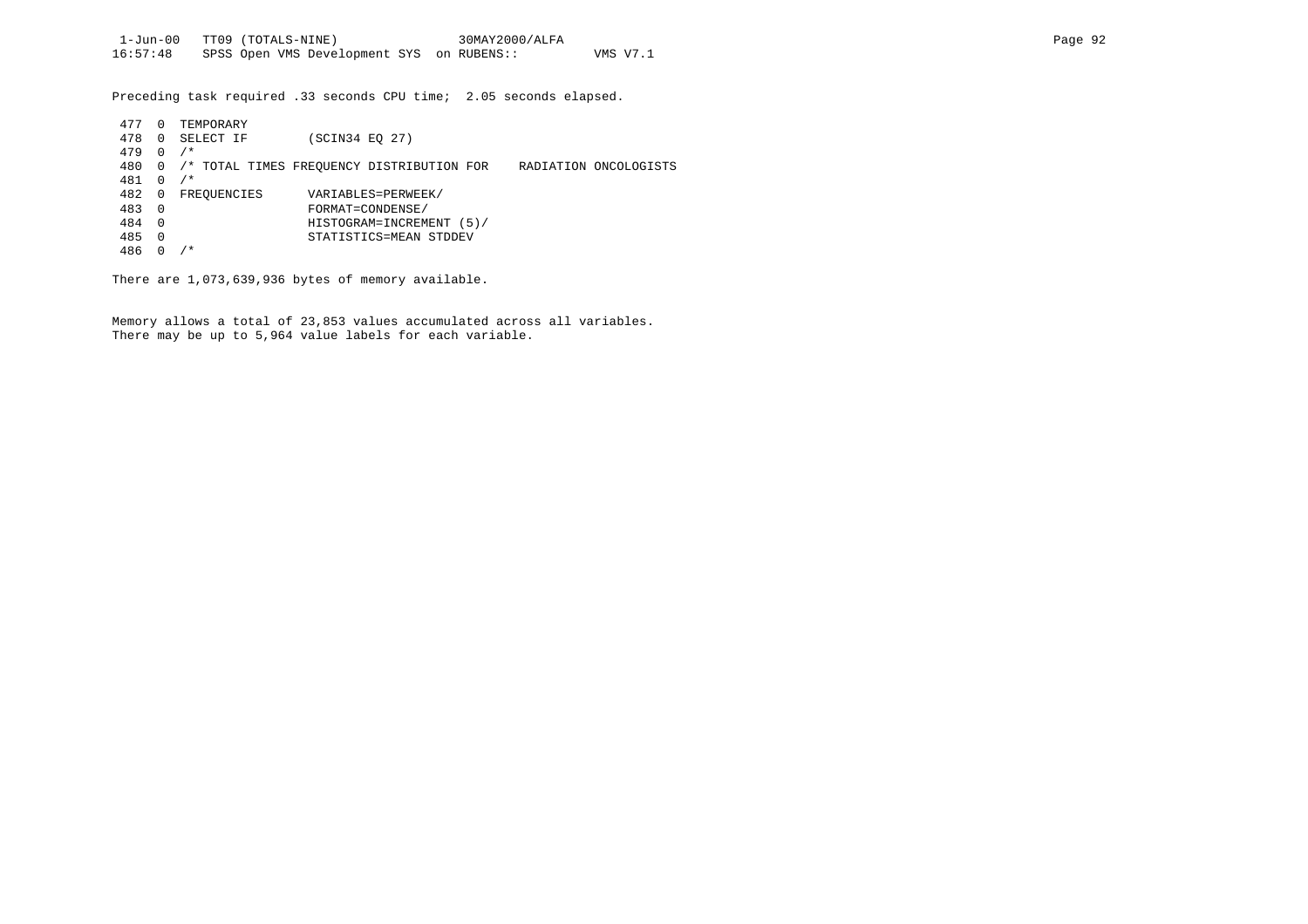|       |                |                | Cum |       |                |                | Cum |       |                |                | Cum   |
|-------|----------------|----------------|-----|-------|----------------|----------------|-----|-------|----------------|----------------|-------|
| Value | Freq Pct Pct   |                |     | Value | Freq Pct Pct   |                |     | Value | Freq Pct Pct   |                |       |
|       |                |                |     |       |                |                |     |       |                |                |       |
| .00   | 10             | 7              | 7   | 17.00 | 7              | 5              | 57  | 35.00 | 4              | 3              | 85    |
| 1.00  | 7              | 5              | 12  | 18.00 | 3              | 2              | 59  | 36.00 | 4              | 3              | 88    |
| 2.00  | 4              | 3              | 15  | 19.00 | 3              | 2              | 61  | 38.00 | $\mathfrak{D}$ | 1              | 90    |
| 3.00  | $\overline{a}$ | 1.             | 16  | 20.00 | 3              | $\overline{2}$ | 63  | 39.00 | $\mathbf{1}$   | $\mathbf{1}$   | 90    |
| 4.00  | 4              | 3              | 19  | 21.00 | 1              | $\mathbf{1}$   | 64  | 40.00 | 1              | $\mathbf{1}$   | 91    |
| 5.00  | 5              | 3              | 22  | 22.00 | 3              | 2              | 66  | 42.00 | $\mathfrak{D}$ | 1              | 92    |
| 6.00  | 5              | 3              | 26  | 23.00 | 2              | 1              | 67  | 45.00 | $\mathbf{1}$   | $\mathbf{1}$   | 93    |
| 7.00  | $\overline{a}$ | 1              | 27  | 24.00 | 3              | $\overline{a}$ | 69  | 46.00 | 3              | $\mathfrak{D}$ | 95    |
| 8.00  | 3              | 2              | 29  | 25.00 | 3              | 2              | 71  | 49.00 | 1              | $\mathbf{1}$   | 96    |
| 9.00  | 7              | 5              | 34  | 26.00 | $\mathbf{1}$   | $\mathbf{1}$   | 72  | 50.00 | $\mathbf{1}$   | $\mathbf{1}$   | 97    |
| 10.00 | 3              | 2              | 36  | 27.00 | $\overline{4}$ | 3              | 75  | 51.00 | $\mathbf{1}$   | $\mathbf{1}$   | 97    |
| 11.00 | 4              | 3              | 39  | 28.00 | 3              | 2              | 77  | 54.00 | $\mathbf{1}$   | $\mathbf{1}$   | 98    |
| 12.00 | 4              | 3              | 42  | 29.00 | $\overline{a}$ | 1              | 78  | 57.00 | $\mathbf{1}$   | $\mathbf{1}$   | 99    |
| 13.00 | 3              | $\overline{2}$ | 44  | 30.00 | $\mathbf{1}$   | $\mathbf{1}$   | 79  | 86.00 | 1              | $\mathbf{1}$   | 99    |
| 14.00 | $\overline{a}$ | 1              | 45  | 31.00 | $\overline{a}$ | $\mathbf{1}$   | 80  | 88.00 | $\mathbf{1}$   |                | 1 100 |
| 15.00 | 4              | 3              | 48  | 33.00 | 2              | $\mathbf{1}$   | 82  |       |                |                |       |
| 16.00 | 5              | 3              | 52  | 34.00 | $\mathbf{1}$   | $\mathbf{1}$   | 83  |       |                |                |       |

Count Midpoint One symbol equals approximately .60 occurrences

| 27             | 2.50  |            |                      |                             |                                        |    |    |
|----------------|-------|------------|----------------------|-----------------------------|----------------------------------------|----|----|
| 22             | 7.50  |            |                      |                             | ************************************** |    |    |
| 16             | 12.50 |            |                      | *************************** |                                        |    |    |
| 2.2.           | 17.50 |            |                      |                             | ************************************** |    |    |
| 12             | 22.50 |            | ******************** |                             |                                        |    |    |
| 13             | 27.50 |            |                      | **********************      |                                        |    |    |
| 6              | 32.50 | ********** |                      |                             |                                        |    |    |
| 11             | 37.50 |            | ******************   |                             |                                        |    |    |
| 3              | 42.50 | *****      |                      |                             |                                        |    |    |
| 5              | 47.50 | ********   |                      |                             |                                        |    |    |
| $\overline{3}$ | 52.50 | *****      |                      |                             |                                        |    |    |
| $\mathbf{1}$   | 57.50 | $* *$      |                      |                             |                                        |    |    |
| $\Omega$       | 62.50 |            |                      |                             |                                        |    |    |
| 0              | 67.50 |            |                      |                             |                                        |    |    |
| 0              | 72.50 |            |                      |                             |                                        |    |    |
| $\Omega$       | 77.50 |            |                      |                             |                                        |    |    |
| 0              | 82.50 |            |                      |                             |                                        |    |    |
| $\overline{a}$ | 87.50 | ***        |                      |                             |                                        |    |    |
|                |       |            |                      |                             | ---+----+----+----+----+----+----+---  |    |    |
|                |       | $\Omega$   | 6                    | 12                          | 18                                     | 24 | 30 |
|                |       |            |                      | Histogram frequency         |                                        |    |    |
|                |       |            |                      |                             |                                        |    |    |

Mean 18.888 Std dev 16.165

Valid cases 143 Missing cases 0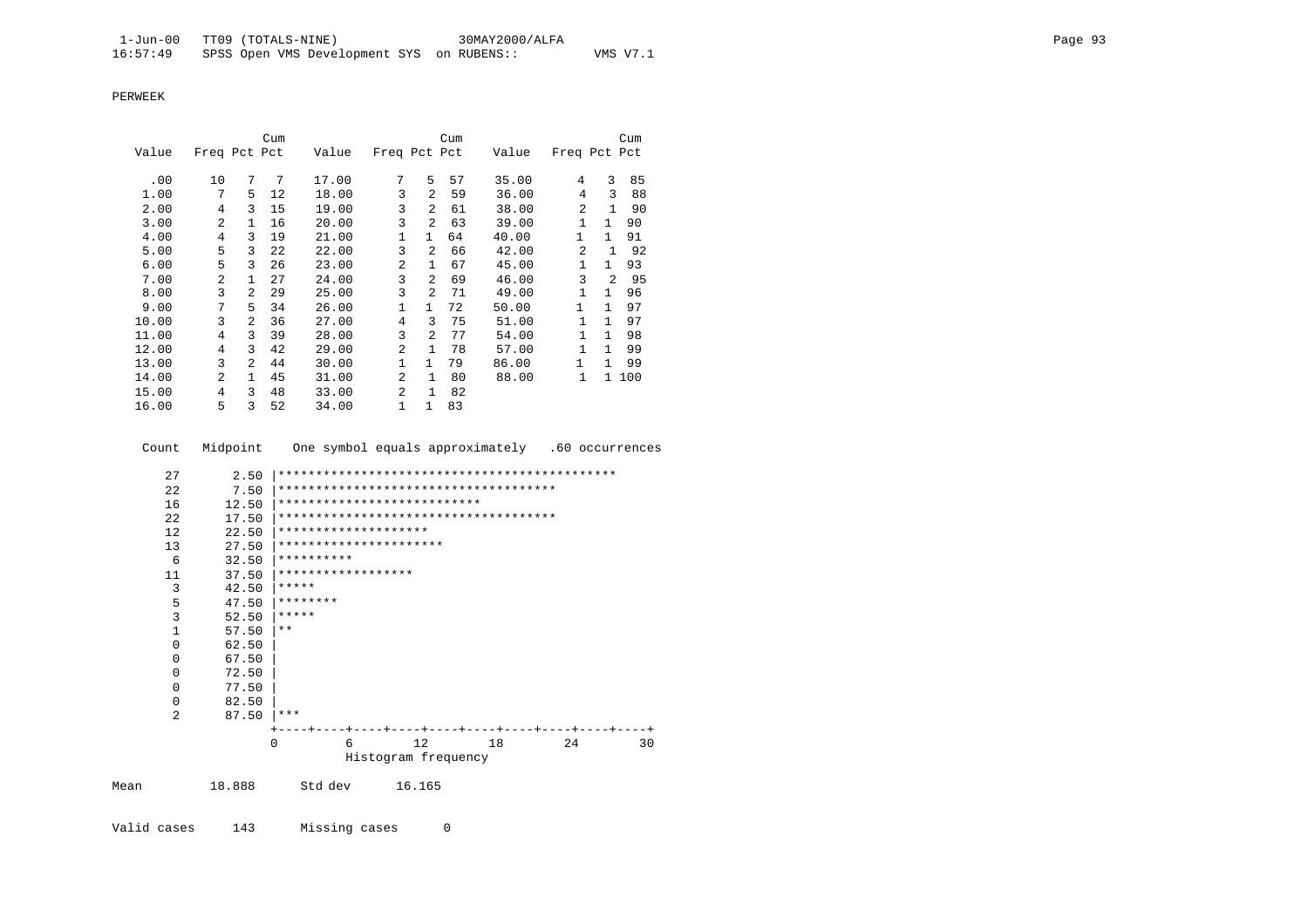Preceding task required .32 seconds CPU time; 1.67 seconds elapsed.

| 487 | 0        | TEMPORARY   |                |                                           |                |
|-----|----------|-------------|----------------|-------------------------------------------|----------------|
| 488 | $\Omega$ | SELECT IF   | (SCIN34 EO 28) |                                           |                |
| 489 | $\Omega$ | $/$ *       |                |                                           |                |
| 490 | 0        |             |                | /* TOTAL TIMES FREOUENCY DISTRIBUTION FOR | HAEMATOLOGISTS |
| 491 |          | $/$ *       |                |                                           |                |
| 492 | 0        | FREOUENCIES |                | VARIABLES=PERWEEK/                        |                |
| 493 | $\Omega$ |             |                | FORMAT=CONDENSE/                          |                |
| 494 | $\Omega$ |             |                | HISTOGRAM=INCREMENT (5)/                  |                |
| 495 | $\Omega$ |             |                | STATISTICS=MEAN STDDEV                    |                |
| 496 |          | ′*          |                |                                           |                |

There are 1,073,639,936 bytes of memory available.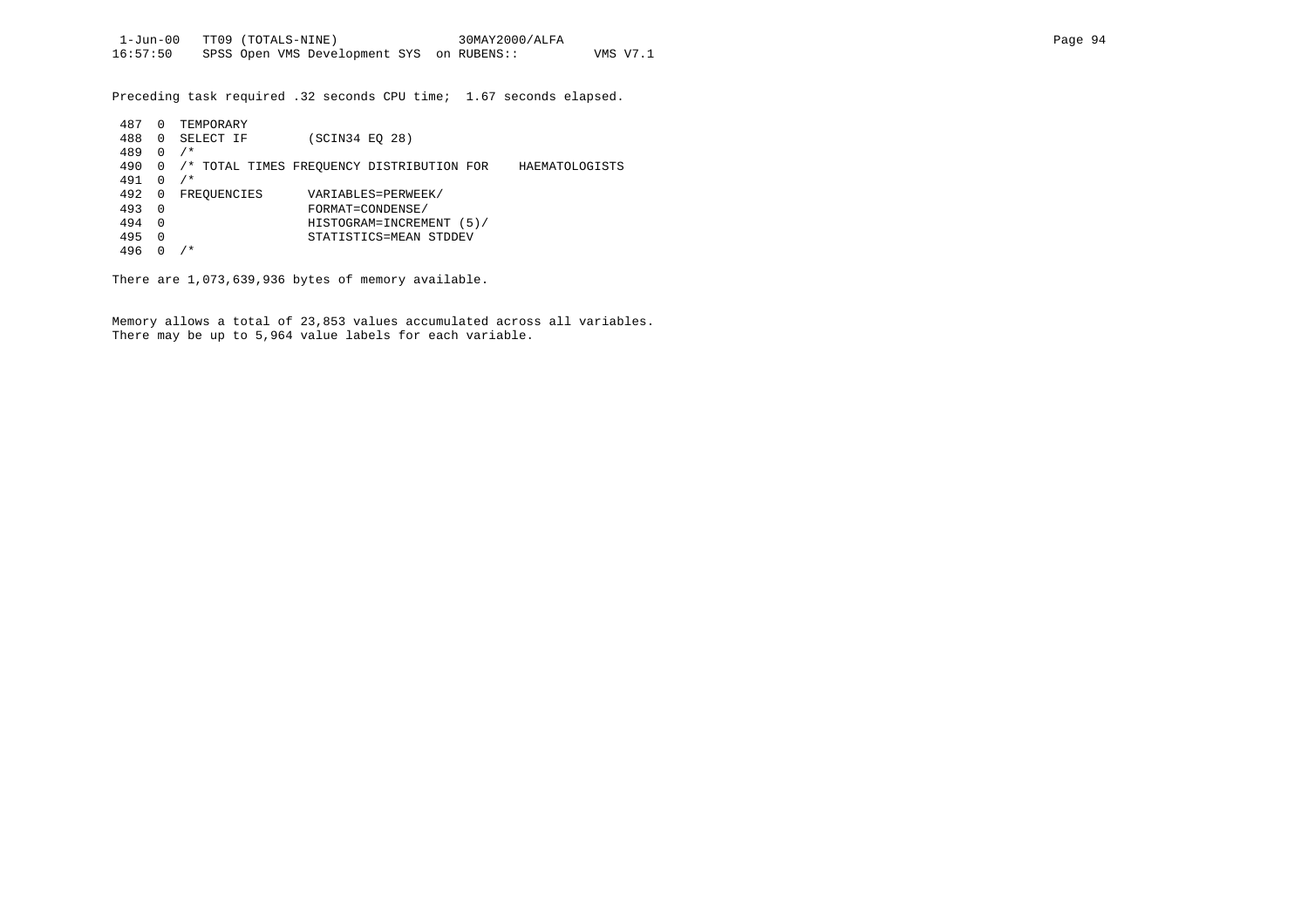|       |                |                | Cum |       |                |                | Cum |        |                |              | Cum   |
|-------|----------------|----------------|-----|-------|----------------|----------------|-----|--------|----------------|--------------|-------|
| Value | Freq Pct Pct   |                |     | Value | Freq Pct Pct   |                |     | Value  | Freq Pct Pct   |              |       |
|       |                |                |     |       |                |                |     |        |                |              |       |
| .00   | 11             | 8              | 8   | 16.00 | 6              | 4              | 55  | 40.00  | $\mathbf{1}$   | $\mathbf{1}$ | 88    |
| 1.00  | 7              | 5              | 13  | 17.00 | 5              | 4              | 59  | 45.00  | $\mathbf{1}$   | $\mathbf{1}$ | 89    |
| 2.00  | 8              | 6              | 19  | 18.00 | 3              | 2              | 61  | 47.00  | 1              | $\mathbf{1}$ | 90    |
| 3.00  | 2              |                | 21  | 19.00 | 4              | 3              | 64  | 48.00  |                | $\mathbf{1}$ | 90    |
| 4.00  | 4              | 3              | 24  | 20.00 | $\overline{4}$ | 3              | 67  | 49.00  |                | $\mathbf{1}$ | 91    |
| 5.00  | 5              | 4              | 28  | 21.00 | $\overline{4}$ | 3              | 70  | 51.00  | $\overline{2}$ | 1            | 93    |
| 6.00  | 7              | 5              | 33  | 22.00 | $\overline{4}$ | 3              | 73  | 56.00  | 2              | 1            | 94    |
| 7.00  | 5              | 4              | 37  | 23.00 | 3              | $\overline{a}$ | 75  | 64.00  | $\mathbf{1}$   | $\mathbf{1}$ | 95    |
| 8.00  | 4              | 3              | 40  | 25.00 | 4              | 3              | 78  | 71.00  |                | $\mathbf{1}$ | 96    |
| 9.00  | 4              | 3              | 43  | 26.00 | 3              | $\overline{a}$ | 81  | 72.00  | 1              | $\mathbf{1}$ | 96    |
| 10.00 | $\mathbf{1}$   | 1              | 43  | 27.00 | 1              | $\mathbf{1}$   | 81  | 74.00  | 1              | $\mathbf{1}$ | 97    |
| 11.00 | $\mathfrak{D}$ | 1              | 45  | 30.00 | 3              | 2              | 84  | 96.00  |                | $\mathbf{1}$ | 98    |
| 12.00 | $\mathbf{1}$   | $\mathbf{1}$   | 46  | 33.00 | $\mathbf{1}$   | $\mathbf{1}$   | 84  | 111.00 | 1              | $\mathbf{1}$ | 99    |
| 13.00 | $\mathfrak{D}$ | 1              | 47  | 35.00 | 1              | $\mathbf{1}$   | 85  | 141.00 | 1              | $\mathbf{1}$ | 99    |
| 14.00 | 3              | $\mathfrak{D}$ | 49  | 37.00 | $\mathbf{1}$   | 1              | 86  | 152.00 | 1              |              | 1 100 |
| 15.00 | 2              |                | 51  | 38.00 | 2              | 1              | 87  |        |                |              |       |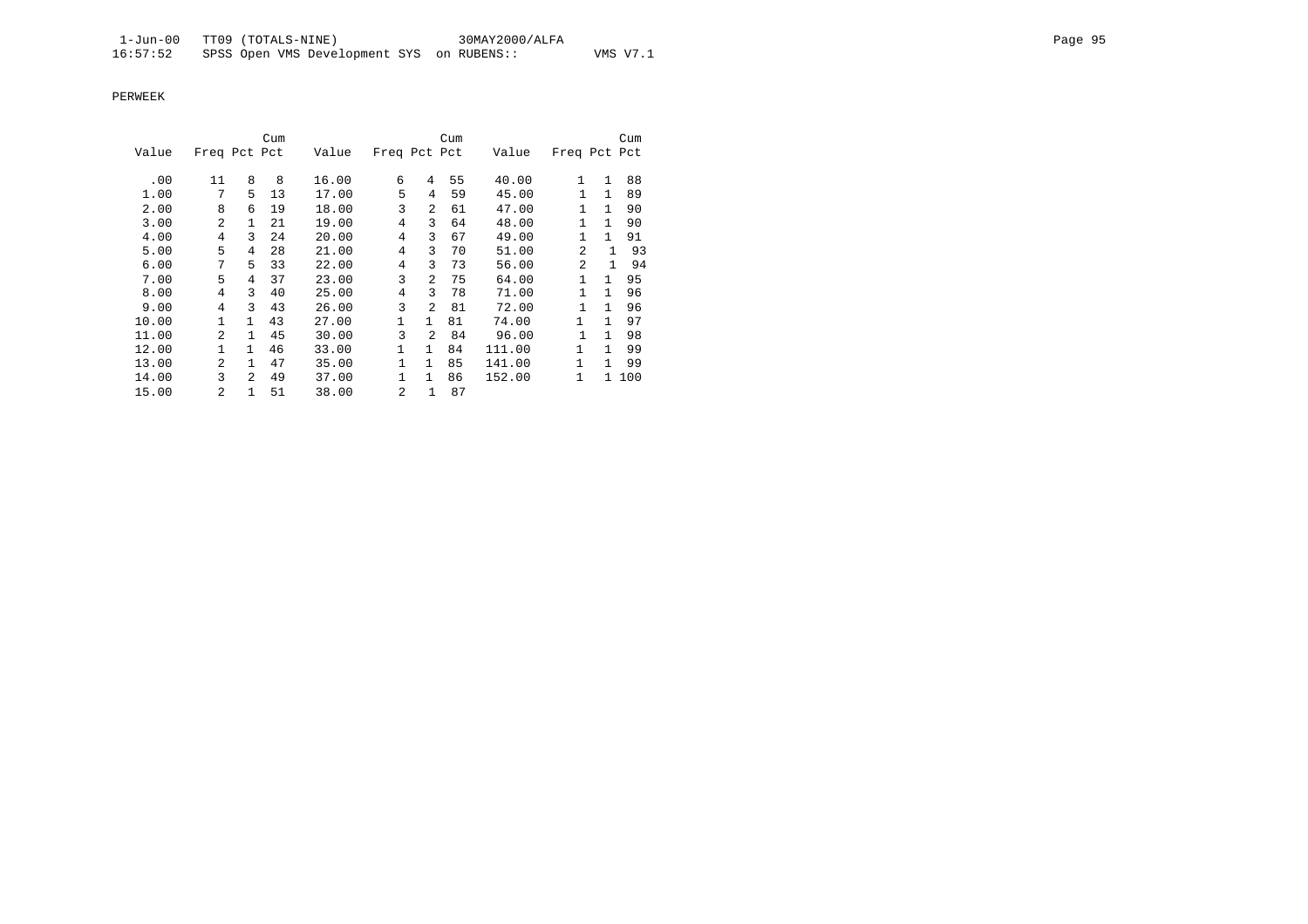| Count        | Midpoint                |                                 |        | One symbol equals approximately .80 occurrences |    |    |
|--------------|-------------------------|---------------------------------|--------|-------------------------------------------------|----|----|
| 32           | 2.50                    |                                 |        |                                                 |    |    |
| 25           | 7.50                    | ******************************* |        |                                                 |    |    |
| 9            | 12.50                   | ***********                     |        |                                                 |    |    |
| 20           | 17.50                   | *************************       |        |                                                 |    |    |
| 15           | 22.50                   | *******************             |        |                                                 |    |    |
| 8            | 27.50                   | **********                      |        |                                                 |    |    |
|              | $\overline{4}$<br>32.50 | *****                           |        |                                                 |    |    |
|              | $\overline{4}$<br>37.50 | *****                           |        |                                                 |    |    |
| 1            | 42.50                   | $^\star$                        |        |                                                 |    |    |
|              | $\overline{4}$<br>47.50 | $* * * * * *$                   |        |                                                 |    |    |
| 2            | 52.50                   | $***$                           |        |                                                 |    |    |
| 2            | 57.50                   | $***$                           |        |                                                 |    |    |
| 1            | 62.50                   | $^\star$                        |        |                                                 |    |    |
| 0            | 67.50                   |                                 |        |                                                 |    |    |
| 3            | 72.50                   | ****                            |        |                                                 |    |    |
| $\mathbf 0$  | 77.50                   |                                 |        |                                                 |    |    |
| 0            | 82.50                   |                                 |        |                                                 |    |    |
| 0            | 87.50                   |                                 |        |                                                 |    |    |
| 0            | 92.50                   |                                 |        |                                                 |    |    |
| $\mathbf 1$  | 97.50                   | $^\star$                        |        |                                                 |    |    |
| 0            | 102.50                  |                                 |        |                                                 |    |    |
| 0            | 107.50                  |                                 |        |                                                 |    |    |
| $\mathbf{1}$ | 112.50                  | $^\star$                        |        |                                                 |    |    |
| 0            | 117.50                  |                                 |        |                                                 |    |    |
| 0            | 122.50                  |                                 |        |                                                 |    |    |
| 0            | 127.50                  |                                 |        |                                                 |    |    |
| 0            | 132.50                  |                                 |        |                                                 |    |    |
| 0            | 137.50                  |                                 |        |                                                 |    |    |
| 1            | 142.50                  | $\star$                         |        |                                                 |    |    |
| 0            | 147.50                  |                                 |        |                                                 |    |    |
|              | 152.00<br>1             | $\star$                         |        |                                                 |    |    |
|              |                         | 0<br>8                          | 16     | 24                                              | 32 | 40 |
|              |                         |                                 |        | Histogram frequency                             |    |    |
| Mean         | 20.067                  | Std dev                         | 24.886 |                                                 |    |    |

Valid cases 134 Missing cases 0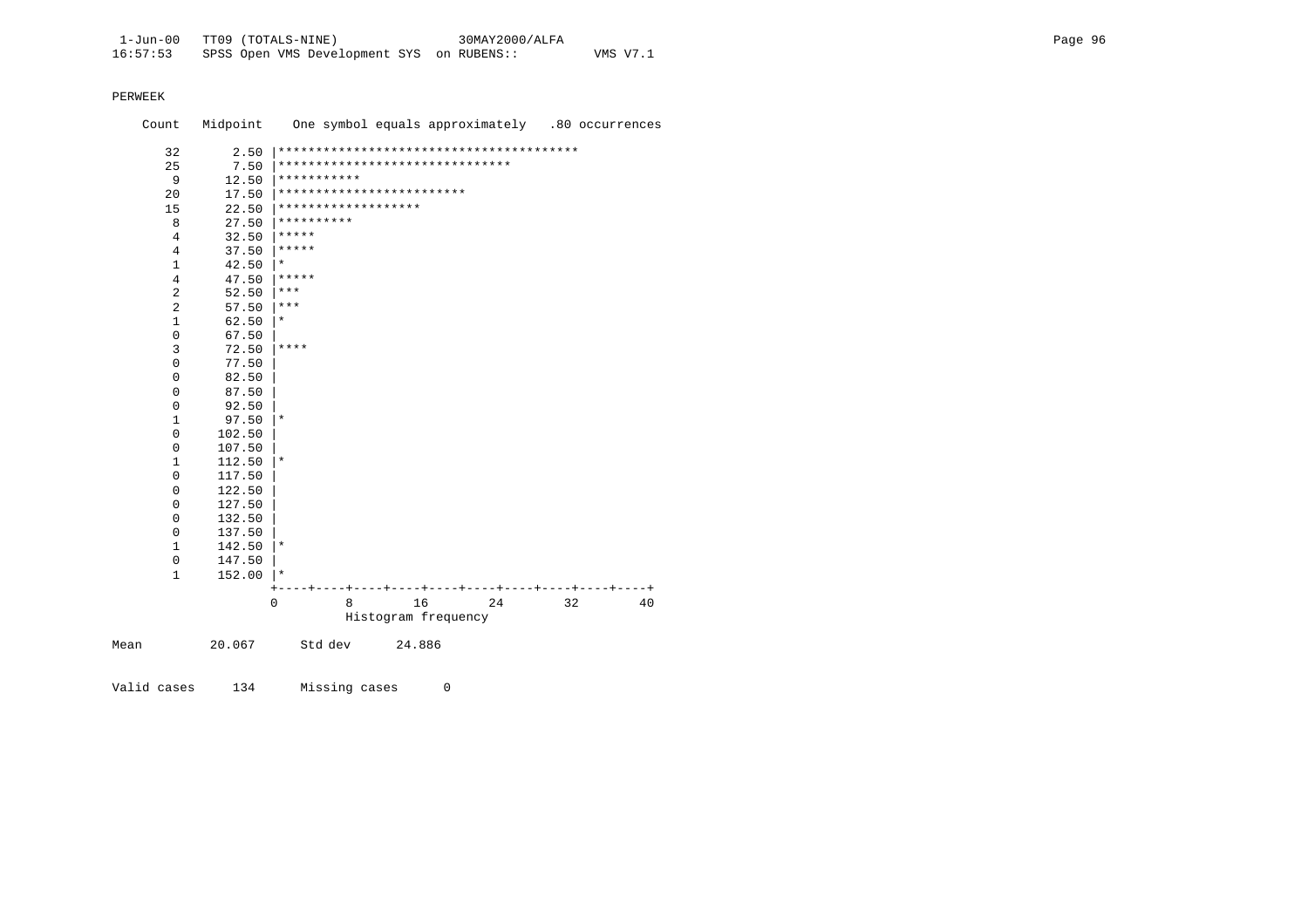Preceding task required .44 seconds CPU time; 3.39 seconds elapsed.

| 497 | 0        | TEMPORARY   |                                                                  |
|-----|----------|-------------|------------------------------------------------------------------|
| 498 | $\Omega$ | SELECT IF   | (SCIN34 EO 29)                                                   |
| 499 | 0        | $/$ *       |                                                                  |
| 500 |          |             | /* TOTAL TIMES FREOUENCY DISTRIBUTION FOR<br>MEDICAL ONCOLOGISTS |
| 501 | $\Omega$ | $/$ *       |                                                                  |
| 502 | 0        | FREQUENCIES | VARIABLES=PERWEEK/                                               |
| 503 | - 0      |             | FORMAT=CONDENSE/                                                 |
| 504 | - 0      |             | HISTOGRAM=INCREMENT (5)/                                         |
| 505 | $\Omega$ |             | STATISTICS=MEAN STDDEV                                           |
| 506 |          | ' *         |                                                                  |

There are 1,073,639,936 bytes of memory available.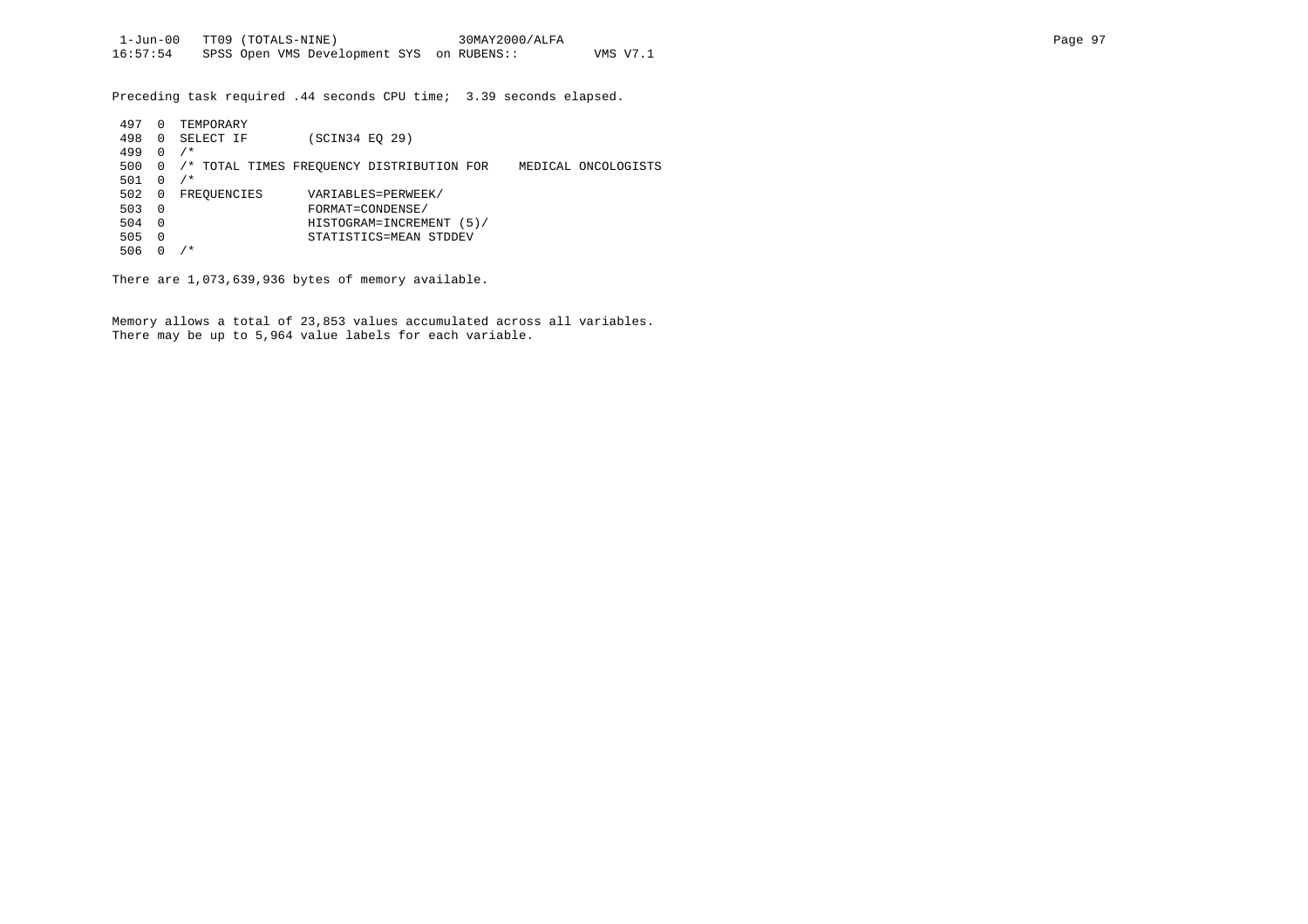|       |                |                | Cum |       |                |                | Cum |        |                |              | Cum |
|-------|----------------|----------------|-----|-------|----------------|----------------|-----|--------|----------------|--------------|-----|
| Value | Freq Pct Pct   |                |     | Value | Freq Pct Pct   |                |     | Value  | Freq Pct Pct   |              |     |
| .00   | 4              | 4              | 4   | 17.00 | 3              | 3              | 52  | 42.00  | $\mathbf{1}$   | $\mathbf{1}$ | 80  |
| 1.00  | 7              | 7              | 11  | 18.00 | 2              | 2              | 54  | 43.00  | $\mathbf{1}$   | $\mathbf{1}$ | 81  |
| 2.00  | $\mathbf{1}$   | $\mathbf{1}$   | 12  | 19.00 | $\mathbf{1}$   | $\mathbf{1}$   | 55  | 47.00  | $\overline{a}$ | 2            | 83  |
| 3.00  | $\mathbf{1}$   | $\mathbf{1}$   | 13  | 21.00 | 1              | $\mathbf{1}$   | 56  | 50.00  | $\mathbf{1}$   | $\mathbf{1}$ | 83  |
| 4.00  | $\mathbf{1}$   | $\mathbf{1}$   | 14  | 22.00 | 3              | 3              | 59  | 53.00  | $\overline{a}$ | 2            | 85  |
| 5.00  | 3              | ζ              | 17  | 23.00 | 2              | 2              | 61  | 57.00  | 3              | 3            | 88  |
| 6.00  | $\overline{a}$ | $\overline{a}$ | 18  | 24.00 | $\mathbf{1}$   | $\mathbf{1}$   | 62  | 60.00  | 1              | $\mathbf{1}$ | 89  |
| 7.00  | 5              | 5              | 23  | 25.00 | $\overline{2}$ | 2              | 64  | 63.00  | $\mathbf{1}$   | $\mathbf{1}$ | 90  |
| 8.00  | 3              | 3              | 26  | 26.00 | 2              | 2              | 66  | 64.00  | $\mathbf{1}$   | $\mathbf{1}$ | 91  |
| 9.00  | $\overline{a}$ | $\mathfrak{D}$ | 28  | 27.00 | $\mathbf{1}$   | $\mathbf{1}$   | 67  | 65.00  | $\mathbf{1}$   | $\mathbf{1}$ | 92  |
| 10.00 | 1              | $\mathbf{1}$   | 29  | 28.00 | 2              | 2              | 69  | 70.00  | $\overline{a}$ | 2            | 94  |
| 11.00 | 3              | 3              | 32  | 29.00 | $\overline{2}$ | 2              | 71  | 72.00  | 1              | $\mathbf{1}$ | 95  |
| 12.00 | 1              | $\mathbf{1}$   | 33  | 31.00 | 1              | $\mathbf{1}$   | 72  | 77.00  | $\mathbf{1}$   | $\mathbf{1}$ | 96  |
| 13.00 | 5              | 5              | 38  | 33.00 | $\mathbf{1}$   | $\mathbf{1}$   | 73  | 94.00  | $\overline{a}$ | 2            | 98  |
| 14.00 | 3              | 3              | 41  | 35.00 | $\mathfrak{D}$ | 2              | 75  | 121.00 | 1              | 1            | 99  |
| 15.00 | $\mathfrak{D}$ | $\mathfrak{D}$ | 43  | 37.00 | 2              | 2              | 77  | 134.00 | 1              | $\mathbf{1}$ | 100 |
| 16.00 | 7              | 7              | 50  | 38.00 | $\overline{a}$ | $\mathfrak{D}$ | 79  |        |                |              |     |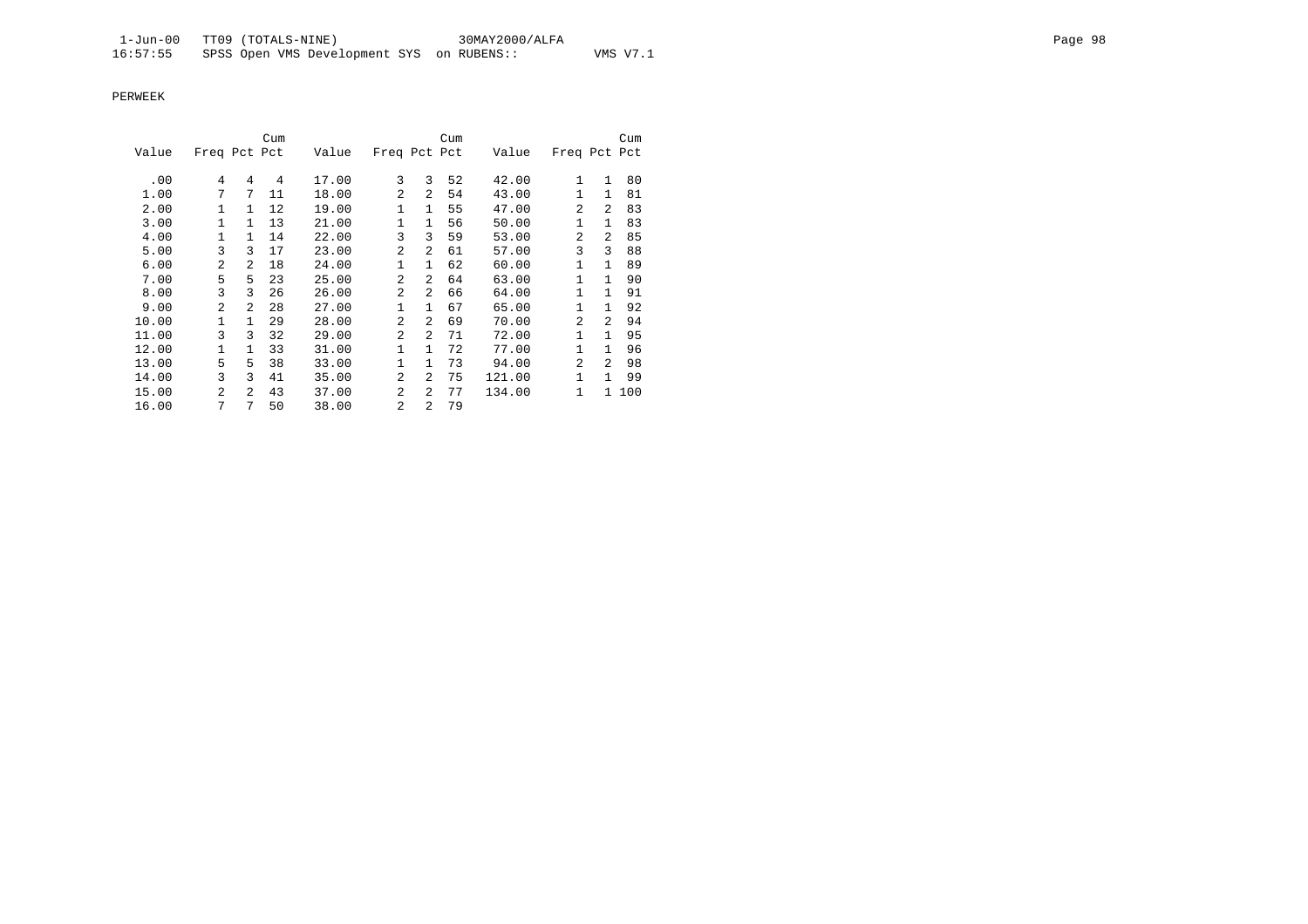| Count          | Midpoint | One symbol equals approximately .40 occurrences |
|----------------|----------|-------------------------------------------------|
| 14             | 2.50     | ***********************************             |
| 15             | 7.50     |                                                 |
| 13             | 12.50    | *********************************               |
| 15             | 17.50    |                                                 |
| 7              | 22.50    | ******************                              |
| 9              | 27.50    | ***********************                         |
| $\overline{2}$ | 32.50    | $* * * * * *$                                   |
| 6              | 37.50    | ***************                                 |
| 2              | 42.50    | *****                                           |
| 2              | 47.50    | *****                                           |
| $\overline{3}$ | 52.50    | ********                                        |
| 3              | 57.50    | ********                                        |
| 3              | 62.50    | ********                                        |
| $\mathbf{1}$   | 67.50    | ***                                             |
| 3              | 72.50    | ********                                        |
| 1              | 77.50    | ***                                             |
| $\mathbf 0$    | 82.50    |                                                 |
| 0              | 87.50    |                                                 |
| $\overline{2}$ | 92.50    | *****                                           |
| $\mathbf 0$    | 97.50    |                                                 |
| 0              | 102.50   |                                                 |
| 0              | 107.50   |                                                 |
| 0              | 112.50   |                                                 |
| 0              | 117.50   |                                                 |
| 1              | 122.50   | ***                                             |
| 0              | 127.50   |                                                 |
| $\mathbf{1}$   | 132.50   | ***                                             |
|                |          |                                                 |
|                |          | 12<br>$\Omega$<br>8<br>16<br>20<br>4            |
|                |          | Histogram frequency                             |
| Mean           | 26.252   | Std dev<br>26.038                               |

Valid cases 103 Missing cases 0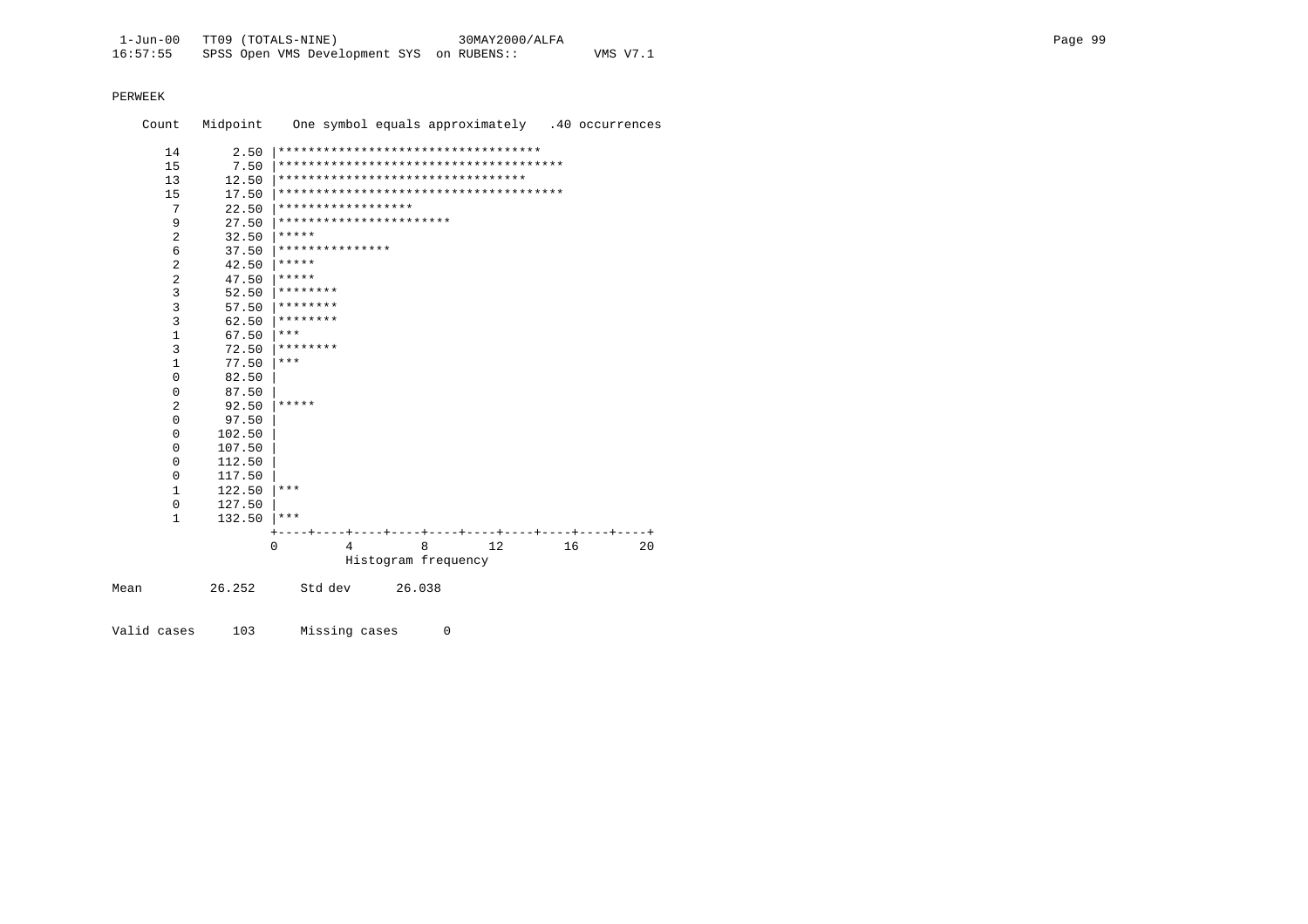Preceding task required .48 seconds CPU time; 2.29 seconds elapsed.

| 507 | 0        | TEMPORARY   |                                           |                           |
|-----|----------|-------------|-------------------------------------------|---------------------------|
| 508 | 0        | SELECT IF   | (SCIN34 EO 30)                            |                           |
| 509 | 0        | $/$ *       |                                           |                           |
| 510 | 0        |             | /* TOTAL TIMES FREQUENCY DISTRIBUTION FOR | INTENSIVE CARE PHYSICIANS |
| 511 | $\Omega$ | ′*          |                                           |                           |
| 512 | 0        | FREOUENCIES | VARIABLES=PERWEEK/                        |                           |
| 513 | - 0      |             | FORMAT=CONDENSE/                          |                           |
| 514 | - 0      |             | HISTOGRAM=INCREMENT (5)/                  |                           |
| 515 | $\Omega$ |             | STATISTICS=MEAN STDDEV                    |                           |
| 516 |          | ′ *         |                                           |                           |

There are 1,073,639,936 bytes of memory available.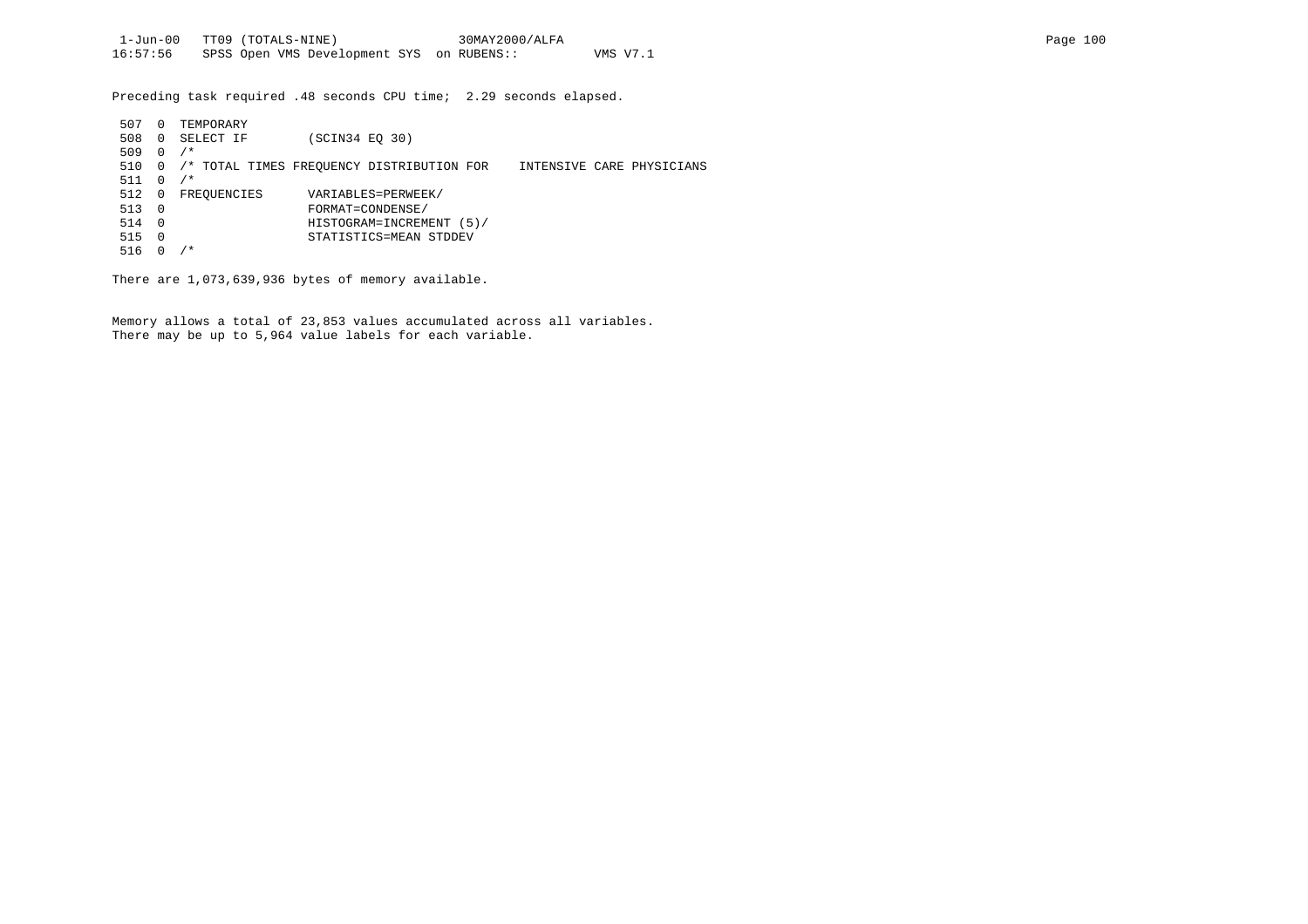|       |                |                | Cum |       |                |                | Cum |        |                |              | Cum   |
|-------|----------------|----------------|-----|-------|----------------|----------------|-----|--------|----------------|--------------|-------|
| Value | Freq Pct Pct   |                |     | Value | Freq Pct Pct   |                |     | Value  | Freq Pct Pct   |              |       |
| .00   | 4              | 4              | 4   | 18.00 | 3              | 3              | 59  | 40.00  | $\mathbf{1}$   | $\mathbf{1}$ | 84    |
| 1.00  | 8              | 7              | 11  | 19.00 | $\mathfrak{D}$ | $\overline{a}$ | 61  | 42.00  | 1              | $\mathbf{1}$ | 85    |
| 2.00  | 4              | 4              | 14  | 20.00 | 5              | 4              | 65  | 43.00  | $\mathfrak{D}$ | 2            | 87    |
|       | 8              | 7              |     |       |                | $\mathbf{1}$   |     |        | 1              | $\mathbf{1}$ |       |
| 3.00  |                |                | 21  | 22.00 | 1              |                | 66  | 45.00  |                |              | 88    |
| 4.00  | $\mathfrak{D}$ | $\overline{a}$ | 23  | 23.00 | 3              | 3              | 68  | 46.00  | $\mathfrak{D}$ | 2            | 89    |
| 5.00  | 7              | 6              | 29  | 24.00 | 1              | $\mathbf{1}$   | 69  | 47.00  | $\mathfrak{D}$ | 2            | 91    |
| 6.00  | 4              | 4              | 32  | 25.00 | $\mathfrak{D}$ | $\mathfrak{D}$ | 71  | 48.00  | 1              | $\mathbf{1}$ | 92    |
| 7.00  | 4              | 4              | 36  | 26.00 | 3              | 3              | 74  | 52.00  | $\mathfrak{D}$ | 2            | 94    |
| 8.00  | 5              | 4              | 40  | 27.00 | 1              | $\mathbf{1}$   | 75  | 59.00  | 1              | $\mathbf{1}$ | 95    |
| 9.00  | $\overline{2}$ | $\overline{a}$ | 42  | 28.00 | $\mathfrak{D}$ | $\mathfrak{D}$ | 76  | 60.00  | 1              | $\mathbf{1}$ | 96    |
| 10.00 | 6              | 5              | 47  | 29.00 | $\overline{a}$ | $\mathfrak{D}$ | 78  | 65.00  | 1              | $\mathbf{1}$ | 96    |
| 11.00 | 1              | 1              | 48  | 31.00 | $\mathfrak{D}$ | $\mathfrak{D}$ | 80  | 68.00  | 1              | $\mathbf{1}$ | 97    |
| 13.00 | $\mathbf{1}$   | 1              | 49  | 32.00 | 1              | $\mathbf{1}$   | 81  | 74.00  | 1              | $\mathbf{1}$ | 98    |
| 14.00 | 4              | 4              | 53  | 34.00 | 1              | 1              | 82  | 95.00  | 1              | $\mathbf{1}$ | 99    |
| 15.00 | 3              | 3              | 55  | 35.00 | 1              | $\mathbf{1}$   | 82  | 194.00 | 1              |              | 1 100 |
| 16.00 | 1              | $\mathbf{1}$   | 56  | 38.00 | 1              | 1              | 83  |        |                |              |       |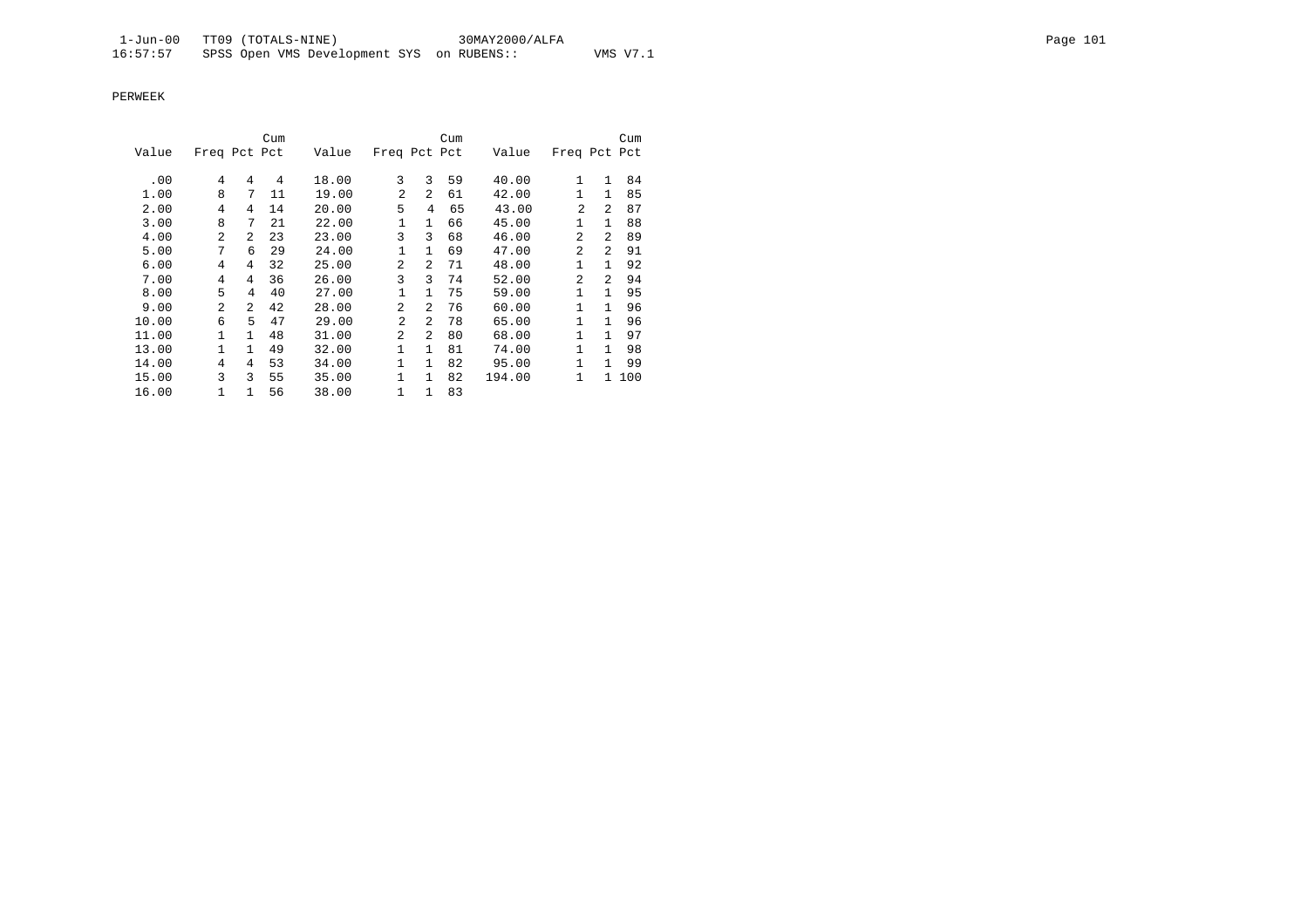Count Midpoint One symbol equals approximately .60 occurrences 26 2.50 |\*\*\*\*\*\*\*\*\*\*\*\*\*\*\*\*\*\*\*\*\*\*\*\*\*\*\*\*\*\*\*\*\*\*\*\*\*\*\*\*\*\*\* 22 7.50 |\*\*\*\*\*\*\*\*\*\*\*\*\*\*\*\*\*\*\*\*\*\*\*\*\*\*\*\*\*\*\*\*\*\*\*\*\* 12 12.50 |\*\*\*\*\*\*\*\*\*\*\*\*\*\*\*\*\*\*\*\* 9 17.50  $**********************$ <br>10 22.50 \*\*\*\*\*\*\*\*\*\*\*\*\*\*\*\* 10 22.50 |\*\*\*\*\*\*\*\*\*\*\*\*\*\*\*\*\* 10 27.50 |\*\*\*\*\*\*\*\*\*\*\*\*\*\*\*\*\* 4  $32.50$   $******$ <br>2  $37.50$   $***$ 2  $37.50$  \*\*\*<br>4  $42.50$  \*\*\* 4  $42.50$   $*******$ <br>6  $47.50$   $*******$ 6  $47.50$   $***********$ <br>2  $52.50$   $***$ 2  $52.50$  \*\*\*  $\begin{array}{ccc} 1 & 57.50 & \ast \ast \\ 1 & 62.50 & \ast \ast \end{array}$  $\begin{array}{ccc} 1 & 62.50 & \text{**} \\ 2 & 67.50 & \text{**} \end{array}$ 2 67.50  $***$ <br>1 72.50  $**$  $\begin{array}{ccc} 1 & 72.50 & \ast \ast \\ 0 & 77.50 & \end{array}$  $\begin{matrix}0 & 77.50 \\ 0 & 82.50\end{matrix}$  0 82.50 | 0 87.50 |  $\begin{array}{ccc} 0 & 92.50 \\ 1 & 97.50 \end{array}$  $\begin{array}{ccc} 1 & 97.50 & \ast \ast \\ 0 & 102.50 & \end{array}$  $0$  102.50<br>0 107.50 0 107.50 |  $0$  112.50<br>0 117.50  $0$  117.50<br>0 122.50  $0$  122.50<br>0 127.50  $0$  127.50<br>0 132.50  $0$  132.50<br>0 137.50  $0$  137.50<br>0 142.50 0 142.50 |  $0$  147.50<br> $0$  152.50  $0$  152.50<br>0 157.50  $0$  157.50<br>0 162.50  $0$  162.50<br>0 167.50  $0$  167.50<br>0 172.50  $0$  172.50<br>0 177.50  $0$  177.50<br>0 182.50 0 182.50<br>0 187.50 0 187.50 | 1 192.50 |\*\* +----+----+----+----+----+----+----+----+----+----+ 0 6 12 18 24 30 Histogram frequency Mean 20.500 Std dev 24.837

Valid cases 114 Missing cases 0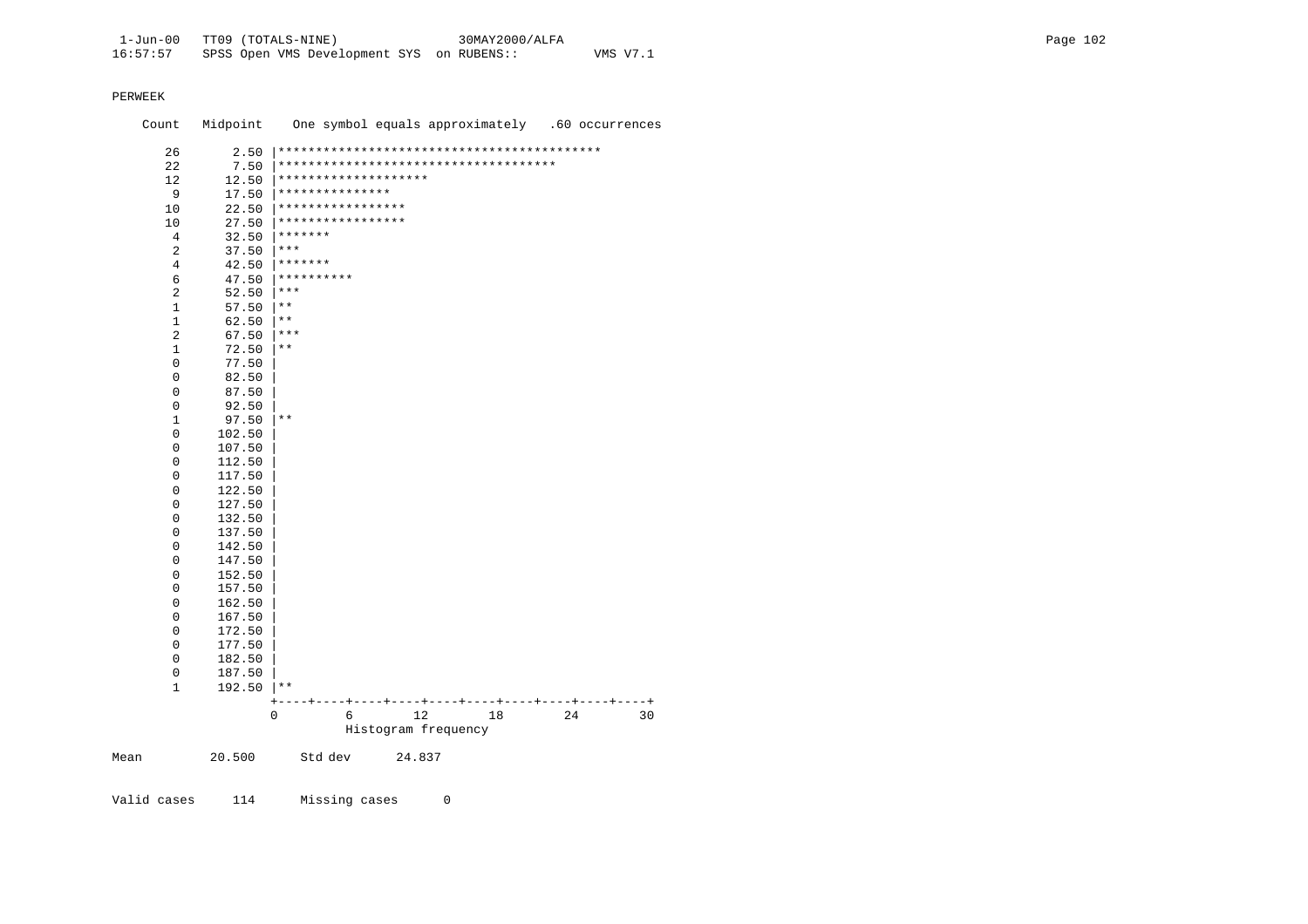Preceding task required .31 seconds CPU time; 1.86 seconds elapsed.

| 517 | $\Omega$ | TEMPORARY   |                                                                          |
|-----|----------|-------------|--------------------------------------------------------------------------|
| 518 | $\Omega$ | SELECT IF   | (SCIN34 EO 31)                                                           |
| 519 | $\Omega$ | $/$ *       |                                                                          |
| 520 | 0        |             | /* TOTAL TIMES FREOUENCY DISTRIBUTION FOR<br>NUCLEAR MEDICINE PHYSICIANS |
| 521 | $\Omega$ | * '         |                                                                          |
| 522 | 0        | FREOUENCIES | VARIABLES=PERWEEK/                                                       |
| 523 | - 0      |             | FORMAT=CONDENSE/                                                         |
| 524 | - 0      |             | HISTOGRAM=INCREMENT (5)/                                                 |
| 525 | - 0      |             | STATISTICS=MEAN STDDEV                                                   |
| 526 |          | ' *         |                                                                          |

There are 1,073,639,936 bytes of memory available.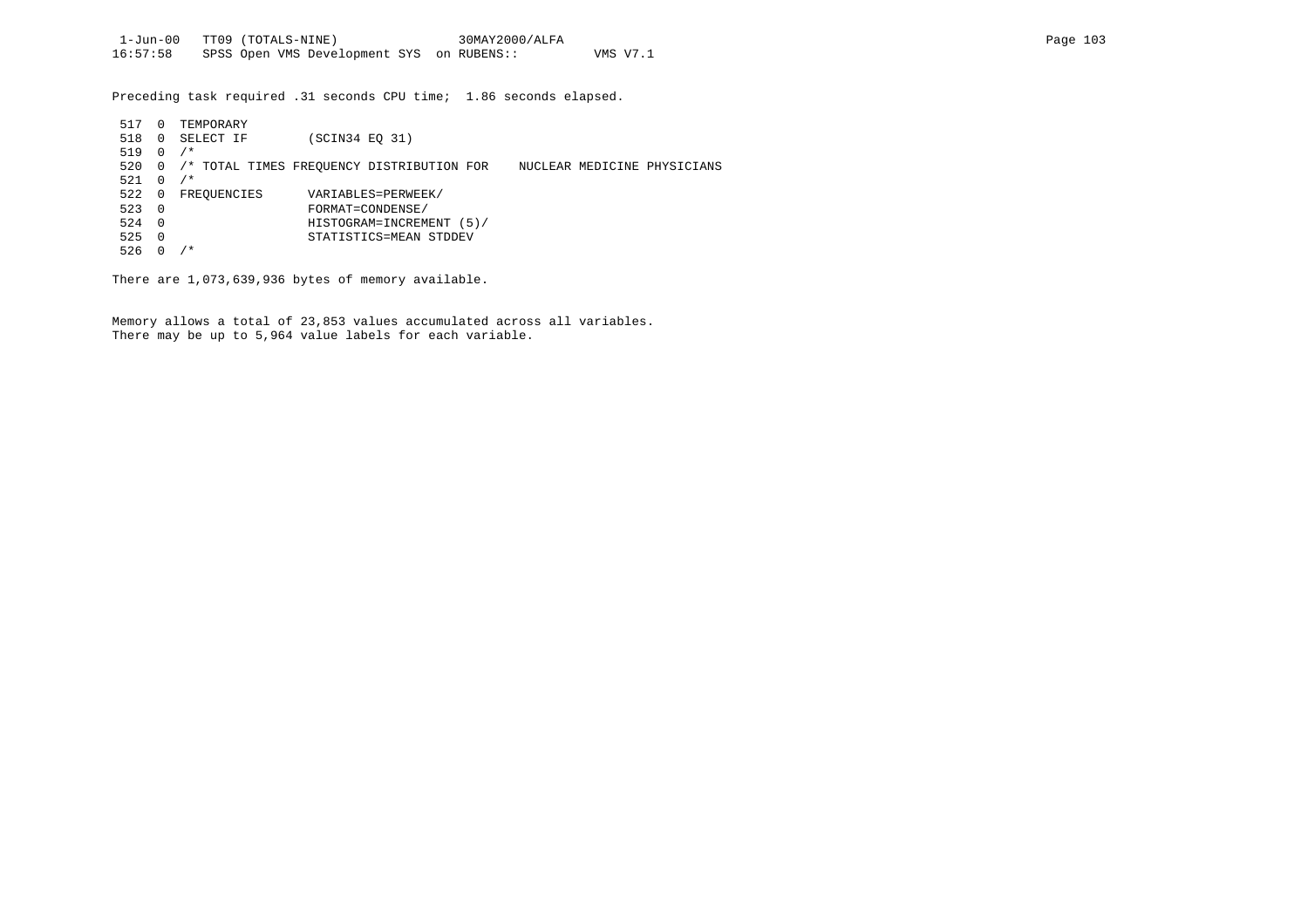|       |                |                | Cum |       |                |                | Cum |        |                |                | Cum |
|-------|----------------|----------------|-----|-------|----------------|----------------|-----|--------|----------------|----------------|-----|
| Value | Freq Pct Pct   |                |     | Value | Freq Pct Pct   |                |     | Value  | Freq Pct Pct   |                |     |
|       |                |                |     |       |                |                |     |        |                |                |     |
| .00   | 5              | 4              | 4   | 18.00 | 2              | 2              | 38  | 40.00  | 1              | $\mathbf{1}$   | 79  |
| 1.00  | $\overline{a}$ | $\overline{a}$ | 6   | 19.00 | 3              | 2              | 40  | 41.00  | $\mathfrak{D}$ | 2              | 80  |
| 2.00  | $\mathbf{1}$   | $\mathbf{1}$   | 6   | 20.00 | $\overline{4}$ | 3              | 43  | 42.00  | $\mathbf{1}$   | $\mathbf{1}$   | 81  |
| 3.00  | $\mathbf{1}$   | $\mathbf{1}$   | 7   | 21.00 | 5              | 4              | 47  | 43.00  | 3              | $\mathfrak{D}$ | 83  |
| 4.00  | 5              | 4              | 11  | 23.00 | 4              | 3              | 50  | 44.00  | 3              | $\mathfrak{D}$ | 86  |
| 5.00  | 3              | 2              | 13  | 24.00 | 3              | 2              | 53  | 45.00  | 3              | $\mathfrak{D}$ | 88  |
| 6.00  | 1              | $\mathbf{1}$   | 14  | 25.00 | 4              | 3              | 56  | 46.00  | 1              | $\mathbf{1}$   | 89  |
| 7.00  | 3              | $\mathfrak{D}$ | 17  | 26.00 | 3              | $\overline{2}$ | 58  | 47.00  | 3              | $\overline{2}$ | 91  |
| 8.00  | 1              | $\mathbf{1}$   | 17  | 27.00 | 3              | 2              | 61  | 48.00  | $\mathbf{1}$   | 1              | 92  |
| 9.00  | 3              | 2              | 20  | 28.00 | $\overline{a}$ | 2              | 62  | 53.00  | $\mathbf{1}$   | $\mathbf{1}$   | 93  |
| 10.00 | $\overline{a}$ | 2              | 21  | 30.00 | 3              | $\overline{a}$ | 65  | 61.00  | 1              | $\mathbf{1}$   | 94  |
| 11.00 | 3              | 2              | 24  | 32.00 | 4              | 3              | 68  | 66.00  | $\mathbf{1}$   | $\mathbf{1}$   | 94  |
| 12.00 | $\overline{a}$ | 2              | 25  | 33.00 | $\overline{a}$ | 2              | 69  | 67.00  | $\mathbf{1}$   | $\mathbf{1}$   | 95  |
| 13.00 | 4              | 3              | 28  | 34.00 | 4              | 3              | 72  | 69.00  | $\mathbf{1}$   | $\mathbf{1}$   | 96  |
| 14.00 | 4              | 3              | 31  | 35.00 | $\mathbf{1}$   | $\mathbf{1}$   | 73  | 71.00  | 1              | $\mathbf{1}$   | 97  |
| 15.00 | $\mathbf{1}$   | 1              | 32  | 37.00 | $\overline{a}$ | 2              | 75  | 72.00  | $\overline{a}$ | $\overline{2}$ | 98  |
| 16.00 | 2              | $\overline{2}$ | 34  | 38.00 | 3              | 2              | 77  | 82.00  | $\mathbf{1}$   | $\mathbf{1}$   | 99  |
| 17.00 | 3              | $\overline{a}$ | 36  | 39.00 | 1              | $\mathbf{1}$   | 78  | 104.00 | 1              | $\mathbf{1}$   | 100 |

Count Midpoint One symbol equals approximately .40 occurrences

- 14 2.50 |\*\*\*\*\*\*\*\*\*\*\*\*\*\*\*\*\*\*\*\*\*\*\*\*\*\*\*\*\*\*\*\*\*\*\* 11 7.50 |\*\*\*\*\*\*\*\*\*\*\*\*\*\*\*\*\*\*\*\*\*\*\*\*\*\*\*\* 15 12.50 |\*\*\*\*\*\*\*\*\*\*\*\*\*\*\*\*\*\*\*\*\*\*\*\*\*\*\*\*\*\*\*\*\*\*\*\*\*\* 11 17.50 |\*\*\*\*\*\*\*\*\*\*\*\*\*\*\*\*\*\*\*\*\*\*\*\*\*\*\*\* 16 22.50 |\*\*\*\*\*\*\*\*\*\*\*\*\*\*\*\*\*\*\*\*\*\*\*\*\*\*\*\*\*\*\*\*\*\*\*\*\*\*\*\* 12 27.50 |\*\*\*\*\*\*\*\*\*\*\*\*\*\*\*\*\*\*\*\*\*\*\*\*\*\*\*\*\*\* 13 32.50 |\*\*\*\*\*\*\*\*\*\*\*\*\*\*\*\*\*\*\*\*\*\*\*\*\*\*\*\*\*\*\*\*\* 7 37.50 |\*\*\*\*\*\*\*\*\*\*\*\*\*\*\*\*\*\* 10 42.50 |\*\*\*\*\*\*\*\*\*\*\*\*\*\*\*\*\*\*\*\*\*\*\*\*\* 8 47.50 |\*\*\*\*\*\*\*\*\*\*\*\*\*\*\*\*\*\*\*\*  $\begin{array}{ccc} 1 & 52.50 & \ast \ast \ast \\ 0 & 57.50 & \end{array}$  $\begin{array}{cc} 0 & 57.50 \\ 1 & 62.50 \end{array}$  $\begin{array}{ccc} 1 & 62.50 & \ast \ast \ast \\ 3 & 67.50 & \ast \ast \ast \ast \end{array}$ 3 67.50  $********$ <br>3 72.50  $********$ 3 72.50  $********$ <br>0 77.50  $\left|$  $\begin{array}{ccc} 0 & 77.50 \\ 1 & 82.50 \end{array}$  $\begin{array}{ccc} 1 & 82.50 & \ast \ast \ast \\ 0 & 87.50 & \end{array}$  $\begin{array}{ccc} 0 & & 87.50 \\ 0 & & 92.50 \end{array}$ 0 92.50 |
- 0 97.50 |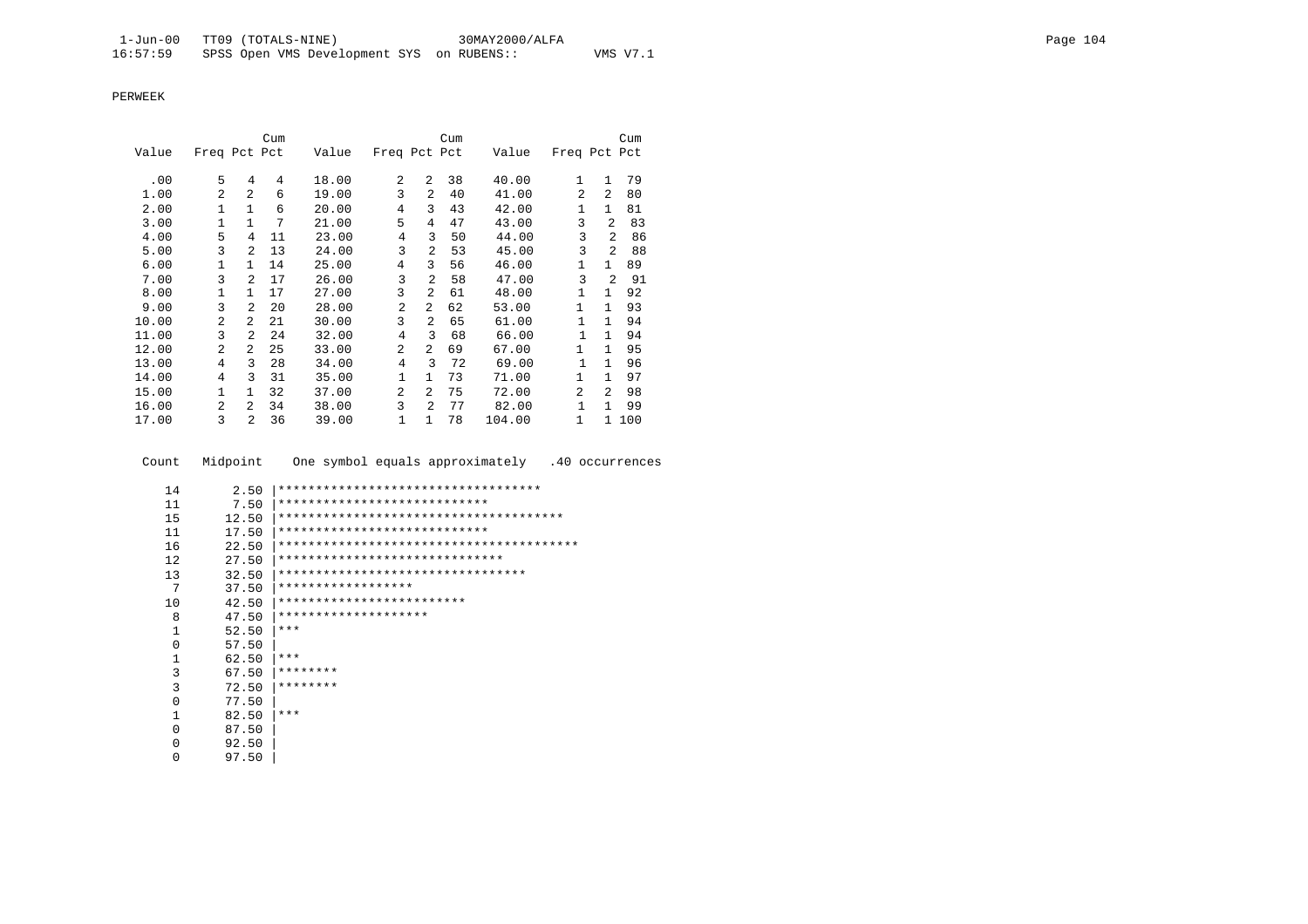1 102.50 |\*\*\* +----+----+----+----+----+----+----+----+----+----+ 0 4 8 12 16 20 Histogram frequency Mean 26.283 Std dev 19.150

Valid cases 127 Missing cases 0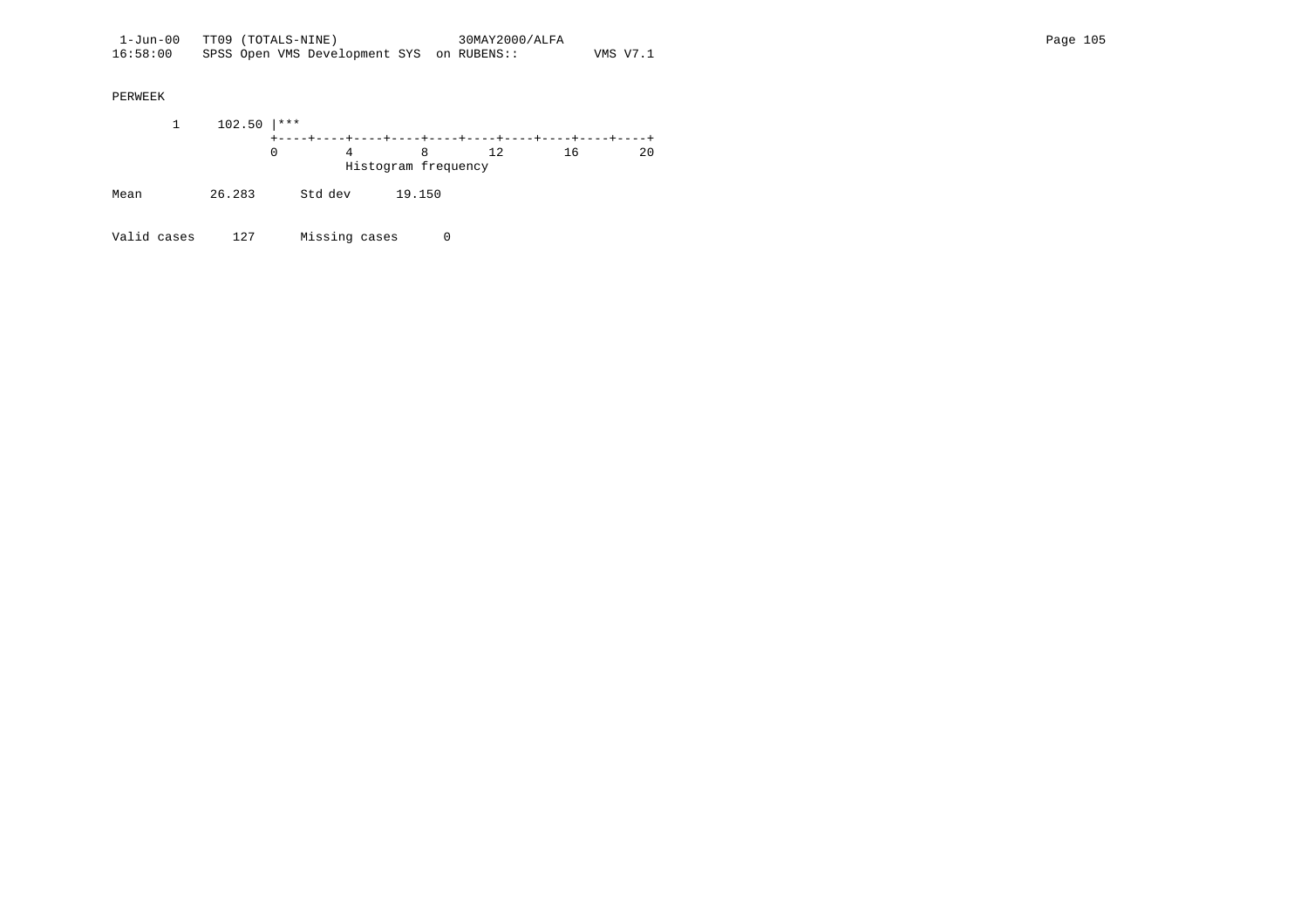Preceding task required .36 seconds CPU time; 3.06 seconds elapsed.

| 527 | $^{(1)}$     | TEMPORARY   |                                                            |  |  |  |  |  |  |  |
|-----|--------------|-------------|------------------------------------------------------------|--|--|--|--|--|--|--|
| 528 | $\Omega$     | SELECT IF   | (SCIN34 EO 32)                                             |  |  |  |  |  |  |  |
| 529 | 0            | $/$ *       |                                                            |  |  |  |  |  |  |  |
| 530 | 0            |             | /* TOTAL TIMES FREOUENCY DISTRIBUTION FOR<br>IMMUNOLOGISTS |  |  |  |  |  |  |  |
| 531 | <sup>0</sup> | $/$ *       |                                                            |  |  |  |  |  |  |  |
| 532 | 0            | FREQUENCIES | VARIABLES=PERWEEK/                                         |  |  |  |  |  |  |  |
| 533 | - 0          |             | FORMAT=CONDENSE/                                           |  |  |  |  |  |  |  |
| 534 | $\Omega$     |             | HISTOGRAM=INCREMENT (5)/                                   |  |  |  |  |  |  |  |
| 535 | $\Omega$     |             | STATISTICS=MEAN STDDEV                                     |  |  |  |  |  |  |  |
| 536 |              | $/$ *       |                                                            |  |  |  |  |  |  |  |

There are 1,073,639,936 bytes of memory available.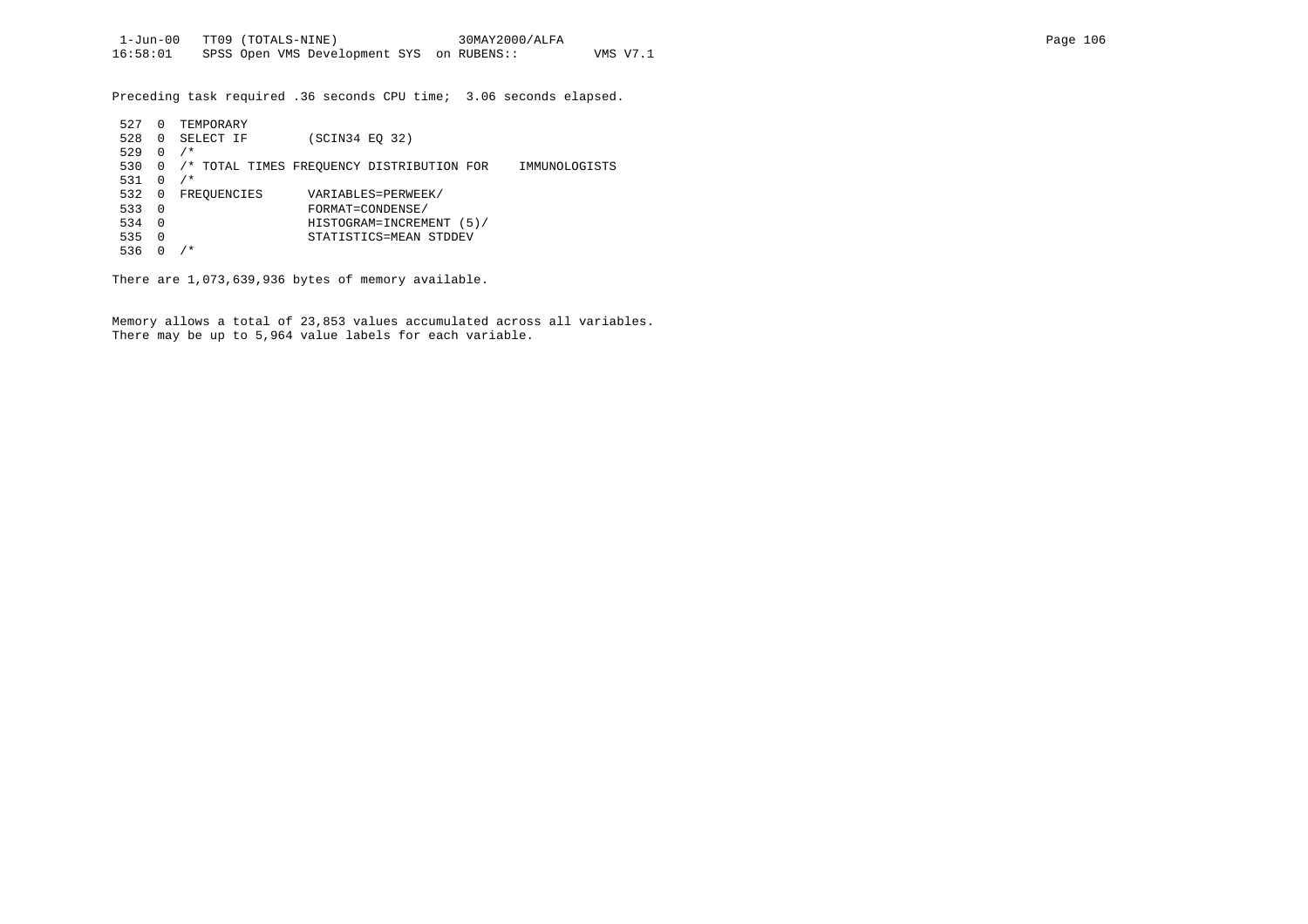|       |                |              | Cum |       |                |              | Cum |        |                |              | Cum   |
|-------|----------------|--------------|-----|-------|----------------|--------------|-----|--------|----------------|--------------|-------|
| Value | Freq Pct Pct   |              |     | Value | Freq Pct Pct   |              |     | Value  | Freq Pct Pct   |              |       |
| .00   | 3              | 4            | 4   | 17.00 | 1              | 1            | 55  | 47.00  | 1              | $\mathbf{1}$ | 79    |
| 1.00  | 2              | 3            | 6   | 18.00 | $\mathbf{1}$   | $\mathbf{1}$ | 56  | 50.00  | 1              | $\mathbf{1}$ | 81    |
| 2.00  | $\mathfrak{D}$ | 3            | 9   | 19.00 | 1              | $\mathbf{1}$ | 58  | 51.00  | $\mathfrak{D}$ | 3            | 83    |
| 3.00  | $\mathfrak{D}$ | 3            | 12  | 24.00 | $\overline{a}$ | 3            | 60  | 59.00  |                | $\mathbf{1}$ | 85    |
| 4.00  | 6              | 8            | 19  | 25.00 | $\mathbf{1}$   | $\mathbf{1}$ | 62  | 65.00  | 1              | $\mathbf{1}$ | 86    |
| 5.00  | 6              | 8            | 27  | 26.00 | $\mathbf{1}$   | $\mathbf{1}$ | 63  | 66.00  | 1              | $\mathbf{1}$ | 87    |
| 6.00  | 4              | 5            | 32  | 28.00 | $\mathbf{1}$   | $\mathbf{1}$ | 64  | 71.00  | 1              | $\mathbf{1}$ | 88    |
| 7.00  | 4              | 5            | 37  | 29.00 | $\overline{a}$ | 3            | 67  | 81.00  |                | $\mathbf{1}$ | 90    |
| 8.00  | 2              | 3            | 40  | 30.00 | 1              | $\mathbf{1}$ | 68  | 82.00  | 1              | $\mathbf{1}$ | 91    |
| 9.00  | $\mathfrak{D}$ | 3            | 42  | 31.00 | $\mathbf{1}$   | $\mathbf{1}$ | 69  | 85.00  | 1              | $\mathbf{1}$ | 92    |
| 12.00 | $\overline{a}$ | 3            | 45  | 32.00 | $\overline{a}$ | 3            | 72  | 91.00  | 2              | ζ            | 95    |
| 13.00 | $\mathfrak{D}$ | 3            | 47  | 34.00 | 2              | 3            | 74  | 97.00  | 1              | $\mathbf{1}$ | 96    |
| 14.00 | $\mathbf{1}$   | $\mathbf{1}$ | 49  | 40.00 | $\mathbf{1}$   | $\mathbf{1}$ | 76  | 105.00 | 1              | $\mathbf{1}$ | 97    |
| 15.00 | 3              | 4            | 53  | 45.00 | 1              | 1            | 77  | 128.00 | 1              | $\mathbf{1}$ | 99    |
| 16.00 |                | $\mathbf{1}$ | 54  | 46.00 | 1              | 1            | 78  | 136.00 | 1              |              | 1 100 |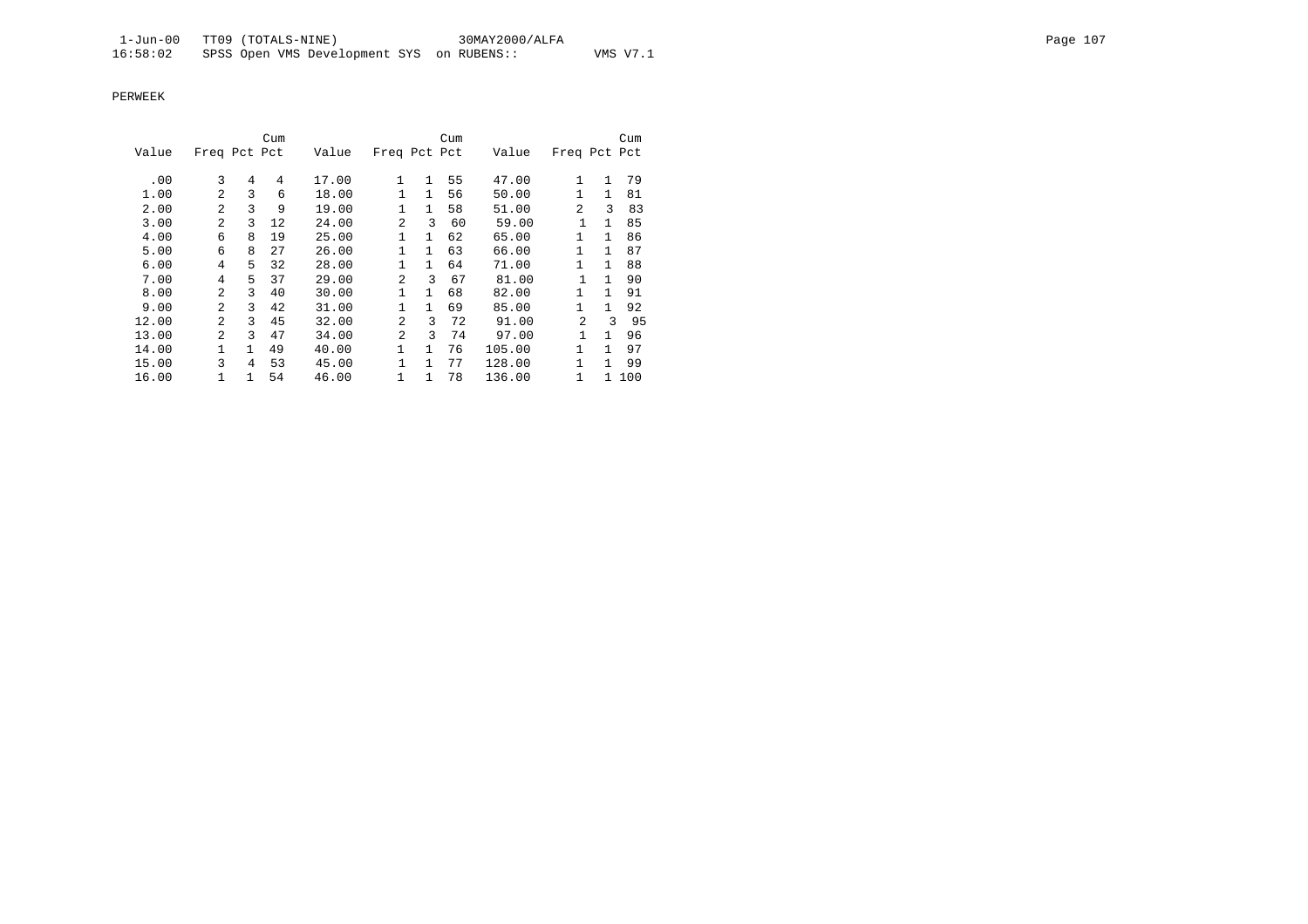| Count          | Midpoint | One symbol equals approximately .40 occurrences |
|----------------|----------|-------------------------------------------------|
| 15             | 2.50     |                                                 |
| 18             | 7.50     |                                                 |
| 5              | 12.50    | *************                                   |
| 7              | 17.50    | ******************                              |
| $\overline{2}$ | 22.50    | *****                                           |
| 5              | 27.50    | *************                                   |
| 6              | 32.50    | ***************                                 |
| 0              | 37.50    |                                                 |
| 1              | 42.50    | $***$                                           |
| 3              | 47.50    | ********                                        |
| 3              | 52.50    | ********                                        |
| $\mathbf{1}$   | 57.50    | ***                                             |
| 0              | 62.50    |                                                 |
| 2              | 67.50    | *****                                           |
| $\mathbf{1}$   | 72.50    | $***$                                           |
| 0              | 77.50    |                                                 |
| 2              | 82.50    | *****                                           |
| 1              | 87.50    | $***$                                           |
| $\overline{a}$ | 92.50    | *****                                           |
| $\mathbf{1}$   | 97.50    | $***$                                           |
| 0              | 102.50   |                                                 |
| $\mathbf{1}$   | 107.50   | $***$                                           |
| $\mathbf 0$    | 112.50   |                                                 |
| 0              | 117.50   |                                                 |
| 0              | 122.50   |                                                 |
| $\mathbf{1}$   | 127.50   | $***$                                           |
| 0              | 132.50   |                                                 |
| $\mathbf{1}$   | 136.00   | $***$                                           |
|                |          |                                                 |
|                |          | 8<br>12<br>$\Omega$<br>16<br>20<br>4            |
|                |          | Histogram frequency                             |
| Mean           | 28.154   | Std dev<br>31.845                               |

Valid cases 78 Missing cases 0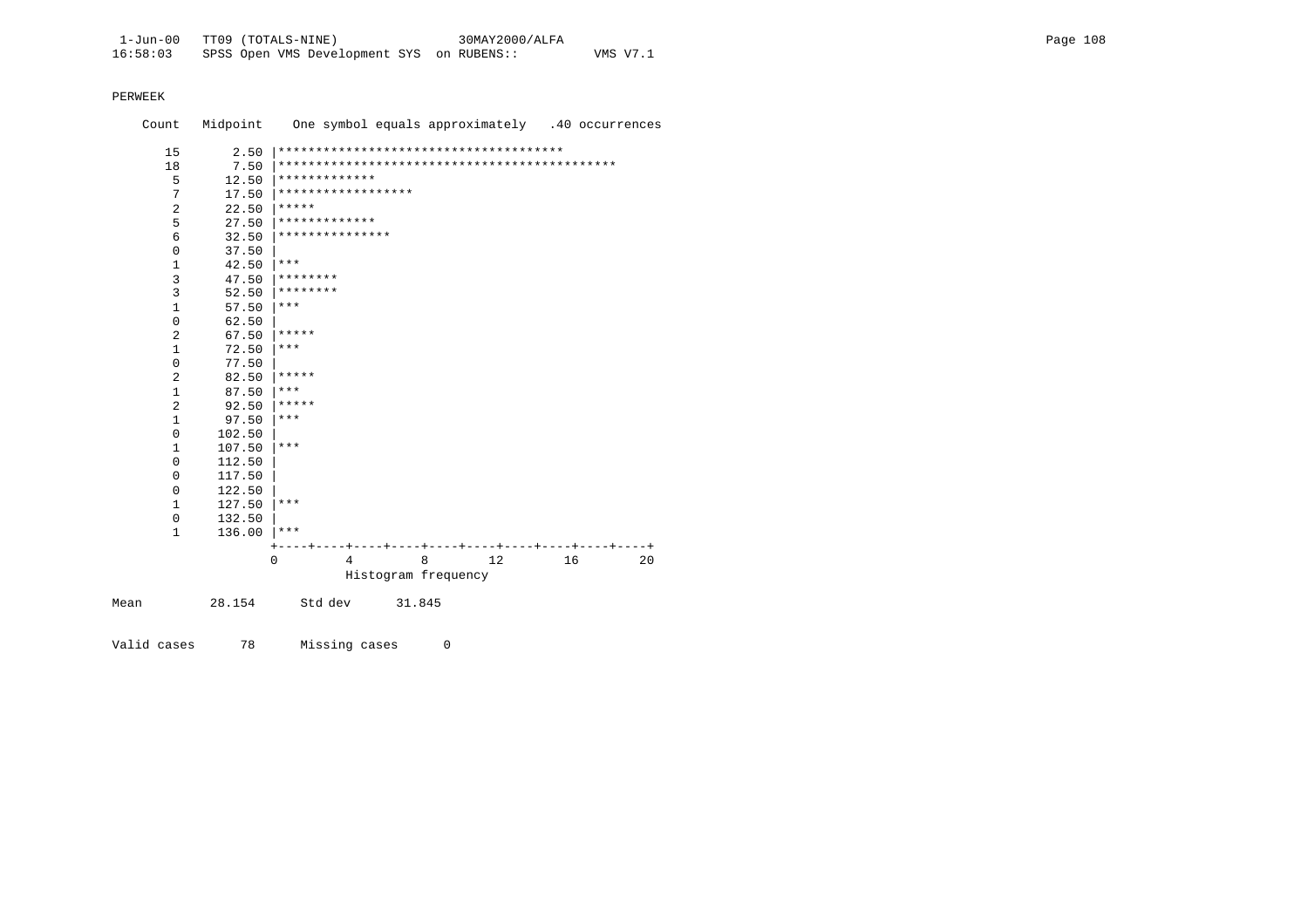Preceding task required .29 seconds CPU time; 2.81 seconds elapsed.

| 537 | 0        | TEMPORARY   |                                           |                               |
|-----|----------|-------------|-------------------------------------------|-------------------------------|
| 538 | 0        | SELECT IF   | (SCIN34 EO 33)                            |                               |
| 539 | 0        | $/$ *       |                                           |                               |
| 540 | 0        |             | /* TOTAL TIMES FREOUENCY DISTRIBUTION FOR | EMERGENCY MEDICINE PHYSICIANS |
| 541 | 0        | $/$ *       |                                           |                               |
| 542 | 0        | FREOUENCIES | VARIABLES=PERWEEK/                        |                               |
| 543 | $\Omega$ |             | FORMAT=CONDENSE/                          |                               |
| 544 | $\Omega$ |             | HISTOGRAM=INCREMENT (5)/                  |                               |
| 545 | $\Omega$ |             | STATISTICS=MEAN STDDEV                    |                               |
| 546 |          | $/$ *       |                                           |                               |

There are 1,073,639,936 bytes of memory available.

Memory allows a total of 23,853 values accumulated across all variables. There may be up to 5,964 value labels for each variable.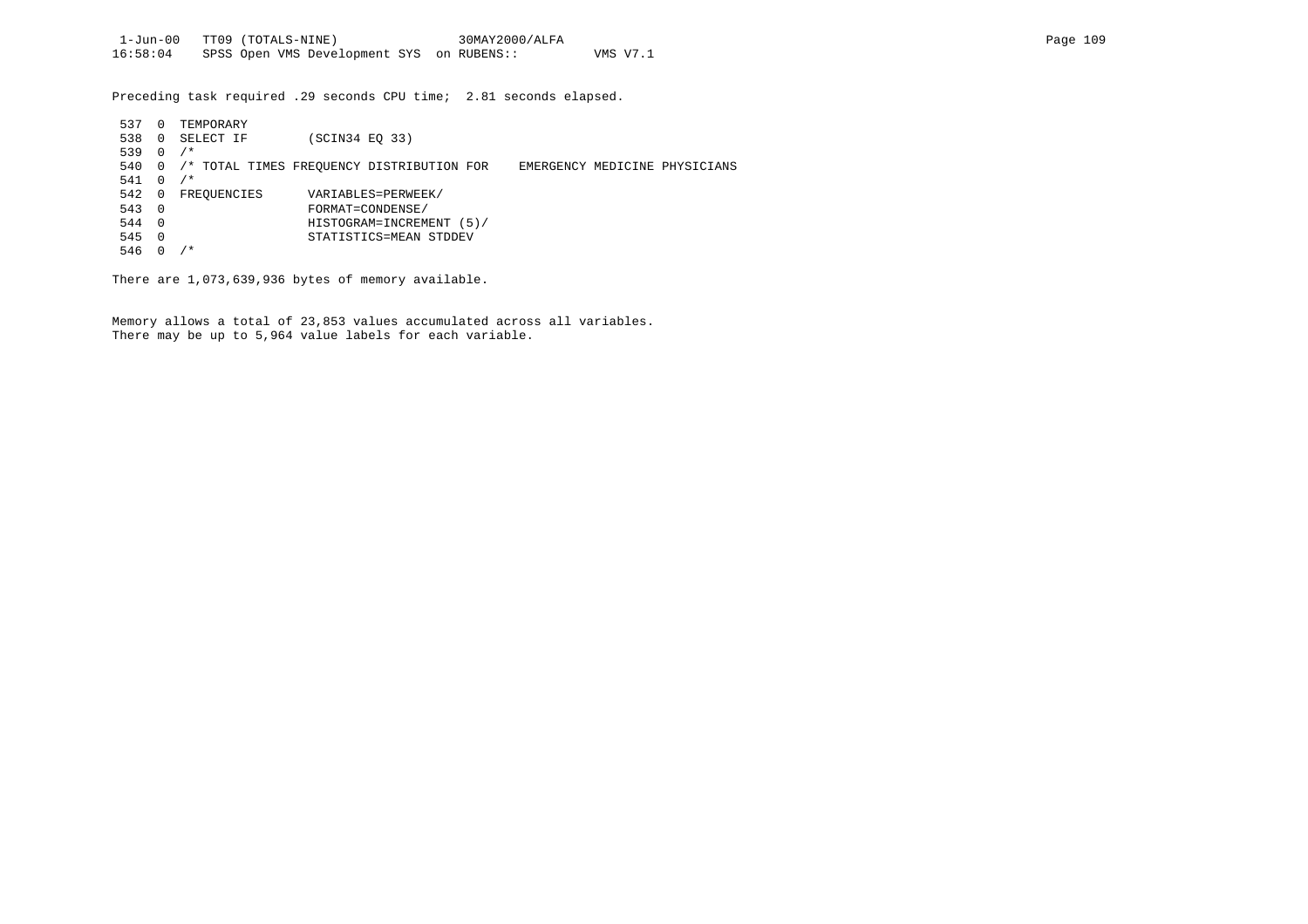|       |                |               | Cum |       |                |    | Cum |       |              |              | Cum |
|-------|----------------|---------------|-----|-------|----------------|----|-----|-------|--------------|--------------|-----|
| Value | Freq Pct Pct   |               |     | Value | Freq Pct Pct   |    |     | Value | Freq Pct Pct |              |     |
|       |                |               |     |       |                |    |     |       |              |              |     |
| .00   | 49             | 40            | 40  | 9.00  | 2              | 2  | 84  | 23.00 |              |              | 94  |
| 1.00  | 14             | 12            | 52  | 12.00 | $\mathfrak{D}$ | 2  | 86  | 31.00 | 2            | 2            | 96  |
| 2.00  | 11             | 9             | 61  | 13.00 |                | 1. | 87  | 33.00 |              |              | 97  |
| 3.00  | 11             | 9             | 70  | 14.00 | 3              | 2  | 89  | 34.00 |              |              | 98  |
| 4.00  | 3              | $\mathcal{L}$ | 73  | 15.00 |                | 1. | 90  | 36.00 |              | 1.           | 98  |
| 5.00  | 3              | 2             | 75  | 16.00 |                | 1. | 91  | 42.00 |              | 1.           | 99  |
| 6.00  | $\overline{a}$ | $\mathcal{L}$ | 77  | 17.00 |                |    | 92  | 75.00 |              | $\mathbf{1}$ | 100 |
| 7.00  | 5              | 4             | 81  | 18.00 |                | 1. | 93  |       |              |              |     |
| 8.00  | 2              | 2             | 83  | 22.00 |                |    | 93  |       |              |              |     |

Count Midpoint One symbol equals approximately 2.00 occurrences

| 88             | 2.50  | ************ |    |                     |    |    | ************************** |     |
|----------------|-------|--------------|----|---------------------|----|----|----------------------------|-----|
| 14             | 7.50  | *******      |    |                     |    |    |                            |     |
| 6              | 12.50 | $***$        |    |                     |    |    |                            |     |
| $\overline{4}$ | 17.50 | $***$        |    |                     |    |    |                            |     |
| 2              | 22.50 | $\ast$       |    |                     |    |    |                            |     |
| $\mathbf 0$    | 27.50 |              |    |                     |    |    |                            |     |
| $\overline{4}$ | 32.50 | $* *$        |    |                     |    |    |                            |     |
| $\mathbf{1}$   | 37.50 | $^\star$     |    |                     |    |    |                            |     |
| 1              | 42.50 | $\star$      |    |                     |    |    |                            |     |
| $\mathbf 0$    | 47.50 |              |    |                     |    |    |                            |     |
| $\mathbf 0$    | 52.50 |              |    |                     |    |    |                            |     |
| $\mathbf 0$    | 57.50 |              |    |                     |    |    |                            |     |
| 0              | 62.50 |              |    |                     |    |    |                            |     |
| 0              | 67.50 |              |    |                     |    |    |                            |     |
| $\mathbf{1}$   | 72.50 | $\star$      |    |                     |    |    |                            |     |
|                |       |              |    |                     |    |    |                            |     |
|                |       | 0            | 20 |                     | 40 | 60 | 80                         | 100 |
|                |       |              |    | Histogram frequency |    |    |                            |     |

Mean 5.364 Std dev 10.571

Valid cases 121 Missing cases 0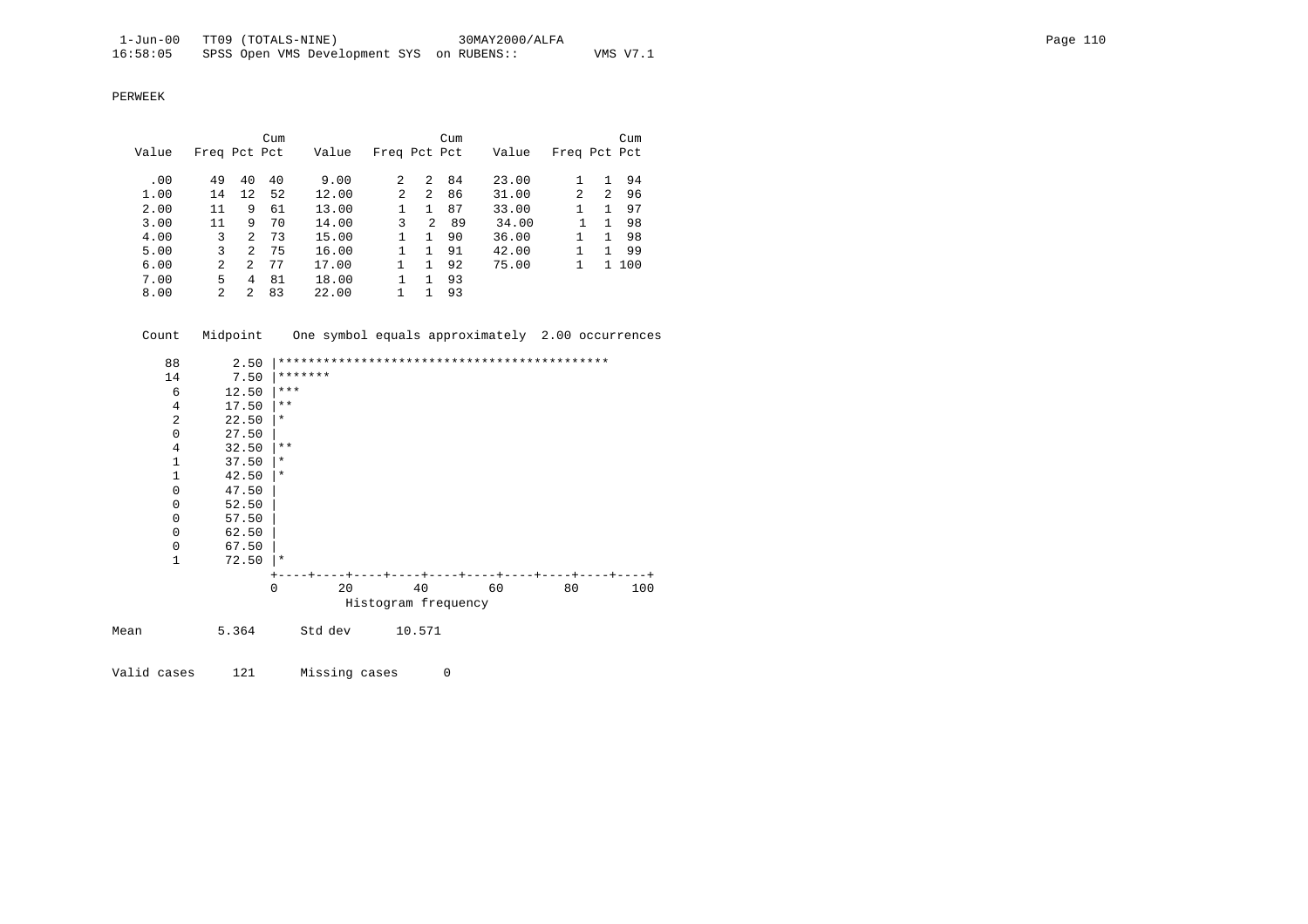Preceding task required .26 seconds CPU time; 1.24 seconds elapsed.

| 547 |   | TEMPORARY                                               |  |  |  |  |  |  |  |  |
|-----|---|---------------------------------------------------------|--|--|--|--|--|--|--|--|
| 548 | 0 | (SCIN34 E0 34)<br>SELECT IF                             |  |  |  |  |  |  |  |  |
| 549 |   | $/$ *                                                   |  |  |  |  |  |  |  |  |
| 550 |   | /* TOTAL TIMES FREOUENCY DISTRIBUTION FOR<br>ASSISTANTS |  |  |  |  |  |  |  |  |
| 551 |   | $/$ *                                                   |  |  |  |  |  |  |  |  |
| 552 | 0 | VARIABLES=PERWEEK/<br>FREQUENCIES                       |  |  |  |  |  |  |  |  |
| 553 | 0 | FORMAT=CONDENSE/                                        |  |  |  |  |  |  |  |  |
| 554 | 0 | HISTOGRAM=INCREMENT<br>(5)                              |  |  |  |  |  |  |  |  |
| 555 |   | STATISTICS=MEAN STDDEV                                  |  |  |  |  |  |  |  |  |

There are 1,073,639,936 bytes of memory available.

Memory allows a total of 23,853 values accumulated across all variables. There may be up to 5,964 value labels for each variable.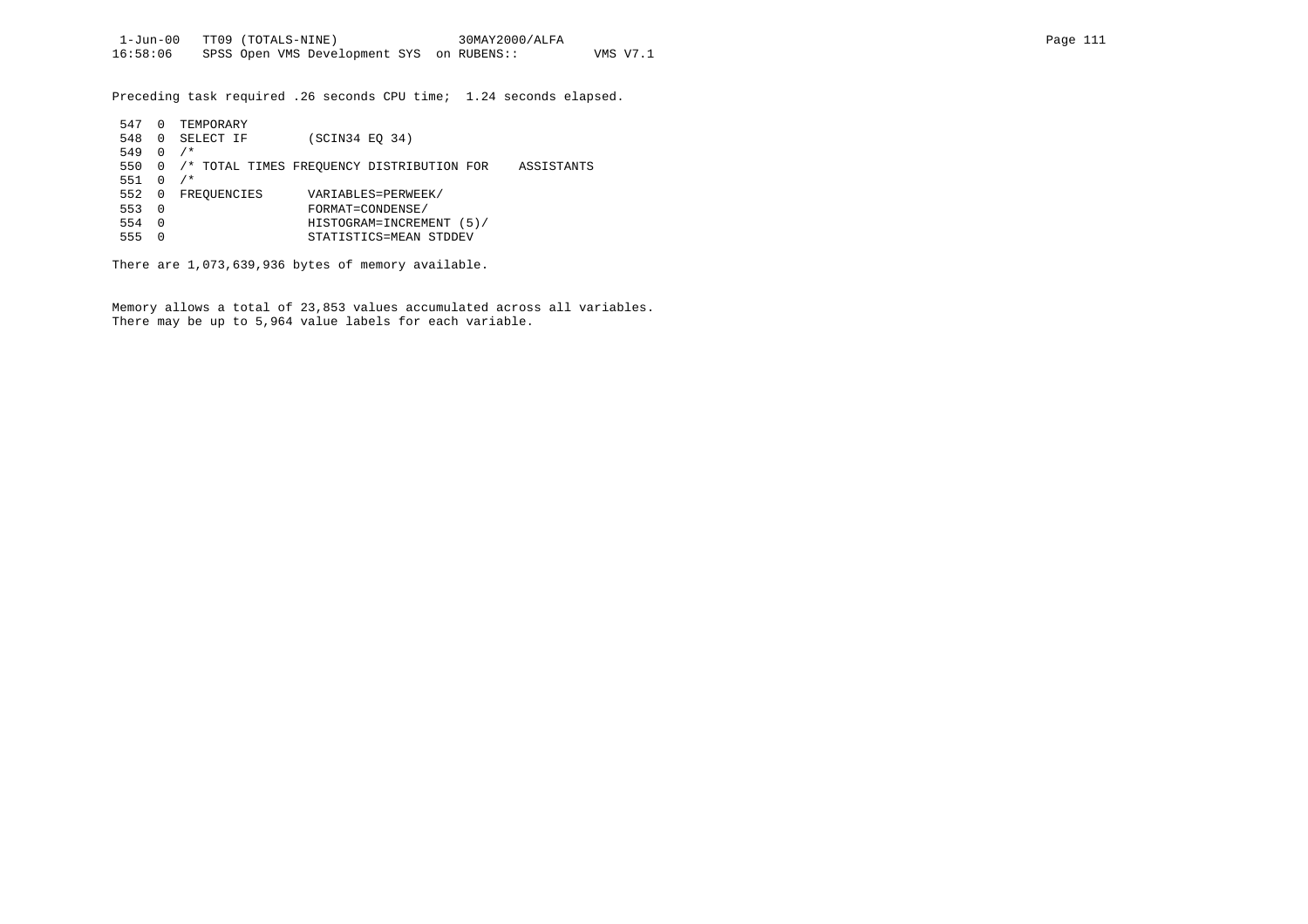PERWEEK

|       |              |    | Cum |       |              |   | Cum |        |              |    | Cum |
|-------|--------------|----|-----|-------|--------------|---|-----|--------|--------------|----|-----|
| Value | Freq Pct Pct |    |     | Value | Freq Pct Pct |   |     | Value  | Freq Pct Pct |    |     |
|       |              |    |     |       |              |   |     |        |              |    |     |
| .00   | 123          | 79 | -79 | 7.00  |              | 2 | -93 | 27.00  |              | 1. | 97  |
| 1.00  | 11           | 7  | 86  | 8.00  |              |   | 94  | 32.00  |              |    | 97  |
| 2.00  | 2            |    | 88  | 14.00 |              |   | 94  | 33.00  |              |    | 98  |
| 3.00  | 3            | 2  | 90  | 16.00 |              |   | 95  | 47.00  |              |    | -99 |
| 5.00  |              |    | 90  | 25.00 |              |   | 95  | 54.00  |              |    | -99 |
| 6.00  |              |    | 91  | 26.00 |              |   | 96  | 108.00 |              |    | 100 |

Count Midpoint One symbol equals approximately 4.00 occurrences

|      | 139                 | 2.50   |             |    |                     | *********************************** |     |       |
|------|---------------------|--------|-------------|----|---------------------|-------------------------------------|-----|-------|
|      | 6                   | 7.50   | $***$       |    |                     |                                     |     |       |
|      | $\mathbf{1}$        | 12.50  |             |    |                     |                                     |     |       |
|      | $\mathbf{1}$        | 17.50  |             |    |                     |                                     |     |       |
|      | $\mathsf{O}\xspace$ | 22.50  |             |    |                     |                                     |     |       |
|      | $\overline{3}$      | 27.50  | $\star$     |    |                     |                                     |     |       |
|      | $\sqrt{2}$          | 32.50  | $\star$     |    |                     |                                     |     |       |
|      | $\mathbf 0$         | 37.50  |             |    |                     |                                     |     |       |
|      | 0                   | 42.50  |             |    |                     |                                     |     |       |
|      | $1\,$               | 47.50  |             |    |                     |                                     |     |       |
|      | $1\,$               | 52.50  |             |    |                     |                                     |     |       |
|      | $\mathbf 0$         | 57.50  |             |    |                     |                                     |     |       |
|      | $\mathbf 0$         | 62.50  |             |    |                     |                                     |     |       |
|      | $\mathbf 0$         | 67.50  |             |    |                     |                                     |     |       |
|      | 0                   | 72.50  |             |    |                     |                                     |     |       |
|      | $\mathbf 0$         | 77.50  |             |    |                     |                                     |     |       |
|      | $\mathbf 0$         | 82.50  |             |    |                     |                                     |     |       |
|      | 0                   | 87.50  |             |    |                     |                                     |     |       |
|      | $\mathbf 0$         | 92.50  |             |    |                     |                                     |     |       |
|      | $\mathbf 0$         | 97.50  |             |    |                     |                                     |     |       |
|      | 0                   | 102.50 |             |    |                     |                                     |     |       |
|      | $\mathbf{1}$        | 107.50 |             |    |                     |                                     |     |       |
|      |                     |        |             |    |                     | ----+----+----+----+----+           |     | - – + |
|      |                     |        | $\mathbf 0$ | 40 | 80                  | 120                                 | 160 | 200   |
|      |                     |        |             |    | Histogram frequency |                                     |     |       |
| Mean |                     | 2.877  | Std dev     |    | 11.515              |                                     |     |       |
|      |                     |        |             |    |                     |                                     |     |       |

Valid cases 155 Missing cases 0